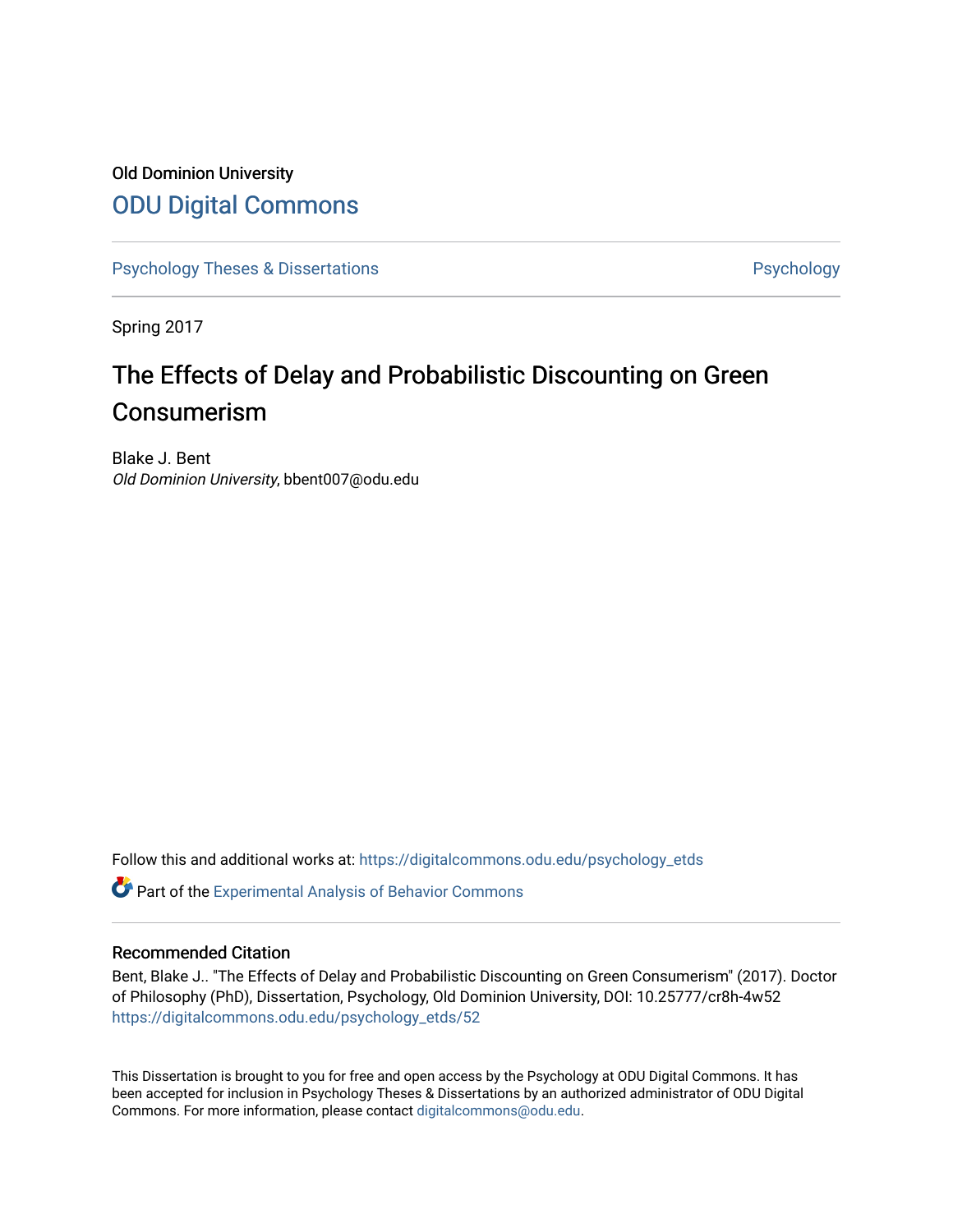## **THE EFFECTS OF DELAY AND PROBABILISTIC DISCOUNTING ON GREEN**

## **CONSUMERISM**

by

Blake J. Bent B.S. May 2010, University of Illinois Urbana-Champaign M.S. May 2014, Old Dominion University

A Dissertation Submitted to the Faculty of Old Dominion University in Partial Fulfillment of the Requirements for the Degree of

## DOCTOR OF PHILOSOPHY

## **PSYCHOLOGY**

## OLD DOMINION UNIVERSITY May 2017

Approved by:

Philip Langlais (Director)

Bryan Porter (Member)

Mahesh Gopinath (Member)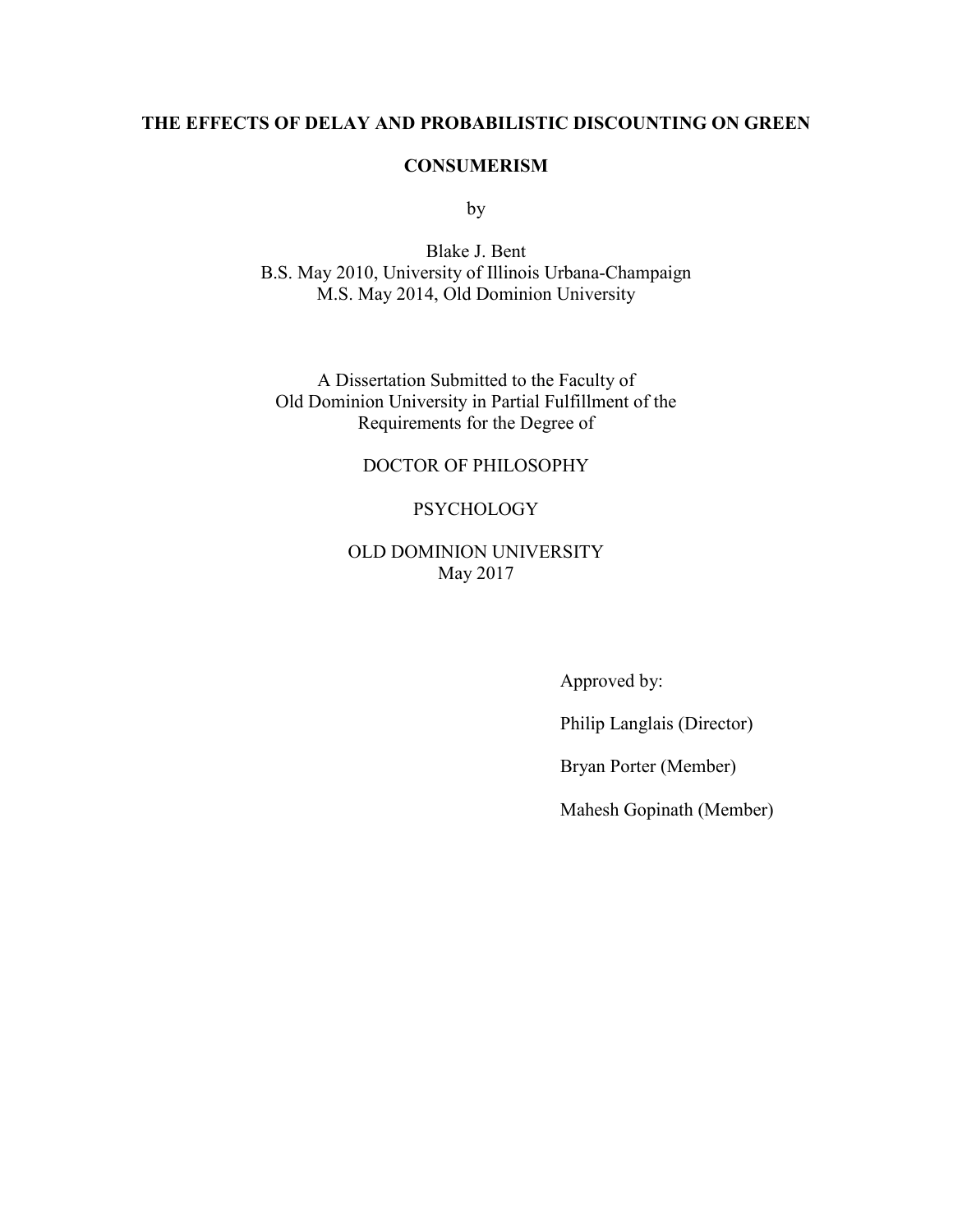#### **ABSTRACT**

## THE EFFECTS OF DELAY AND PROBABILISTIC DISCOUNTING ON GREEN CONSUMERISM

Blake J. Bent Old Dominion University, 2017 Director: Dr. Philip Langlais

People have a tendency to discount outcomes that are delayed or probabilistic. In other words, people will sacrifice larger benefits for smaller benefits that are immediate or certain. For many environmentally-friendly ("green") products, the financial benefits are both delayed and probabilistic. The current study examined how delay and probability, as well as frame and magnitude, influenced consumers' decisions when comparing a conventional and green product. Participants were recruited from Amazon's Mechanical Turk and completed one of two experiments. In each experiment participants chose between a conventional product (low initial cost, high operating cost) and green product (high initial cost, low operating cost). Magnitude was manipulated by randomly assigning participants to a light bulb (low magnitude) or water heater (high magnitude) condition. Within each magnitude condition, promotional messages highlighted the increased operating cost of the conventional product (loss frame) or decreased operating cost of the green product (gain frame). Probability was manipulated in experiment one and inferred by the participant in Experiment 2. Results supported the recent finding that delay and probability interact. When probabilities of savings were high, participants were more likely to select the green product. This finding occurred whether probabilities were manipulated (Experiment 1) or inferred (Experiment 2). Framing and magnitude effects were inconsistent across experiments. Marketers promoting green products should take steps to reduce perceived risk associated with green products.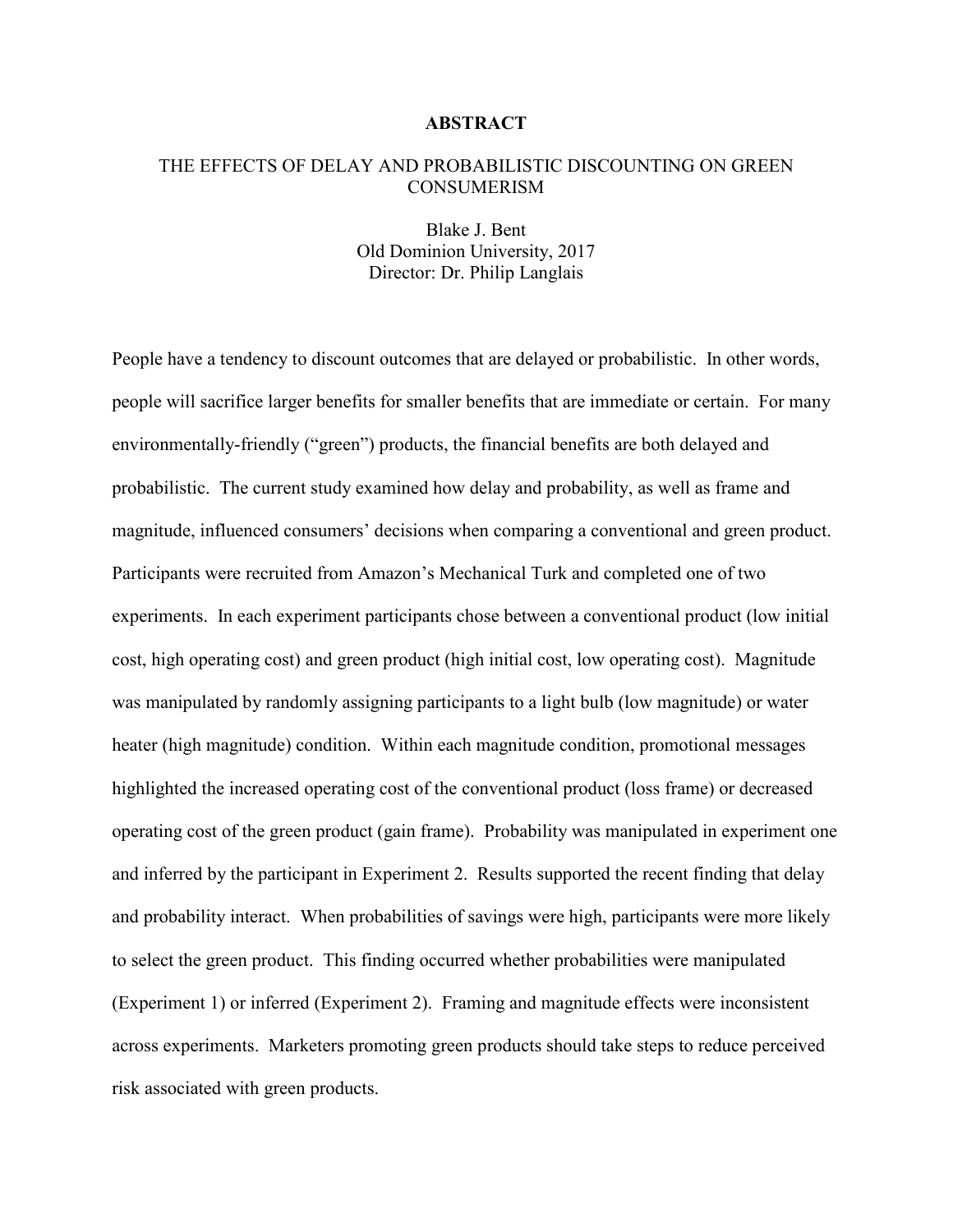Copyright, 2017, by Blake J. Bent, All Rights Reserved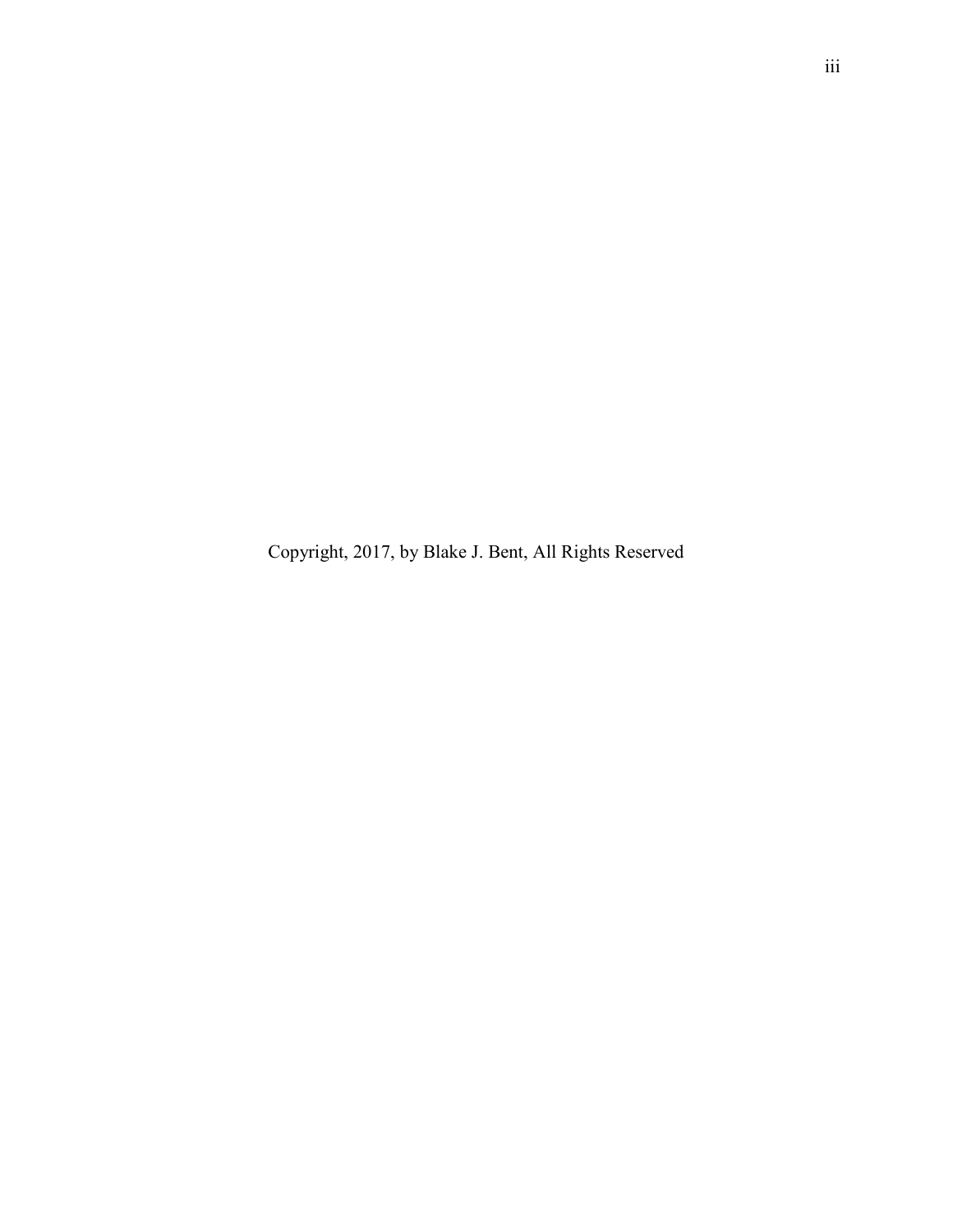## **TABLE OF CONTENTS**

| Chapter        |                                                   |  |
|----------------|---------------------------------------------------|--|
| $\mathbf{I}$ . |                                                   |  |
| $\prod$ .      |                                                   |  |
|                |                                                   |  |
|                |                                                   |  |
| III.           |                                                   |  |
|                | FRAMING AND MAGNITUDE EFFECTS FOR PROBABILITY  17 |  |
| IV.            |                                                   |  |
|                | DELAY AND PROBABILITY FOR GREEN PRODUCTS 19       |  |
| V.             |                                                   |  |
| VI.            |                                                   |  |
|                |                                                   |  |
|                |                                                   |  |
|                |                                                   |  |
|                |                                                   |  |
|                |                                                   |  |
|                |                                                   |  |
|                |                                                   |  |
|                |                                                   |  |
| VII.           |                                                   |  |
|                |                                                   |  |
|                |                                                   |  |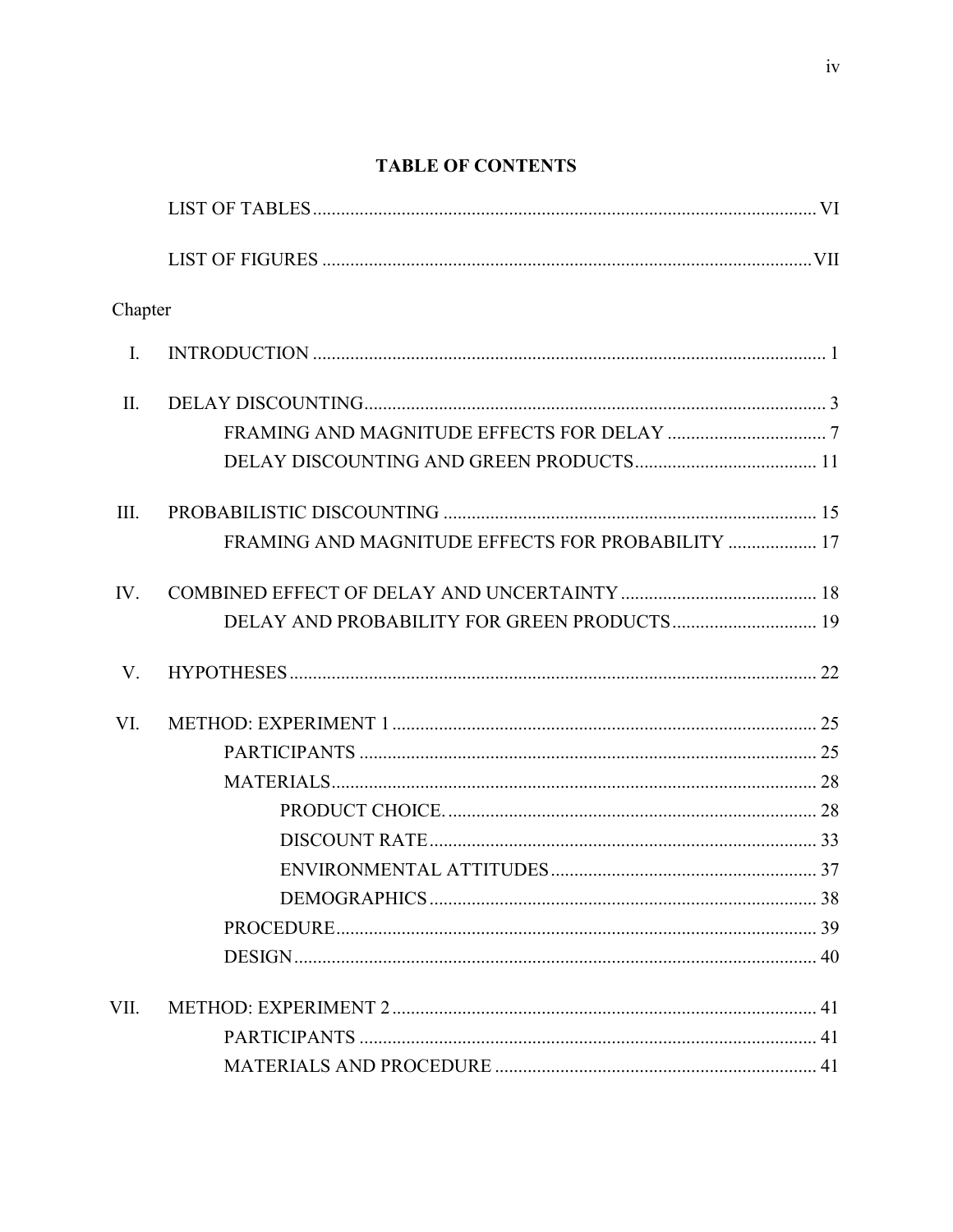| VIII.    |                   |  |
|----------|-------------------|--|
|          |                   |  |
|          |                   |  |
|          |                   |  |
|          |                   |  |
|          |                   |  |
| $IX_{-}$ |                   |  |
|          |                   |  |
|          |                   |  |
|          |                   |  |
|          |                   |  |
|          |                   |  |
| X        |                   |  |
|          |                   |  |
|          |                   |  |
|          |                   |  |
|          |                   |  |
| XI.      |                   |  |
|          |                   |  |
|          | <b>APPENDICES</b> |  |
|          |                   |  |
|          |                   |  |
|          |                   |  |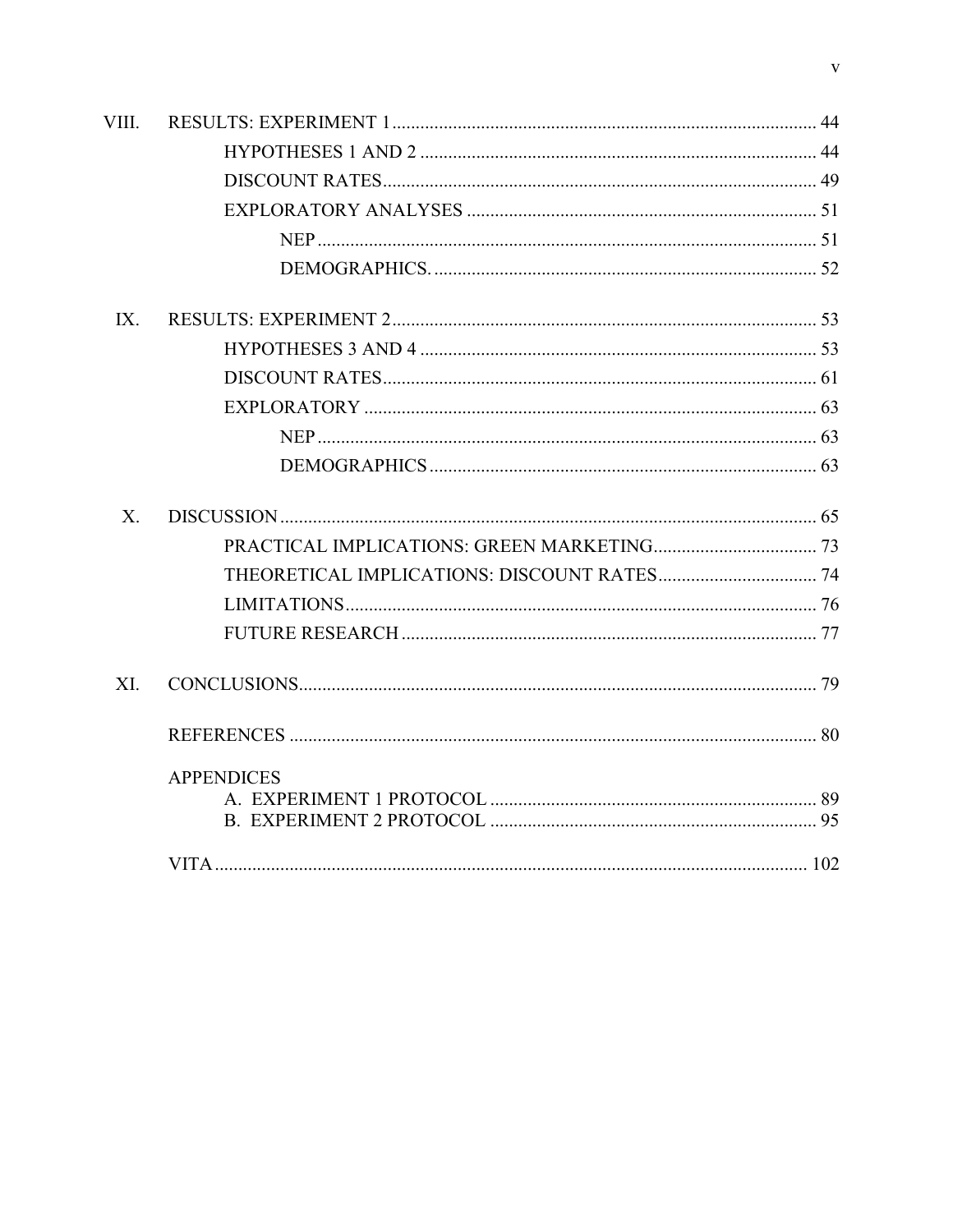## **LIST OF TABLES**

| Table |                                                                                        | Page |
|-------|----------------------------------------------------------------------------------------|------|
| 1.    |                                                                                        |      |
|       |                                                                                        |      |
|       |                                                                                        |      |
| 4.    | Experiment 1 Logistic Regression Results Predicting Green Product Purchase by          |      |
|       | 5. ANOVA Results of the Impact of Probability, Magnitude, and Frame, on Area Under the |      |
|       |                                                                                        |      |
| 7.    |                                                                                        |      |
|       | 8. Experiment 2 Logistic Regression Results Predicting Green Product Purchase by       |      |
|       | 9. Experiment 2 Logistic Regression Predicting Green Product Purchase by Magnitude,    |      |
|       | 10. OLS Regression Results of the Impact of Magnitude, Frame, and Confidence on Area   |      |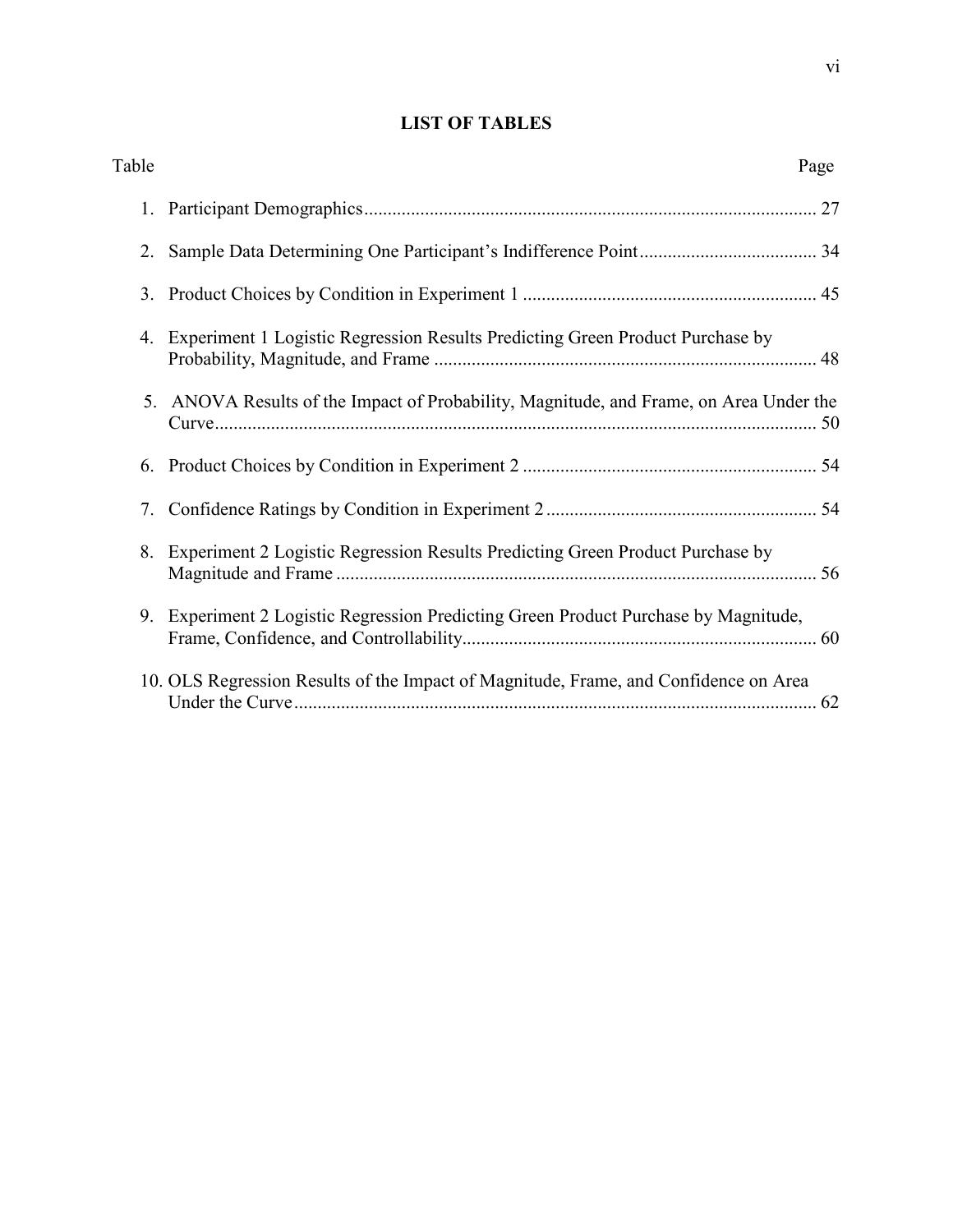## **LIST OF FIGURES**

| Figure | Page                                                                                           |
|--------|------------------------------------------------------------------------------------------------|
| 1.     | Predicted product decisions based on the framing of promotional message (loss vs. gain)        |
|        |                                                                                                |
|        |                                                                                                |
|        | 4. Product choice options in the low magnitude, loss condition (Experiment 2)  42              |
|        | 5. Area under the curve for two levels of probability and frame (Experiment 1).  50            |
| 6.     |                                                                                                |
|        | 7. Probability of selecting the green product in Experiment 2 as a function of confidence      |
|        | 8. Probability of selecting the green product in Experiment 2 as a function of controllability |
|        |                                                                                                |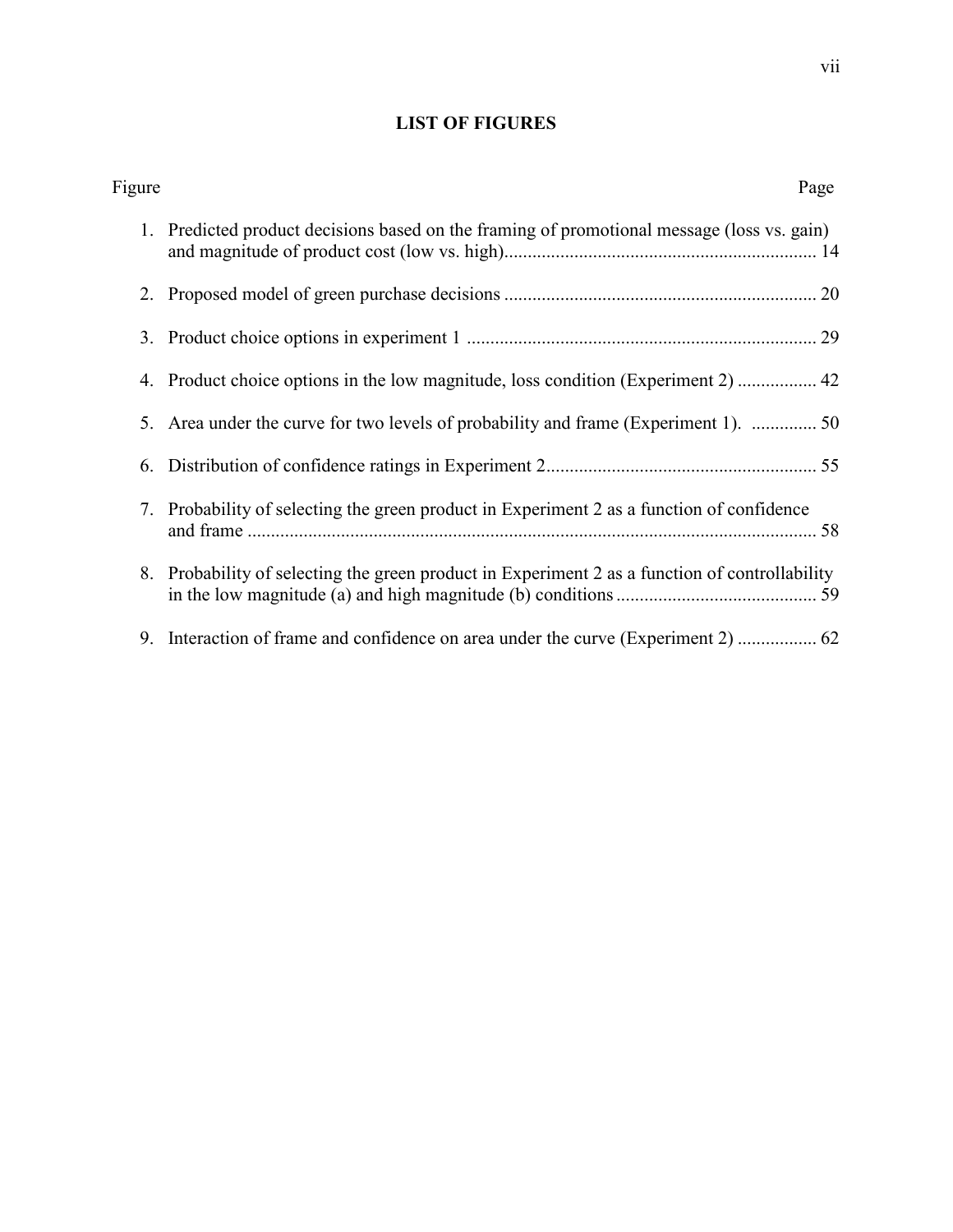#### **CHAPTER I**

## **INTRODUCTION**

The current rate of climate change has the potential to produce devastating effects around the world (IPCC, 2013). In light of this problem, consumers can make a lasting environmental impact with their purchase decisions (Dietz, Gardner, Gilligan, Stern, & Vandenbergh, 2009). According to a recent consumer survey by SC Johnson and the GfK market research firm (2011), the majority of Americans believe that buying sustainable products is a key component of alleviating environmental complications. However, the price of a product is still a barrier to the purchase of green (i.e., eco-friendly, sustainable) products. The survey, which sampled a representative portion of the population (i.e., controlling for age, gender, geographic region, education, race, and income), found that 79% of respondents reported that financial incentives influenced their decisions to help the environment; 49% rated financial incentives as a "major influence." Furthermore, 51% of respondents indicated that the unwillingness of consumers to pay a premium for green products was a "major reason" for environmental problems (GfK, 2011). Finally, consumers' willingness to pay a premium for green products has decreased in a variety of categories. For example, the number of respondents willing to pay a higher price for energy efficient automobiles or light bulbs decreased by more than 10% between 2008 and 2012 (GfK, 2012).

 As the survey results indicated, consumers are cognizant of their impact on the environment, but the cost of green products appears to be an obstacle to consumption. Many green products, however, would actually save the consumer money over time. The cost of any product can be broken down into two dimensions: initial cost (i.e., sticker price) and operating cost. Combined, these dimensions make up a product's life cycle cost (Kaenzig &Wustenhagen,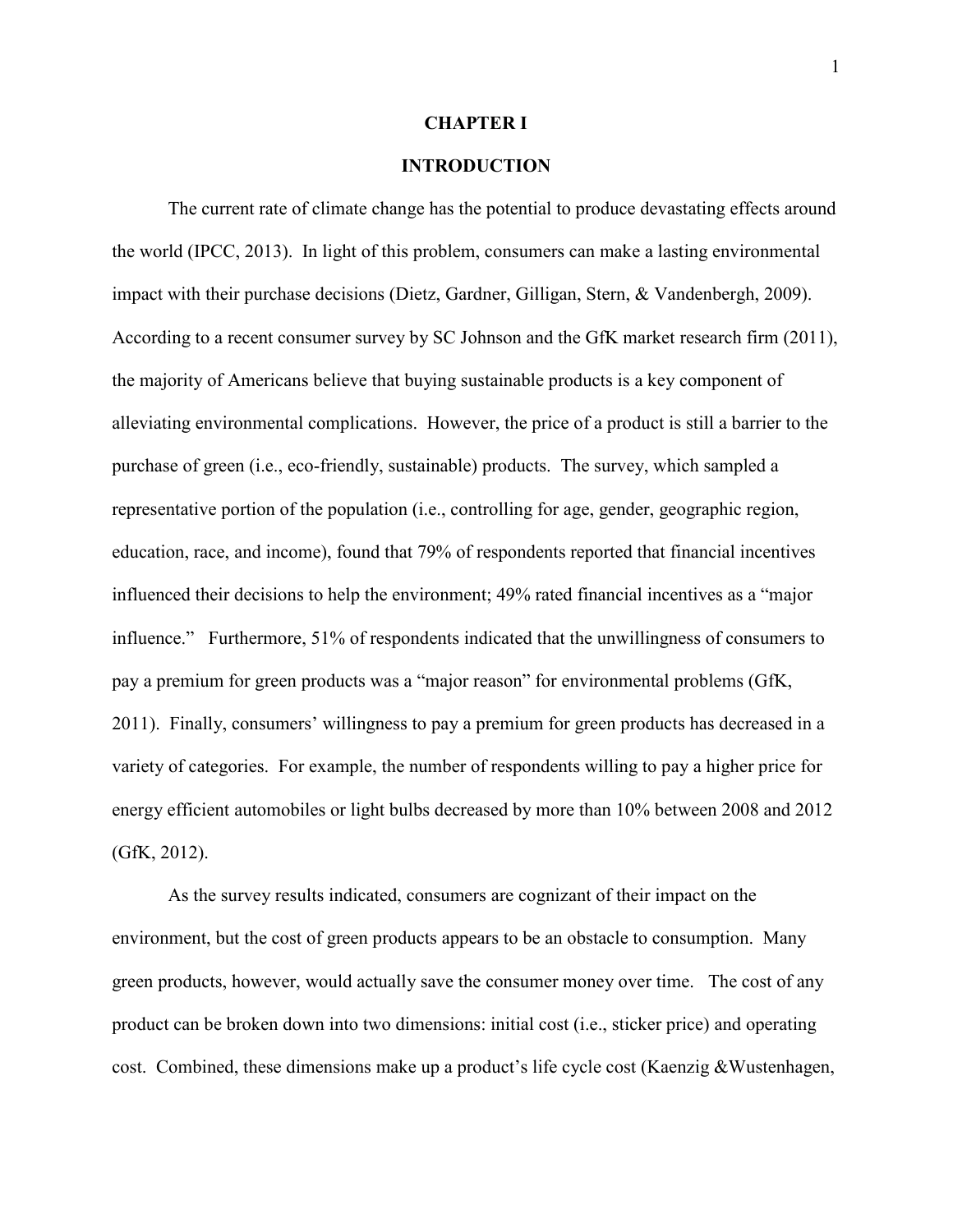2010). Green products vary on each of these dimensions relative to their conventional counterparts but the focus of this proposed research is only on one segment of consumer products: green products that have higher initial costs and lower operating costs compared to their conventional counterparts. For example, compact fluorescent lights (CFLs) have a higher sticker price than the equivalent incandescent bulbs. Over time, opting for CFLs will save the consumer money in the form of lower utility bills and fewer replacement costs. If consumers relied only on initial price to make decisions then incandescent bulbs would appear to be the cheaper option. Alternatively, consumers who considered the life cycle cost of the product would realize that CFLs are the most cost-effective option. Why, then, are consumers buying fewer energy efficient light bulbs when this purchase carries a financial incentive (GfK, 2012)?

 The current study used a discounting framework to explain why consumers forgo the future financial benefits of green products and how consumers estimated the risks associated with purchasing green products. A nomological network was developed which integrated these factors, along with controllability and unrealistic optimism, to model the consumer decision making process for certain green products (i.e., products with a high initial cost and low operating cost).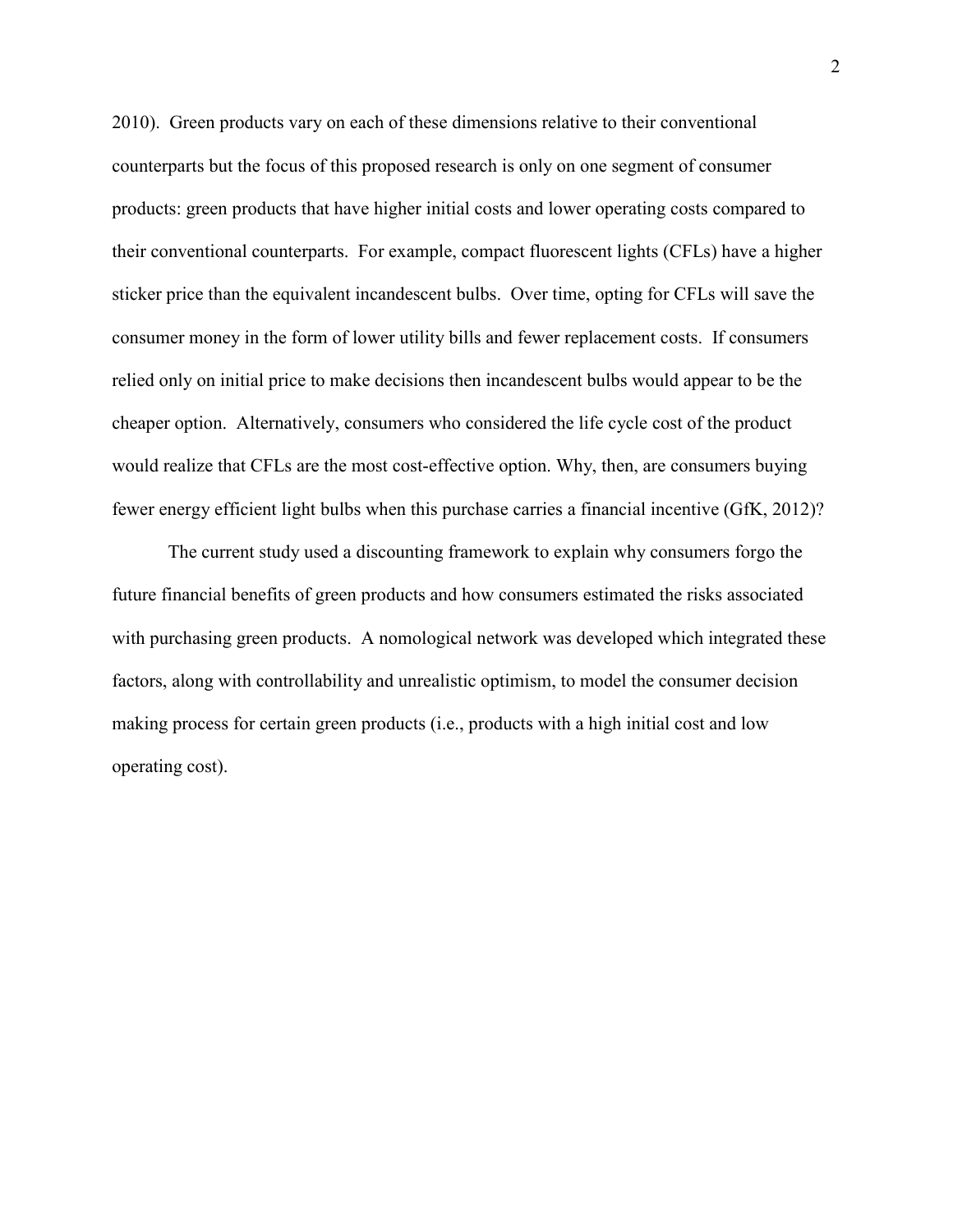#### **CHAPTER II**

## **DELAY DISCOUNTING**

Considering the lifespan of the product when making a purchase decision is what economists and psychologists refer to as an intertemporal choice. Consumers must compare different values at different points in time (Frederick, Loewenstein, & O'Donoghue, 2002). In the light bulb example, the consumer must decide if he or she wishes to pay a little now and a lot later or a lot now and a little later. These sorts of intertemporal choices are well documented in the literature and are associated with reliable trends in behavior. One of the general tenets of intertemporal choice is that consumers discount future gains. That is, consumers judge future gains to be less valuable than immediate gains. For example, Thaler (1981) found that participants were indifferent between receiving \$15 immediately and \$20 after a delay of one month. Introducing a one month delay discounted the value of \$20. Numerous studies have demonstrated similar patterns in decision making (for reviews see Frederick, Loewenstein, & O'donoghue, 2002; Green & Myerson, 2010; Loewenstein & Prelec, 1992). In a purchase decision between conventional and green products, delay discounting may manifest as a preference for conventional products. A conventional product provides an immediate saving in the form of a lower purchase price. The savings that are associated with green products are not recouped until some point in the future. Delayed savings are not as valuable as immediate savings and therefore consumers will opt for the conventional product.

 Much of the research on discounting behavior has focused on the formulation of mathematical models (for review see Doyle, 2013). Economists traditionally favored an exponential model of discounting behavior (Samuelson, 1937) of the following form: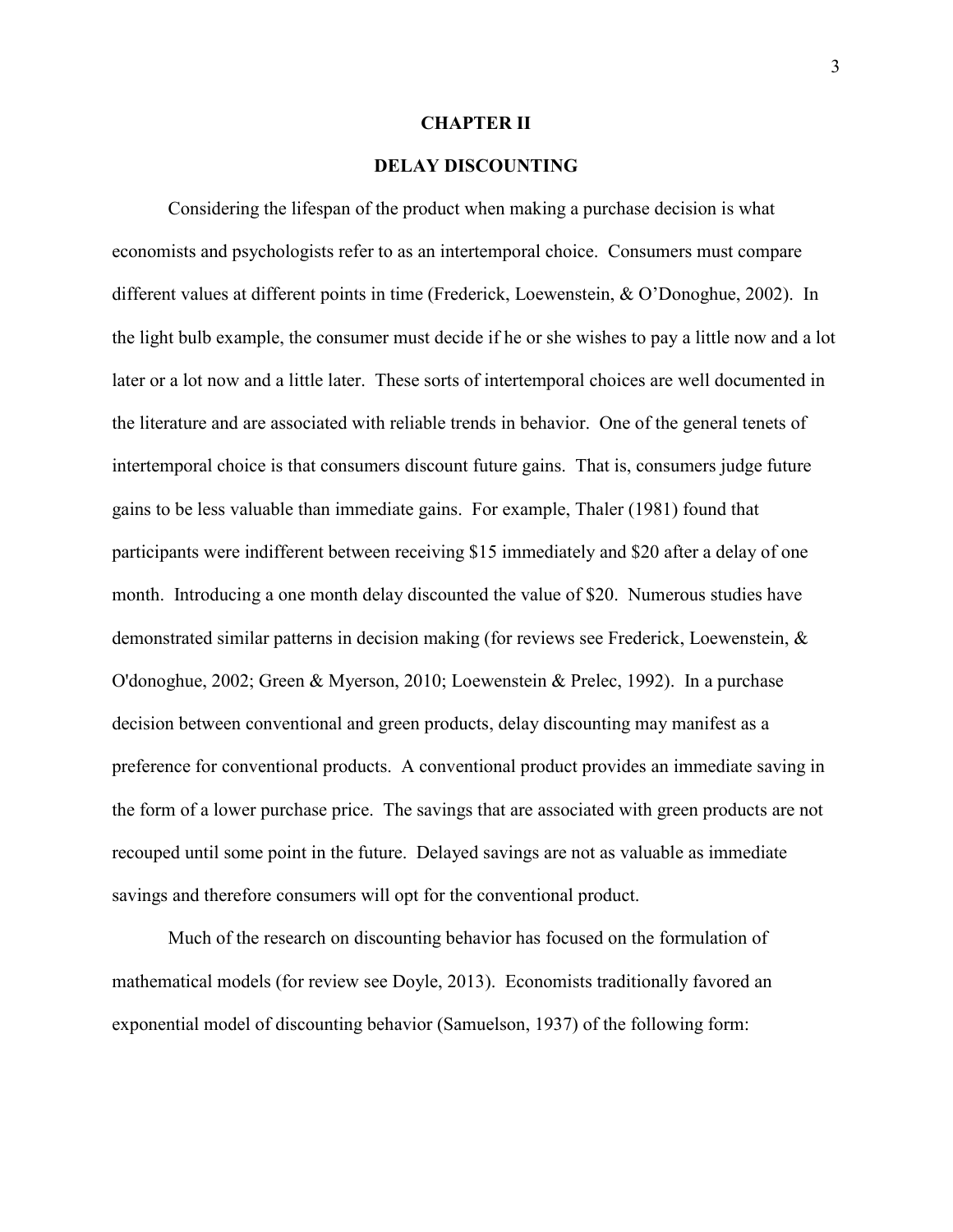Eq. 1: 
$$
V = Ae^{-kD}
$$

where V is the present (discounted) value of the delayed reward; A is the real value of the delayed reward; e, Euler's number, is a constant; D is the delay; and k is an individual's discounting parameter (i.e., a value that adjusts the function according to individual discount rates). The exponential discount model assumes a constant discount function that produces consistent discount rates over time. Note that a positive discount rate, k, changes the equation into the more familiar continuously compounding interest formula. The exponential discounting model calculates the decrease in value of a future reward rather than the increased value from accrued interest.

 An alternative to the exponential model is the hyperbolic model. Using the same notation from the exponential model, the hyperbolic discounting function is modeled as shown:

Eq. 2: 
$$
V = A / (1 + kD)
$$

The hyperbolic discounting function models a steep initial discounting and a leveling out over time. In other words, a delay of time D has a substantial impact on subjective valuation when people must choose between an immediate gain,  $t_0$  (time 0), and a gain at time  $t_0 + D$ . Delay is less impactful when the alternatives are both in the future (e.g., time t<sub>1</sub> versus time t<sub>1</sub> + D; t<sub>1</sub> > 0; Green, Fristoe, & Myerson, 1994; Loewenstein & Prelec, 1992). For example, Kirby and Herrnstein (1995) found that participants, on average, preferred an immediate \$21 to \$25 after 10 days. However, participants' preferred \$25 in 37 days compared to \$21 in 27 days. Note that the delay, 10 days, is the same in both scenarios, but preferences shifted from the smaller sooner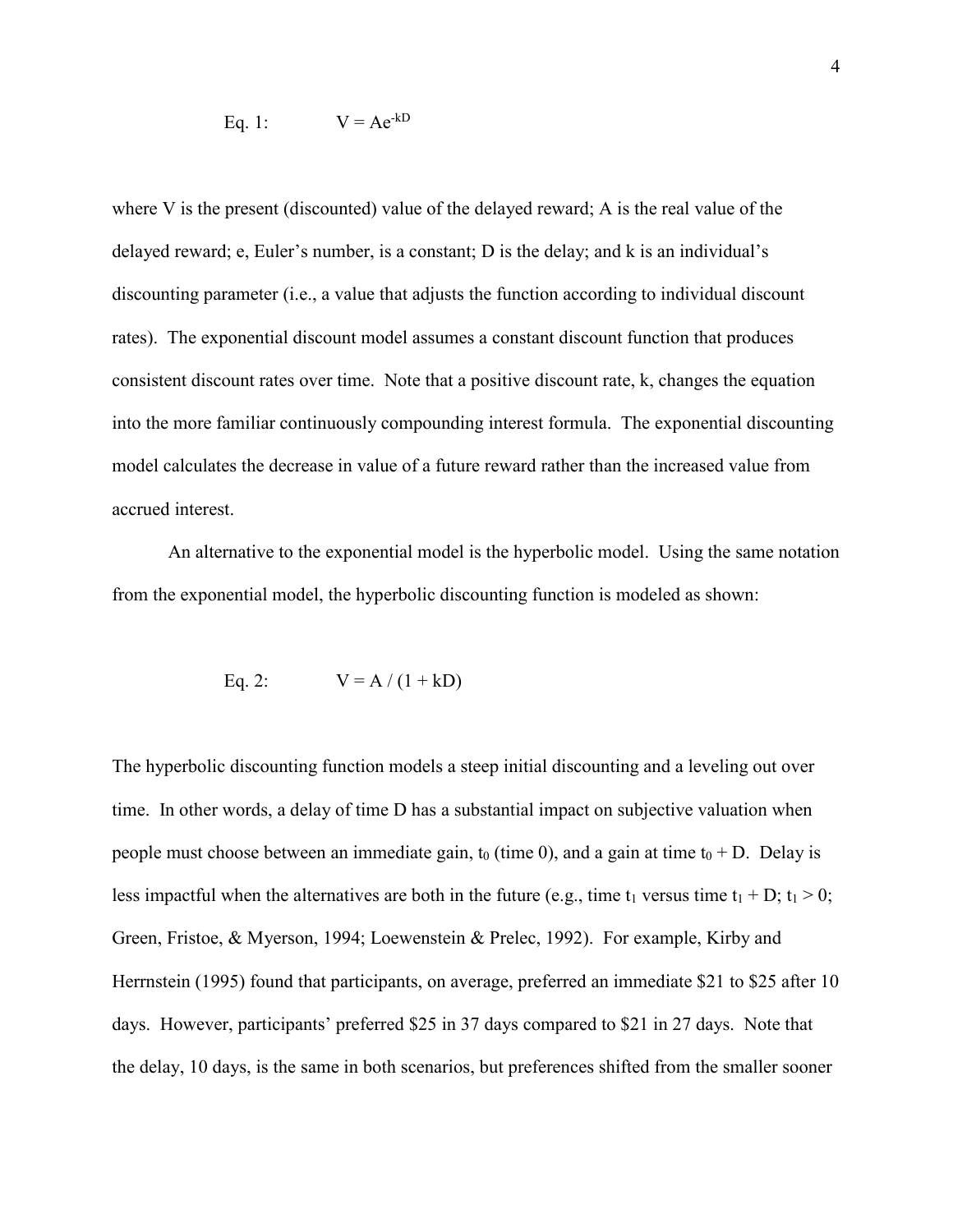reward to the larger later reward when adding a constant delay to both rewards. The exponential model is not able to account for this preference reversal. According to the exponential discounting function, preferences at a given delay are not impacted by the timing of the delay. In fact, multiple studies have confirmed that the hyperbolic discounting function is a better model of human, and animal, decision making than the exponential function (Johnson & Bickel, 2013; Kirby & Herrstein, 1995; Kirby & Marakovic, 1996; Mazur, 1988; Simpson & Vuchinich, 2000).

 Many discounting studies follow a similar indifference point paradigm. The indifference point is the value at which a participant has an equal preference for an immediate or delayed reward. For example, Thaler (1981) found that, on average, participants were equally satisfied with receiving \$15 immediately and \$20 after a delay of one month. Participant indifference points are elicited in one of two ways. In some cases (e.g., Chapman, 1996; Thaler, 1981) participants completed a fill-in-the-blank task. They were required to indicate how much money received immediately would make them indifferent to a given reward at a specific delay. Alternatively, participants might be asked how much money received in the future would make them indifferent to an immediate reward. In these studies participants are only required to provide a single point estimate of their indifference point.

Other studies (e.g., Benzion, Rapoport, & Yagil, 1989; Estle et al., 2006; Kirby & Marakovic, 1996) use an iterative decision procedure. As in previous studies, participants were presented with a choice between a smaller sooner reward and a larger later reward. After the initial selection, the value of one of the rewards is adjusted until the participant reverses his or her preference from the immediate reward to the delayed reward (or vice versa). This procedure is repeated until converging on an indifference point. A full description of this method is presented in the method section below.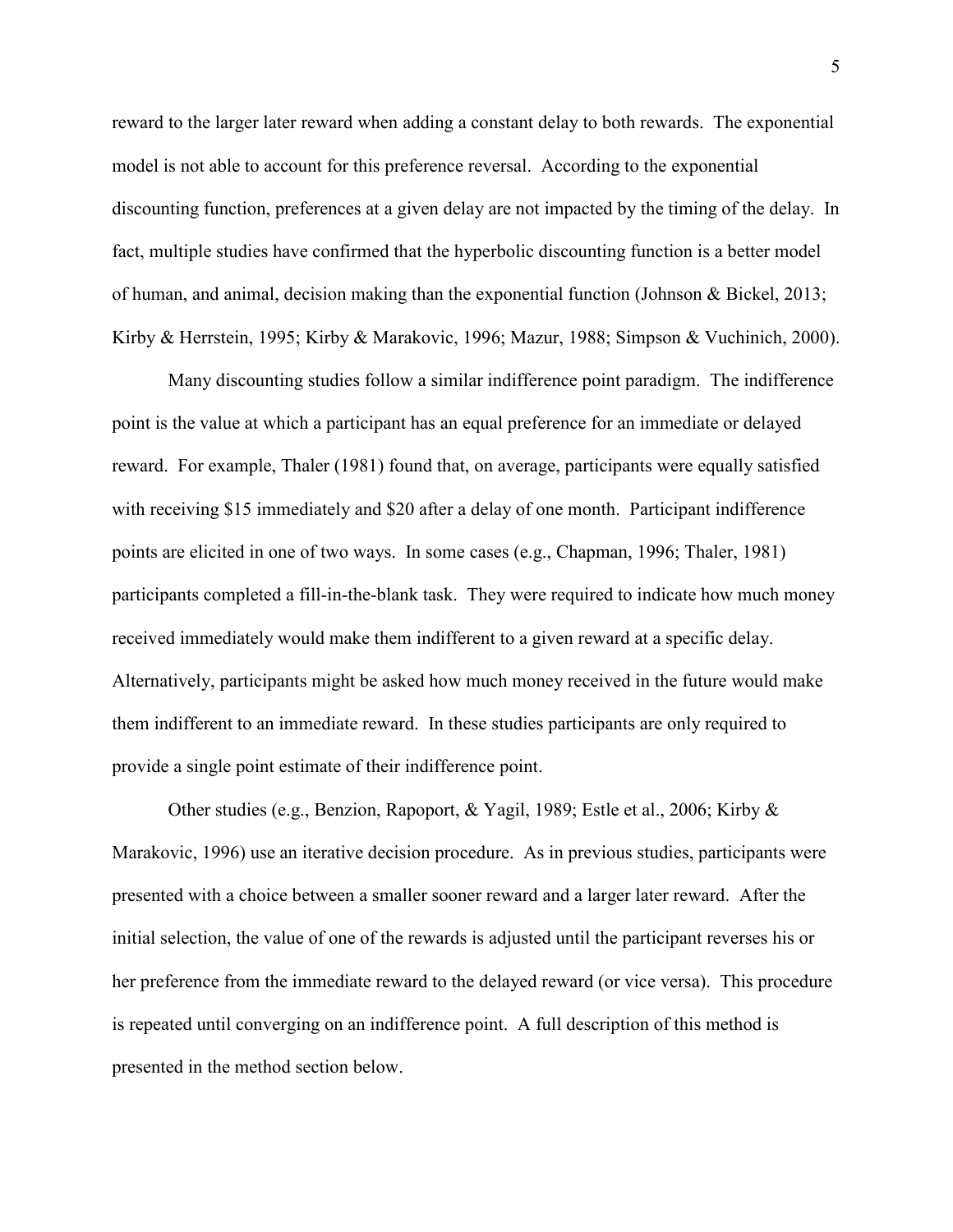The mathematical description of delay discounting has a long research history, yet relatively little work has attempted to tackle the psychological underpinnings of delay discounting. One of the leading explanations for discounting behavior states that humans have a psychological need for closure. Hardisty, Appelt, and Weber (2013) refer to this need for closure as *present bias*. This bias manifests itself as a desire for immediate outcomes. When given the choice between an immediate reward and a delayed reward, the present bias influences the preference for the immediate reward. Opting for an immediate reward allows decision makers to "close the books" on this decision. Present bias is a theoretical explanation and empirical evidence supports this account of discounting behavior. Hardisty et al. (2013) asked their participants to choose between smaller immediate rewards and larger rewards to be received after one year. Additionally, participants were instructed to list their thoughts when making decisions. The thoughts were then categorized by content. In a mediation model, the proportion of thoughts that were categorized as present-biased (e.g., "I like to manage situations that arise in my life as quickly as I can" p. 353) was a significant predictor of discount rates. Other thought categories such as investment interest (e.g., "I could deposit the immediate reward in an interest earning account), future uncertainty (e.g., "I should take the money now because I don't know what the future holds"), and social norms (e.g., "Patience is a virtue") were not significant predictors of discount rates. Further evidence supporting the present bias description of delay discounting comes from the finding that many people prefer to pay off larger losses immediately rather than wait for a small discount (discounting of losses is discussed in more detail in the following section).

 Furthermore, Benhabib, Bisin, and Schotter (2010) posited that the influence of the present bias has a small fixed effect on intertemporal choices. In other words, the immediacy of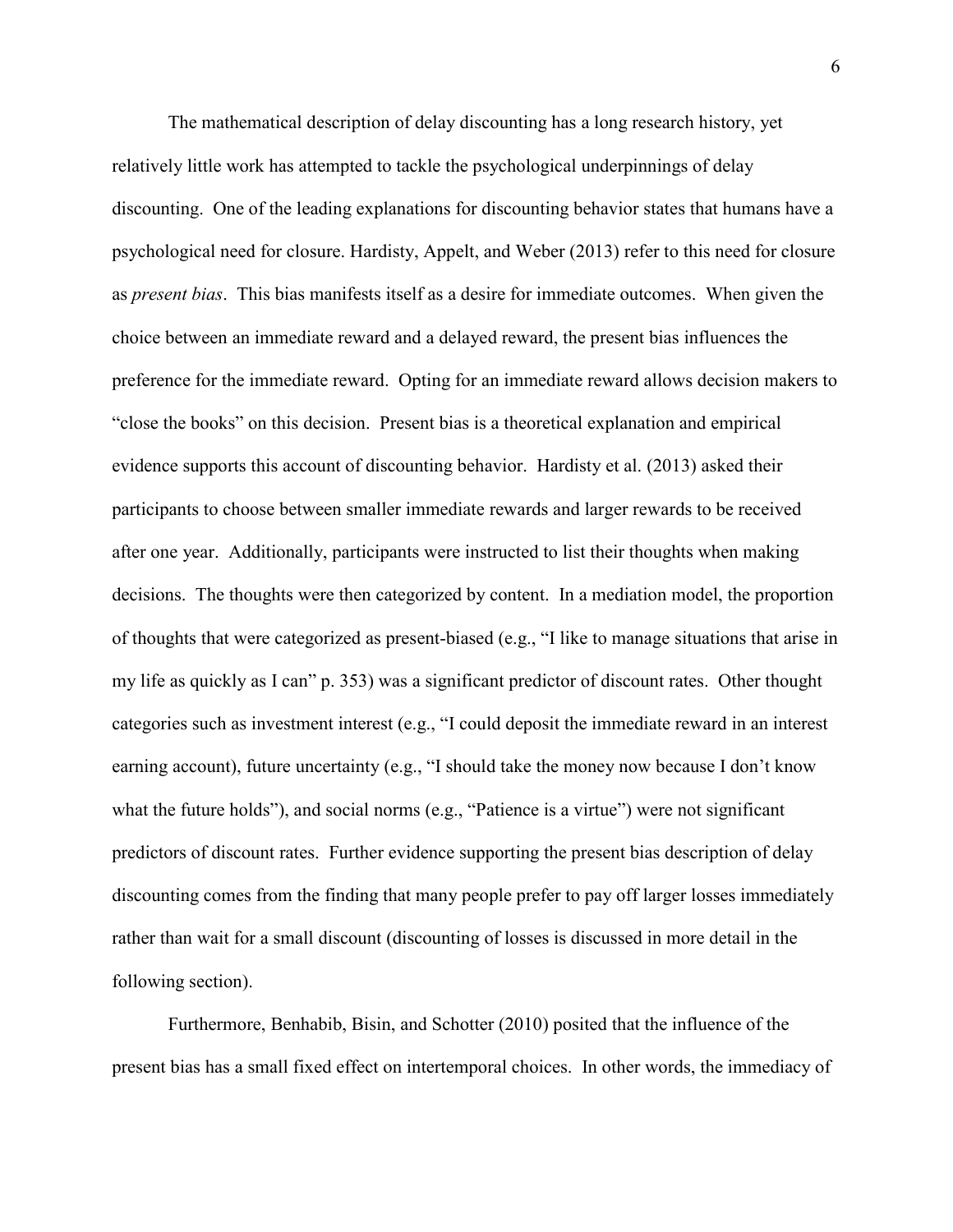a reward is worth a fixed amount, regardless of the magnitude of the rewards. Based on Benhabib et al.'s data, the present bias was estimated to be worth an average of four dollars. If the difference between an immediate and delayed reward is less than four dollars, decision makers will choose the immediate option. Alternatively, if the difference between the immediate and delayed reward is more than four dollars then decision makers will choose to accept the delay. Consumers who opt for conventional products over green products often exhibit behavior consistent with a present bias explanation of delay discounting (Hardisty et al., 2013). Conventional products provide an immediate reward in the form of a discounted initial price. According to the present bias account, consumers will opt for the green product if it confers a savings of more than four dollars. If the future savings associated with the green product are less than four dollars, then the preference for immediacy is worth more than the future savings and consumers will opt for the conventional product. However, these predictions have not been empirically tested in the domain of green purchase decisions.

## **FRAMING AND MAGNITUDE EFFECTS FOR DELAY**

Thus far, only positive outcomes have been considered. However, many financial decisions are framed as losses. A framing effect occurs when behavior is altered by the presentation of the outcomes. Deciding between two gains produces different decisions than deciding between two losses. The savings linked with green products can also be framed as losses or gains. Promotional messages can be worded to highlight the savings (i.e., gains) associated with buying a green product or the cost (i.e., loss) associated with buying conventional products. Decision making scholars agree that preferences are not stable across time. Rather, preferences are constructed with each decision and are influenced by contextual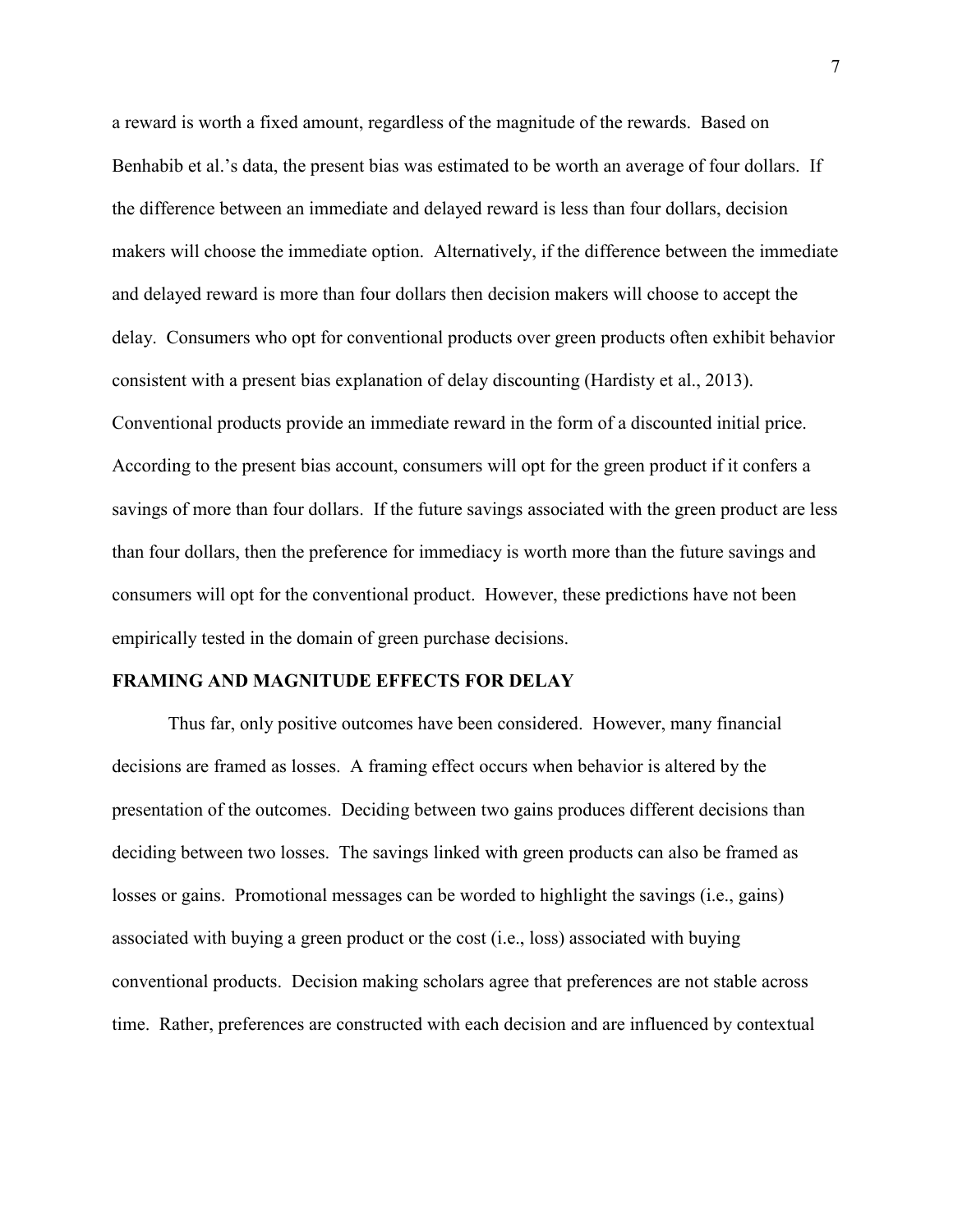factors (for review see Lichtenstein & Slovic, 2006). It follows that the framing of promotional messages can influence purchase decisions.

Framing is a robust effect in decision making studies. Framing messages as losses or gains have asymmetric impacts on perceived value. According to prospect theory (Kahneman & Tversky, 1979; Tversky & Kahneman, 1992), humans will take risks to avoid a loss but will not take those risks for additional gains. Tversky and Kahneman (1981) demonstrated the magnitude of this effect in their classic "Asian disease problem." Participants had to select between two treatment options for an unusual Asian disease that was expected to kill 600 people. One group of participants had to select between treatments in which (a) 200 people would be saved for sure and (b) a one-third probability of saving all 600 and a two-thirds probability of saving no one. In this condition, 72% of participants opted for treatment (a). The other group of participants had to select between treatments in which (c) 400 people would die for sure and (d) a one-third probability that no one would die and a two-thirds probability that all 600 people would die. In this condition, 78% of participants opted for treatment (d). Note that the outcome in option (a) is identical to option (c) and the outcome in option (b) is identical to option (d). Additionally, all four treatments had identical expected values. The critical difference between the two conditions was how the choices were framed. One group was deciding how many people to save (i.e., the gain frame) and the other group was deciding how many people to let die (i.e., the loss frame). Participants chose the certain option when choosing between gain scenarios but took risks when choosing between loss scenarios. They were risk averse for gains and risk seeking for losses.

Mathematical models of discount behavior predict that individuals prefer to delay losses (e.g., Kirby & Marakovic, 1995). Recall that participants in one study were indifferent between receiving an immediate \$15 and \$20 in one month (Thaler, 1981). In terms of losses, these same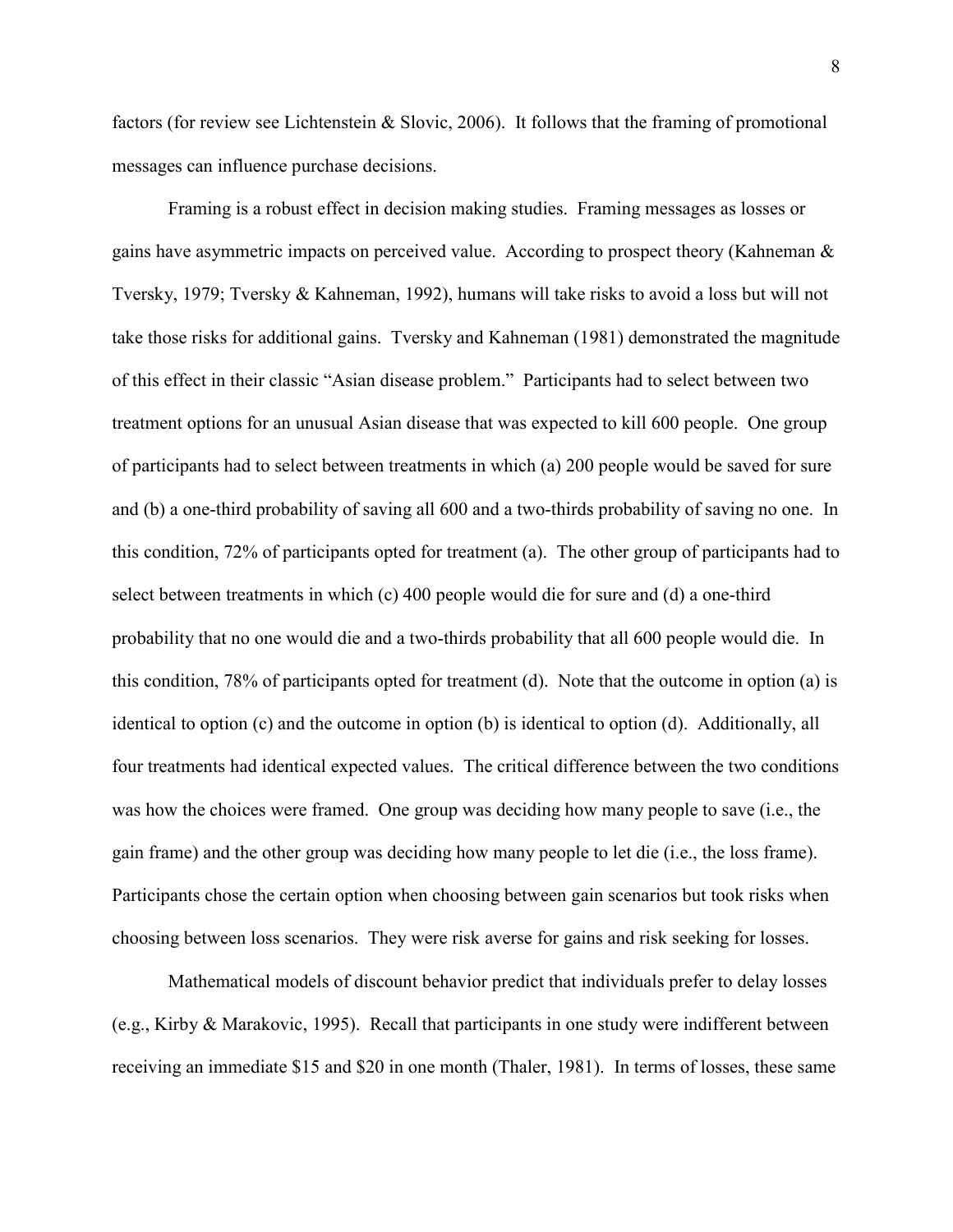participants *should* be indifferent between paying \$15 immediately and \$20 in one month. Closer examination reveals that choosing between \$15 and \$20 in one month has a mathematically equivalent outcome in both a loss and gain frame. In the gain scenario, the participant who opts for an immediate \$15 is forgoing an additional \$5 for the sake of receiving money immediately. In the loss scenario, the participant who opts to pay \$20 in one month is forgoing an additional \$5 for the sake of having money immediately. In other words, receiving \$5 should be identical to not paying \$5.

However, research has indicated that losses and gains are not discounted in a symmetric fashion (Estle et al., 2006; Kahneman & Tversky, 1979; Loewenstein & Prelec, 1992; Thaler, 1981; Tversky & Kahneman, 1992). In the discussion of gains, an increase in discounting refers to an increased preference to receive money immediately. For instance, someone who is indifferent between receiving \$10 immediately and \$20 in one month is displaying a steeper, or greater, discounting rate than someone indifferent to \$15 immediately and \$20 in one month. The person who is indifferent between an immediate \$10 and delayed \$20 is indicating that a one month delay discounts the value of \$20 by \$10. In contrast, the person indifferent between an immediate \$15 and delayed \$20 is only discounting the future value of \$20 by \$5. The effect of immediacy is stronger in the former case compared to the latter. When discussing losses, a higher discount rate refers to a stronger preference to delay payments. Someone indifferent between paying \$10 now and \$20 in one month is displaying greater discounting than someone indifferent between paying \$15 now and \$20 in one month. Discounting is greater for gains than for losses (Chapman, 1996; Estle et al., 2006; Loewenstein & Prelec, 1992; Shelley, 1994; Thaler, 1981). In other words, the preference for immediate gains is greater than the preference to delay losses. In Thaler's (1981) experiment, participants were indifferent between receiving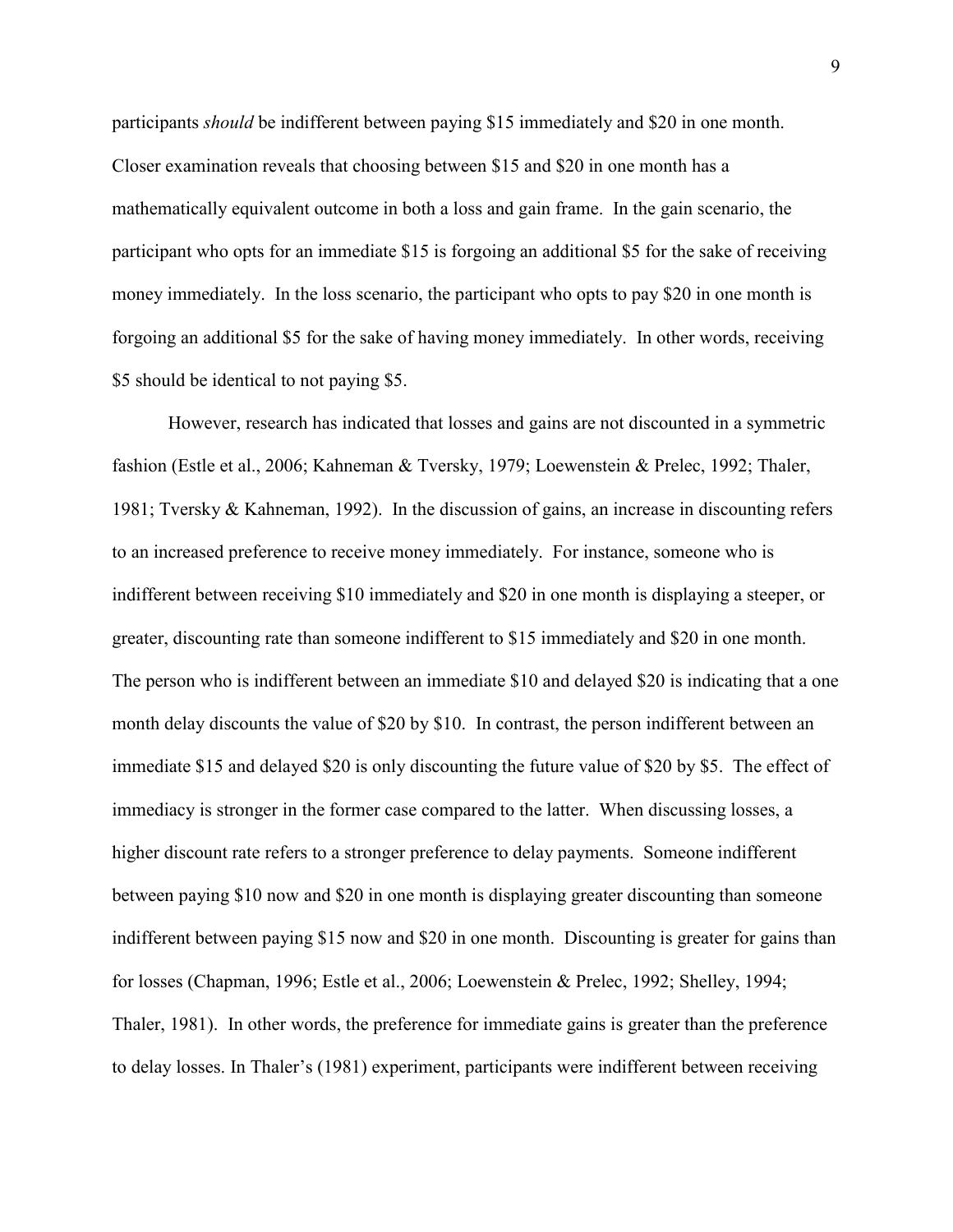\$15 immediately and \$20 in one month. However, these participants were also indifferent between paying \$15 immediately or \$16 in three months. An immediate gain was worth more than a delayed loss.

Hardisty et al. (2013) found that present bias extends to losses as well. The need for closure drives people to resolve losses. Some participants were even found to show negative discounting. That is, these participants were willing to pay a premium for immediate closure. The majority of experimental designs in previous research did not allow for negative discounting. Models of discounting predict that people will sacrifice smaller immediate payments for larger later payments. Paying a larger earlier amount appeared to have two disadvantages: the payment is larger and earlier. Thus, most experiments did not include a decision between a larger sooner payment and a smaller later payment. When Hardisty et al. allowed for negative discounting they found that, on average, participants were indifferent between paying \$10 immediately and \$9.42 in one year. This finding in particular lends substantial support to the present bias explanation of discounting. People's need for closure superseded any potential economic benefits.

The present bias is able to explain the asymmetry between gains and losses because present bias would enhance discounting for gains and mitigate discounting for losses. In the gain frame, high discounting refers to a strong preference for immediacy. In the loss frame, high discounting refers to a strong preference for delay. Present bias, the need to receive or pay immediately, works in opposite directions in each frame.

Another factor which impacts discount rates is magnitude. Discount rates decrease as the size of the reward increases. This change in rate can be illustrated in two equivalent ways: (a) people are more willing to wait for large rewards than small rewards; or (b) in order to opt for a

10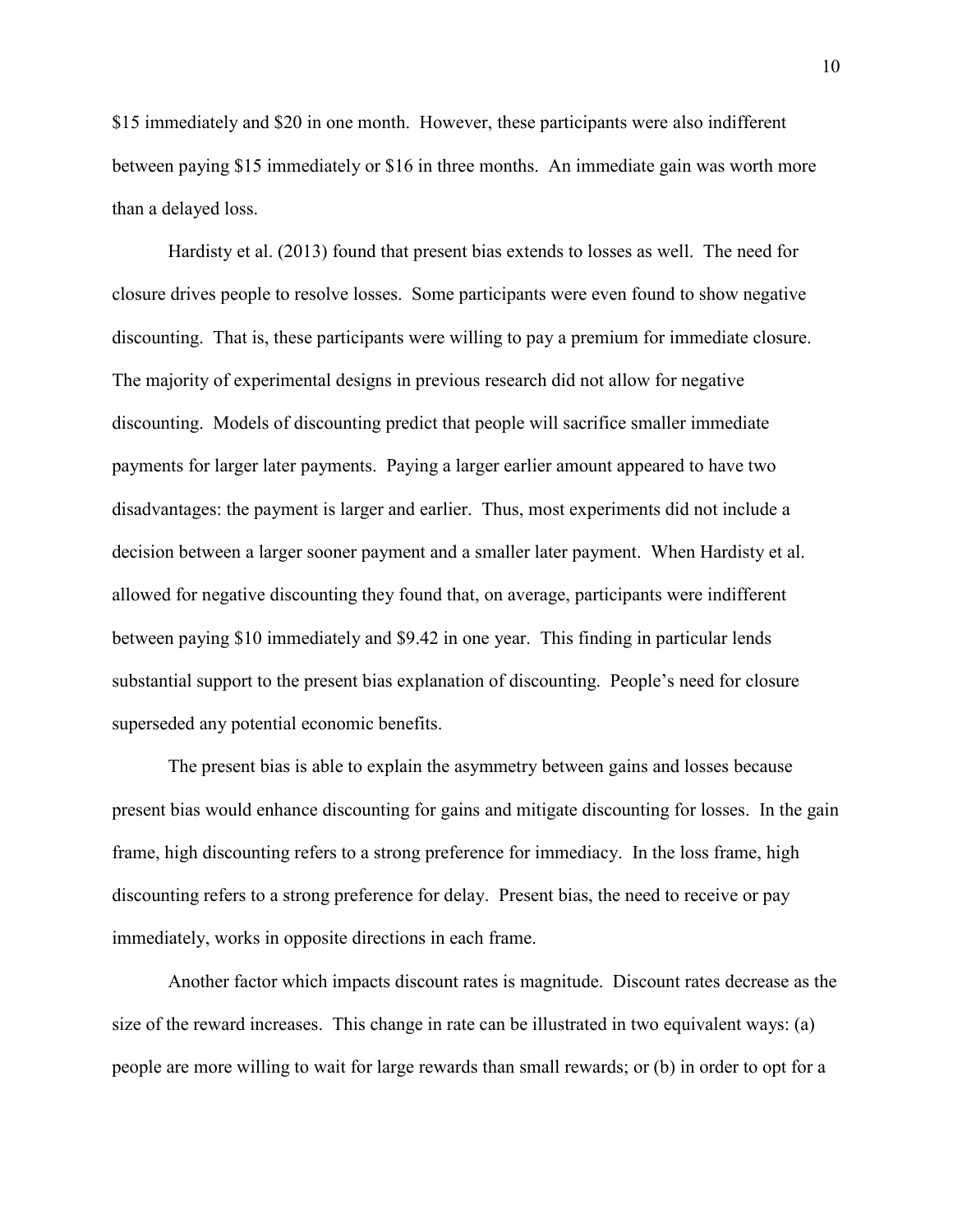delayed reward, the ratio of delayed reward to immediate reward is higher for smaller rewards than larger rewards. Numerous studies support this conclusion (Chapman, 1996; Chapman & Winquist, 1998; Estle et al., 2006; Kirby & Marakovic, 1996; Loewenstein & Prelec, 1992; Thaler, 1981). In one representative study, Kirby and Marakovic (1996) had participants choose between immediate and delayed rewards of differing amounts. They found that, on average, participants were indifferent between \$15 immediately and \$30 in 2.5 months while also indifferent between \$42.50 immediately and \$85 in 7 months. The smaller reward was discounted by one-half in 2.5 months, but the larger reward was discounted by one-half in 7 months; the discount rate is steeper for the smaller reward. If discount rates were independent of magnitude then both amounts would lose half of their value after an equivalent delay (e.g., participants would be indifferent between \$42.50 immediately and \$85 in 2.5 months).

Framing effects interact with the magnitude of outcomes. Large gains are discounted less than small gains, but large losses are discounted more than small losses (Estle et al., 2006; Hardisty et al., 2013). That is, people will wait for large gains and prefer to receive small gains immediately, but would rather pay off small losses immediately and postpone large losses. These findings follow the predictions of the fixed cost present bias account of delay discounting (Benhabib et al., 2010; Hardisty et al., 2013). If the present bias is worth four dollars then the present bias is more influential for small gains and losses than large gains and losses.

#### **DELAY DISCOUNTING AND GREEN PRODUCTS**

Many studies cited thus far have applied delay discounting principles to simple monetary decisions. However, the effects have been demonstrated in other domains. For example, researchers have studied the impacts of delay discounting on specific populations such as cigarette smokers (Reynolds, Richards, Horn, & Karraker, 2004), alcoholics (Petry, 2001),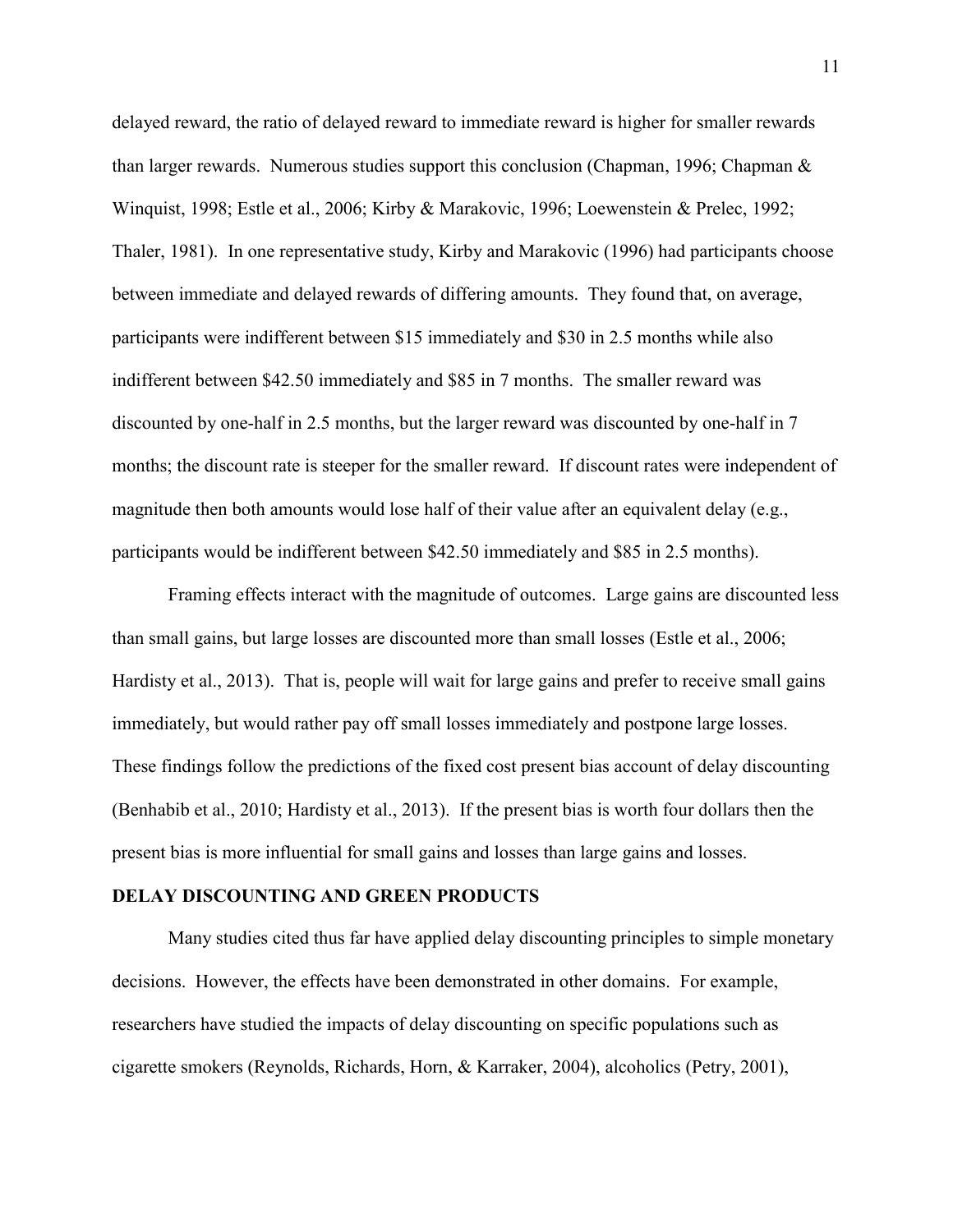pathological gamblers (Dixon, Marley, & Jacobs, 2003), cocaine users (Heil, Johnson, Higgins, & Bickel, 2006) and credit card users (Meier & Sprenger, 2010). Other studies have focused on specific outcomes such as health decisions (Chapman, 1998), tipping behavior (Chapman & Winquist, 1998), vacation alternatives (Foxall, Doyle, Yani-de-Soriano, & Wells, 2011), food (Estle, Green, Myerson, & Holt, 2007; Odum & Rainaud, 2003), and consumer goods (Kirby & Herrnstein, 1995).

 The application of delay discounting to green purchase decisions has thus far not been examined, although one study by Hardisty and Weber (2009) did examine delay discounting of environmental outcomes. In this study, participants chose between smaller, sooner improvements in air quality or larger, later improvements. Similar to studies with monetary outcomes, delayed environmental benefits were discounted. The financial incentives of buying green consumer products have not been empirically studied through a discounting framework.

Some green products and their conventional counterparts can be conceptualized as smaller sooner rewards and larger later rewards. Note that the proposed study is limited in scope to green products which have a higher initial cost but lower operating cost compared to conventional products. In turn, green products produce savings over time. The conventional product provides immediate rewards (lower initial cost) and the green product provides a larger reward but only after some delay. Furthermore, the messages used to promote green products can be framed as gains by focusing on the financial incentives of green products (e.g., "Save money over time by going green") or as losses by focusing on the higher operating cost of conventional products (e.g., "Pay higher utility bills with conventional products"). By incorporating knowledge of delay discounting, coupled with framing and magnitude effects, predictions can be made about how to best promote the adoption of green products.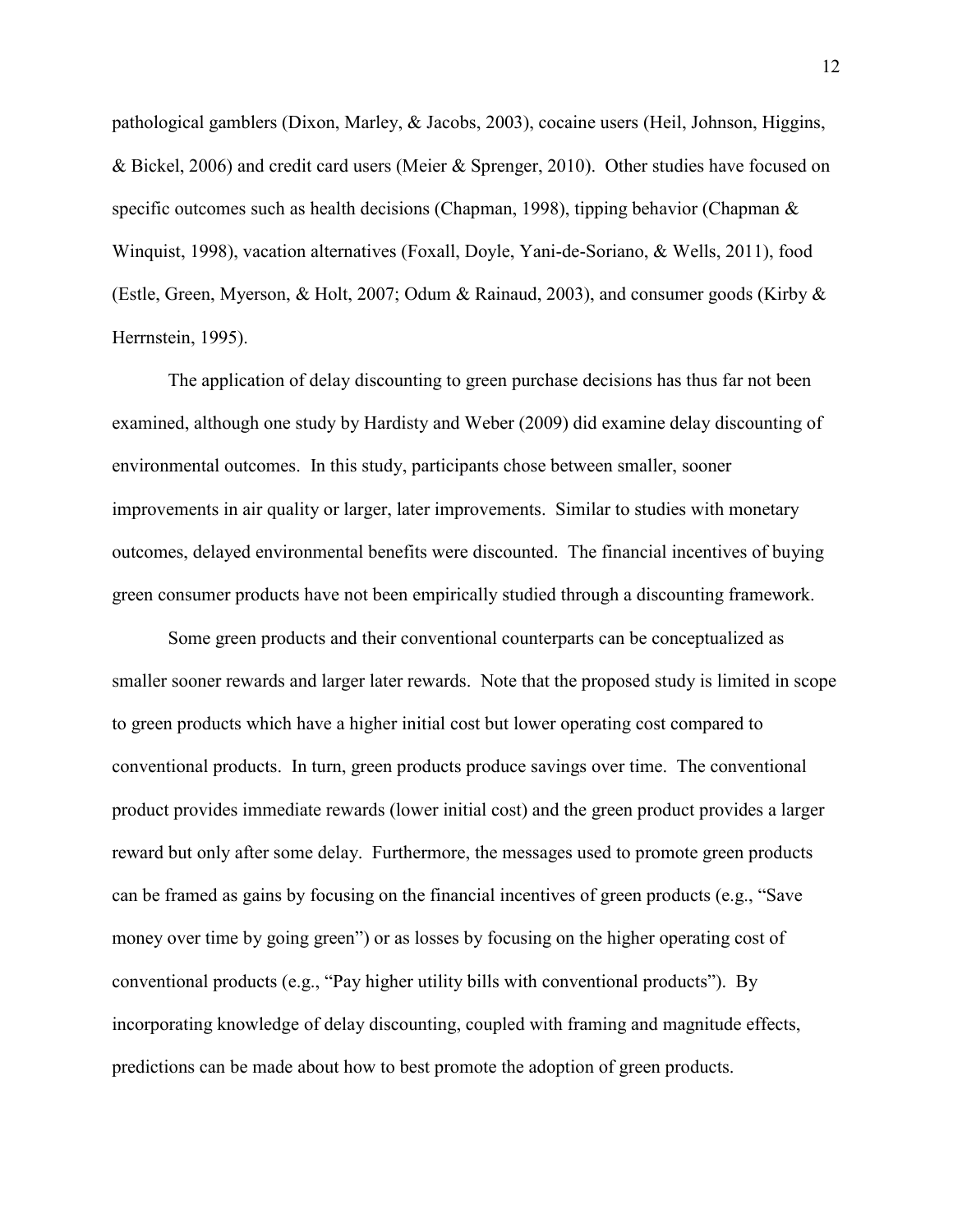If magnitude is divided into two groups (low vs. high), then the interaction between magnitude and framing (loss vs. gain) produces four possible promotional messages: the gain frame for low magnitude products, the loss frame for low magnitude products, the gain frame for high magnitude products, and the loss frame for high magnitude products. The research on the framing and magnitude interaction found that people will wait for large gains and prefer to receive small gains immediately, but would rather pay off small losses immediately and postpone large losses (Estle, et al., 2006; Hardisty et al., 2013). Therefore, for low magnitude products (e.g., light bulbs), a loss frame promotes the purchase of green products. For small losses, people prefer to make payments immediately. Thus, a green product of low magnitude will represent a small initial loss (i.e., a slightly higher initial cost) and consumers will opt to pay that immediately. The gain frame for low magnitude products will promote the purchase of a conventional product. Small gains are preferred immediately, so the savings associated with a conventional product's initial cost will be preferred. For high magnitude products (e.g., water heaters), the loss frame promotes the purchase of conventional products. People prefer to postpone large losses, and the expense associated with conventional products is not incurred until after a delay. The gain frame for high magnitude products promotes the purchase of green products. People are willing to wait for large gains, and the savings of going green are recouped after a delay. A summary of these decisions can be found in Figure 1. Note that this figure only refers to the effects of frame and magnitude in intertemporal choices. Other components will be added to this figure in further sections.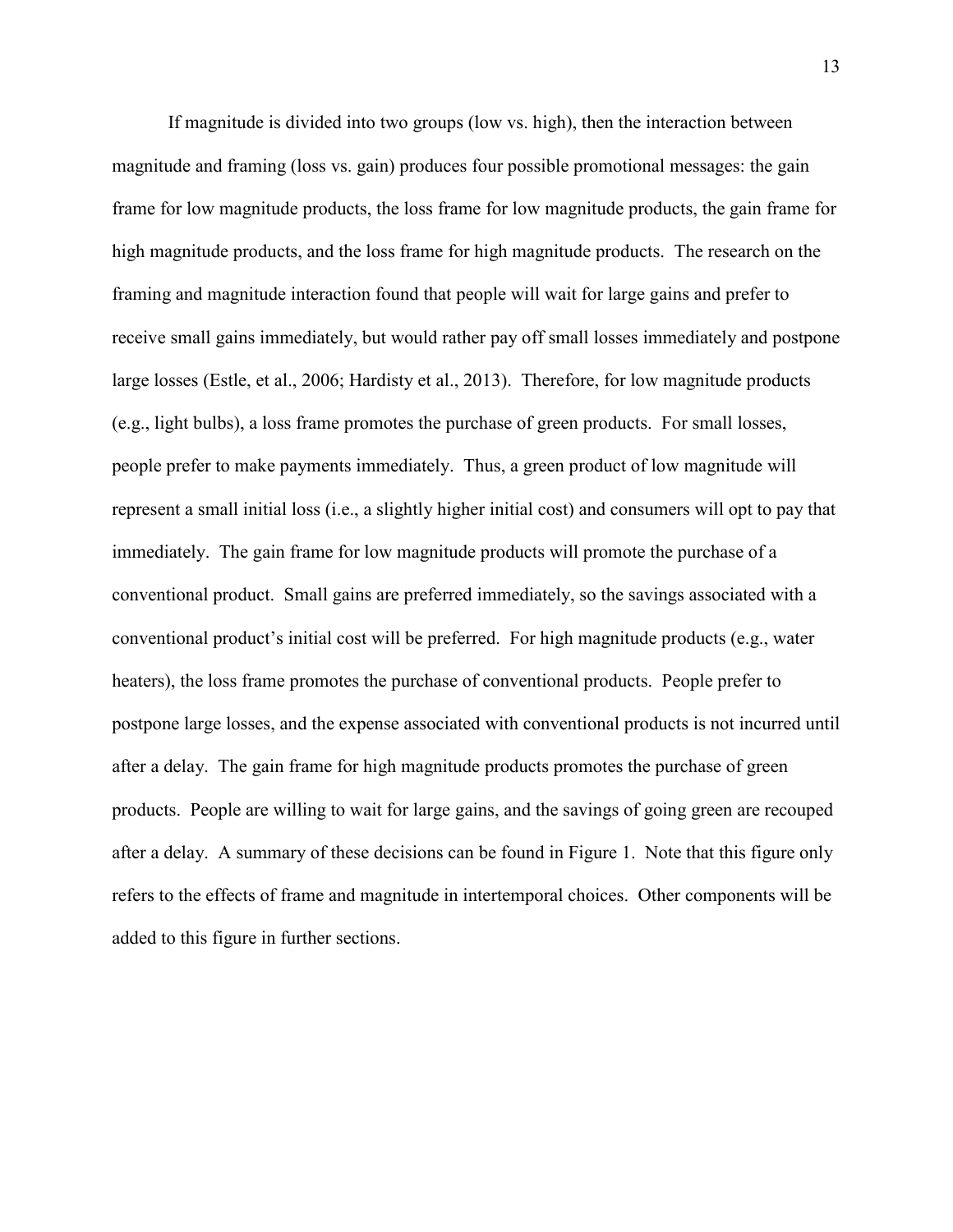

*Figure 1*. Predicted product decisions based on the framing of promotional messages (loss vs. gain) and magnitude of product cost (low vs. high). The last line represents the consumer decision to opt for a green product or a conventional product.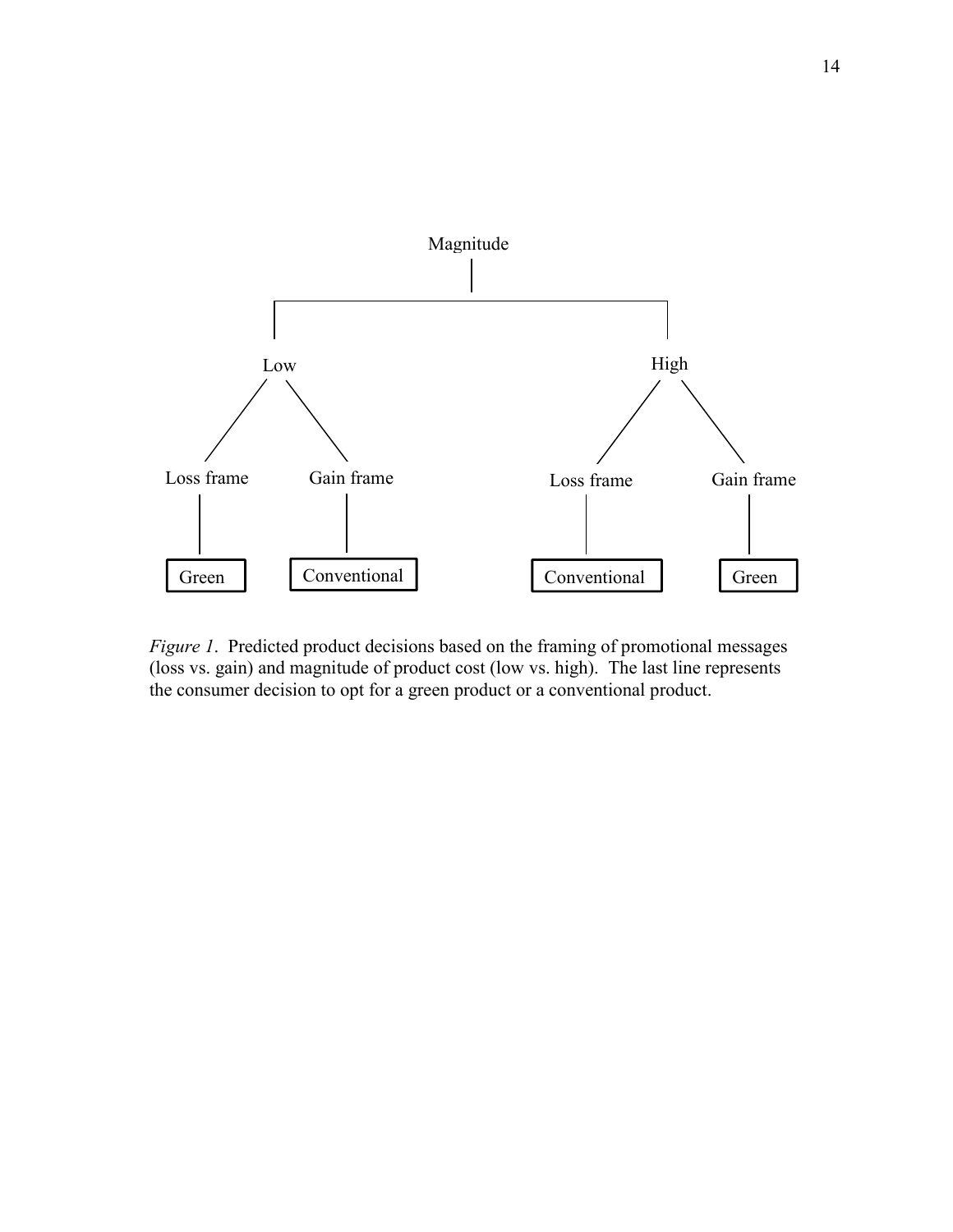#### **CHAPTER III**

## **PROBABILISTIC DISCOUNTING**

Another factor with the potential to influence green consumerism is probability. The savings that result from buying green products are not guaranteed. For example, the financial benefits of driving a hybrid vehicle are partially dependent upon the number of miles driven and maintenance costs. Even if consumers are aware of the reduced life cycle costs of green products, a degree of uncertainty is still present. Note that probabilistic choices refer to any situation in which individuals are choosing between multiple options with varying degrees of certainty. Although occasionally used interchangeably, the terms "risk" and "uncertainty" have distinct meanings. Risk refers to situations in which the probability of an outcome is known/given. Uncertainty refers to outcomes in which the probability is unknown (Tversky  $\&$ Fox, 1995).

 In a similar way that immediate options are preferred to delayed options, certain options are preferred to uncertain options when considering probabilistic choices. Kahneman and Tversky (1979) found that 80% of participants preferred a certain \$3000 over a gamble for \$4000 with an 80% success rate, even though the gamble represents a higher expected value. Additionally, discounting increases as uncertainty increases (Green & Myerson, 2004). For example, Ohmura, Takahashi, Kitamura, and Wehr (2006) reported that participants were indifferent between approximately 70,000 yen and a 90% chance of winning 100,000 yen. When the probability of winning 100,000 yen decreased to 70%, participants were willing to accept only 50,000 yen.

 Probabilistic and delay discounting can both be modeled by similar mathematical functions (Green & Myerson, 2004). These similarities have led many scholars to propose that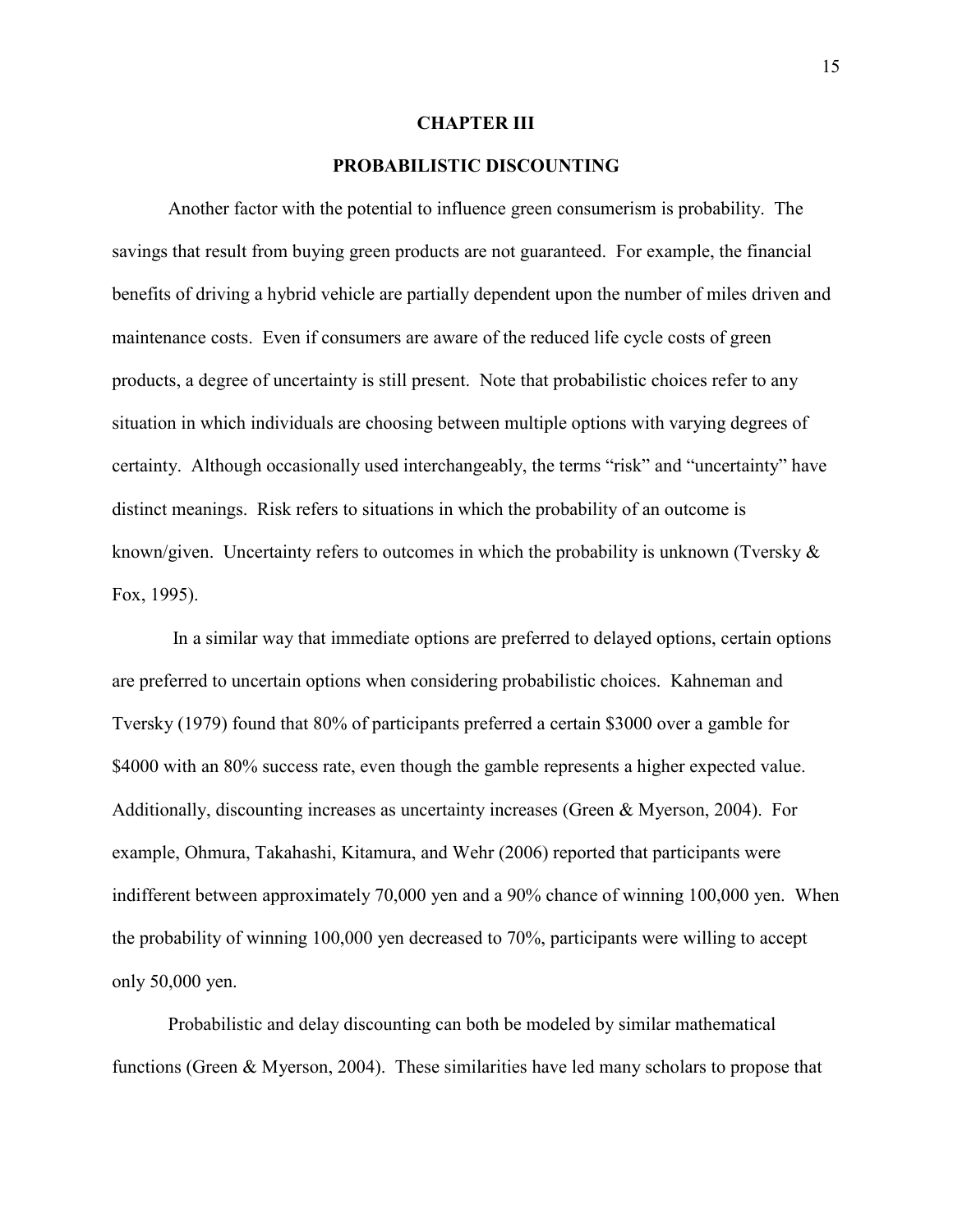delay and probabilistic discounting are the same process. Some have argued that probabilistic discounting is a product of delay discounting. Rachlin, Raineri, and Cross (1991) postulated that probabilistic choices are perceived as a series of gambles. In order to earn the payoff from an uncertain gamble, that gamble would have to be played repeatedly. For example, consider two separate gambles with different odds. One gamble has 9 to 1 odds while the other gamble has 19 to 1 odds. If individuals were to play each of these games repeatedly, the expected number of gambles before a win is higher in the case of a gamble with 19 to 1 odds. Because each successive gamble takes time, and one gamble is expected to pay off sooner than the other, the differences in probability translate to a difference in delay. Rachlin and colleagues (1991) argued that these differences in delay are truly the driving force behind probabilistic discounting and that the two phenomena are part of the same process.

Others have suggested that uncertainty is the essential underlying factor. Having to wait for a payoff increases the chances that unforeseen variables interfere with the payoff (Keren  $\&$ Roelofsma, 1995). According to this view, the effects of delay are being driven by the inherent uncertainty that is associated with delay. Weber and Chapman (2005) found that, under certain circumstances, the effects of delay and uncertainty are interchangeable: the effect of immediacy is mitigated by added uncertainty and the effect of certainty is mitigated by added delay. These findings support an equivalence of probability and delay, but are not able to suggest one of these variables as the primary underlying mechanism.

Although the theories purporting an equivalence between delay and probability are intuitively appealing, there is little consensus regarding the equality of the two phenomena (Green & Myerson, 2004). Many studies have shown that framing and magnitude effects (discussed in the next section) impact the delay and probabilistic discounting functions in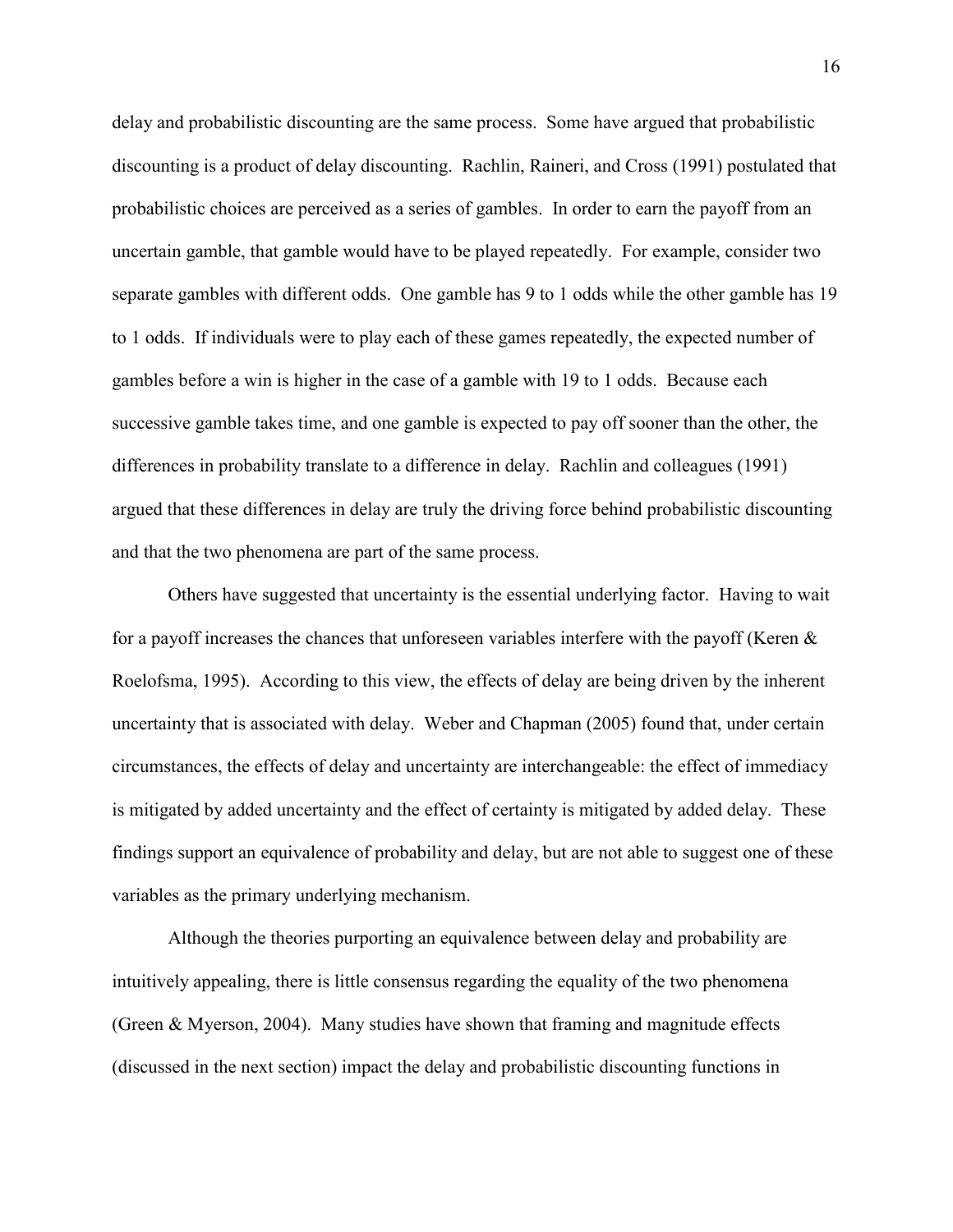separate ways (e.g., Chapman & Weber, 2006; Estle, Green, Myerson, & Holt, 2006; Shead & Hodgins, 2009). Furthermore, fMRI studies have implicated separate neural pathways when considering delayed versus probabilistic choices (Luhmann, Chun, Yi, Lee, & Wang, 2008; Weber & Huettel, 2008).

## **FRAMING AND MAGNITUDE EFFECTS FOR PROBABILITY**

Probabilistic choices can also be framed in terms of gains or losses (e.g., a certain \$100 loss versus a 90% chance of a \$110 loss and 10% chance of no loss) and are subject to the effects of magnitude. Unlike delay discounting, magnitude effects for probabilistic discounting have only been revealed in the gain frame; magnitude effects were tested in the loss frame but no effect was observed. Studies have shown that large gains are discounted more than small gains (Estle et al., 2006; Mitchell & Wilson, 2010; Shead & Hodgins, 2009). People prefer certain gains when payoffs are large, but are willing to take risks when payoffs are smaller. These same studies have also observed a main effect of frame, with losses discounted more than gains. In sum, probabilistic losses are discounted more than probabilistic gains; large magnitudes are discounted more than small magnitudes but only in the gain frame.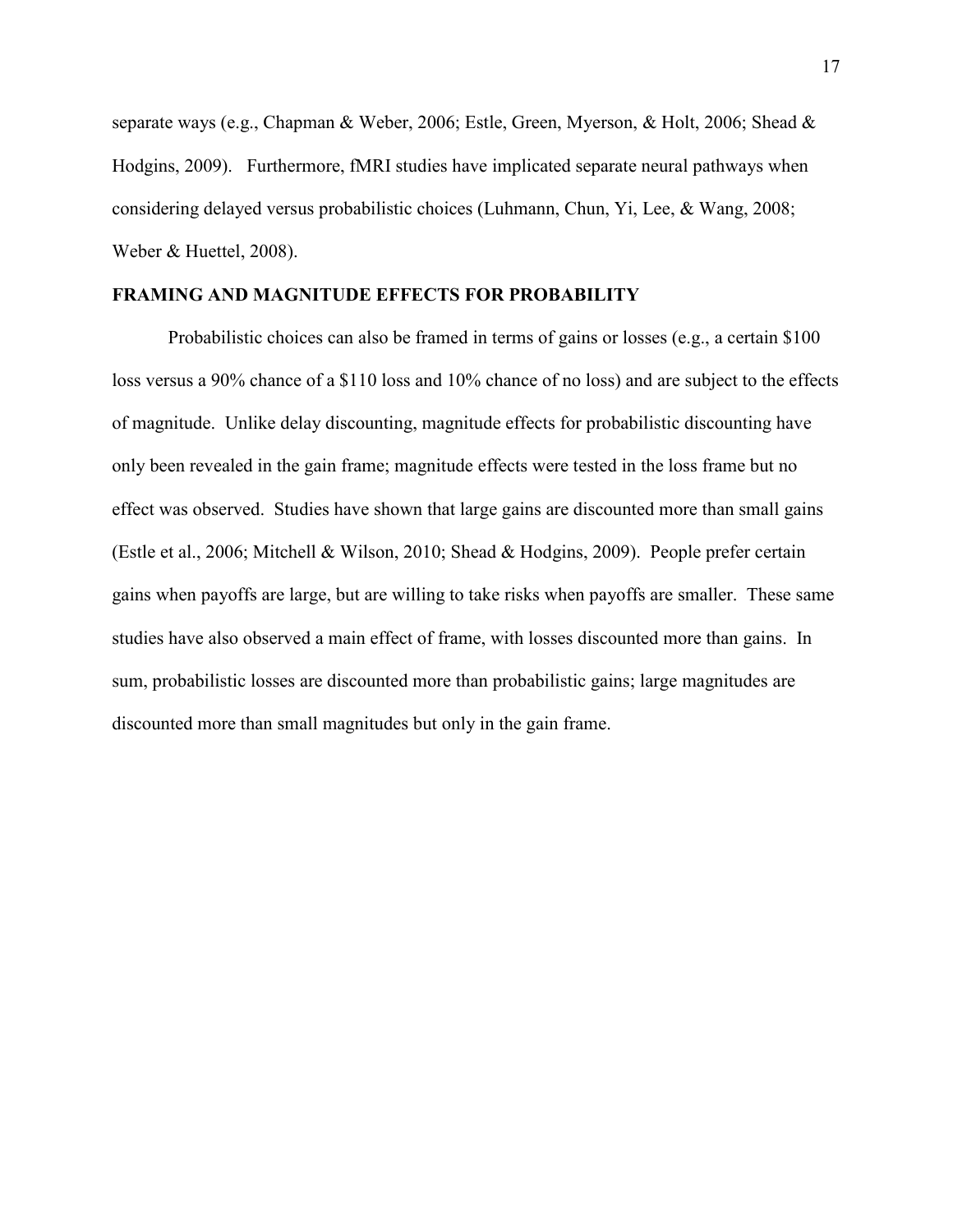#### **CHAPTER IV**

### **COMBINED EFFECT OF DELAY AND UNCERTAINTY**

Purchases of green products involve the simultaneous consideration of delay and uncertainty. The savings associated with buying green products are recouped over time and the reward is not certain. Many studies have tested these discounting phenomena separately, yet comparatively few studies have examined decisions with concurrent delay and probabilistic elements. In a recent study, Vanderveldt, Green, and Myerson (2015) systematically varied five levels of probabilistic outcomes across five delays and two magnitudes. Results from this study indicated that delay and uncertainty combine multiplicatively. Probabilistic discounting was steeper when delays were short rather than long, and the effect of delay was stronger when probabilities of receiving a reward were high rather than low. In other words, as outcomes approach certainty, the relative weight of delay discounting increases. As outcomes approach immediacy, the relative weight of uncertainty increases. For certain outcomes, the choice reduces to a delay discounting task. Conversely, for immediate outcomes, the choice reduces to a probabilistic discounting task.

The majority of studies examining probabilistic discounting manipulate the level of risk for a given outcome (e.g., Estle et al., 2006; Vanderveldt et al., 2015). Probabilities of success are explicitly stated and participants must assume that these risk levels are accurate. Consumer choices are rarely based on explicit levels of risk. Rather, the uncertainty associated with possible outcomes is assumed to be imposed by the decision maker. For example, if a green product promises to save the consumer money over time, there is a degree of uncertainty concerning the likelihood that these savings will be realized. Consumers must apply their own probability estimates in purchase decisions.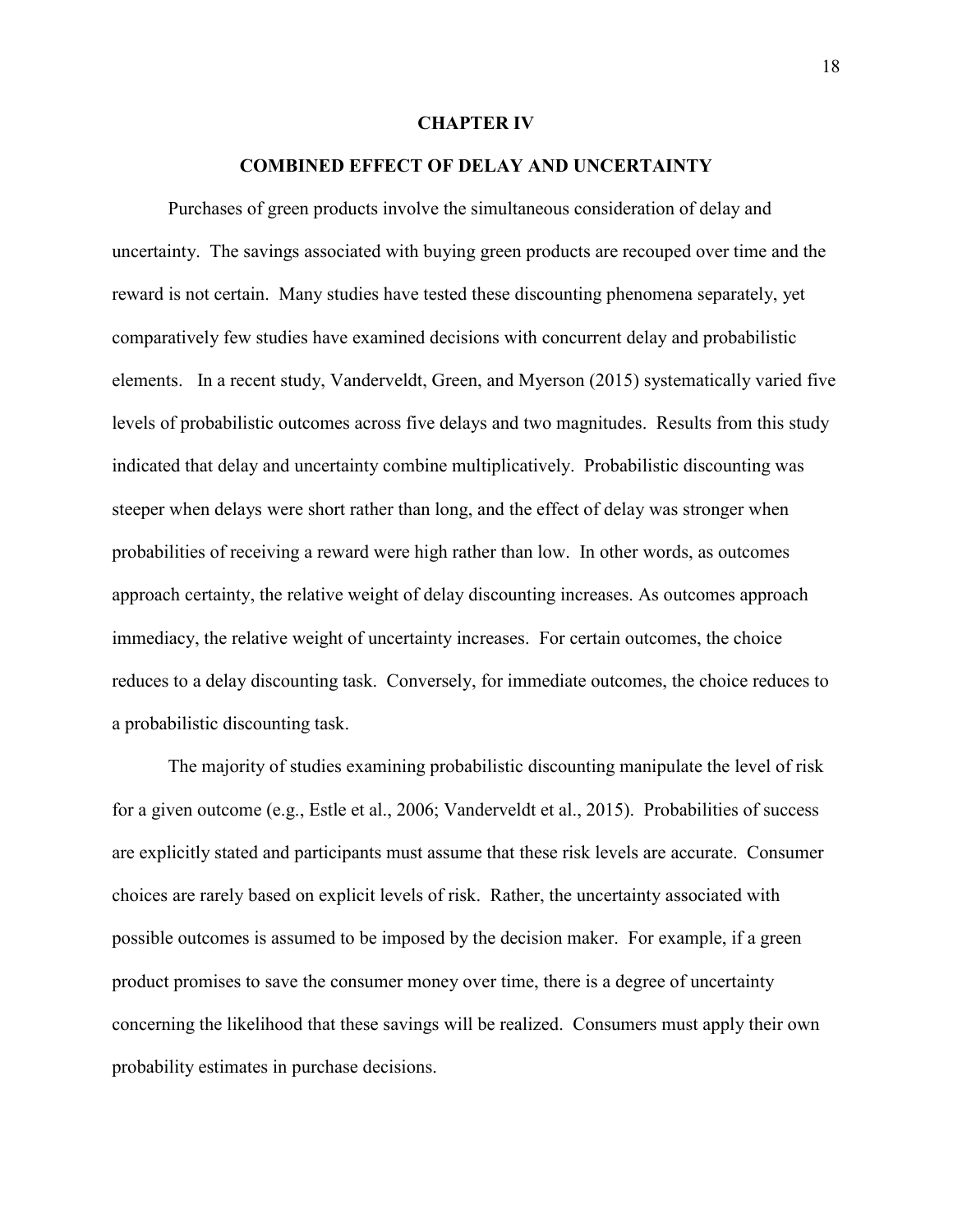## **DELAY AND PROBABILITY FOR GREEN PRODUCTS**

Although recent work has shed light on the interaction between delay and probabilistic discounting (Vanderveldt et al., 2015), the proposed model posits that the uncertainty associated with green purchases is largely irrelevant and delay is the only important factor. This argument is based on two critical factors: controllability and unrealistic optimism (see Figure 2). The longterm savings associated with many green products is partially the result of consumer interaction with these products. For example, hybrid or electric automobiles can save consumers money by reducing cost spent on gas. However, estimated savings are also dependent upon how a consumer uses that product (e.g., hybrid vehicles will not be cost effective if the driver decides to drive more frequently after purchasing the vehicle). Research has indicated that perceived control mitigated the uncertainty associated with future losses (Carroll, Sweeny, & Shepperd, 2006; Gilovich, Kerr, & Medvec, 1993; Highhouse, Mohammed, & Hoffman, 2002). Consumers' perceptions of future monetary outcomes are related to their perceived control over energy usage. Because consumers have control over their energy usage, outcomes become more certain.

Furthermore, people are generally overconfident in their abilities. A classic study by Svenson (1981), for example, found that nearly 90% of people in a group estimated that their driving ability was higher than the median driving ability in the group. When individuals estimate risk their assessments are more favorable for themselves than objective estimates or estimates for peers (for review see Shepperd, Klein, Waters, & Weinstein, 2013; Weinstein, 1980). Additionally, people believe that negative events are more likely to happen to others than to themselves and this effect is enhanced by perceived control (Klein & Helweg-Larsen, 2002).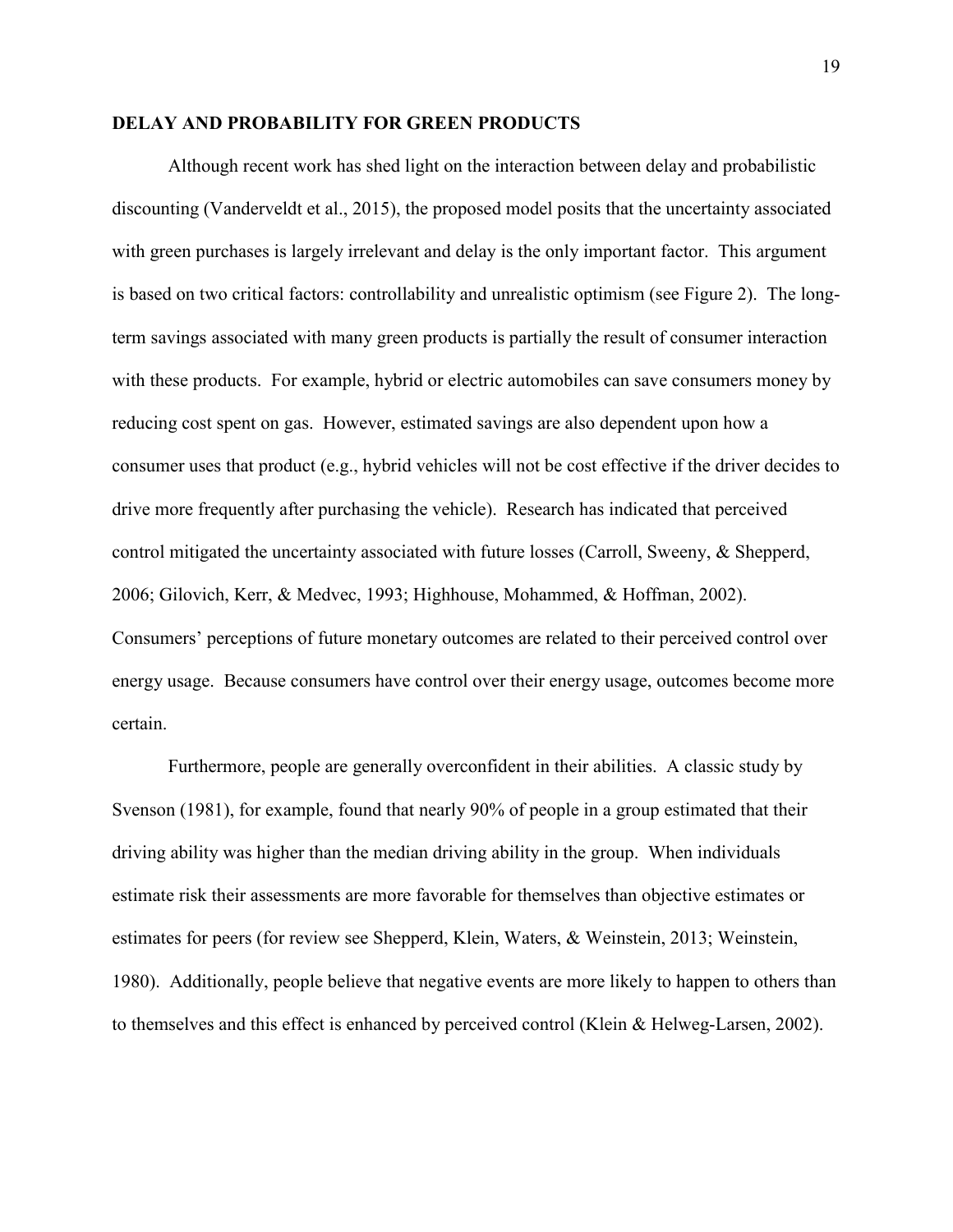

*Figure 2*. Proposed model of green purchase decisions. Controllability and unrealistic optimism reduce the effect of uncertainty. Purchase decisions are ultimately a delay discounting task. The outcomes of delay discounting are presented in the inset.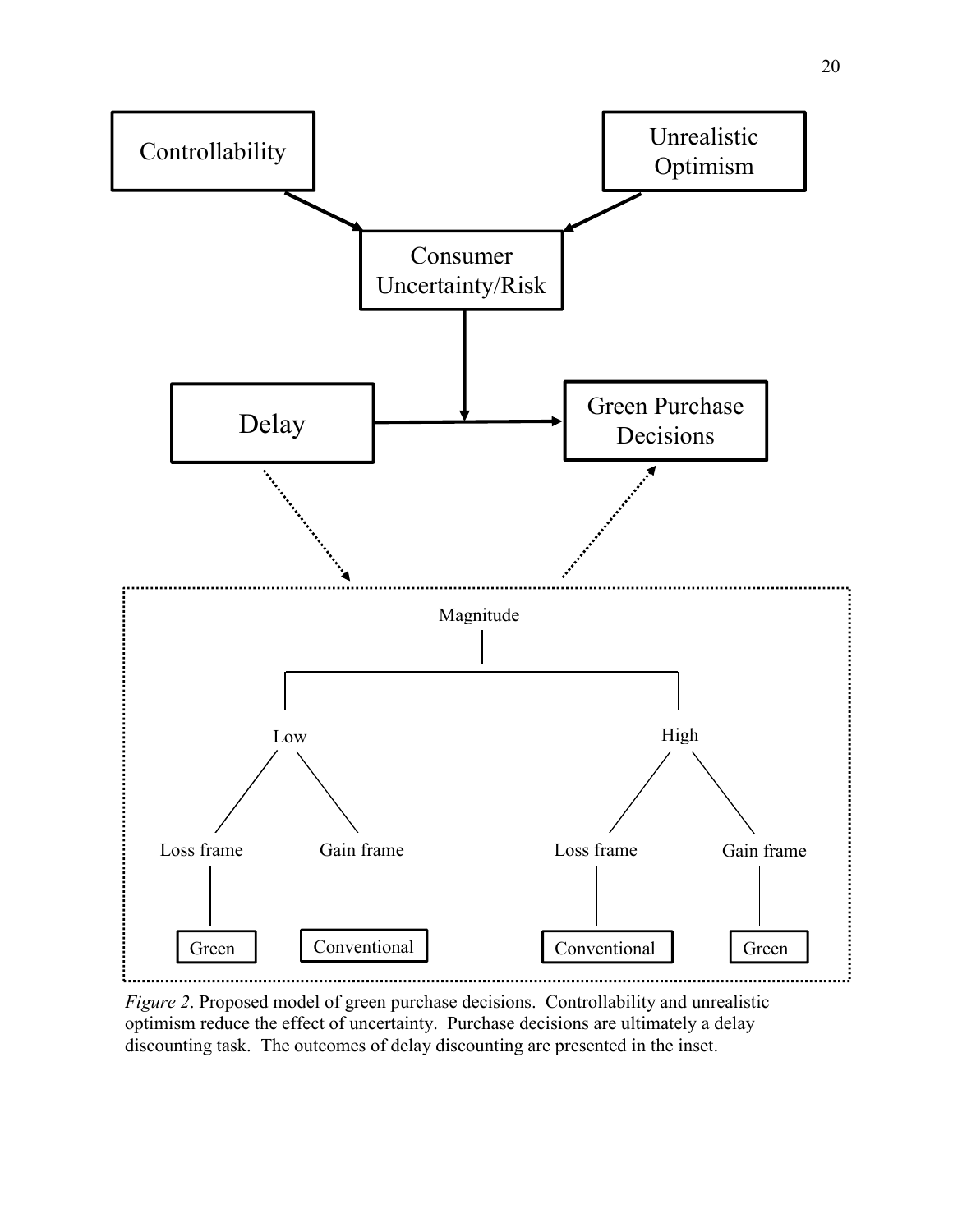In sum, risks associated with green products are not explicitly stated. Because consumers construe their own level of uncertainty, their perceptions are subject to individual biases. The perceived control over the outcome, along with a propensity for unrealistic optimism are predicted to mitigate perceived uncertainty. When uncertainty is minimized, the interaction between probabilistic and delay discounting is reduced to a simple delay discounting task (Vandervedlt et al., 2015). Therefore, product messages should focus on the effects of delay discounting.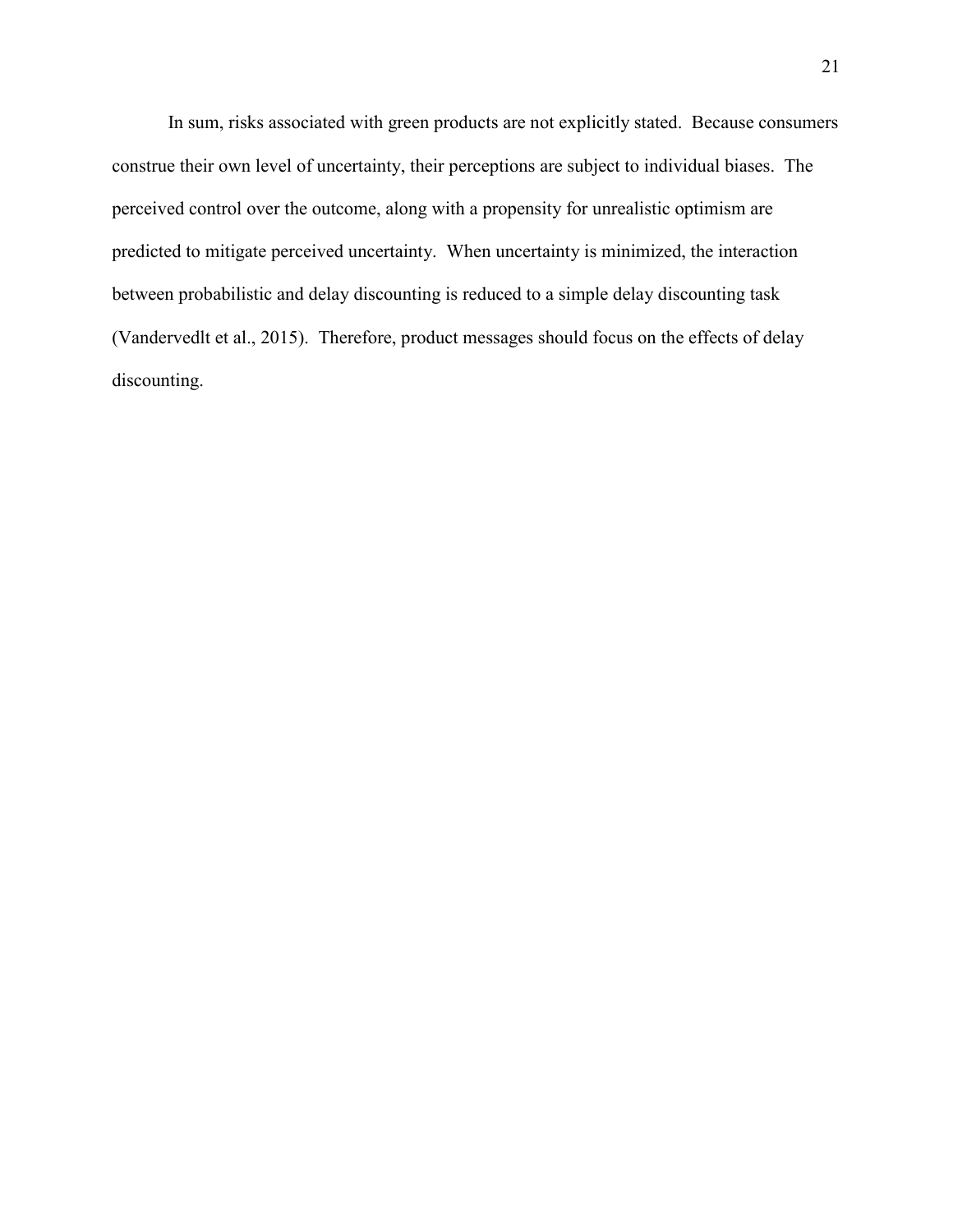#### **CHAPTER V**

## **HYPOTHESES**

Based on evidence from delay and probabilistic discounting, a number of predictions were made regarding the purchase of green products (see Figure 2). Specific hypotheses follow.

*H1: a) When probability is high, the message frame and magnitude of the product's cost will interact. Specifically, when the magnitude is low (inexpensive), the purchase of the green product will be more likely in the loss frame than the gain frame.* 

*b) When the magnitude is high (expensive), the purchase of the green product will be more likely in the gain frame than the loss frame.* 

- *H2: a) When probability is low, the purchase of the green product will be more likely in the loss frame than the gain frame.*
	- *b) When probability is low, the purchase of the green product will be more likely in the low magnitude gain condition than the high magnitude gain condition.*

When taken together, hypotheses 1 and 2 can be summarized as a three-way interaction. The interaction between frame and magnitude will vary across levels of probability. Specifically, it was hypothesized that when probability was high and the products were relatively expensive, more participants would prefer the green product in the gain frame than the loss frame. Additionally, when probability was high and products were relatively inexpensive, more participants would prefer the green product in the loss frame than the gain frame. High probabilities approach certainty. Based on Vanderveldt at al.'s (2015) study, effects of probability are reduced as probabilities approach 100%. Therefore, all the predictions in the high probability conditions are based on the impact of frame and magnitude in delay discounting.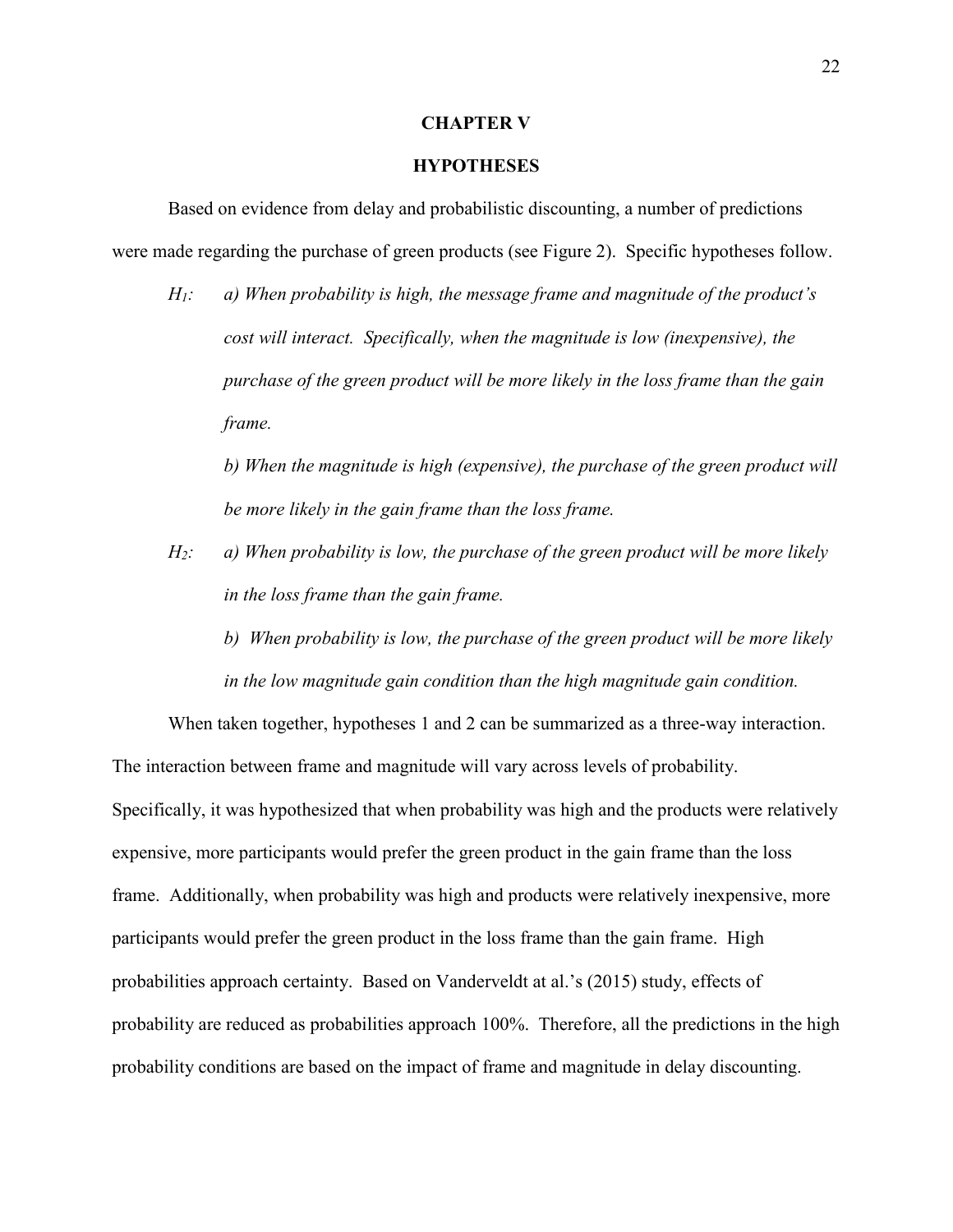When probability was low the loss frame was expected to elicit the selection of the green product across magnitudes. Participants would opt for the conventional product in the gain frame, but the effect would be stronger at higher magnitudes.

*H3: When probability levels are not explicitly stated, participants will have high confidence in their ability to save money.* 

*H4: Results of Experiment 2 will mimic the high probability conditions of Experiment 1. In other words, hypotheses 1a and 1b should apply to Experiment 2.* 

These effects were empirically tested in two experiments. Hypotheses 1 and 2 were tested in Experiment 1. In Experiment 1, participants chose between a conventional product (low initial cost, high operating cost) and green product (high initial cost, low operating cost). The future outcomes were framed as losses (i.e., increased operating cost of the conventional product) or gains (i.e., reduced operating costs of the green product). Participants were also given the probability that the promoted outcomes would occur.

Hypotheses 3 and 4 were tested in Experiment 2. Probability estimates were not provided in Experiment 2. Rather, participants provided their own perceived probability that the future outcomes would occur. All other conditions were identical to Experiment 1. Both experiments were necessary to fully test the interaction between delay and probability. Probability is expected to play a role in these types of decisions; however, in this particular context, the effect of probability is expected to be minimal. Probabilities of savings or losses are not generally provided to consumers, so Experiment 2 is more reflective of real scenarios. However, a situation in which an individual evaluates the probability of an outcome and finds the probability to be high should have an outcome that is identical to a situation in which an individual *does not* evaluate probability. In other words, the behavioral response from a person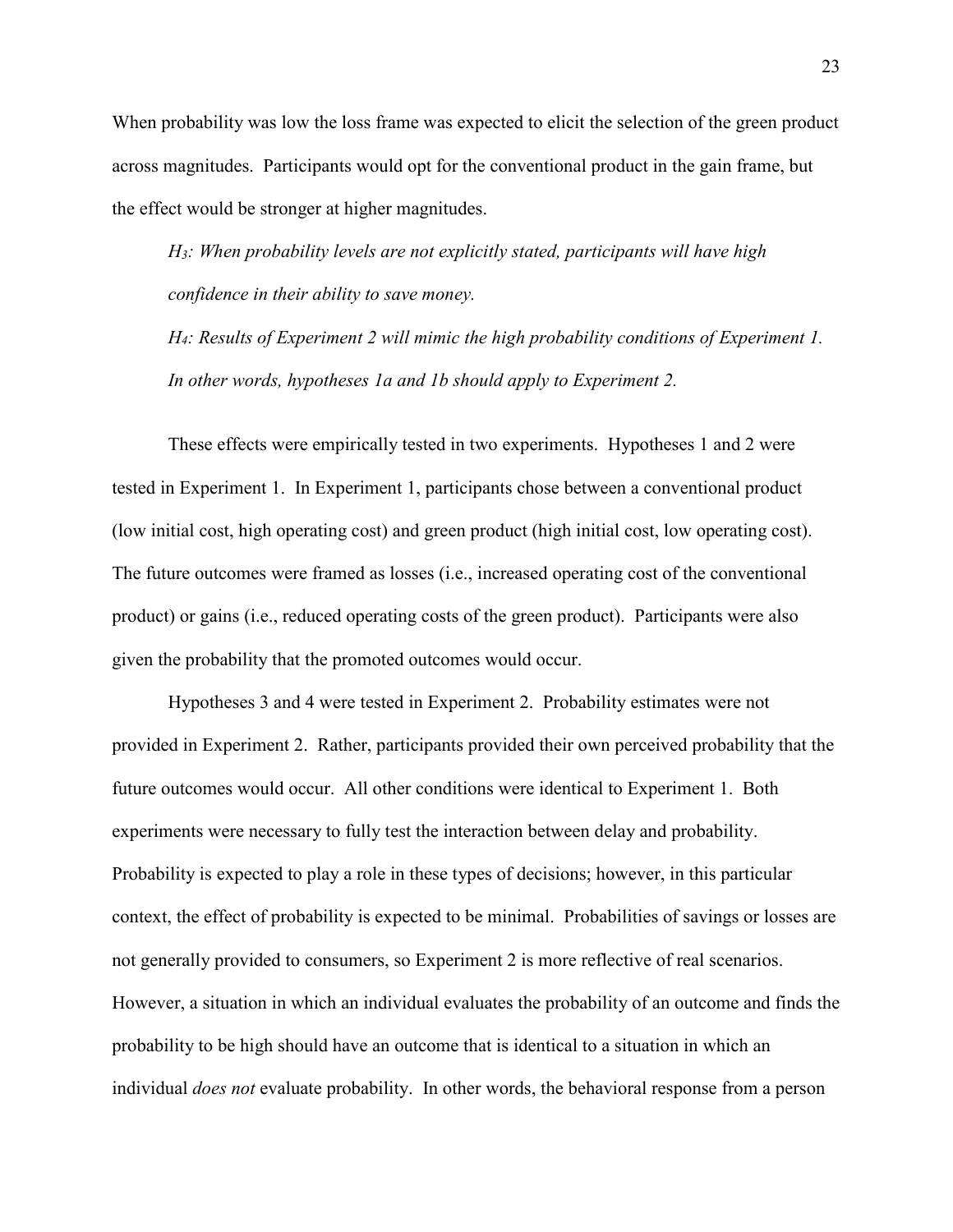who does not evaluate uncertainty is indistinguishable from a person who evaluates uncertainty and finds none (i.e., an event is 100% probable). Experiment 1 attempted to show that consumers do incorporate probabilities into their decisions while Experiment 2 attempted to show that these probability evaluations were consistently high.

As noted above, risk and uncertainty have distinct meanings in the decision making literature. Following these conventions, Experiment 1 is an assessment of risk (probabilities are known) and Experiment 2 is an assessment of uncertainty (probabilities are unknown). Other fields (e.g., actuarial science) identify risk as a function of probability and magnitude. Because magnitude was also manipulated in this study, "risk" was not a proper term for a single variable. Therefore, the term probability is used to describe the percentage of time that an event occurs. In Experiment 1, probabilities are manipulated. In Experiment 2, participants' subjective rating of probability is referred to as confidence.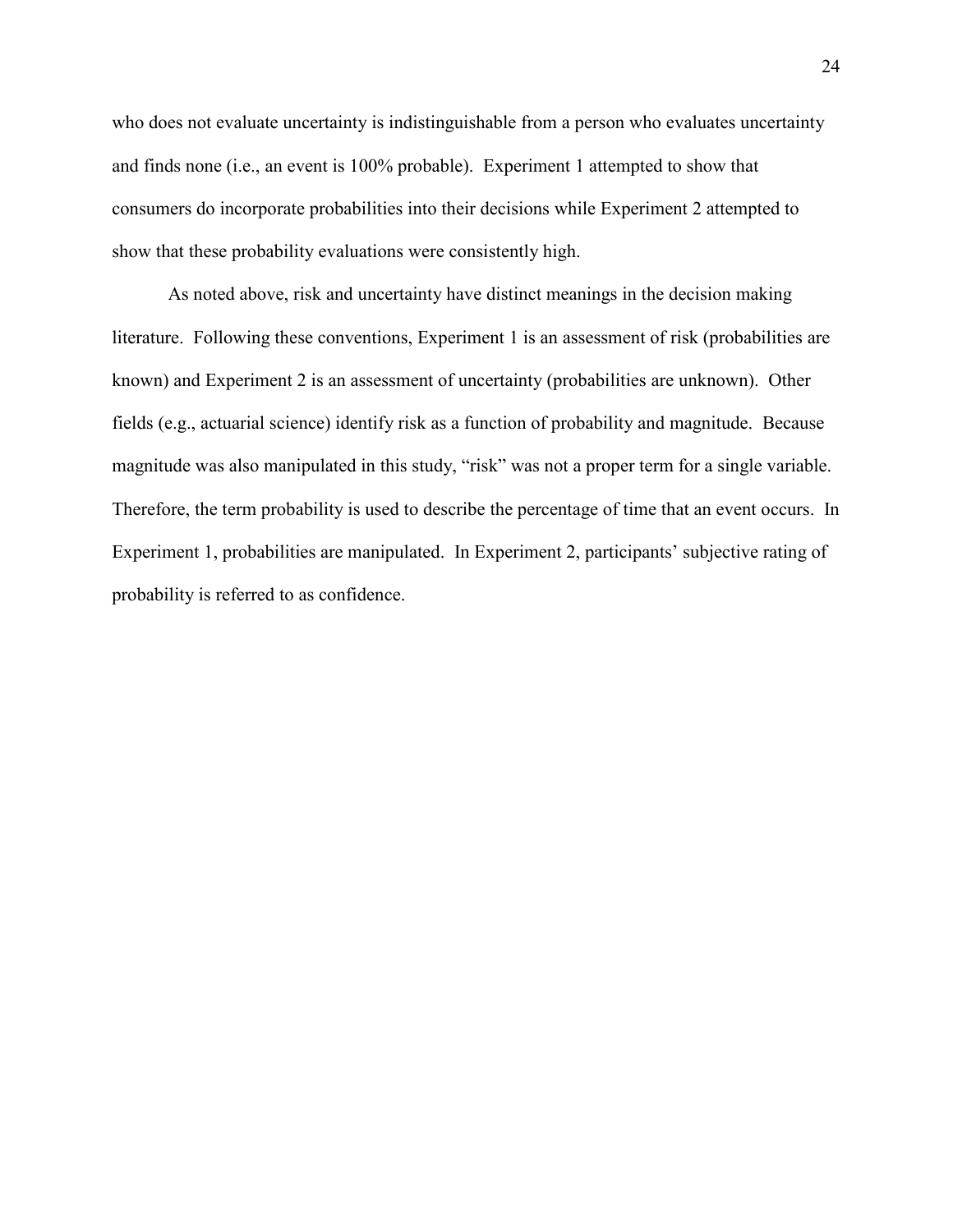#### **CHAPTER VI**

## **METHOD: EXPERIMENT 1**

## **PARTICIPANTS**

Relatively little work has investigated a priori sample size estimation for logistic regression models (hypothesis tests in the current study are conducted via logistic regression), especially for experimental designs (Hosmer & Lemeshow, 2000). However, some rules of thumb have been proposed for appropriate model fit. According to Peduzzi, Concato, Kemper, Holford, and Feinstein (1996), the minimum number of events in a dichotomous outcome variable must be at least 10 times the number of parameters in the model. In the current study, the outcome variable of interest was the selection of the green product or conventional product. The parameters in the model for Hypotheses 1 and 2 included three main effects (i.e., magnitude, risk, and frame), three two-way interactions (i.e., all possible two-way interactions), and one three-way interaction (i.e., magnitude x risk x frame). In order to test these seven parameters, at least 70 participants must select the least frequent outcome option (i.e., green product or conventional product).

Survey results (GfK, 2012) indicated that the preference for conventional products was slightly greater than the preference for green products. Additionally, some of the conditions in the current study were predicted to increase the preference for green products while other conditions are predicted to increase the preference for conventional products. Therefore, it was assumed that the overall selection of green and conventional products, collapsing across conditions, would be nearly equal. If the number of green and conventional product selections were equal then the minimum required sample size would be 140 participants (i.e., 70 instances of a green product selection and 70 instances of a conventional product selection; Peduzzi et al.,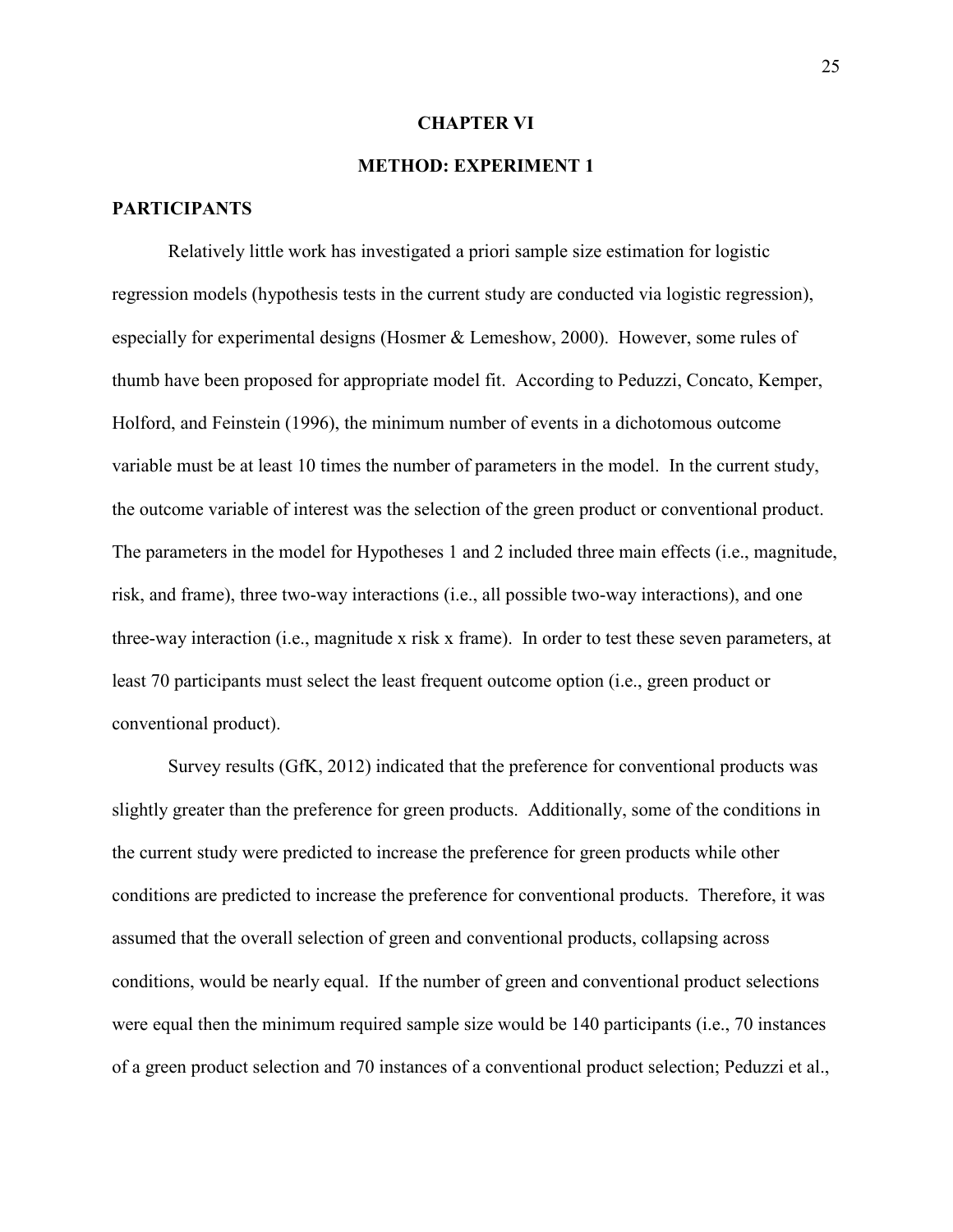1996). To allow for flexibility in the outcome variable, 200 participants were recruited for Experiment 1.

Participants were recruited using Amazon's crowdsourcing tool, Mechanical Turk (MTurk). MTurk workers are paid small sums to perform Human Intelligence Tasks (HIT). Each HIT is posted on the MTurk website and workers must choose to participate. Upon completion of the task, experimenters may choose to manually or automatically pay workers for their time. Studies have indicated that samples of participants using MTurk are more representative of the US population than convenience samples collected with university undergraduates (Berinsky, 2012). Additionally, a college student sample was reasoned to be detrimental to generalizability. The experimental task involved the hypothetical purchase of household goods. Many college students were presumed to have little experience purchasing water heaters or light bulbs. Results from a college student sample would not appropriately reflect the purchase decisions of actual consumers.

Within one day of posting the HIT online, 219 MTurk workers had participated in the experiment. The average age of participants was 37.19 years (*SD* = 12.04). Participants were closely split between females (54%) and males and the majority of participants identified their racial/ethnic category as White/Caucasian (76%). Just under half (48%) of participants had attained at least a Bachelor's degree and the median annual income range was \$40,000 - \$49,999. Finally, most (57%) participants were either home owners or lived in a home that was owned by another member of the household (Table 1). All participants who successfully completed the study were compensated \$0.25 for their time.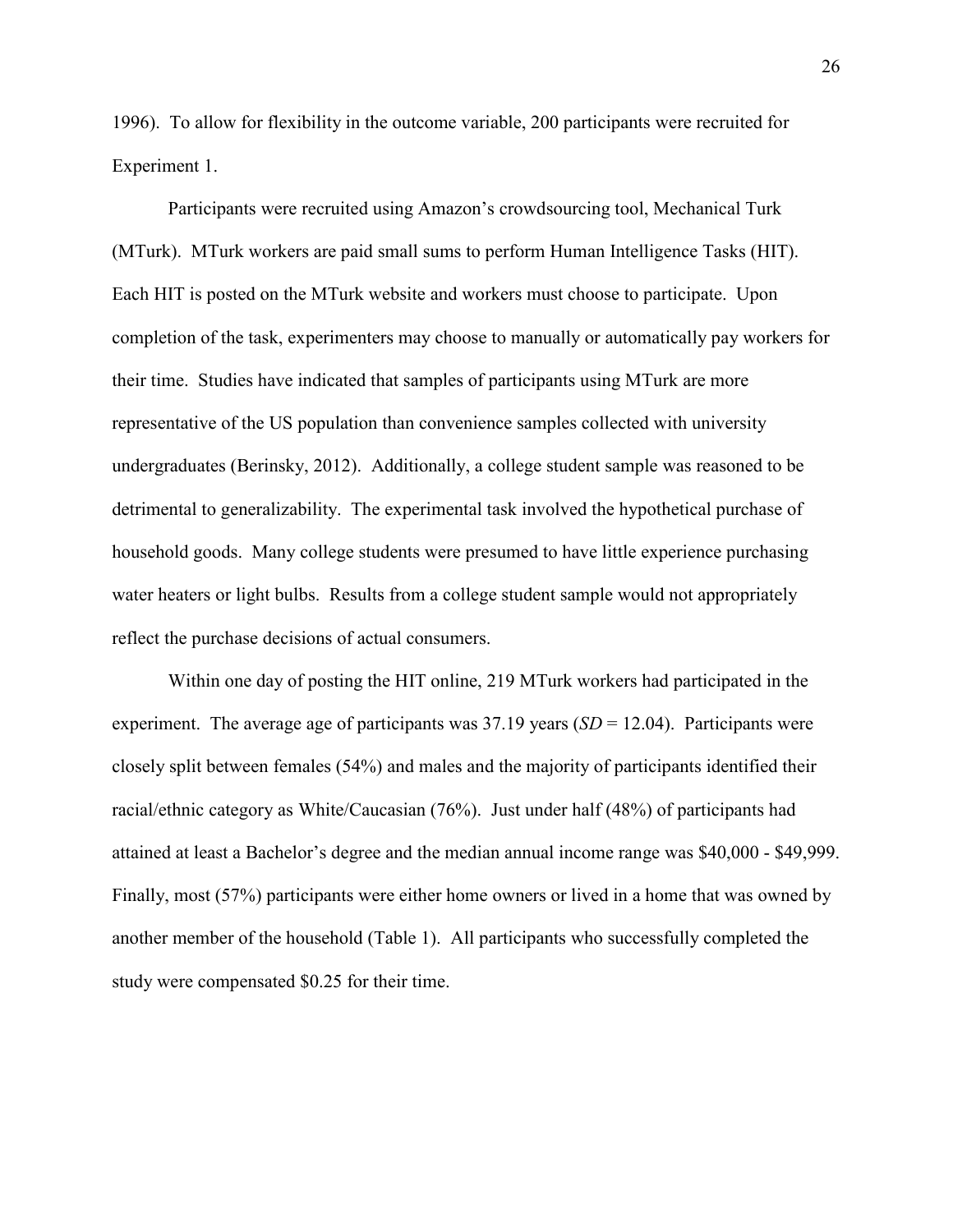## Table 1

## *Participant Demographics*

|                       | Experiment 1   | <b>Experiment 2</b> |
|-----------------------|----------------|---------------------|
|                       | $\,N$          | n                   |
| Gender                |                |                     |
| Female                | 111            | 122                 |
| Male                  | 91             | 90                  |
| Prefer not to answer  | $\overline{2}$ | $\boldsymbol{0}$    |
| Race/Ethnicity        |                |                     |
| White                 | 165            | 158                 |
| Hispanic              | 10             | 11                  |
| <b>Black</b>          | 25             | 25                  |
| Asian                 | 10             | 26                  |
| American              | 6              | 3                   |
| Indian/Alaska         |                |                     |
| Native                |                |                     |
| Middle                | $\mathbf{1}$   | $\mathbf{1}$        |
| Eastern/North         |                |                     |
| African               |                |                     |
| <b>Housing Status</b> |                |                     |
| Own                   | 116            | 122                 |
| Rent                  | 80             | 87                  |
| Occupied without      | $\tau$         | 5                   |
| rent                  |                |                     |
| Education             |                |                     |
| Did not finish high   | $\overline{2}$ | $\mathbf{1}$        |
| school                |                |                     |
| High school           | 22             | 23                  |
| diploma               |                |                     |
| Some college          | 59             | 60                  |
| Associate's degree    | 23             | 19                  |
| Bachelor's degree     | 68             | 66                  |
| Some graduate         | 5              | 3                   |
| school                |                |                     |
| Master's degree       | 20             | 33                  |
| Professional degree   | $\overline{2}$ | 3                   |
| (e.g., MD, JD)        |                |                     |
| Doctorate             | 3              | 7                   |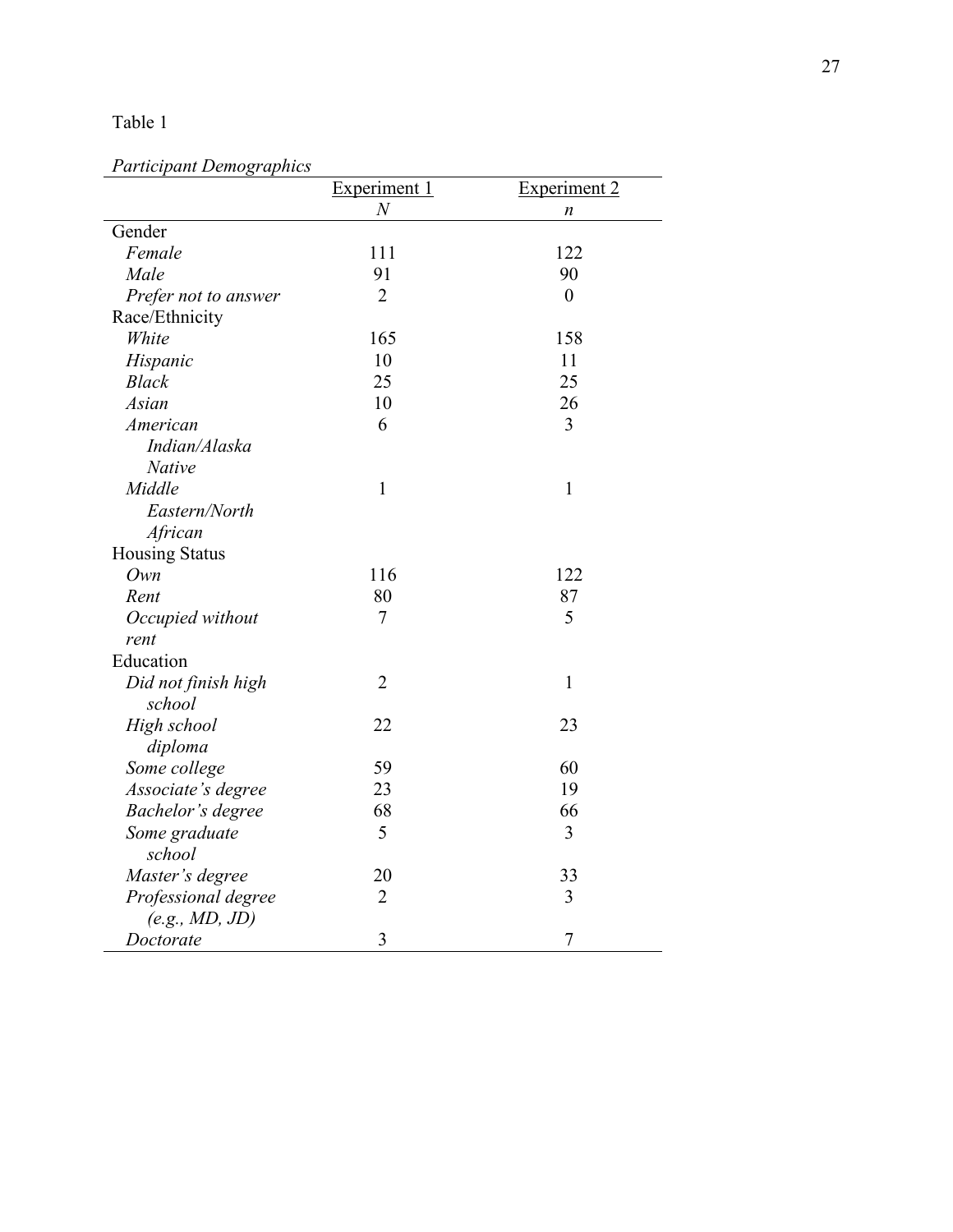#### **MATERIALS**

**PRODUCT CHOICE.** The primary experimental task required participants to choose between a green product and its conventional counterpart. Participants were first given the following instructions:

Thank you for agreeing to participate. On the next screen you will be shown information about two products. Please read all of the information--including the fine print. The purchase price will be displayed below each product and information about energy costs will be displayed above one of the products. You will be required to answer a few questions about these products. Please read carefully. You will not be allowed to continue if you answer incorrectly.

After reading the instructions, participants advanced to the next page of the online instrument which displayed two products followed by three comprehension questions. The product information included a brief description, purchase price, estimates of energy costs, and images of each product (Figure 3). The size of each image was 500 x 500 pixels.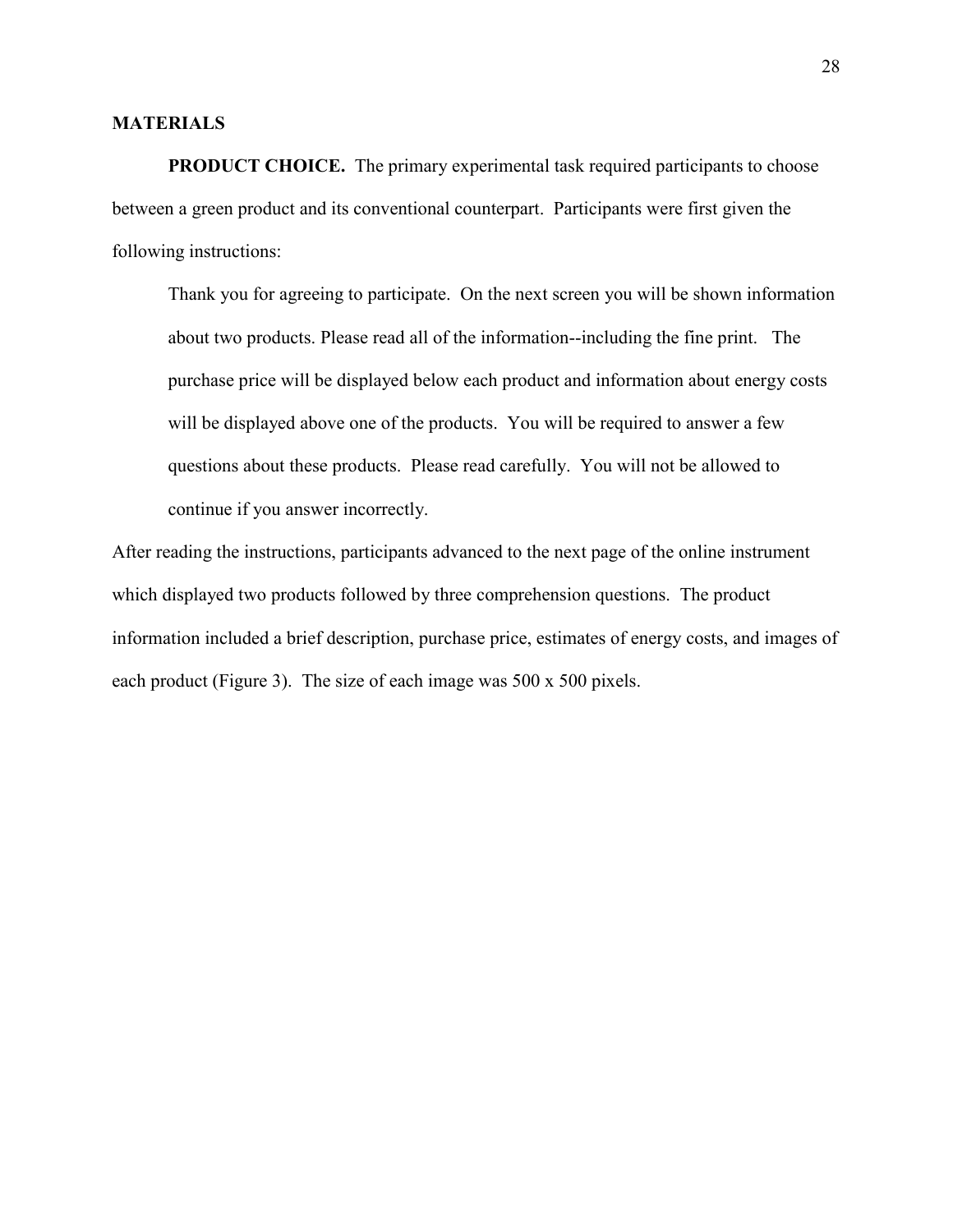

*Figure 3*. Product choice options in Experiment 1. (a) Product choices in the low probability, low magnitude, gain condition. (b) Product choices in the high probability, high magnitude, loss condition.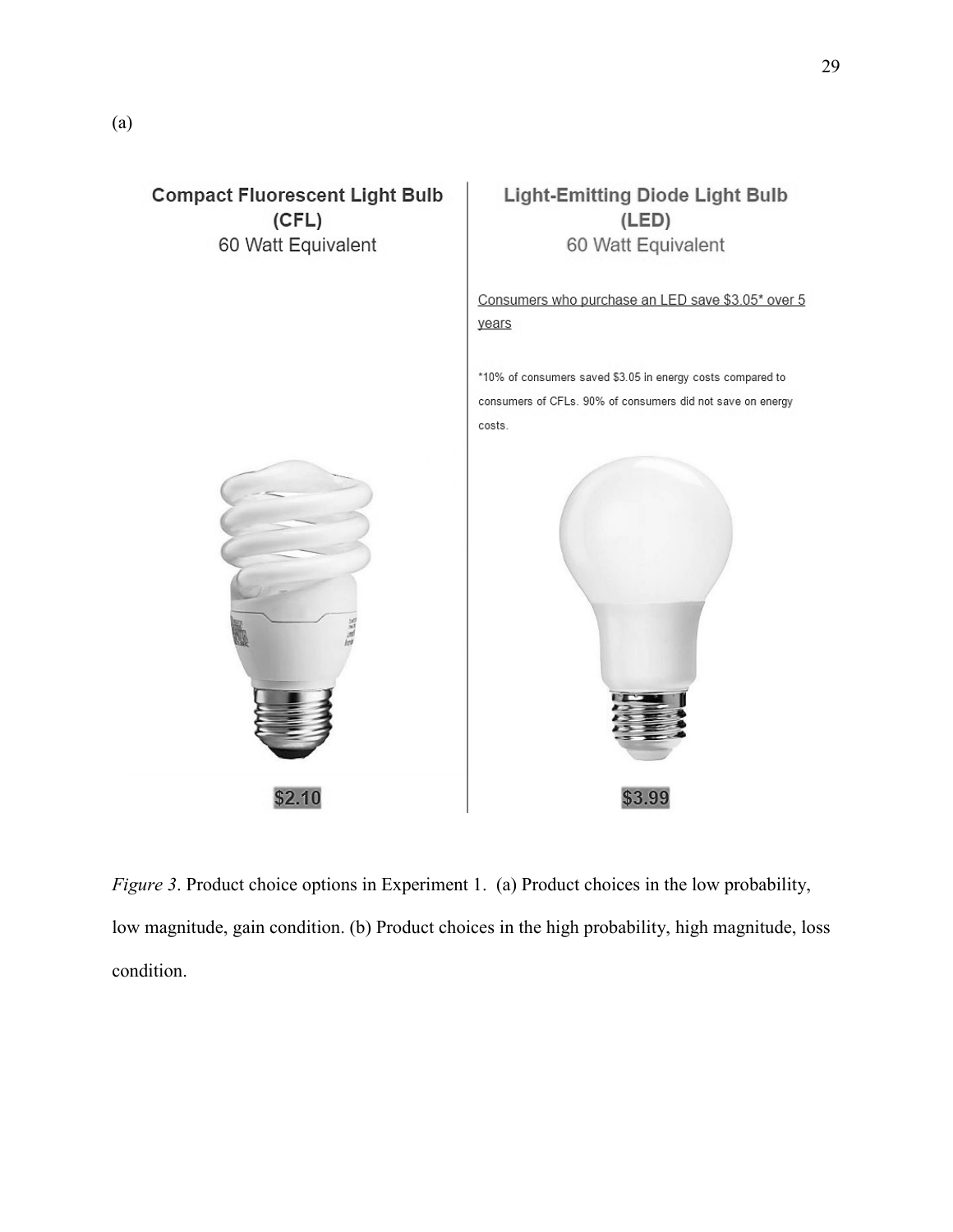

**Hybrid Electric Tank** 50 gallon capacity



*Figure 3 Continued.* 

Comprehension questions were included to ensure that participants were reading the product information. The current experiment's manipulation depended upon the participants comprehending the given information. Participants answered multiple choice questions about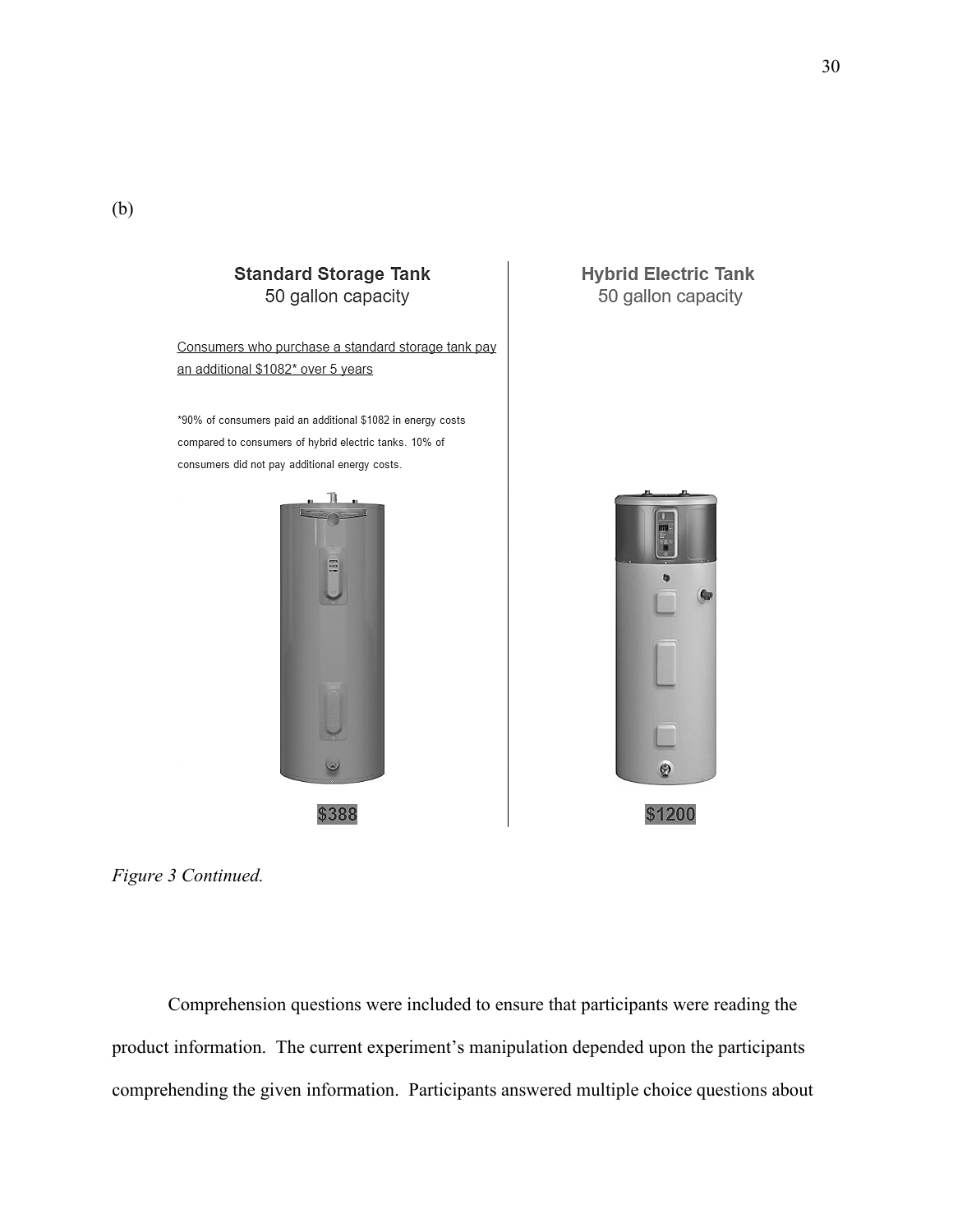the price of the conventional product (e.g., How much money does it cost to purchase the CFL bulb?), the price of the green product (e.g., How much money does it cost to purchase the LED bulb?), and a true or false question about the probability of future energy costs (e.g., The MAJORITY of consumers who purchased the standard water heater paid higher energy costs over 5 years.). Participants were required to answer all three questions correctly before advancing to the next page and were allowed unlimited attempts to pass.

The product information displayed to participants varied across three dimensions: magnitude, frame, and probability. Magnitude was represented by two classes of products. Light bulbs represented low magnitude and water heaters represented high magnitude. In the low magnitude condition, participants chose between a compact fluorescent light bulb (CFL) and a light-emitting diode bulb (LED). LED bulbs generally have a higher initial cost but lower operating costs. In the low magnitude conditions the CFL was presented with an initial cost of \$2.10 and the LED bulb with an initial cost of \$3.99. The LED bulb was estimated to save consumers \$3.05 over five years. In the high magnitude conditions, participants chose between a water heater with a standard storage tank and a water heater with a hybrid electric tank. The standard storage tank water heater had an initial cost of \$388.00 while the hybrid electric water heater had an initial cost of \$1200.00. The hybrid electric tank water heater was estimated to save consumers \$1082.00 over five years. All initial and operating costs are based on actual costs from online retailers and Energy Star (www.energystar.gov) savings estimates.

For both magnitude conditions, the competing products were positioned as being interchangeable. Each light bulb was a 60 watt equivalent and both water heaters had a 50 gallon capacity. No additional information was provided about performance outside of the estimated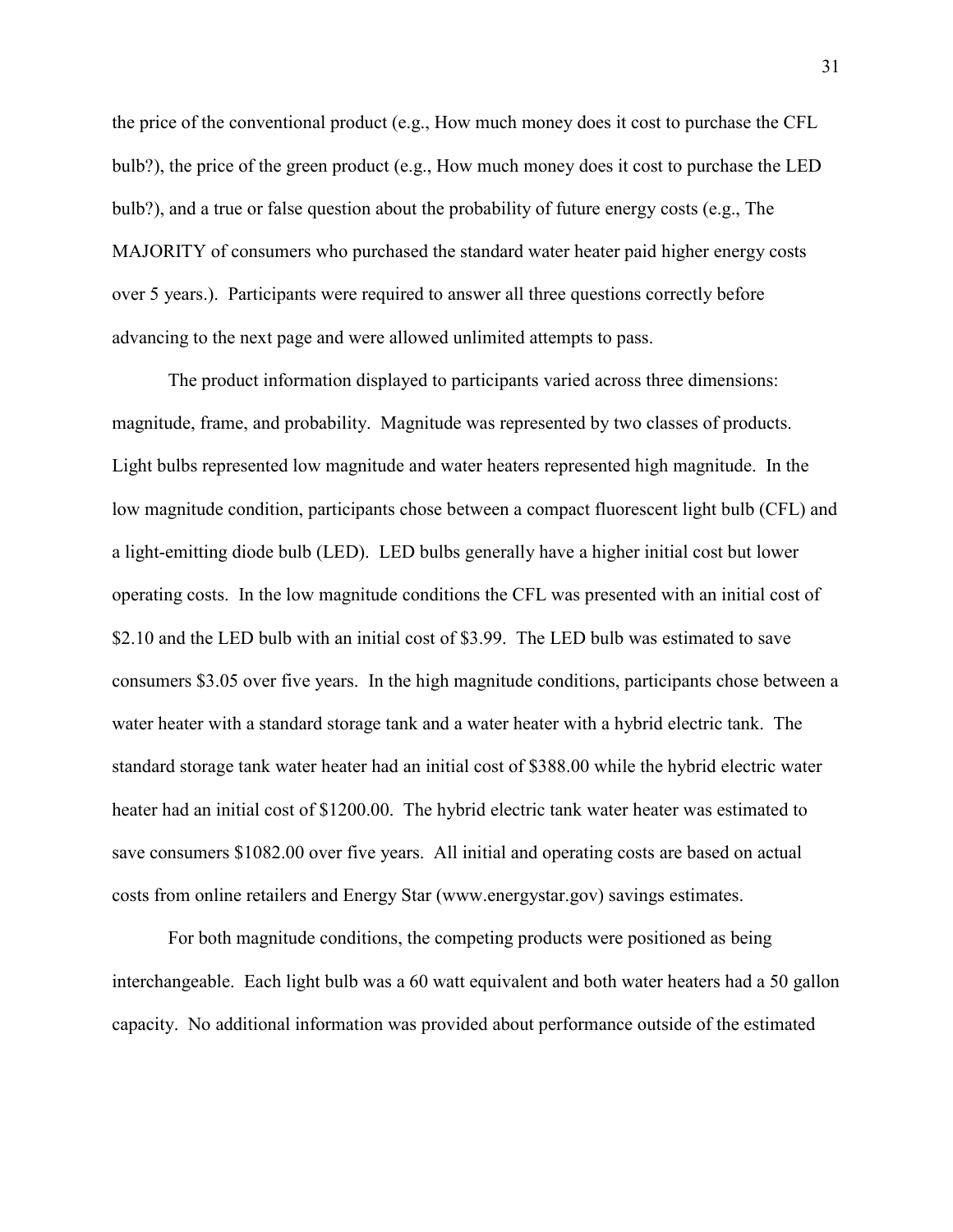energy costs. Additionally, logos and brand names were digitally removed from the products' images to prevent brand recognition from influencing results.

Information about energy costs was framed as either a loss or a gain. The higher energy costs of the conventional product were highlighted in the loss condition (i.e., consumers would pay higher energy bills when purchasing the conventional product) and the lower energy costs of the green product were highlighted in the gain condition. This information was positioned above the corresponding product. In other words, messages in the loss frame were displayed near the conventional product and messages in the gain frame were displayed near the green product.

Product messages also differed according to the probability of losses or gains. Each of the savings or loss estimates was qualified with a probability of success. The advertised differences in energy costs were said to be true for 90% of consumers or 10% of consumers. For example, in the low probability condition participants were told the following: "10% of consumers saved \$3.05 in energy costs compared to consumers of CFLs. 90% of consumers did not save on energy costs." Note that this example comes from the low magnitude (i.e., light bulbs rather than water heaters) gain condition (i.e., the message focused on potential savings rather than additional costs). An example of a high probability message changes the order of the probability estimates: "90% of consumers saved \$3.05 in energy costs compared to consumers of CFLs. 10% of consumers did not save on energy costs." In the loss conditions the messages referred to the probability of paying additional energy costs (e.g., "10% of consumers paid an additional \$3.05 in energy costs compared to consumers of LEDs. 90% of consumers did not pay additional energy costs."). The difference between high probability and low probability was determined in reference to the probability of selecting the green product. For example, a 90% probability of saving money by purchasing a green product was equivalent to a 90% chance of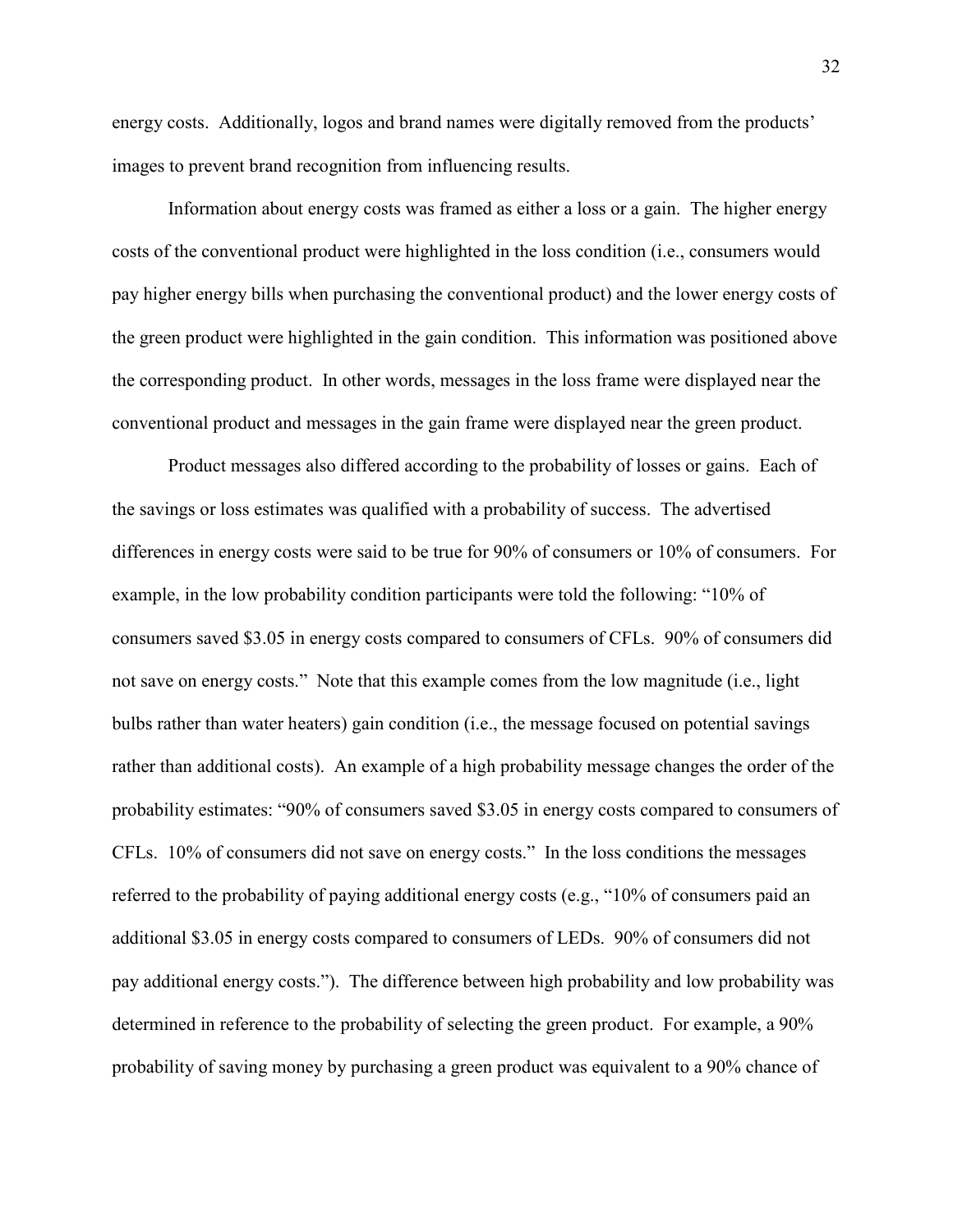losing money by purchasing the conventional product. All else being equal, the high probability condition favored the green product while the low probability condition favored the conventional product. Probability estimates were displayed as a footnote (i.e., "fine print") directly beneath the estimate of the total saving or loss. A small group of graduate students piloted early versions of the survey. The phrasing used throughout the final version incorporated this early feedback to improve clarity of instructions and product messages.

Two sample conditions are displayed in Figure 3a,b. These samples comprise two of eight possible conditions. The conditions in Figure 3 provide examples from each of the two levels of magnitude, frame, and probability. All possible combinations of these three variables were used in the experiment. Product choice was measured by the participants' initial selection. After correctly answering the comprehension questions, participants were shown the following instructions: "Imagine that you must purchase one of the two products just shown. Which one would you buy? Press NEXT to make your selection. You will have a chance to review the products' details before deciding." These instructions were presented on their own page. After advancing to the next page the product information was displayed once again and participants had to fill a radio button with their desired purchase.

 **DISCOUNT RATE.** To determine each participant's discount rate, product choices were made six times, including the initial selection. After the initial purchase decision, the initial cost of the conventional product changed. The instructions for this section are presented below. Note that these instructions are taken from the low magnitude condition. Instructions for the high magnitude condition replaced "CFL" with "standard storage tank."

On the following pages you will be asked to decide between these products once again. However, the price of the CFL has changed. All of the other information will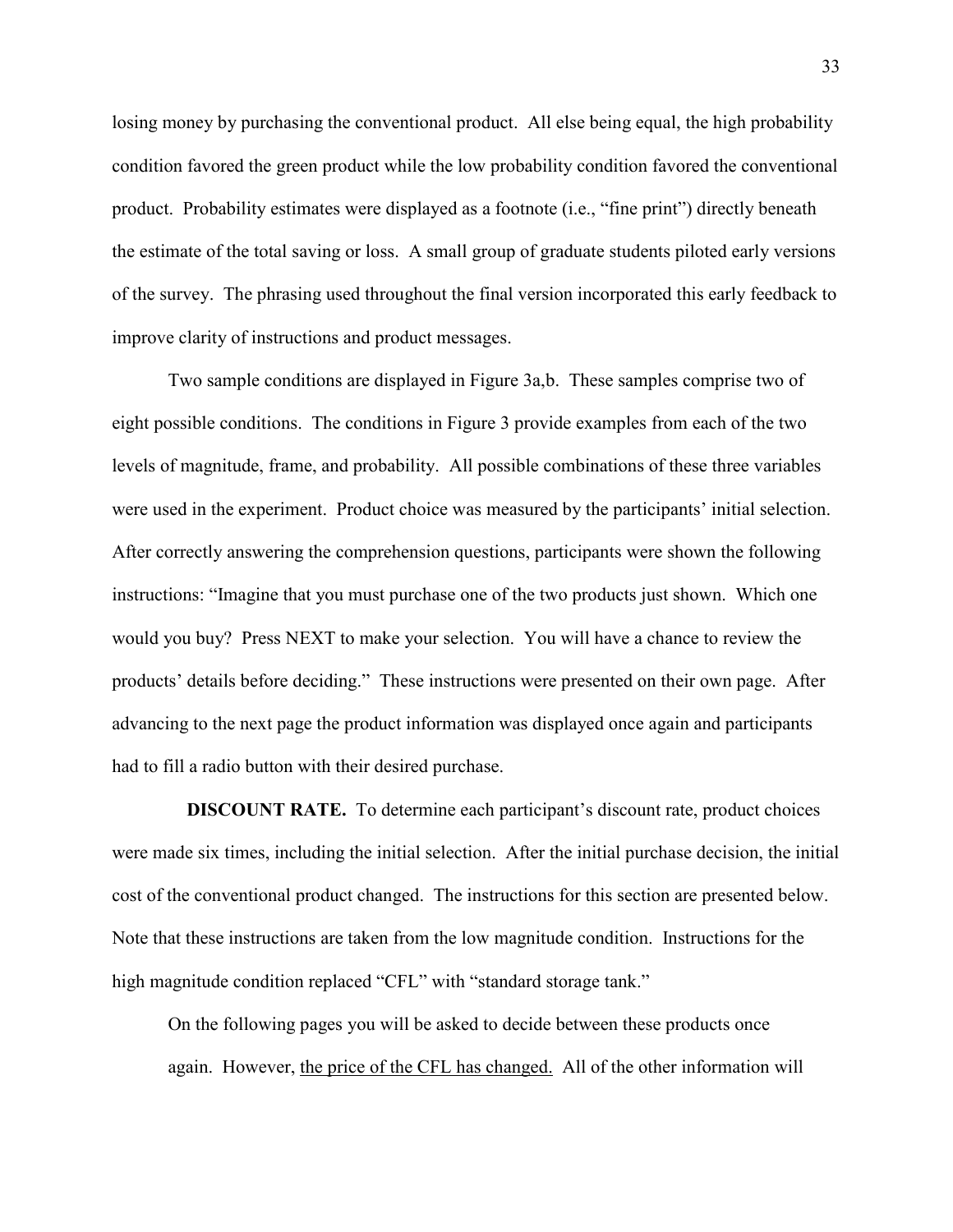remain the same.

You will decide between these products 5 more times. The price of the CFL will change each time. Try not to be influenced by your previous choices. Only consider the available information when making your decisions. In other words, treat each decision like you were seeing the products for the first time.

The price of the conventional product on each iteration of this task changed according to the participant's previous selection. The goal of this procedure was to determine the participant's indifference point—the price at which the participant would be equally satisfied with either product. If the participant chose the green product then the cost of the conventional product reduced by one-half, making the conventional product more appealing. If the participant selected the conventional product then the cost of the conventional product increased by one-half of the difference between the green and conventional product. Table 2 displays the choices from a sample participant over all six iterations.

### Table 2

| Trial         | Conventional (\$) | Green $(\$)$ |
|---------------|-------------------|--------------|
|               | 388*              | 1200         |
| $\mathcal{D}$ | 794               | 1200*        |
| 3             | 591*              | 1200         |
| 4             | 692.50*           | 1200         |
|               | 743.25            | 1200*        |
| n             | 717.88            | 1200*        |

*Sample Data Determining One Participant's Indifference Point* 

*Note*. \* indicates participant's choice on individual trial. Immediate rewards were adjusted after each selection.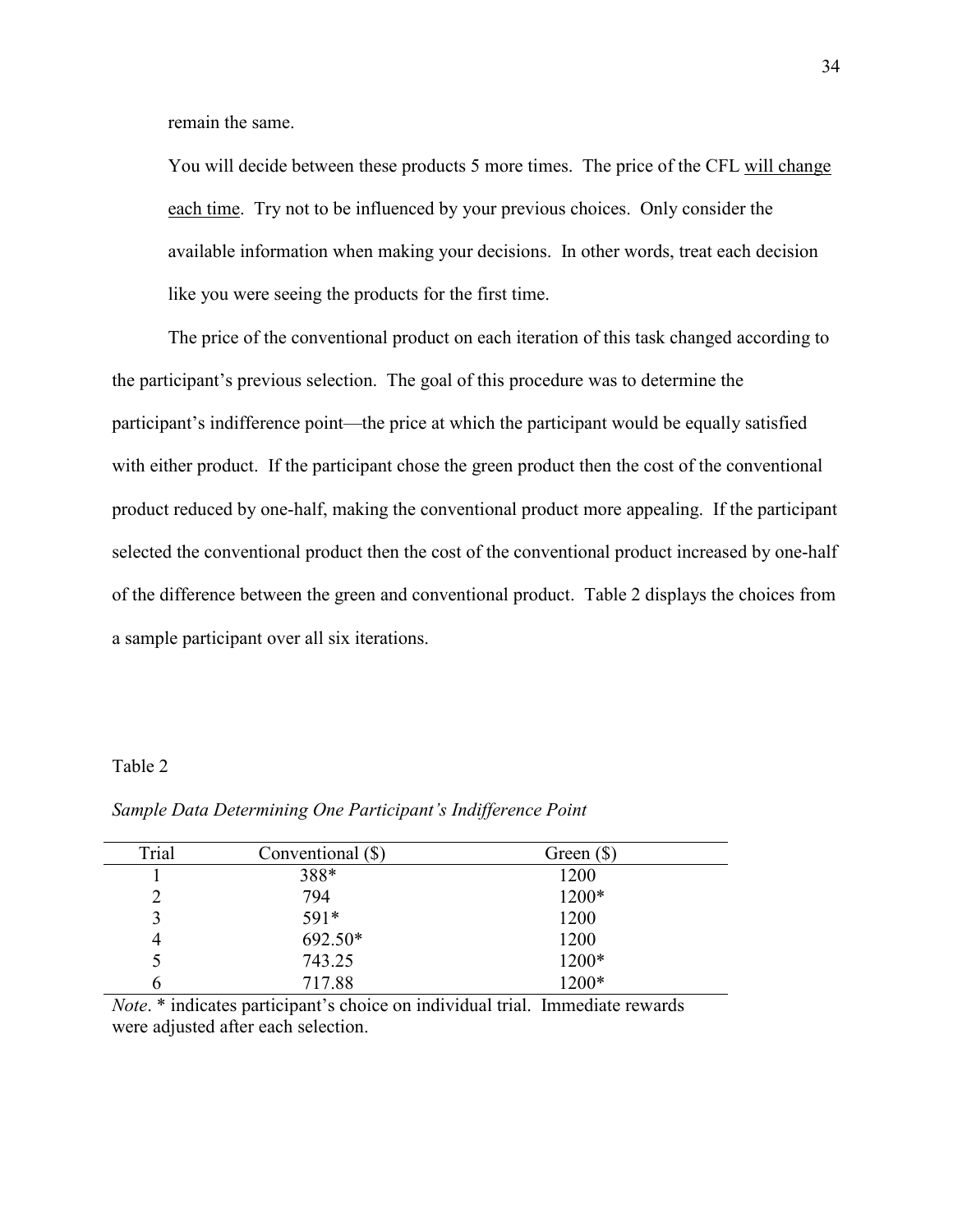The participant chose the conventional product (\$388) on the first trial so on the second trial the initial cost of the conventional product was increased to \$794 (halfway between \$388 and \$1200). On trial two the participant opted for the green product. The initial cost of the conventional product was decreased to the midway point between \$388 and \$794. The participant had indicated a preference for the conventional product at \$388 (trial 1) and a preference for a green product when the conventional product was \$794 (trial 2). At this point the participant had provided a temporary upper and lower bound (i.e., any conventional product priced \$388 or less would be preferred over the green product and any conventional product priced at \$794 or more would lead to a preference for the green product). Nothing is known about preferences when conventional product in between \$388 and \$794. The degree of uncertainty between the upper and lower bound is halved after the choice on trial 3 and each successive trial after.

 The indifference point was calculated after the sixth trial. Based on the sixth selection, the indifference point was determined by what would have been the price of the conventional product on the seventh trial. For example, the participant in Table 2 chose the green product in the sixth trial, indicating that the new upper bound was \$717.88 (i.e., the green product would be chosen any time the conventional product was \$717.88 or higher). The last selection for the conventional product was on trial 4 (\$692.50). Therefore, the indifference point for this participant was \$705.19 (halfway between \$692.50 and \$717.88). This procedure could theoretically be repeated indefinitely. Each trial increases the precision of the indifference point. Only six trials were used in the current study to reduce participant fatigue and because six trials provided variability among participants without losing meaningful differences between prices. Calculating the indifference point down to the nearest dollar or cent would require having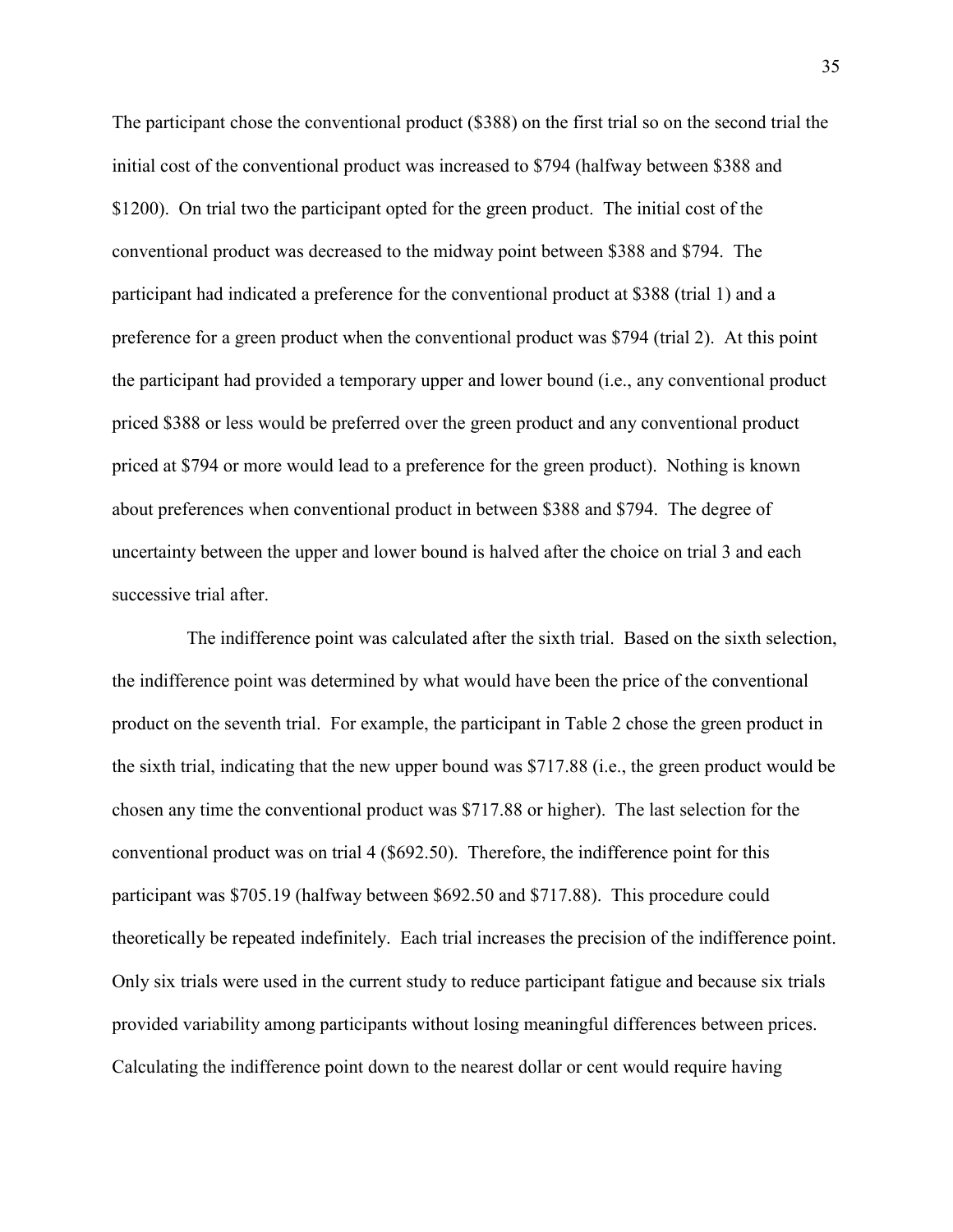participants choose between green and conventional products which were nearly identical in price (e.g., a trial with a \$700 conventional product followed by a trial with a \$701 conventional product). This added precision was not reasoned to be worth the possible participant fatigue; further, participants' decisions and this level of detail were not expected to be reliable.

To determine the degree of discounting, Myerson, Green, and Warusawitharana's (2001) area under the curve method was employed. The area under the curve was calculated by first converting the indifference point to a proportion of the future outcome. For example, the indifference point in Table 2 was \$705.19. To convert this value to the more familiar terms used in previous studies, this indifference point was first subtracted from \$1200, the initial cost of the green product. Then, the immediate savings of the conventional product (\$494.81) could be compared to the future savings of the green product. The immediate value of the conventional product was plotted on the y-axis as a proportion of the future value  $(494.81 / 1082 = 0.46)$ . The value on the x-axis was the proportion of the maximum delay. In the current study, only one delay was given. Therefore, the value on the x-axis was one. With zero delay ( $x = 0$ ) there is also zero discounting, so the first point on the graph is  $(0, 1)$ . Plotting a line from  $(0, 1)$  to  $(1, 1)$ 0.46) creates a trapezoid. The area of this trapezoid,  $(x_2 - x_1)$  ( $(y_1 + y_2) / 2$ ), provides an indication of the degree of discounting. Lower values are indicative of greater discounting.

 The area under the curve method provides a theoretically-neutral estimate of discounting. In other words, area under the curve will be the same regardless of the underlying discounting function (e.g., exponential or hyperbolic). In studies with multiple delays, this method can be extended by adding successive trapezoids. For example, if participants were asked to evaluate products with advertised savings in one and five years, then trapezoids could be created by plotting indifference points at each time point. Area under the curve from time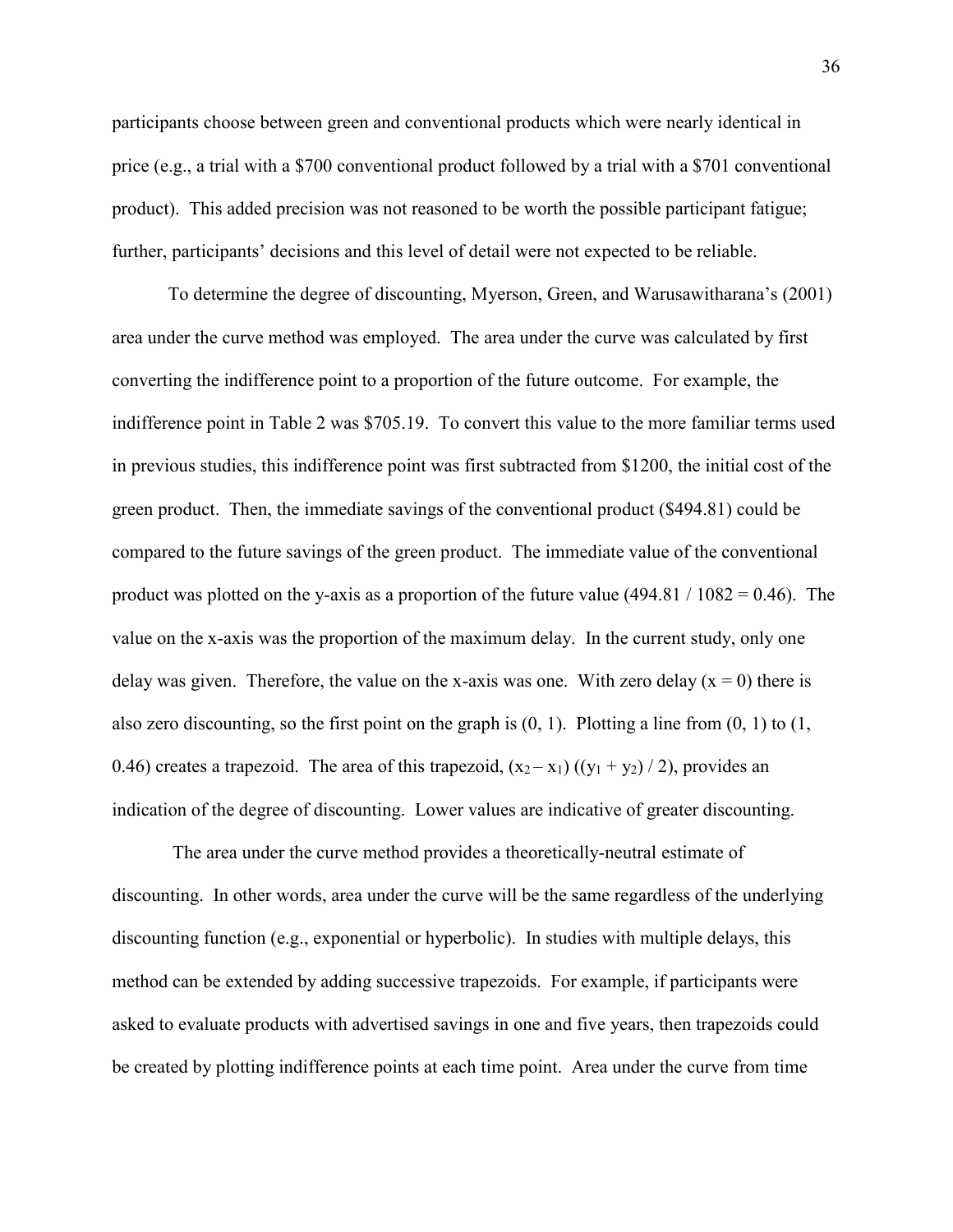zero to one year would be added to the area from one year to five years. Because the current study only assessed one value of delay, only one indifference point was plotted for each participant. Additionally, the method described above is specific to the gain condition, but the area under the curve can be applied to losses as well. For losses, the indifference point was not subtracted from the cost of the green product. The loss condition compared an immediate payment to a future payment. If the participant in Table 2 was in the loss condition then the value of \$705.19, rather than \$494.81, would have been used to calculate the area under the curve.

**ENVIRONMENTAL ATTITUDES.** Environmental attitudes were not included in any specific hypotheses. The consumer survey which motivated the current study (GfK, 2012) found that, in general, attitudes were not related to purchasing habits; the majority of consumers preferred green products yet were hesitant to pay a premium for these products. The price of the product appeared to be a bigger motivator of purchase decisions than attitudes. Furthermore, the current study employed random assignment which is likely to distribute a range of environmental attitudes across conditions. Finally, because of the applied focus of this study, the main variables of interest were limited to those which could be directly manipulated by marketers.

Although not a part of any a priori hypotheses, a measure of environmental attitudes was collected for exploratory purposes and for the possibility of additional explanatory power (i.e., to determine if the primary manipulations explained purchase behavior above and beyond the effect of environmental attitudes). Environmental attitudes were assessed via the New Ecological Paradigm scale (NEP; Dunlap, Van Liere, Mertig, & Jones, 2000). The NEP is a 15-item scale designed to measure the endorsement of an ecological worldview. According to Dunlap et al. (2000), "the NEP items primarily tap 'primitive beliefs' about the nature of the earth and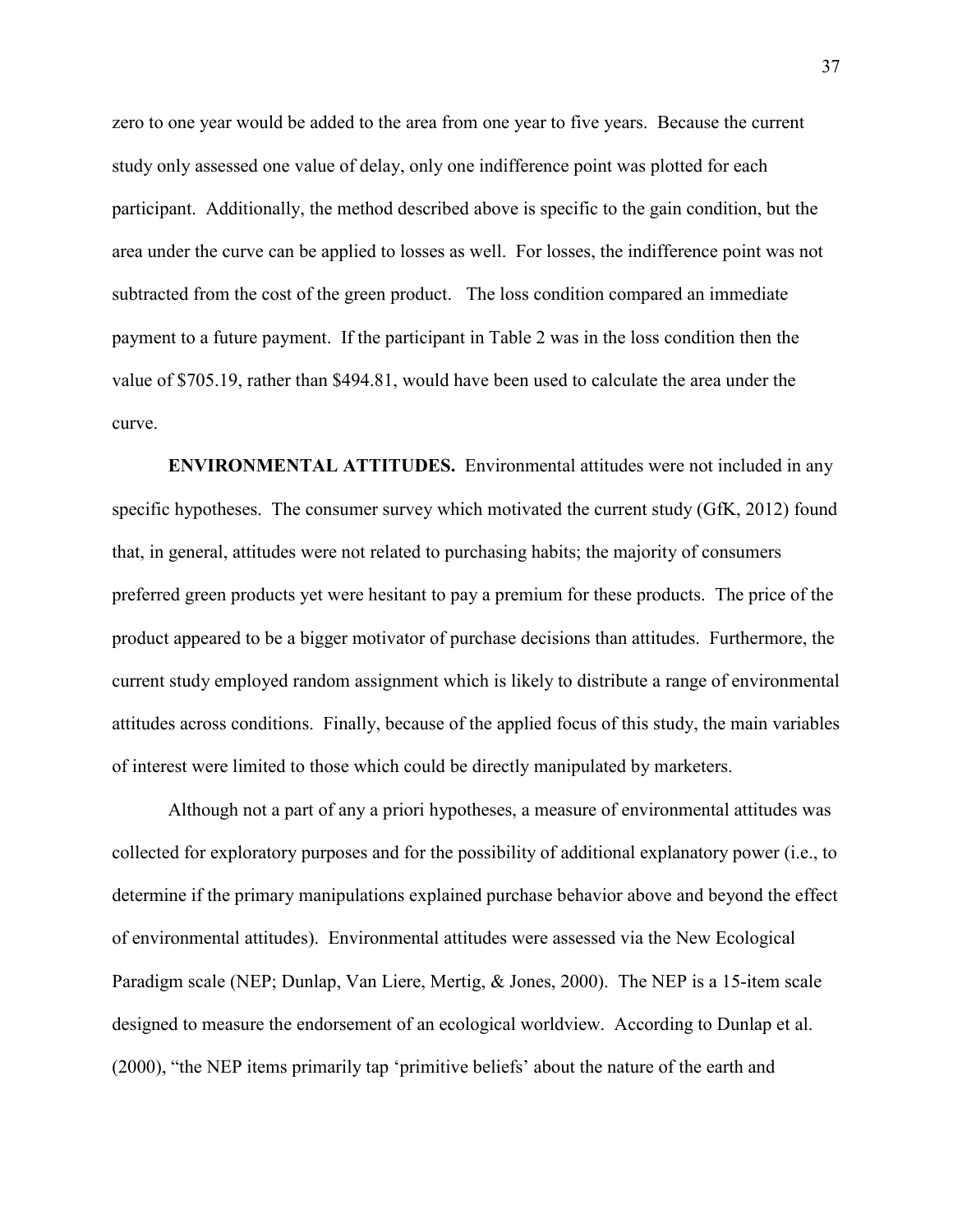humanity's relationship with it" (p. 427). The NEP, which is an updated version of the New Environmental Paradigm (Dunlap & Van Liere, 1978), has shown evidence of predictive and construct validity (e.g., a significant correlation ( $r = .57$ ) with support for pro-environmental policies) as well as internal consistency ( $\alpha$  = .83; Dunlap et al., 2000).

Participants rated their level of agreement from 1 (*strongly disagree*) to 5 (*strongly agree*) for 15 statements (e.g., Humans are severely abusing the environment). Even numbered items were worded negatively (e.g., Humans have the right to modify the natural environment to suit their needs) and were reverse-scored. Participants' NEP scores were summed across all 15 statements. Results from study 1 indicated a Cronbach's alpha of .869. Item-total correlations ranged from .343 to .686 and removal of any single item reduced reliability.

Two additional items were added to the NEP scale. One item directed participants to select mildly agree while another item directed participants to select mildly disagree. Incorrect responses to these items indicated careless responding. The 15 items of the NEP scale as well as the two attention check items were presented in the same order to all participants.

**DEMOGRAPHICS.** Participants also answered demographic questions including age, gender, race/ethnicity/origin, housing status, income, and education. Age was an open response question and gender was multiple choice among *male*, *female*, and *prefer not to answer.* The question of race/ethnicity/origin was based on the proposed changes to the 2020 United States census (Cohn, 2015). Rather than dividing race and ethnicity into two questions, participants were asked, "Which categories best describe you? You may select more than one group." Seven categories were presented as well as an open response "other" category. Question phrasing and response categories for housing status ("Which of the following describes your place of residence?"), income ("What was your total household income for the past 12 months?"), and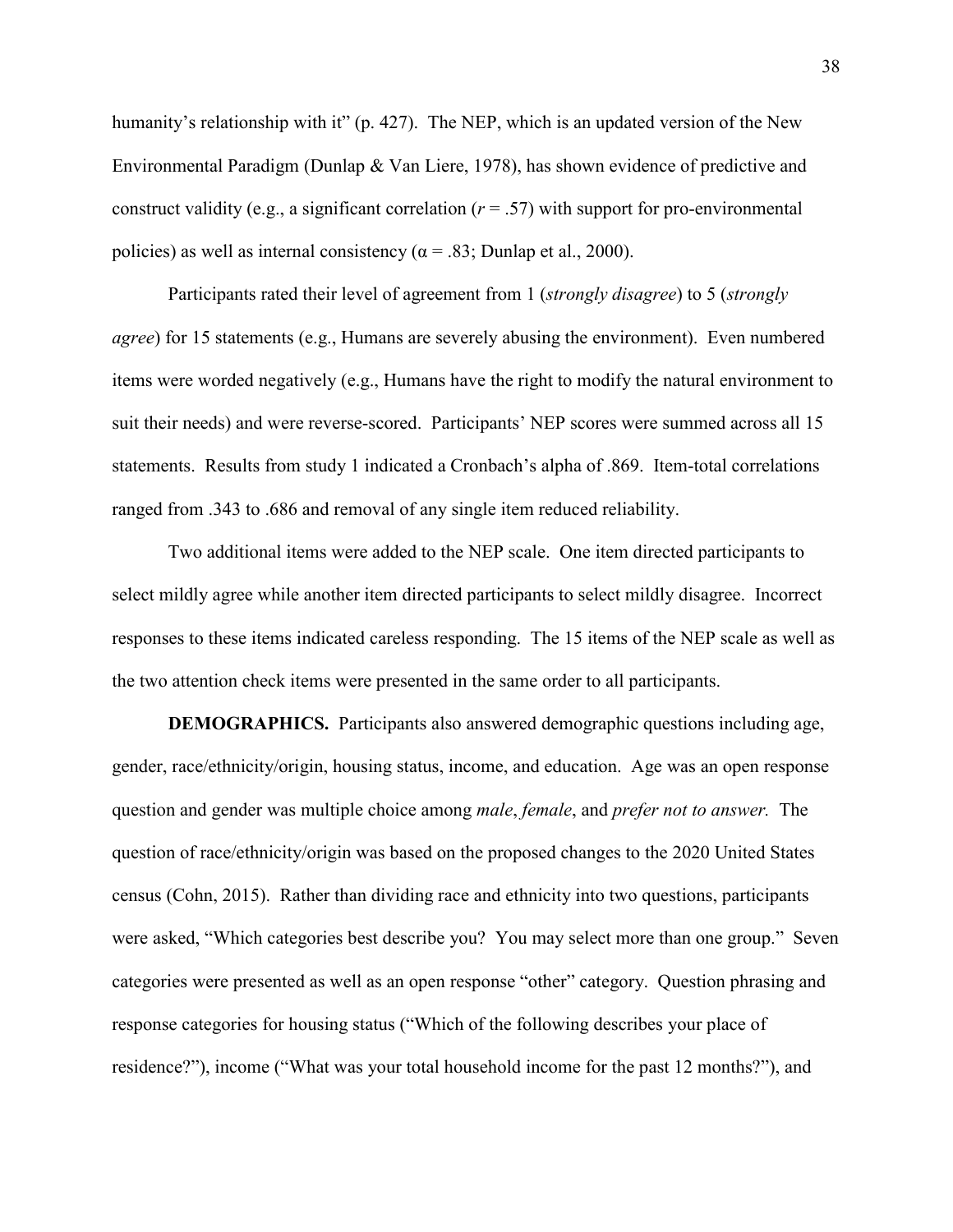education ("What is the highest degree or level of school that you have completed?") were all modeled on the American Community Survey (U.S. Census Bureau, 2016). Income response categories ranged from *less than \$10,000* to *\$200,000 or more*. Response categories for housing status and education can be seen in Table 1. The entire instrument was developed and administered via the Qualtrics survey management system.

#### **PROCEDURE**

 The experiment was posted along with other available HITs on MTurk's job board. Prospective participants could read a brief summary of the task as well as the estimated completion time and payment. If an MTurk worker wished to participate, they would accept the HIT. By accepting the HIT, participants were given a link to the survey instrument as well as a place to enter a completion code. Clicking the link opened the instrument in a new tab.

Participants first read a notification statement outlining the nature of the task, assurance of anonymity, payment information, and research contact information. If they wished to proceed they entered their MTurk identification number and advanced to the next page. The MTurk identification number is a unique code assigned to each worker. This number allows workers to identify participants while retaining participant anonymity. The next page of the survey included product information and comprehension questions. Correctly answering all three comprehension questions advanced participants to the product choice page. After making six product choices, participants responded to the NEP and demographic items.

The last page included debriefing as well as a completion code. The completion code was a randomly generated four digit code that was unique to each participant. These completion codes were saved along with participant data. Participants were instructed to return to the MTurk window in their web browser and enter the completion code in the space provided. At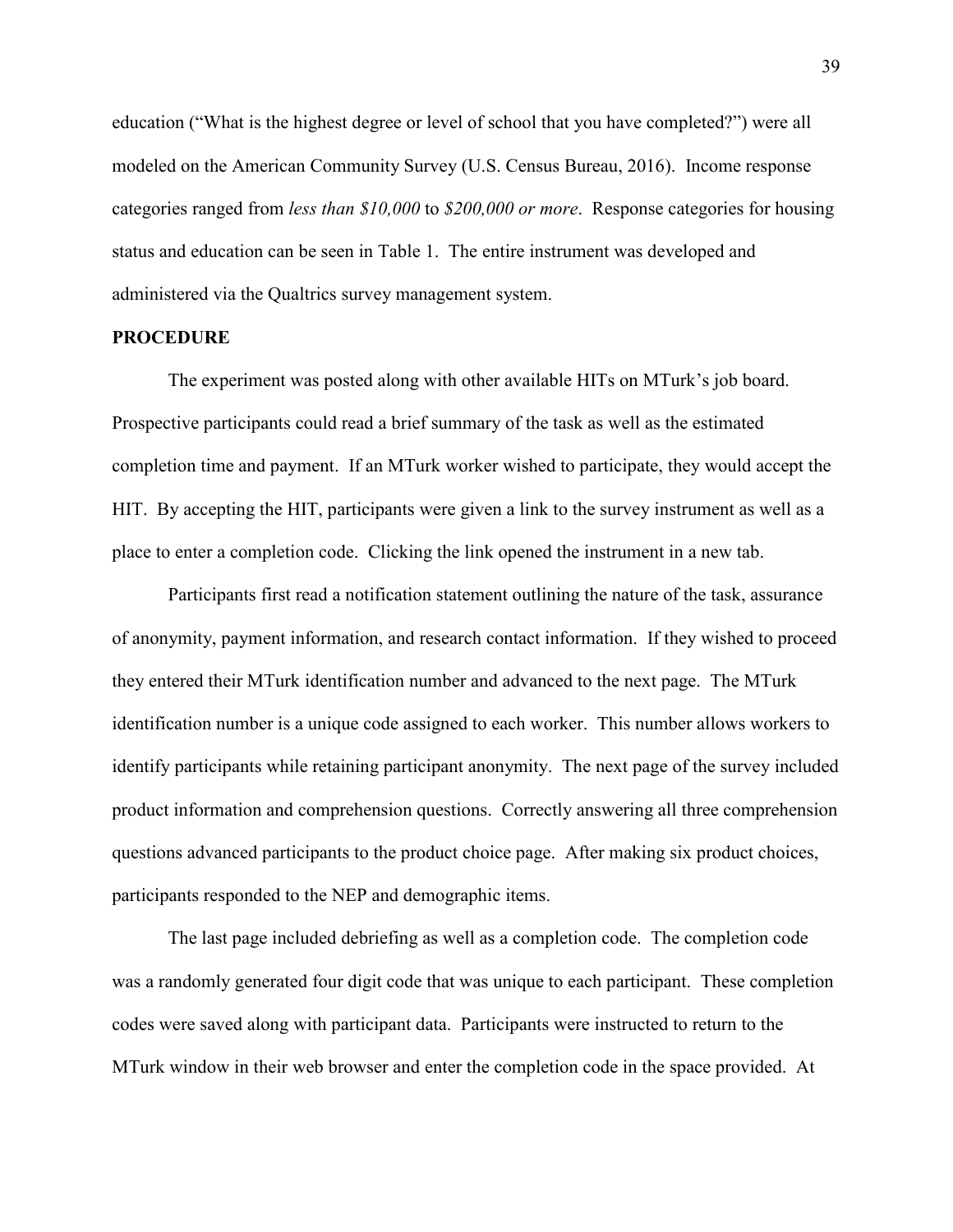this point the participants could close the survey and submit the HIT via MTurk. The average completion time was just over six minutes ( $M = 363.23$  s,  $SD = 163.63$  s) and times ranged from 143 to 2448 s.

Adding a unique completion code to the end of the survey allows researchers to identify which participants made it through the entire instrument. Otherwise, participants could submit the HIT without providing any data and would be paid without doing any work. Payment was administered by matching the completion codes in the saved data with the completion codes entered on MTurk. If a participant entered a code that matched one of the randomly generated completion codes then that participant was paid. Payment was transferred automatically through the Amazon interface after manually approving each respondent. Participants were typically paid within two days of completing the experiment.

### **DESIGN**

 The independent variables were product category (magnitude), framing, and probability. The dependent variables were product choices and area under the curve. All variables were manipulated between subjects. Participants only saw one product category, one frame, and one level of probability. Experiment 1 followed a 2 (low magnitude, high magnitude) x 2 (loss, gain) x 2 (low probability, high probability) design which equates to eight total conditions. Participants were randomly assigned to condition.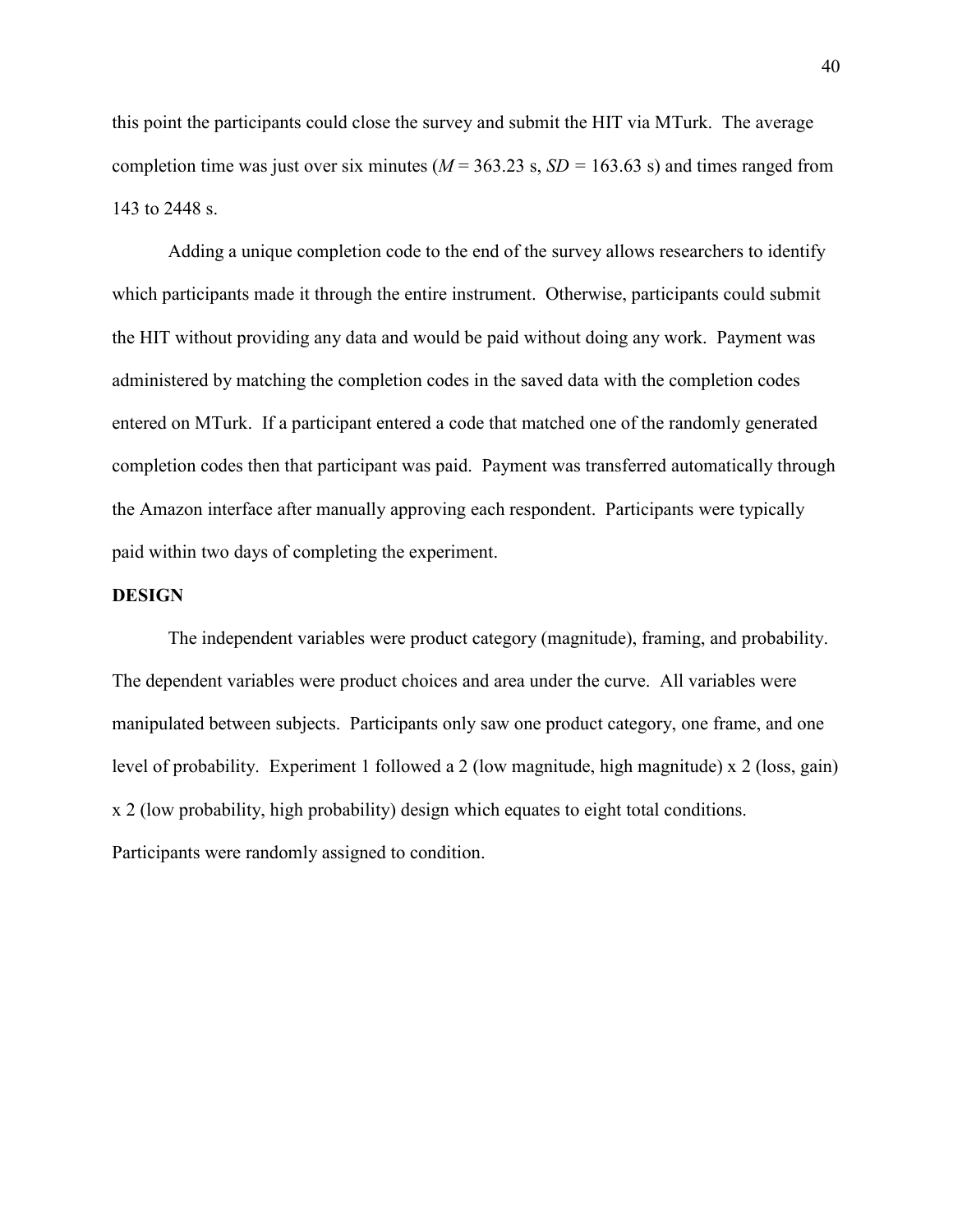#### **CHAPTER VII**

## **METHOD: EXPERIMENT 2**

## **PARTICIPANTS**

Recruitment procedures for Experiment 2 were identical to Experiment 1. However, all MTurk workers from Experiment 1 were prevented from participating in Experiment 2. Two hundred thirty-seven participants responded to the posting of Experiment 2. The majority of participants were female (58%) and the average age was 36.53 years (*SD* = 12.40). Seventy-one percent of participants identified as White/Caucasian and 52% had completed at least a Bachelor's degree. The median income range was \$50,000 - \$59,999. Most (57%) participants were either home owners or lived in a home that was owned by another member of the household (Table 1). All participants who successfully completed the study were compensated \$0.25 for their time.

#### **MATERIALS AND PROCEDURE**

The materials and procedure from Experiment 1 were repeated with two major changes. First, the probability manipulation was eliminated, leaving a 2x2 design in Experiment 2. In Experiment 1 participants were informed of the probability that the savings/losses associated with each product would be realized. In Experiment 2 participants were told that the estimates were based on national averages (Figure 4). As in Experiment 1, light bulbs and water heaters represented low and high magnitude products, respectively. Also, messages were framed in terms of losses or gains.

 Experiment 2 included two additional questions, not present in Experiment 1, that were displayed immediately after participants made their first product selection. These items focused on participants' perceived confidence inherent in their purchase decisions as well as the level of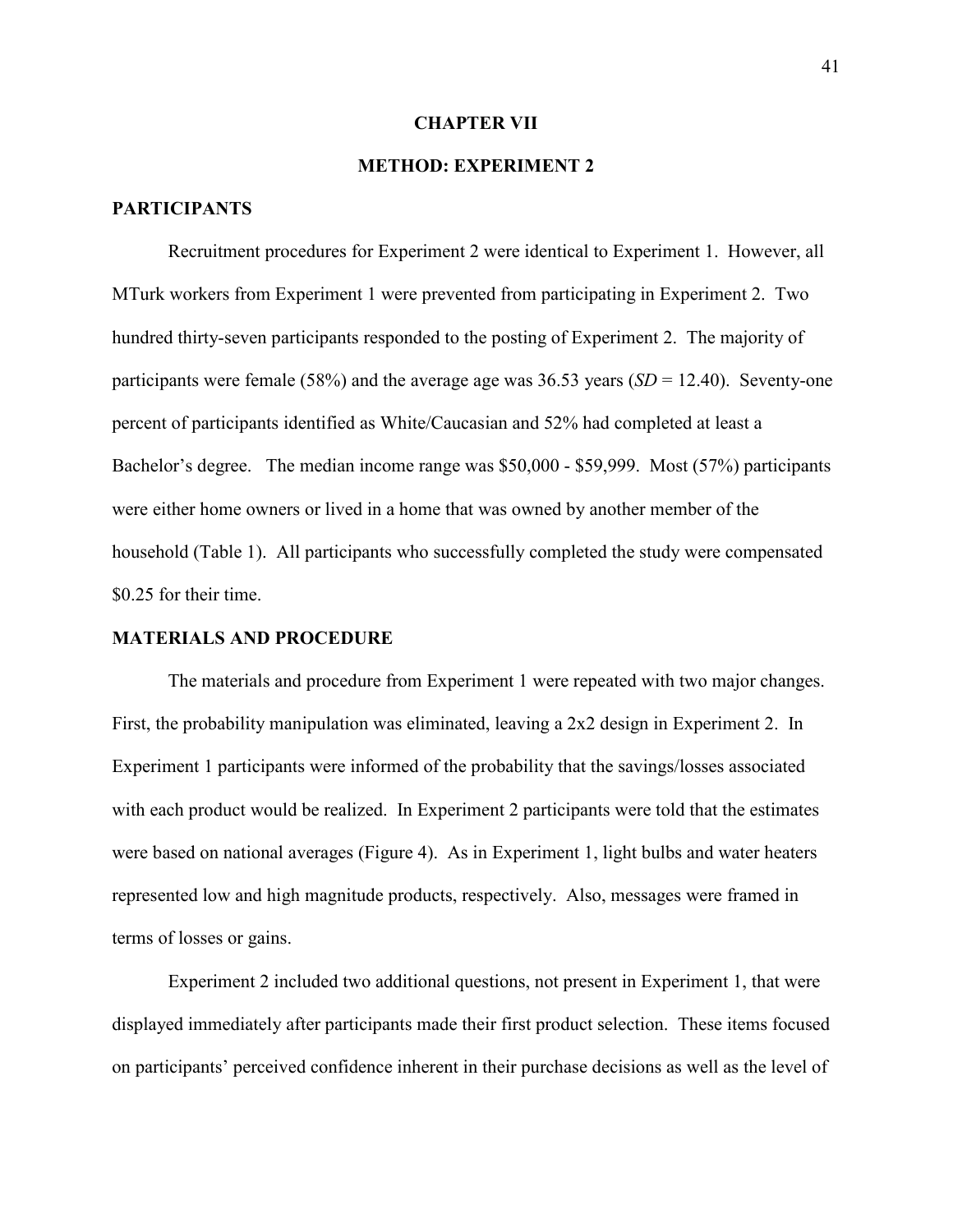control that participants felt over their energy costs. The confidence item was presented as a slider ranging from 0% to 100%. Participants were instructed to indicate the chances that they



*Figure 4.* Product choice options in the low magnitude, loss condition (Experiment 2).

personally would achieve savings or losses at least as extreme as those previously displayed. Instructions from the high magnitude/gain condition are presented below: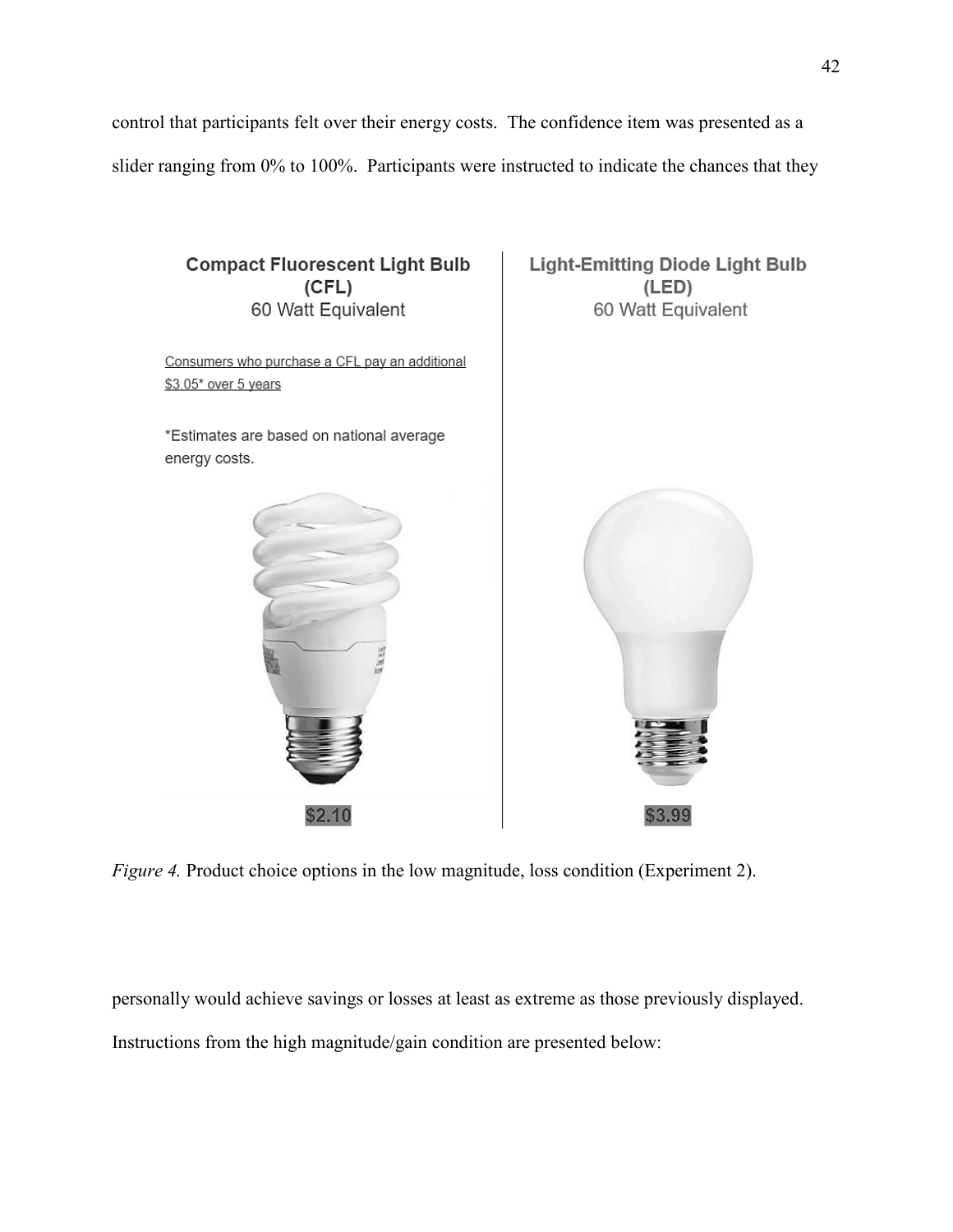The average consumer would save \$1082 over five years by purchasing the hybrid electric tank. **Think about your own energy usage.** If you purchased the hybrid electric tank, what are the chances that you personally would save *at least* \$1082 over five years? Drag the bar below to indicate your answer from 0% to 100%.

 $0\%$  = you definitely would not save as much as the average consumer

100 % = you definitely would save *at least as much* as the average consumer The instructions differed according to condition. For example, in the loss condition, participants were asked about their chances to pay an additional \$1082 over five years by purchasing the standard storage tank. Low probabilities in the loss condition (i.e., participants feel they are likely to pay less than the average consumer) and high probabilities in the gain condition (i.e., participants feel they are likely to save more than the average consumer) indicated high confidence. Therefore, values in the loss condition were reverse scored.

 Next, participants responded to two items regarding their perceived level of control over their energy costs: "You have some control over your energy costs" and "You have limited influence over your energy costs." Response options ranged from 1 (*Strongly disagree*) to 5 (*Strongly agree*) with the latter item above being reverse scored. Both items as well as the response options were adapted from Highhouse et al. (2002). The order of presentation of these two items was randomized. All other elements of Experiment 1 that were not explicitly mentioned here were duplicated in Experiment 2. These elements include the comprehension questions, discount rate calculation procedure, NEP items ( $\alpha$  = .733), attentional check items, and demographics. Average completion time for Experiment 2 was just under eight minutes (*M*   $= 465.31$  s,  $SD = 355.58$  s,) and times ranged from 138 to 3883 s.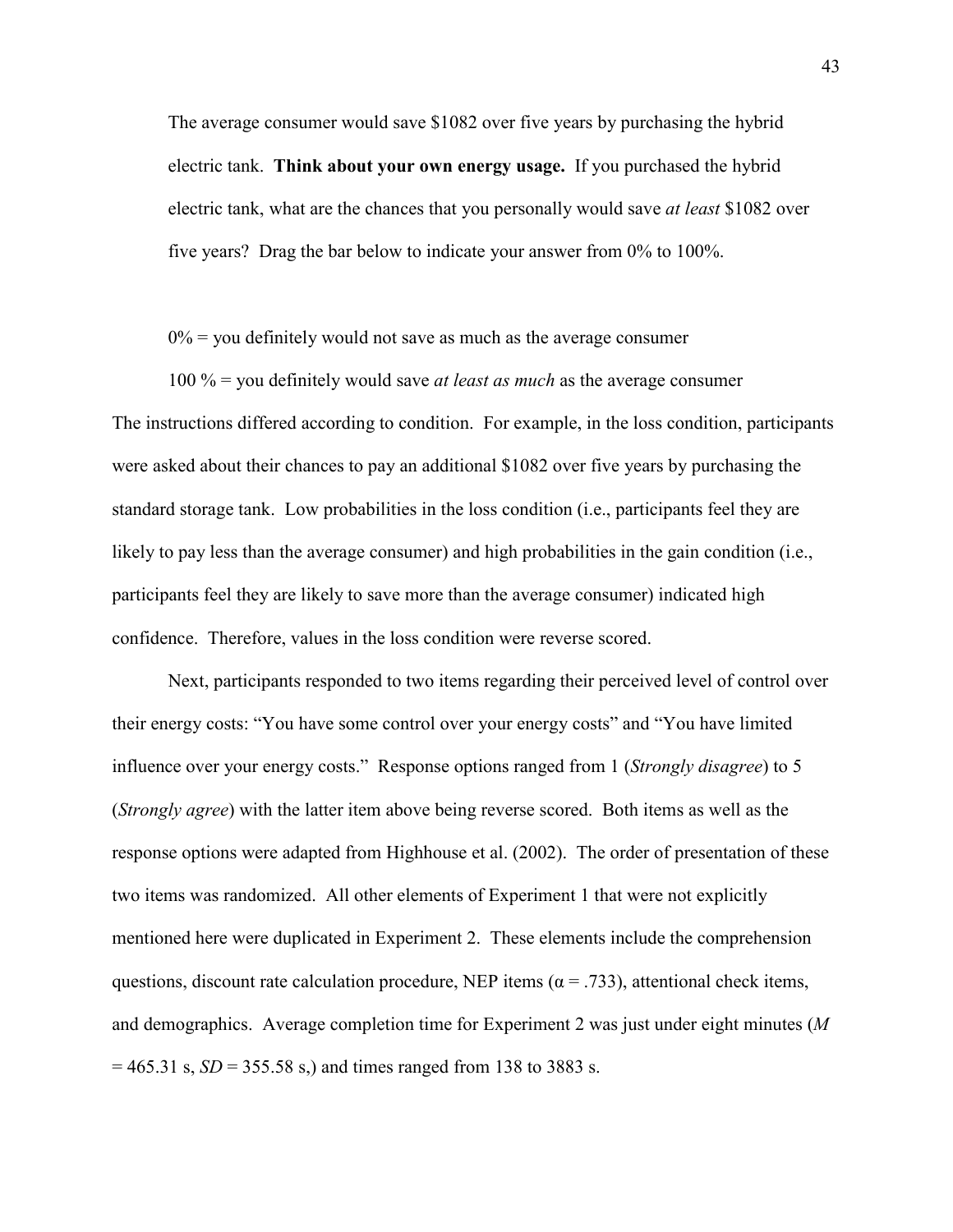#### **CHAPTER VIII**

## **RESULTS: EXPERIMENT 1**

Of the 219 initial respondents, 11 did not provide any usable data (i.e., they did not make any purchase decisions). One participant failed both attention-check questions, indicating careless responding; this participant's data was also discarded. Participants' response times were examined for extreme values. One participant took just over four hours to complete the survey. After removing this participants' data, boxplots revealed eight additional outliers. Completion times for these extreme cases ranged from 1188 seconds to 2448 seconds. These cases were examined for response patterns or abnormalities (i.e., was response time related to any other responses?) and none were found. Additionally, the removal of these data did not impact hypothesis tests or substantially change the size of any effect. Therefore, only the extreme case was removed. After this initial examination of the data, 206 participants were retained for further analysis.

### **HYPOTHESES 1 AND 2**

After removing problematic cases, group sizes ranged from 23 to 27 participants. Across all conditions, 109 participants selected the conventional product (52.9%) while 97 selected the green product (47.1%; Table 3). Because seven parameters were included in the following hypothesis tests, the study was sufficiently powered (Peduzzi et al., 1996)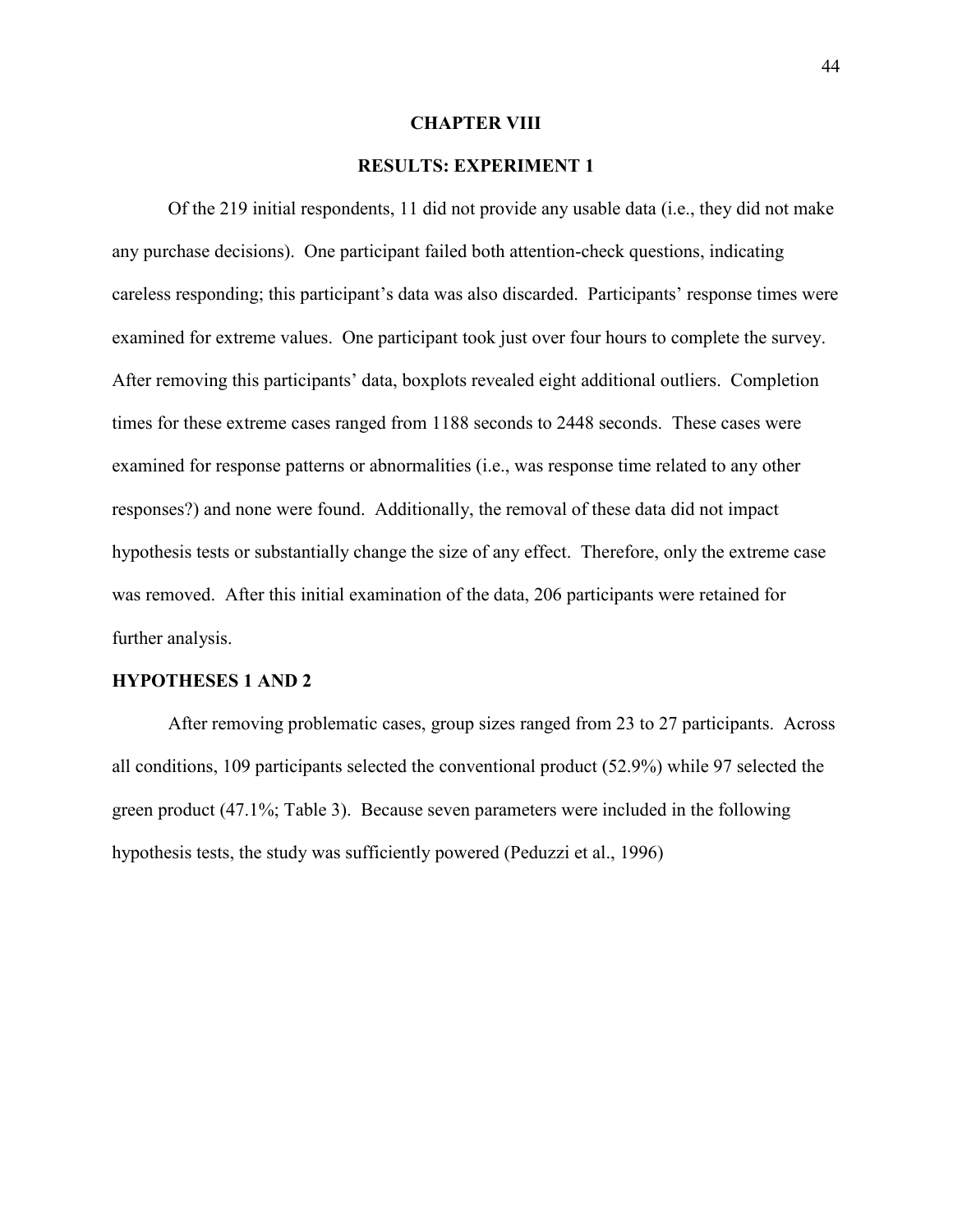Table 3

|           |       |       | <b>High Probability</b> |       | Low Probability |       |       |       |  |  |
|-----------|-------|-------|-------------------------|-------|-----------------|-------|-------|-------|--|--|
| Frame     |       | Loss  |                         | Gain  |                 | Loss  | Gain  |       |  |  |
|           | Conv. | Green | Conv.                   | Green | Conv.           | Green | Conv. | Green |  |  |
| Magnitude |       |       |                         |       |                 |       |       |       |  |  |
| Low       |       | 20    |                         | 19    |                 |       |       | 10    |  |  |
| High      |       | 18    |                         | 14    |                 |       |       |       |  |  |

*Product Choices by Condition in Experiment 1* 

*Note.* Conv. = conventional product

Taken together, hypotheses 1 and 2 stated that magnitude, risk, and frame should interact when predicting purchase decisions. The outcome variable was dichotomous (0 = *conventional product*, 1 = *green product*); thus, logistic regression analysis was used for hypothesis testing. Each predictor variables was dummy coded: magnitude  $(0 = low, 1 = high)$ , probability  $(0 = low, 1)$  $1 = high$ ), and frame ( $0 = loss$ ,  $1 = gain$ ). Because the predictor variables were experimental manipulations and because the outcome variable was dichotomous, univariate outliers were not inspected. Additionally, multivariate outliers were not detected, but this finding was largely due to the structure of the data. Values of distance, leverage, and influence are based on predicted probabilities. Randomly assigning participants to conditions limited the range of predicted probabilities. In other words, participants in the same experimental condition who selected the same product had the same predicted probability (e.g., every participant in the low risk/low magnitude/loss condition who selected the green product had identical distance, leverage, and influence values).

Variables were entered into the logistic model in three blocks: main effects, two-way interactions, and the three-way interaction. The overall model was statistically significant ( $\alpha$  <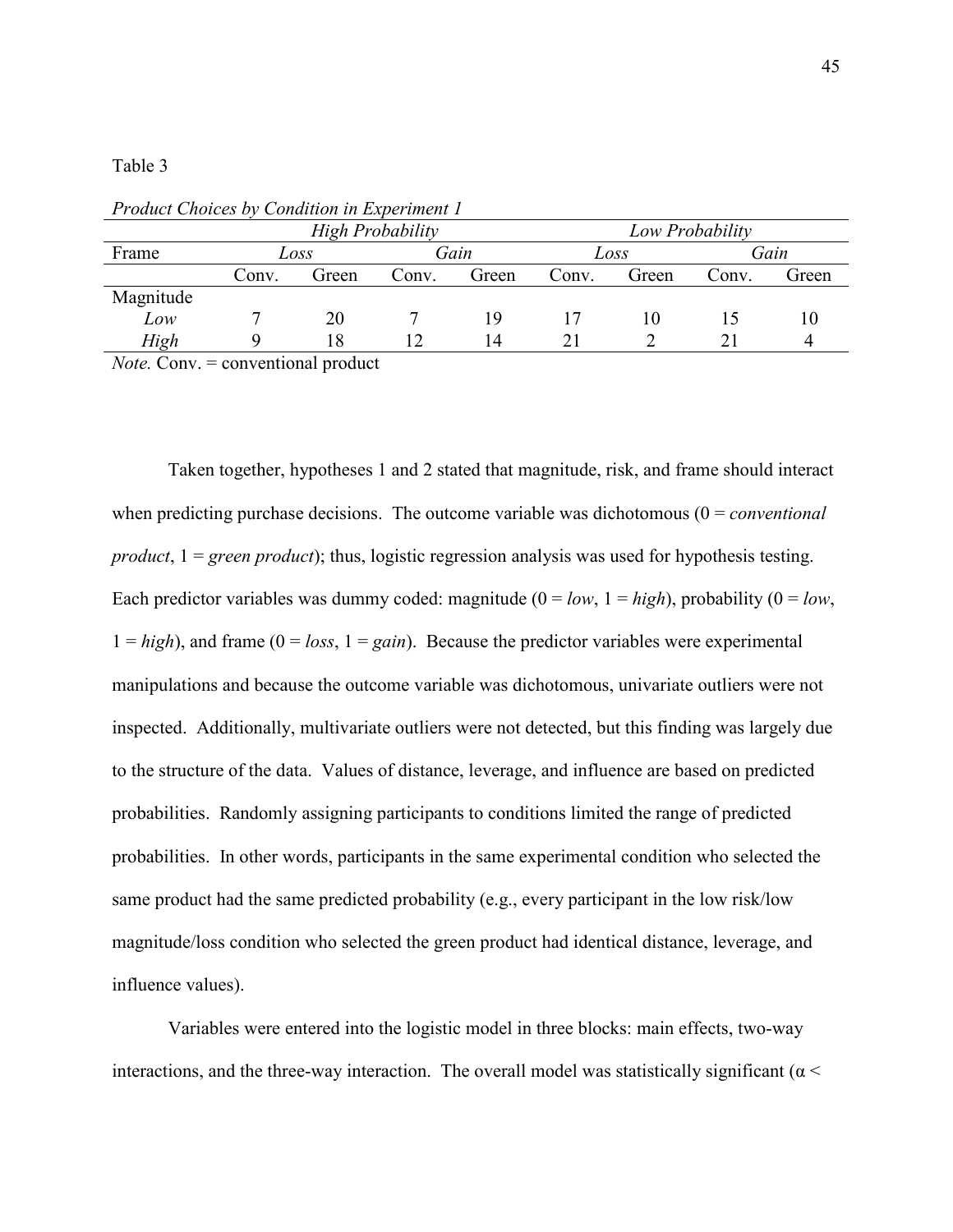.05) after entering the main effects in block one,  $\chi^2(3) = 45.34$ ,  $p < .001$ . The overall model remained statistically significant after entering the two-way interaction terms,  $\chi^2(6) = 48.00, p <$ .001, but did not significantly improve the model over block one,  $\chi^2(3) = 2.67$ ,  $p = .446$ . The same pattern emerged in block three. Adding the three-way interaction did not significantly improve the model,  $\chi^2(1) = 0.60$ ,  $p = 0.438$ , yet the overall model remained statistically significant,  $\chi^2(7) = 48.61$ ,  $p < .001$ . Critically, the lack of a statistically significant probability x magnitude x frame interaction provides no support for Hypotheses 1 and 2. Because blocks two and three did not contribute to model fit, only coefficients from block 1 were interpreted.

 The variables of probability and magnitude had positive and negative relationships with the log-odds of purchase decisions, respectively (Table 4). Participants were more likely to choose the green product when probability was high and when magnitude was low. The odds of selecting a green product in the low probability conditions were 0.15 that of the odds in the high probability conditions. In other words, participants were 2.58 times more likely to select the green product in the high probability condition than the low probability condition. The odds of selecting a green product in the high magnitude conditions were 0.38 that of the odds in the low magnitude conditions. Selection of the green product was 1.49 times more likely in the low magnitude than high magnitude condition. Framing did not have a significant influence on purchase decisions. Though the three-way interaction was not statistically significant, hypothesis 2b made a specific prediction about a magnitude effect for gains in the low probability condition. To assess these cell mean differences, a generalized linear model was fit to the data. The proportion of participants selecting the green product in the low magnitude, low probability, gain condition was .24 higher, 95% CI [.00, .48] than the proportion in the high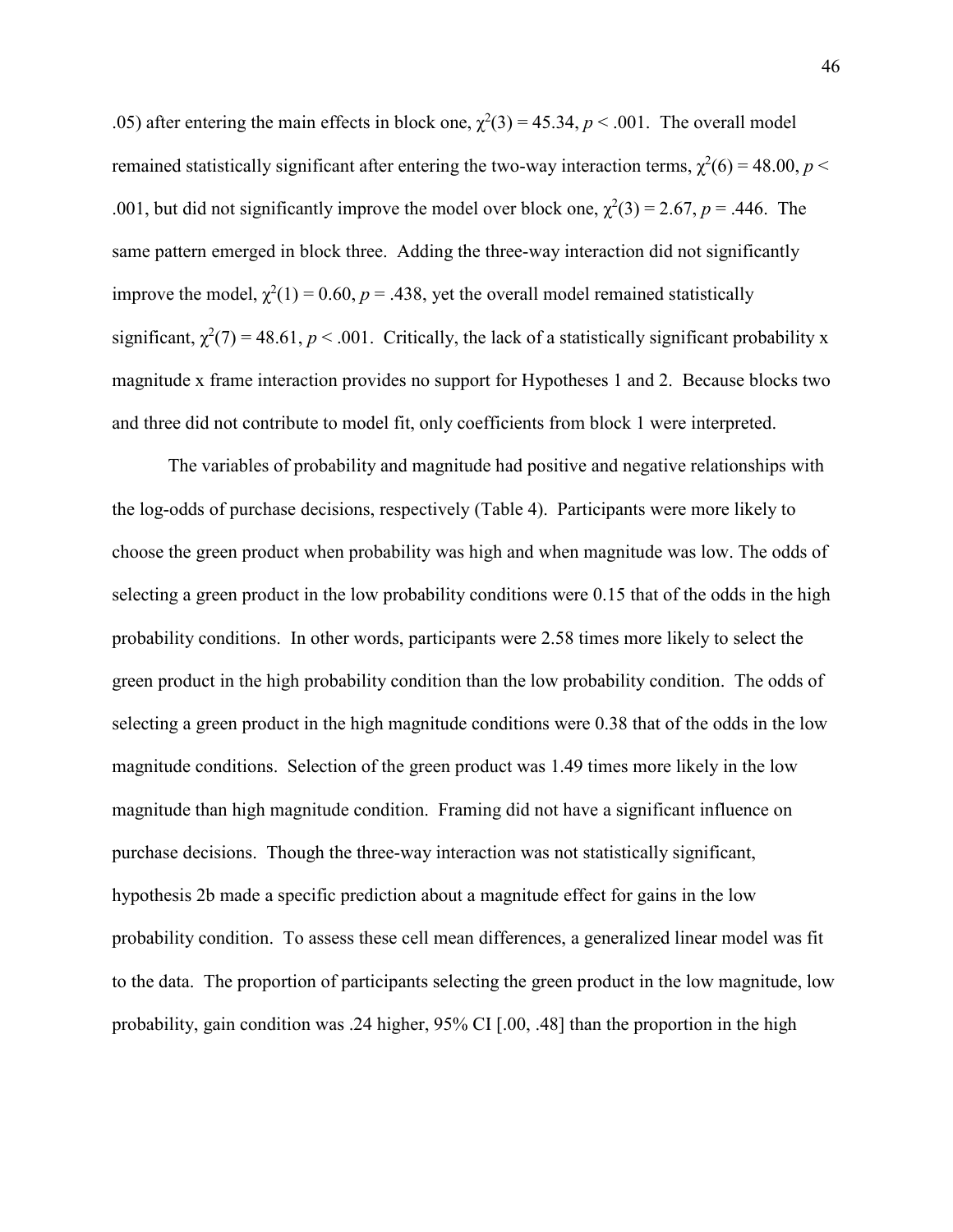magnitude, low probability, gain condition. The reported confidence interval does contain zero when rounding to two decimal places, though the lower bound is technically greater than zero.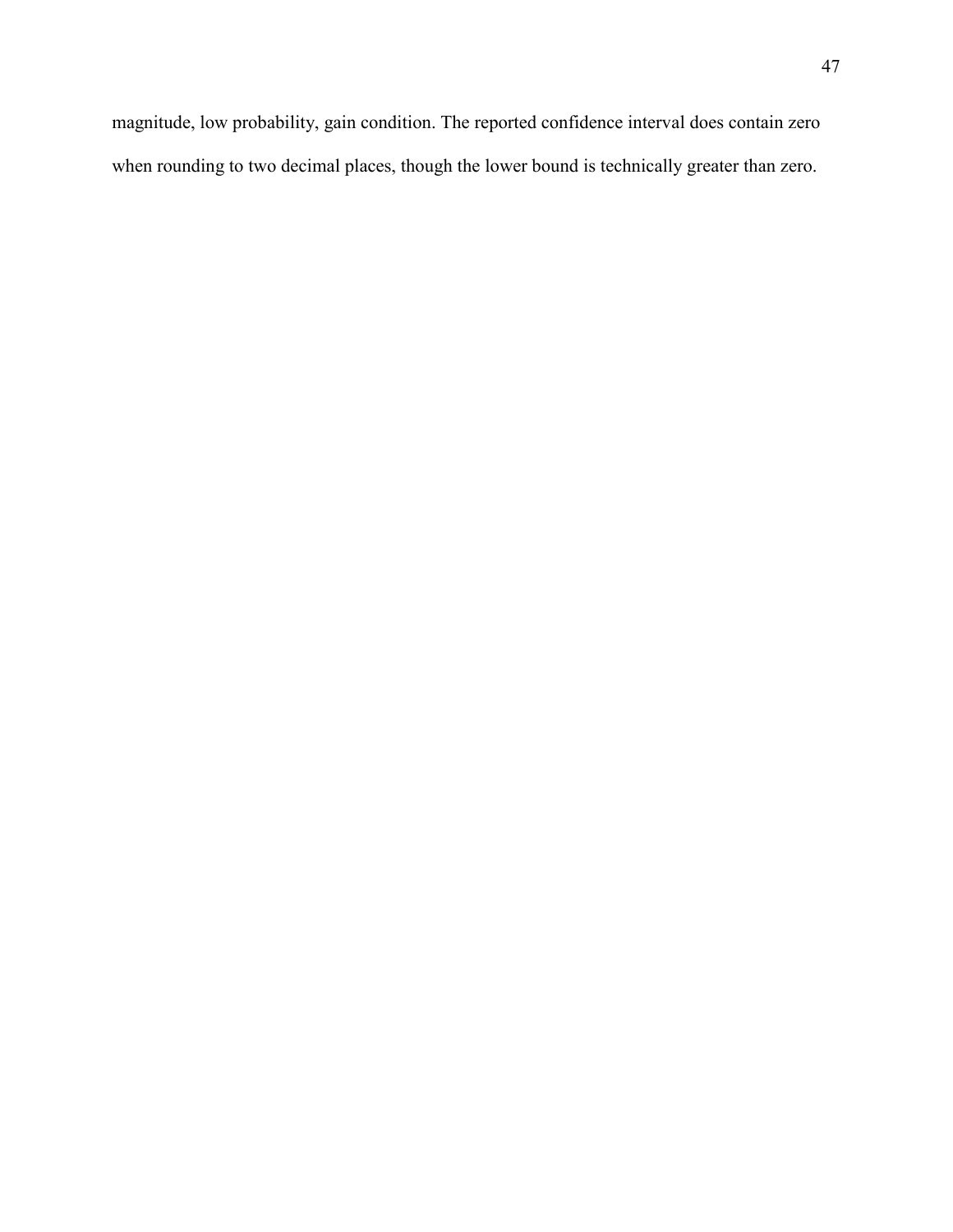## Table 4

|                                 | Block 1           |       |                   | <b>Block 2</b>                |                   |       |                  | Block 3                |                   |      |                |                               |
|---------------------------------|-------------------|-------|-------------------|-------------------------------|-------------------|-------|------------------|------------------------|-------------------|------|----------------|-------------------------------|
|                                 | β<br>(SE)         | Wald  | $\boldsymbol{p}$  | <b>Odds Ratio</b><br>[95% CI] | $\beta$ (SE)      | Wald  | $\boldsymbol{p}$ | Odds Ratio<br>[95% CI] | $\beta$ (SE)      | Wald | $\overline{p}$ | <b>Odds Ratio</b><br>[95% CI] |
| Intercept                       | 1.26<br>(0.32)    | 15.38 | < 0.01            | 3.53<br>[1.88, 6.60]          | 1.16<br>(0.43)    | 7.47  | .006             | 3.20<br>[1.37, 7.41]   | 1.05<br>(0.44)    | 5.72 | .017           | 2.86<br>[1.21, 6.77]          |
| Probability                     | 1.87<br>(0.32)    |       | $33.54 \le 0.001$ | 0.15<br>[0.08, 0.29]          | 1.79<br>(0.54)    | 10.90 | .001             | 0.17<br>[0.06, 0.48]   | 1.58<br>(0.59)    | 7.10 | .008           | 0.21<br>[0.06, 0.66]          |
| Magnitude                       | $-0.97$<br>(0.32) | 9.04  | .003              | 0.38<br>[0.20, 0.71]          | $-0.57$<br>(0.54) | 1.09  | .296             | 0.57<br>[0.20, 1.64]   | $-0.38$<br>(.60)  | 0.35 | .552           | 0.70<br>[0.22, 2.27]          |
| Frame                           | $-0.06$<br>(0.31) | 0.04  | .838              | 0.94<br>[0.51, 1.73]          | $-0.28$<br>(0.55) | 0.25  | .620             | 0.76<br>[0.26, 2.25]   | $-0.05$<br>(0.62) | 0.01 | .934           | 0.95<br>[0.28, 3.22]          |
| Prob. x<br>Magnitude            |                   |       |                   |                               | $-0.88$<br>(0.67) | 1.73  | .188             | 0.41<br>[0.11, 1.54]   | $-1.46$<br>(1.03) | 2.01 | .156           | 0.23<br>[0.03, 1.75]          |
| Prob. x Frame                   |                   |       |                   |                               | 0.58<br>(0.66)    | 0.79  | .373             | 1.80<br>[0.50, 6.53]   | 0.18<br>(0.85)    | 0.04 | .835           | 1.19<br>[0.23, 6.25]          |
| Magnitude x<br>Frame            |                   |       |                   |                               | $-0.08$<br>(0.66) | 0.02  | .902             | 0.92<br>[0.26, 3.34]   | $-0.49$<br>(0.84) | 0.34 | .563           | 0.61<br>[0.12, 3.20]          |
| Prob. x<br>Magnitude x<br>Frame |                   |       |                   |                               |                   |       |                  |                        | 1.06<br>(0.44)    | 0.59 | .441           | 2.87<br>[0.20, 42.24]         |

*Experiment 1 Logistic Regression Results Predicting Green Product Purchase by Probability, Magnitude, and Frame* 

48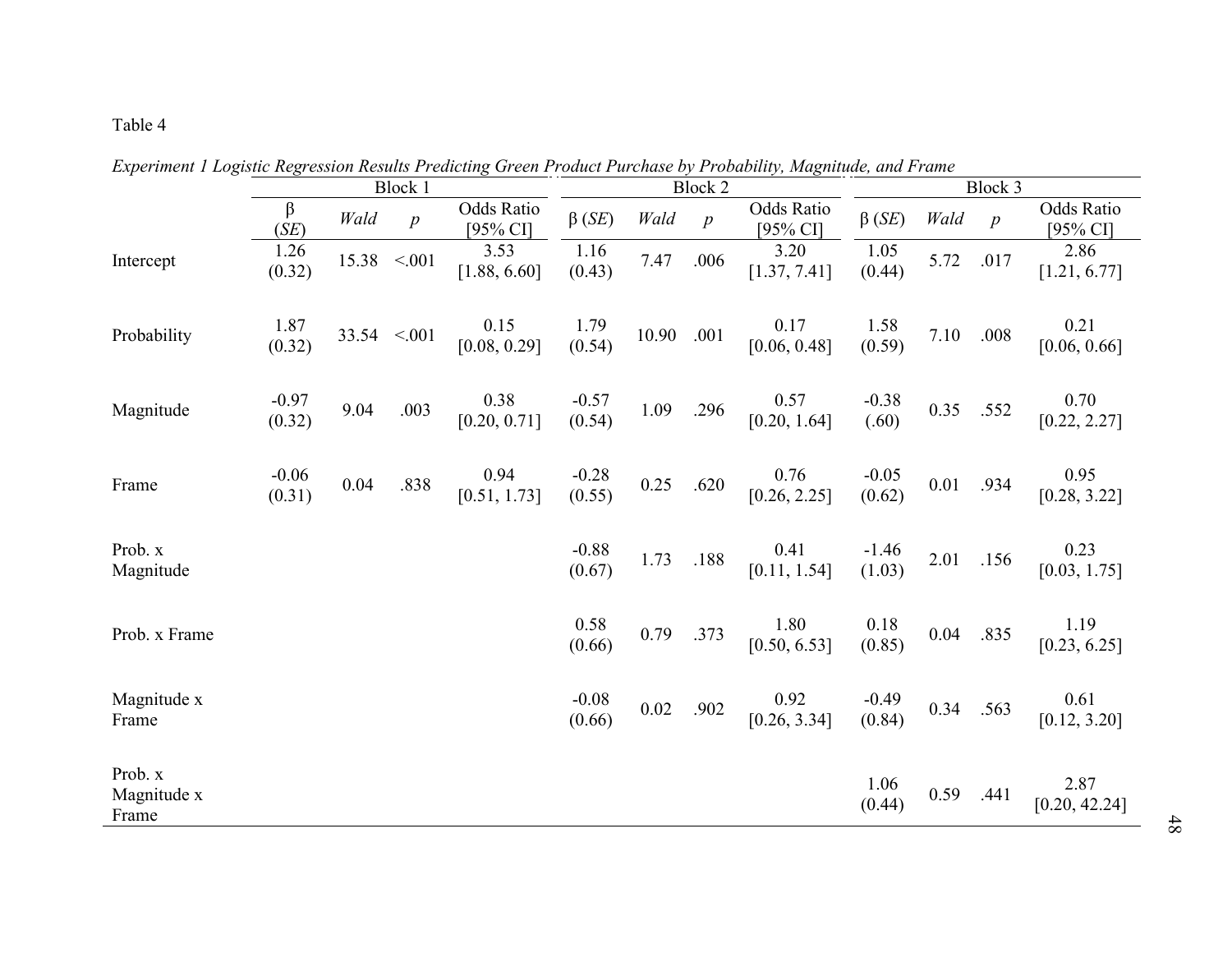### **DISCOUNT RATES**

To facilitate comparison of the current study with the extant literature, participants' discount rates were compared across conditions. As noted above, discounting was estimated by the area under the curve method (Myerson et al., 2001) rather than relying on any theoretical assumptions. Two participants did not complete the iterative choice procedure and their discount rates could not be calculated. Univariate outliers were examined via boxplots and none were detected. Therefore, 204 participants were included in the following analysis.

 An analysis of variance (ANOVA) was conducted to examine the effect of probability, magnitude, and frame (and their interactions) on participants' delay discounting. Visual inspection of Q-Q plots revealed that the residuals approximated normality. Levene's test indicated homogeneity of variance,  $F(7, 196) = 1.64$ ,  $p = .127$ . Results of the ANOVA are displayed in Table 5. A main effect of magnitude was observed with greater discounting in the high magnitude ( $M = 0.76$ ,  $SD = 0.19$ ) than low magnitude ( $M = 0.84$ ,  $SD = 0.25$ ) condition. Additionally, probability interacted with frame. When probabilities were high, gains were discounted more steeply than losses. However, when probabilities were low, losses were discounted more steeply than gains (Figure 5). Analysis of simple effects revealed that the framing effect was statistically significant in the low probability,  $F(1,196) = 21.78$ ,  $p < .001$ , partial  $\eta^2 = .100$ , and high probability,  $F(1,196) = 24.73$ ,  $p < .001$ , partial  $\eta^2 = .112$ , conditions. Main effects of probability and frame were not statistically significant, nor were any other interactions.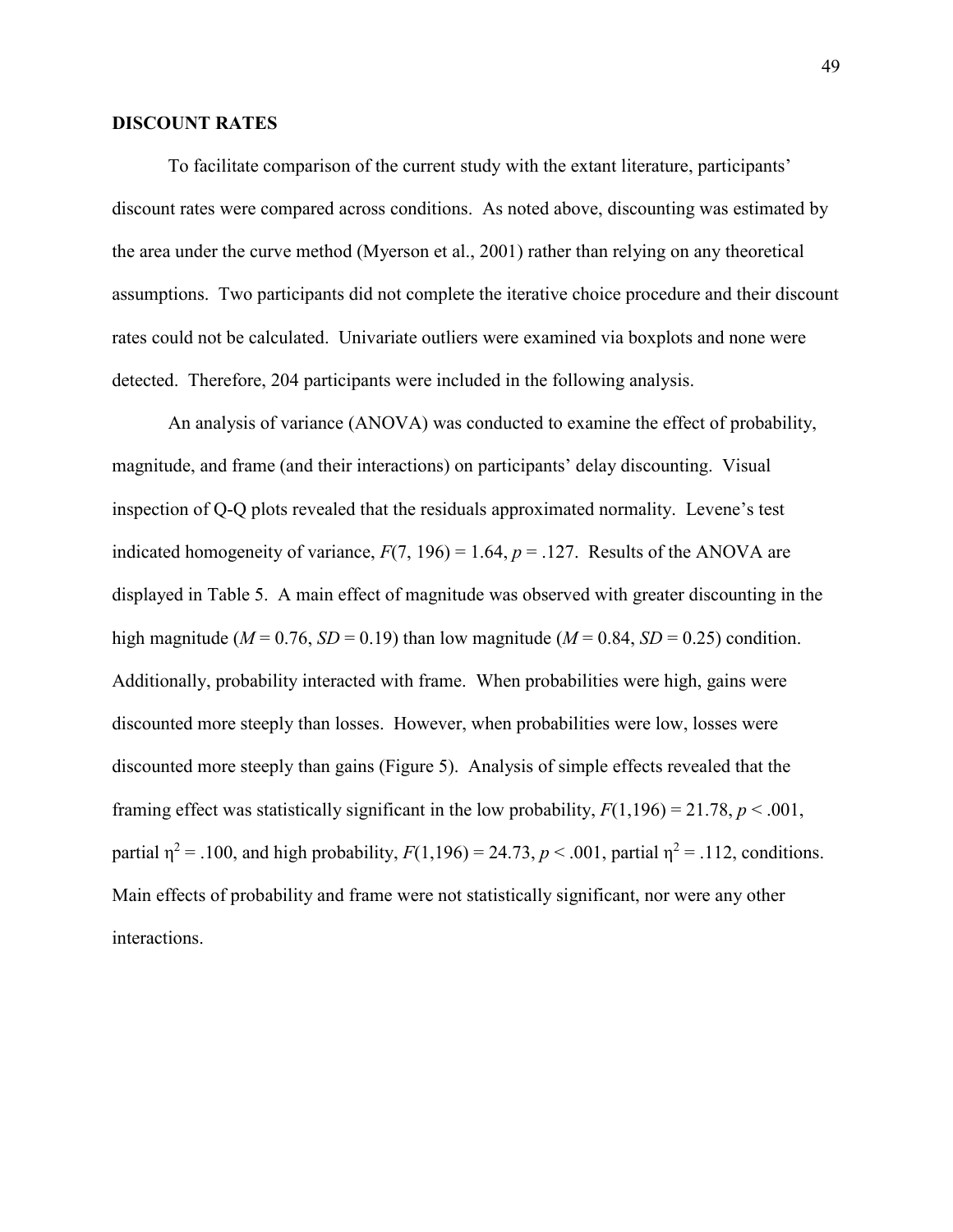## Table 5

*Source* SS df MS F p <sup>partial</sup>  $\eta^2$ Probability 0.011 1 0.011 0.27 .606 .001 Magnitude 0.335 1 0.335 8.41 .004 .041 Frame 0.003 1 0.003 0.08 .774 <.001 Probability x Magnitude  $0.001$  1  $0.001$  0.001  $0.03$   $.867$   $< 0.01$ Probability x Frame  $1.852$   $1$   $1.852$   $46.48$   $\leq .001$   $.192$ Magnitude x Frame  $0.012$  1  $0.012$  0.31  $.581$  .002 Probability x Magnitude x  $0.042$  1  $0.042$  1.04  $.308$  0.05  $.005$ Error 7.809 196 0.040

*ANOVA Results of the Impact of Probability, Magnitude, and Frame, on Area Under the Curve* 



*Figure 5.* Area under the curve for two levels of probability and frame (Experiment 1). Smaller values indicate greater discounting.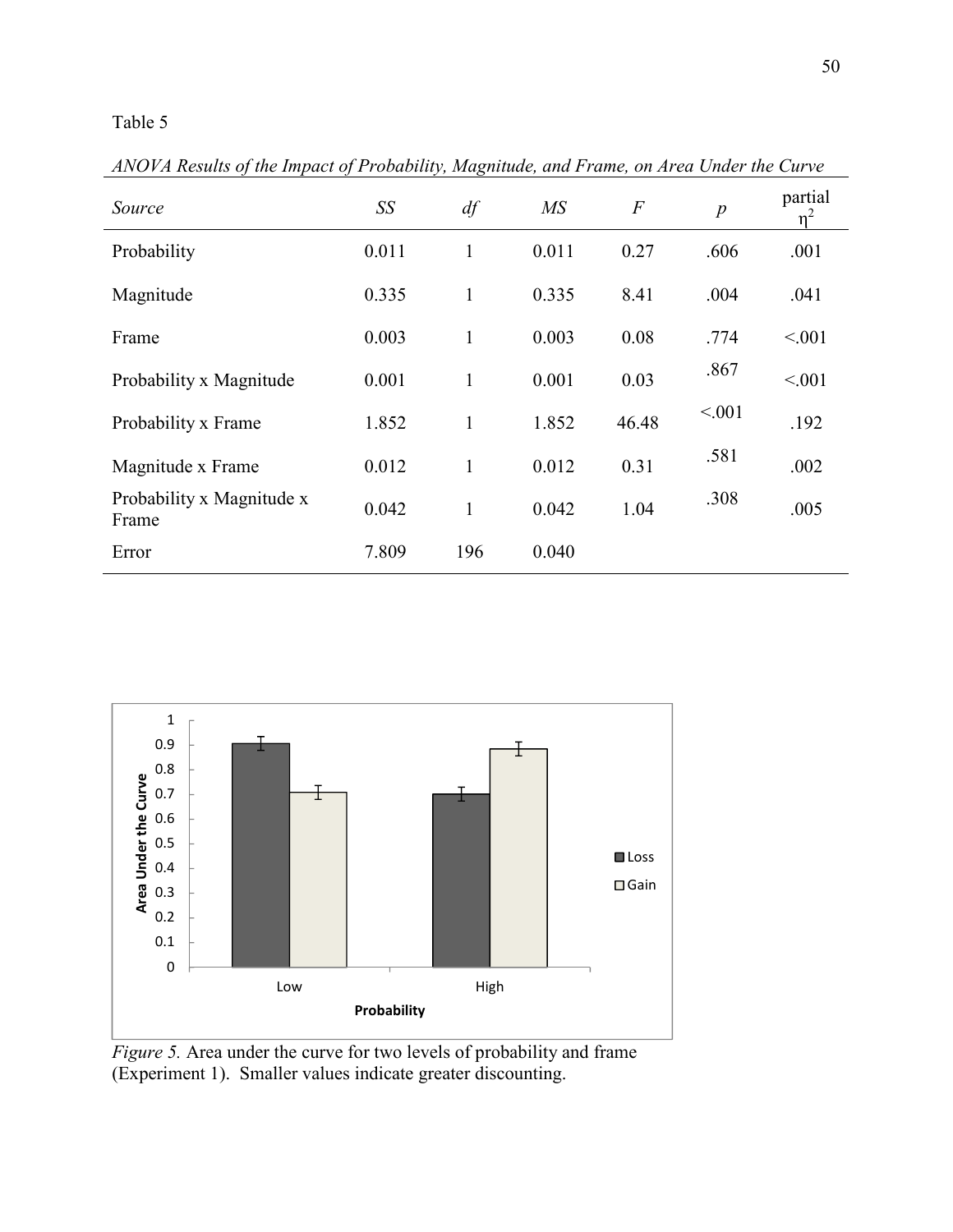### **EXPLORATORY ANALYSES**

 **NEP.** The impact of environmental attitudes on purchase decisions was explored by adding scores on the NEP to the logistic regression model. Five participants did not respond to over two-thirds of the items on the NEP. These participants were discarded from further analysis. Three participants had missing data for one or two items. Missing values for these participants were addressed via multiple imputation and analyses were pooled across five imputations.

NEP scores ranged from 25 to 75 ( $M = 54.10$ ,  $SD = 9.98$ ). The distribution of scores approached normality, with only a slight negative skew (skewness  $= -0.12$ ). No univariate outliers were detected. The logistic regression analysis described above was replicated but with NEP scores entering the model first, before the main effects of probability, magnitude, and frame. The purpose of this analysis was to determine if the experimental manipulations could influence purchase decisions beyond individual attitudes. Multivariate outliers were addressed prior to the regression analysis but none were found. The logistic model with only NEP scores was not statistically significant,  $\chi^2(1) = 1.72$ ,  $p = .190$ . Further analysis replicated the previous finding without NEP scores in the model: only the main effects of probability,  $\beta = 1.85$ ,  $p < .001$ , and magnitude,  $\beta$  = -0.97,  $p$  = .003, were statistically significant. The odds ratio of probability was 0.16, 95% CI [0.11, 0.22], while the odds ratio of magnitude was 0.38, 95% CI [0.27, 0.52].

 A final logistic regression model tested potential interactions between environmental attitudes (i.e., NEP scores) and experimental conditions (e.g., was the magnitude effect different for people with low and high NEP scores?). Again, environmental attitudes had no impact on product selections. Just like the previous analyses, only risk and magnitude affected product choice. All interactions with environmental attitudes were not statistically significant  $(p > .05)$ .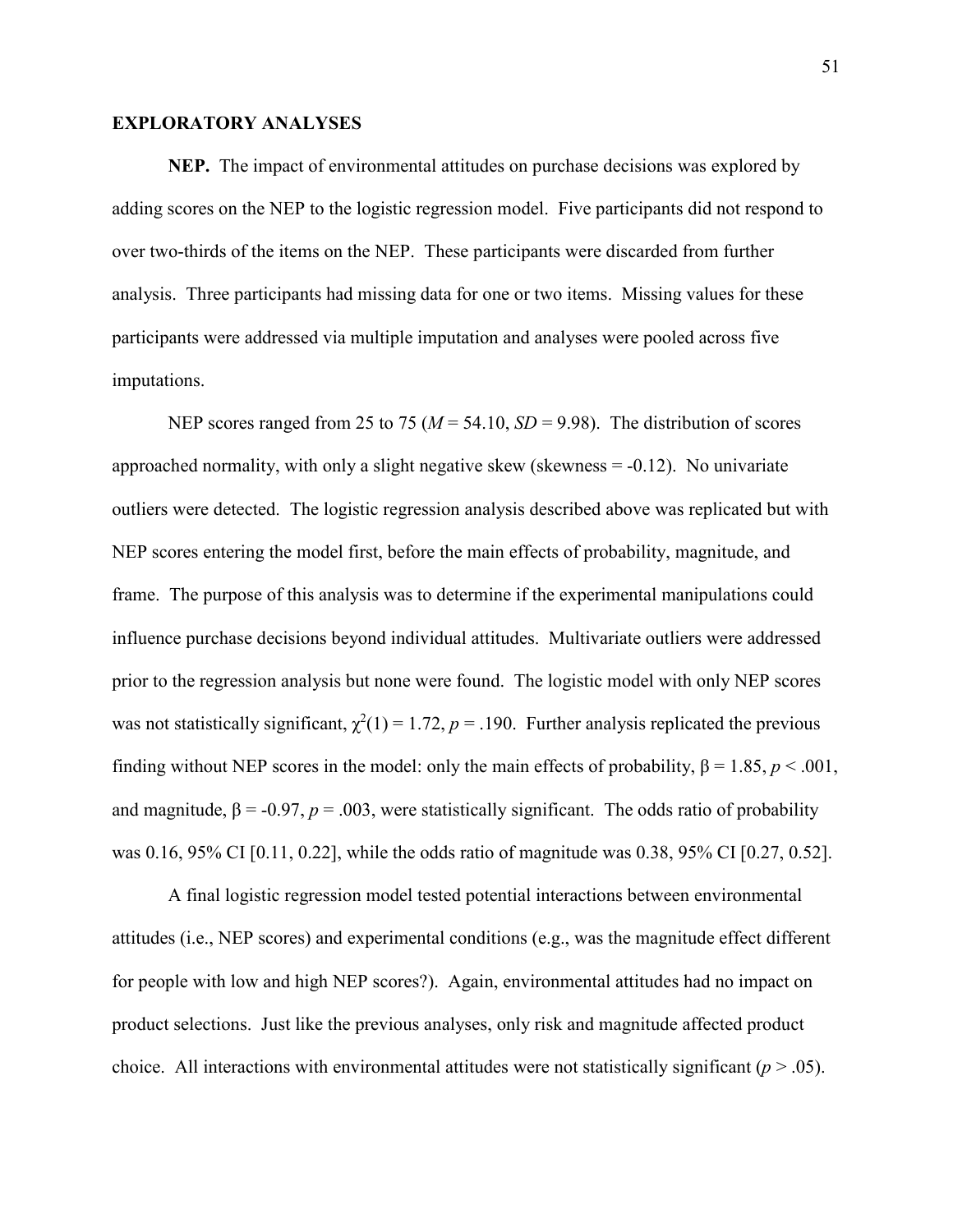**DEMOGRAPHICS.** Prior evidence has suggested that women are more likely than men to endorse eco-friendly attitudes and behaviors (Brough, Wilkie, Ma, Isaac, & Gal, 2016; Davidson & Freudenburg, 1996). Similar results were obtained in the current study. Women's scores on the NEP scale ( $M = 56.18$ ,  $SD = 9.59$ ) were significantly higher than men's scores (M  $= 51.74$ , *SD* = 9.90),  $t(198) = -3.21$ ,  $p = .002$ , Cohen's  $d = 0.46$ . No other demographic variables were related to environmental attitudes.

 To facilitate comparisons of other demographic variables, education and housing status were recoded. Education was collapsed into three levels (completed high school or less, education beyond high school through a Bachelor's degree, completion of any post-Bachelor's education) and dummy coded with the Bachelor's degree as the reference group. In the housing status variable the "occupy without rent" category was removed due to its small sample size (*n* = 7), leaving only two groups (rented versus owned by a member of the household). Main effects of gender, age, housing status, education, and income were not statistically significant predictors or purchase decisions or discount rates ( $p > .05$ ). Of particular interest was the income by magnitude interaction. Presumably, current levels of income would differentially affect products of high and low magnitudes. However, this interaction was also not statistically significant.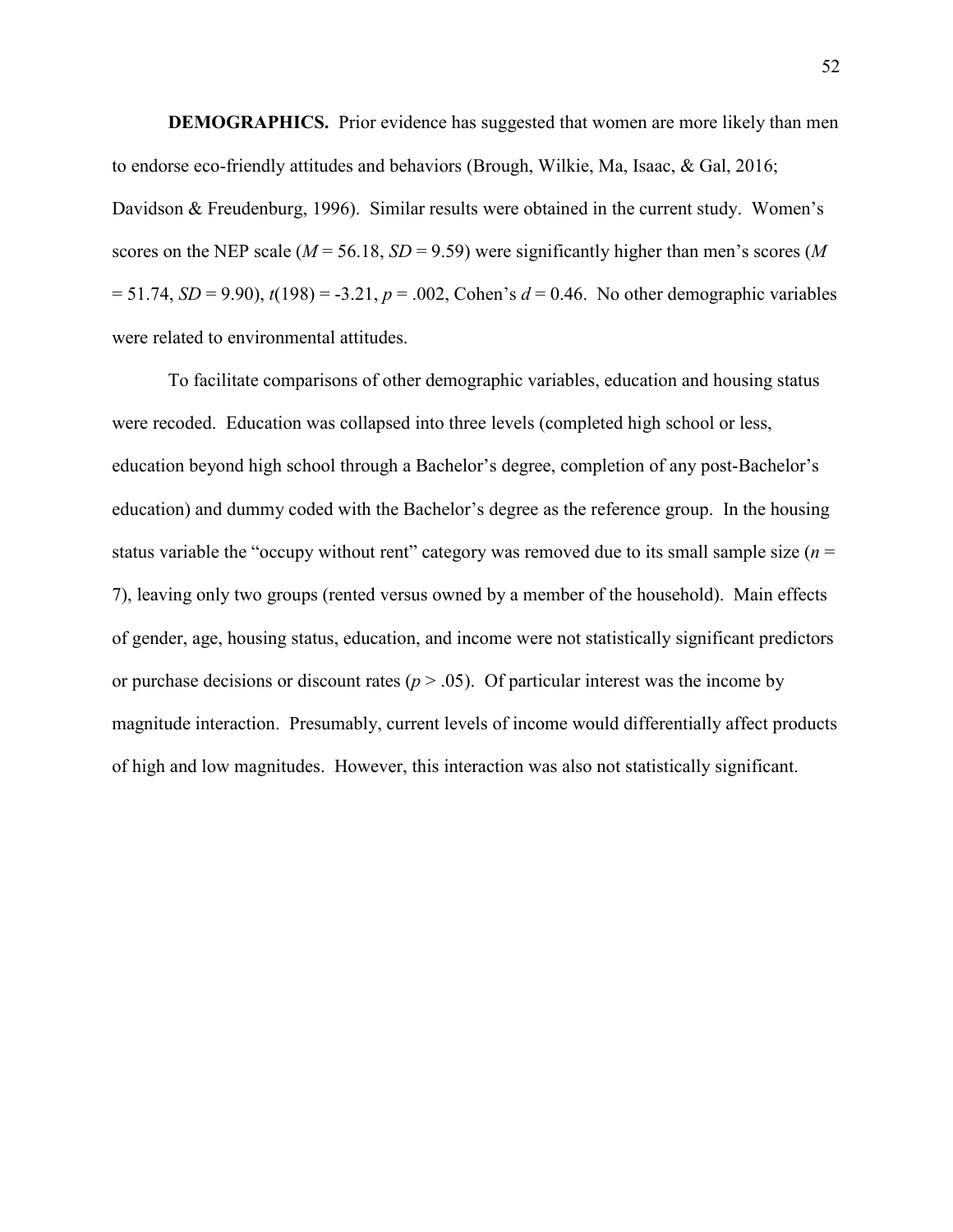#### **CHAPTER IX**

## **RESULTS: EXPERIMENT 2**

 Of the 237 initial respondents, only 220 provided usable data. As in Experiment 1, only one participant failed both attention-check items. One participant's response time (3883 s) was nearly double that of the next longest response time (1999 s), a difference of more than 30 minutes. All other response times were within four minutes of the next highest value. After removal of the extreme value, boxplots indicated the presence of five additional extreme outliers. Examination of these cases did not reveal any abnormal response patterns. Following the rationale presented in Experiment 1, these cases were retained. Thus, 218 participants remained for further analysis.

#### **HYPOTHESES 3 AND 4**

 Group sizes ranged from 53 to 56 participants. Across all groups, 81 participants selected the conventional product (37.2%) while 137 selected the green product (62.8%). The proportion of participants selecting the green product ranged from 56.6% in the high magnitude/loss condition to 67.3% in the low magnitude/gain condition (Table 6). Average confidence ratings were 52.22 (*SD* = 32.05) but values differed across condition (Table 7). Ratings of controllability were relatively uniform across conditions  $(M = 7.68, SD = 1.56)$ . No outliers were detected for confidence or controllability ratings.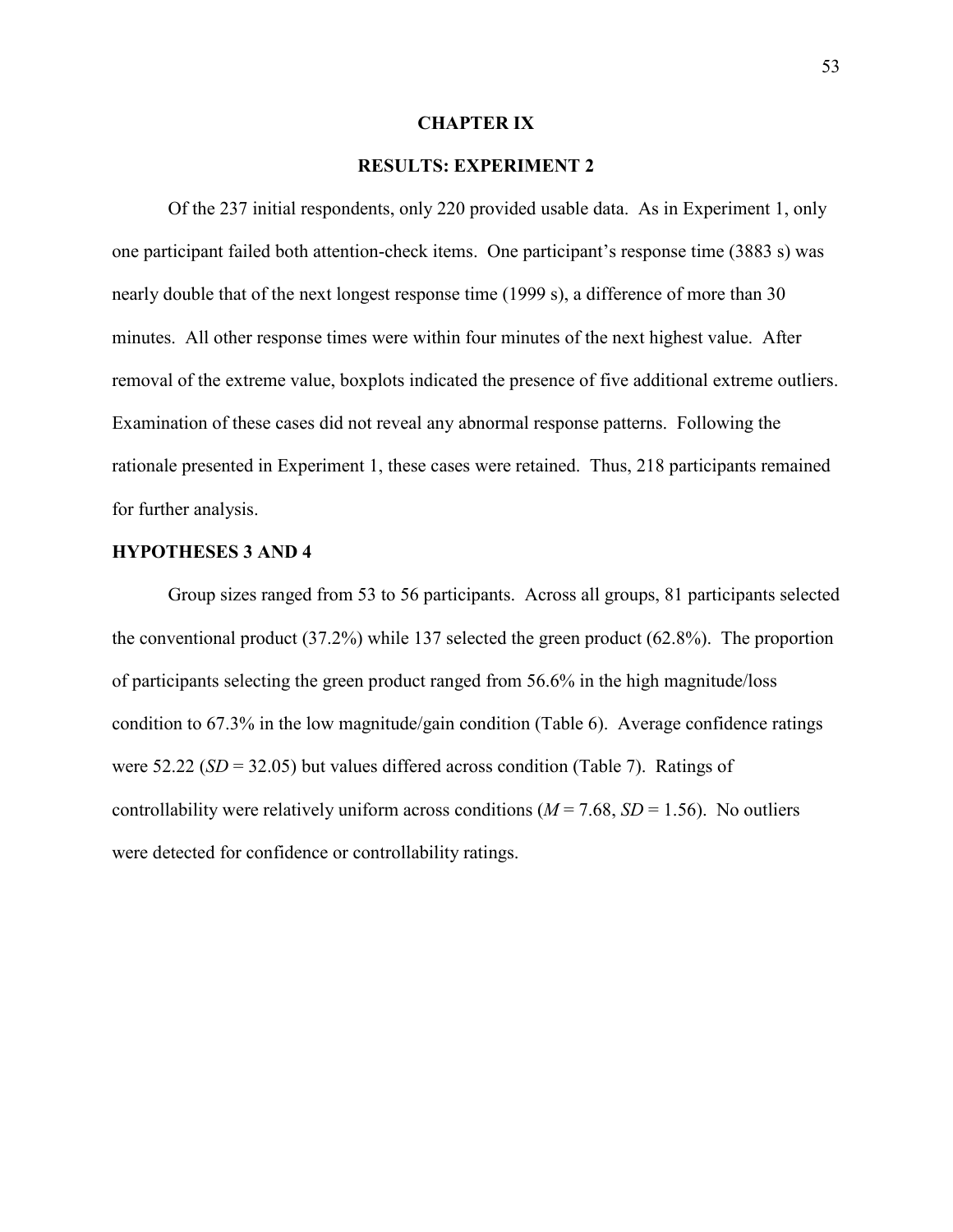Table 6

| Frame                                                                      |       | Loss  |       | Gain  |       | Total |  |  |
|----------------------------------------------------------------------------|-------|-------|-------|-------|-------|-------|--|--|
|                                                                            | Conv. | Green | Conv. | Green | Conv. | Green |  |  |
| Magnitude                                                                  |       |       |       |       |       |       |  |  |
| Low                                                                        | 18    | 36    | 18    | 37    | 36    | 73    |  |  |
| High                                                                       | 23    | 30    | 22    | 34    | 45    | 64    |  |  |
|                                                                            |       |       |       |       |       |       |  |  |
| Total                                                                      | 41    | 66    | 40    | 71    | 81    | 137   |  |  |
| $N0$ $t0$ $C0$ $m1$ $n2$ $n3$ $n4$ $n5$ $n6$ $n7$ $n7$ $n8$ $n9$ $n9$ $n1$ |       |       |       |       |       |       |  |  |

*Product Choices by Condition in Experiment 2* 

*Note.* Conv. = conventional product

## Table 7

| Confidence Ratings by Condition in Experiment 2 |       |       |       |       |       |       |  |  |  |  |  |
|-------------------------------------------------|-------|-------|-------|-------|-------|-------|--|--|--|--|--|
| Frame                                           |       |       |       |       |       |       |  |  |  |  |  |
|                                                 |       | Loss  |       | Gain  | Total |       |  |  |  |  |  |
|                                                 | M     | SD    | M     | SD    | M     | SD    |  |  |  |  |  |
| Magnitude                                       |       |       |       |       |       |       |  |  |  |  |  |
| Low                                             | 27.48 | 26.88 | 72.25 | 24.91 | 50.01 | 34 22 |  |  |  |  |  |
| High                                            | 44.77 | 27.24 | 63.43 | 29.35 | 54.36 | 29.73 |  |  |  |  |  |
|                                                 |       |       |       |       |       |       |  |  |  |  |  |
| Overall                                         | 36 05 | 28.30 | 67.80 | 27 48 |       |       |  |  |  |  |  |

 Hypothesis 3 stated that, in the absence of explicit probability estimates, participants would display high confidence in their ability to save money when purchasing the green product (or to avoid losing money when purchasing the conventional product). Although no explicit cutoff value was selected to determine the threshold of "high confidence," one would predict a negatively skewed distribution with a mean greater than 50% (i.e., most people believe that they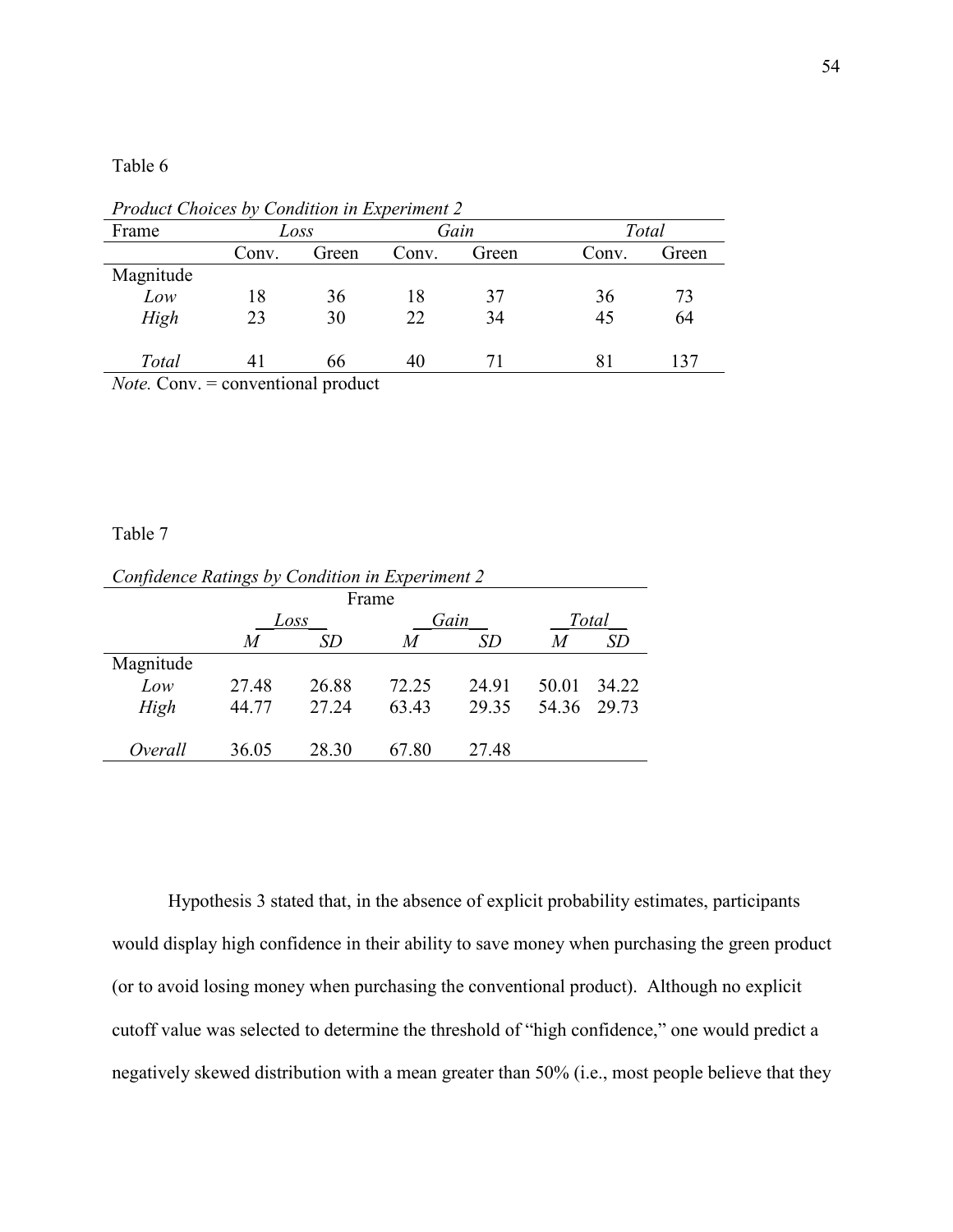have a greater-than-chance opportunity to outperform the projected losses or savings). As seen in Figure 5, the distribution of scores centers around 50% and with very little skew (skewness = - 0.09). These results do not support Hypothesis 3.



*Figure 6.* Distribution of confidence ratings in Experiment 2.

Interestingly, confidence values were higher in the gain conditions than the loss conditions. These differences in confidence values were tested in a 2 (frame) x 2 (magnitude) ANOVA. Visual inspection of residuals and Levene's test, *F*(3, 216) = 0.95, *p* =.418, satisfied assumptions of normality and homogeneity of variance, respectively. Results of the ANOVA indicated a significant main effect of frame,  $F(1, 216) = 75.18$ ,  $p < .001$ , partial  $\eta^2 = .258$ , and frame by magnitude interaction,  $F(1, 216) = 13.67$ ,  $p < .001$ , partial  $\eta^2 = .060$ . The main effect of magnitude was not statistically significant,  $F(1, 216) = 1.23$ ,  $p = .251$ , partial  $\eta^2 = .006$ . Following up the significant interaction, simple effects analysis revealed that the effect of frame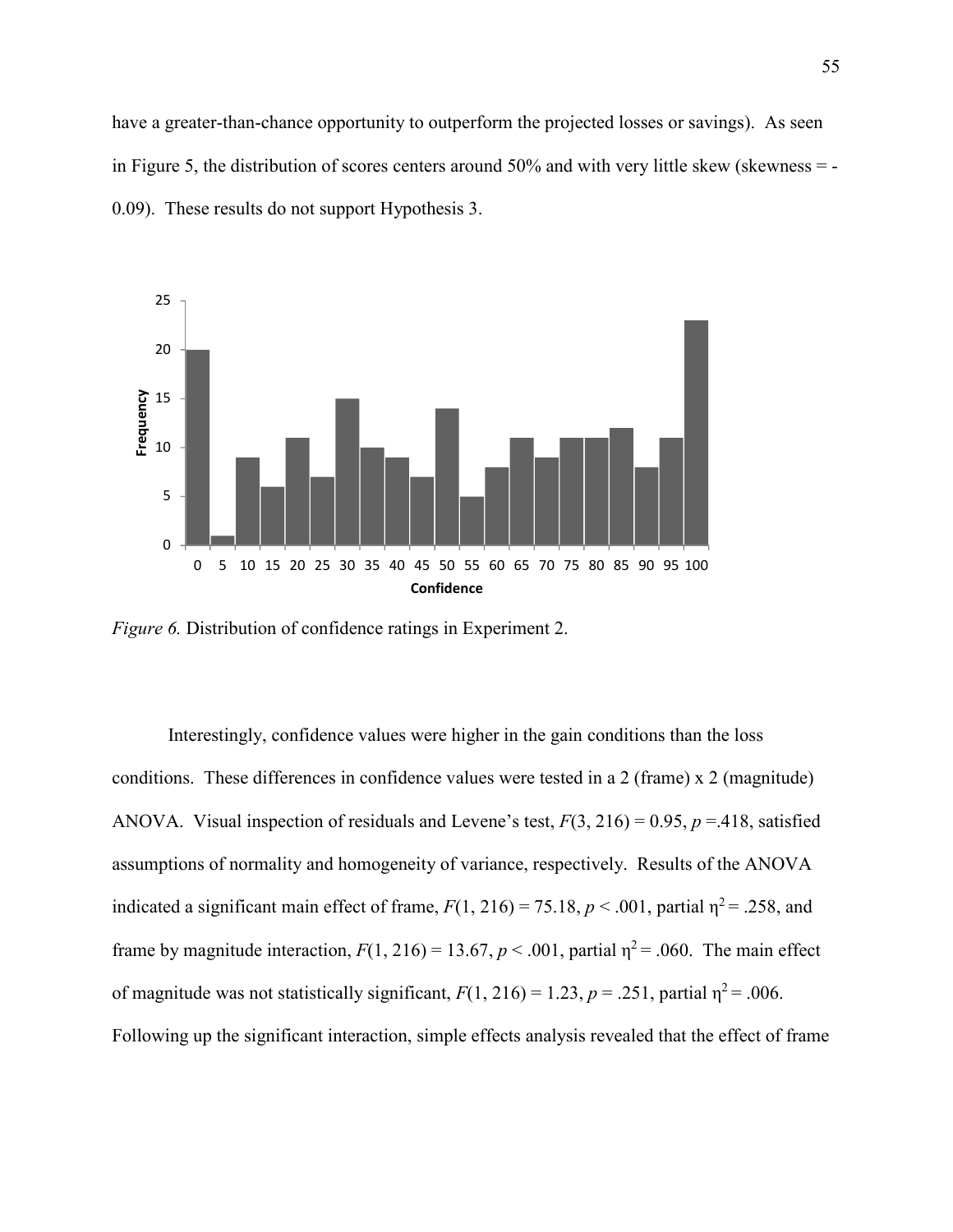was stronger in the low magnitude condition,  $F(1, 216) = 76.48$ ,  $p < .001$ , partial  $\eta^2 = .261$ , than the high magnitude condition,  $F(1, 216) = 12.37$ ,  $p = .001$ , partial  $\eta^2 = .054$ .

 The fact that Hypothesis 3 was not supported weakened the rationale for Hypothesis 4. However, the relationships between frame, magnitude, and product choice were still addressed in Experiment 2. Logistic regression was conducted with two blocks of predictors. Like Experiment 1, the main effects were entered in block 1 and interaction in block 2. The overall model was not statistically significant after block 1,  $\chi^2(2) = 1.72$ ,  $p = .422$ , or block 2,  $\chi^2(3) =$ 1.78,  $p = .618$ . Neither frame, magnitude, nor their interaction had any influence on product selections (Table 8). Hypothesis 4 was not supported.

Table 8

| $1$ runc             |                   |      |                  |                                                                             |                 |      |                  |                                                                      |  |
|----------------------|-------------------|------|------------------|-----------------------------------------------------------------------------|-----------------|------|------------------|----------------------------------------------------------------------|--|
|                      |                   |      | Block 1          |                                                                             | Block 2         |      |                  |                                                                      |  |
|                      | $\beta$<br>(SE)   | Wald | $\boldsymbol{p}$ | Odds Ratio<br>[95% CI]                                                      | $\beta$<br>(SE) | Wald | $\boldsymbol{p}$ | Odds Ratio<br>[95% CI]                                               |  |
| Intercept            | 0.66<br>(0.25)    |      | 7.06 .008        | 1.92<br>[1.19, 3.12]                                                        | 0.69<br>(0.29)  |      |                  | 2.00<br>5.77 .016 $\begin{bmatrix} 2.00 \\ 1.13, 3.52 \end{bmatrix}$ |  |
| Magnitude            | $-0.36$<br>(0.28) |      |                  | 1.60 .207 $\begin{bmatrix} 0.70 & -0.43 \\ 0.40, 1.22 \end{bmatrix}$ (0.40) |                 |      |                  | 1.14 .285 $\begin{bmatrix} 0.65 \\ 0.30, 1.43 \end{bmatrix}$         |  |
| Frame                | 0.10<br>(0.28)    |      |                  | 0.13 .718 $\begin{bmatrix} 1.11 & 0.03 \\ 0.64, 1.92 \end{bmatrix}$ (0.41)  |                 |      |                  | 0.01 .946 $\begin{bmatrix} 1.03 \\ 1.03 \end{bmatrix}$               |  |
| Magnitude x<br>Frame |                   |      |                  |                                                                             | 0.14<br>(0.56)  |      |                  | 0.06 .801 $\begin{bmatrix} 1.1 \\ 0.38, 3.48 \end{bmatrix}$          |  |

*Experiment 2 Logistic Regression Results Predicting Green Product Purchase by Magnitude and Frame*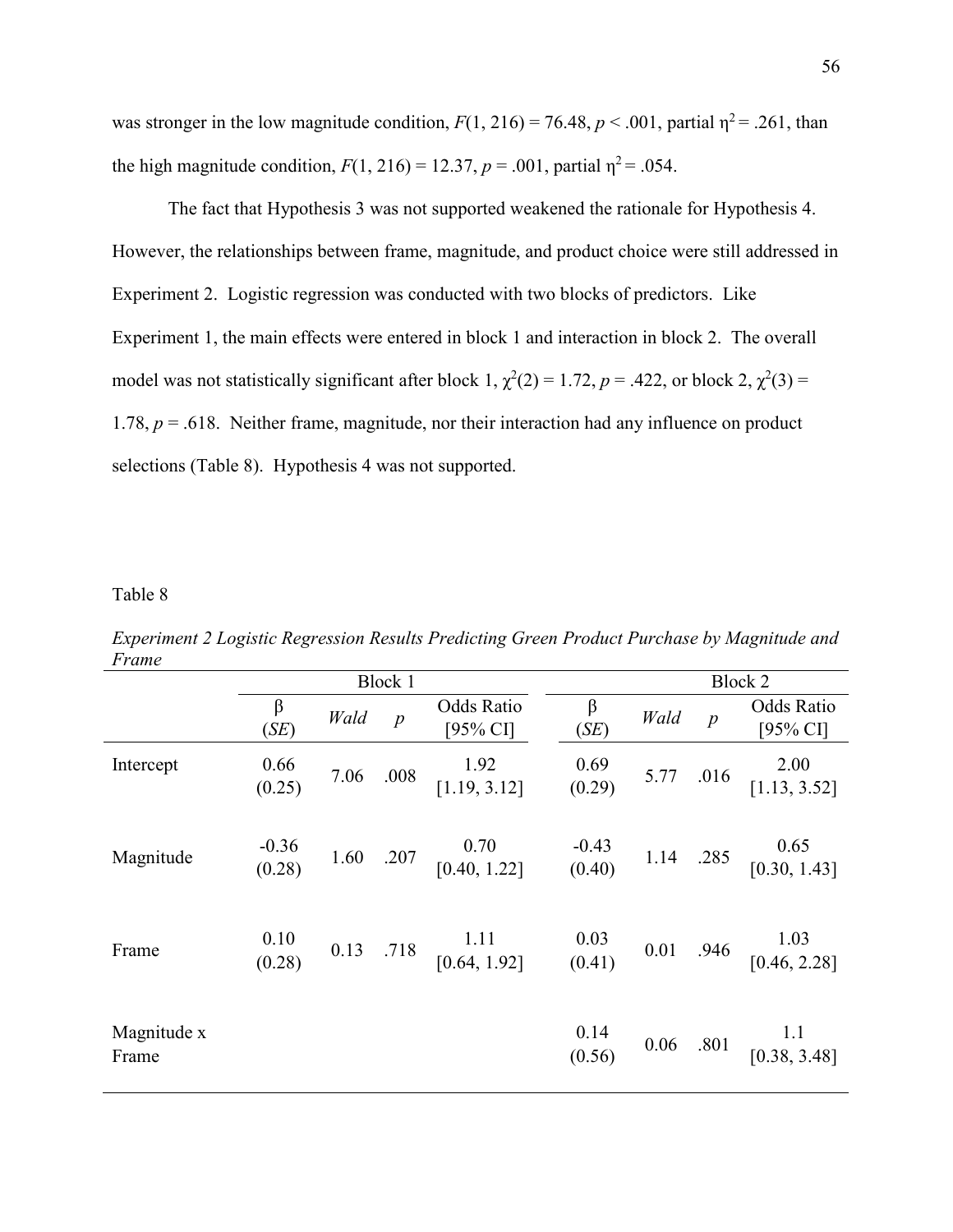Confidence and controllability did not produce the expected effects, but their impact on purchase decisions was analyzed by adding these variables to the logistic regression model. Main effects and interactions were entered in separate blocks and the final model was statistically significant,  $\chi^2(11) = 62.29$ ,  $p < .001$ . Effects of frame, controllability, the magnitude x frame interaction, and frame x controllability interaction were all statistically significant but qualified by a higher-order interaction (Table 9). A significant frame x confidence interaction indicated that increased confidence was related to an increased likelihood of selecting the green product but only in the gain frame (Figure 7). The influence of controllability on green purchase decisions depended upon magnitude and frame. As participants feelings of controllability increased, the probability of choosing the green product decreased in the high magnitude, loss condition but had no effect in the gain frame. In the low magnitude condition, increased feelings of controllability were associated with an increased likelihood of purchasing the green product in the loss frame and an opposite effect in the gain frame (Figure 8).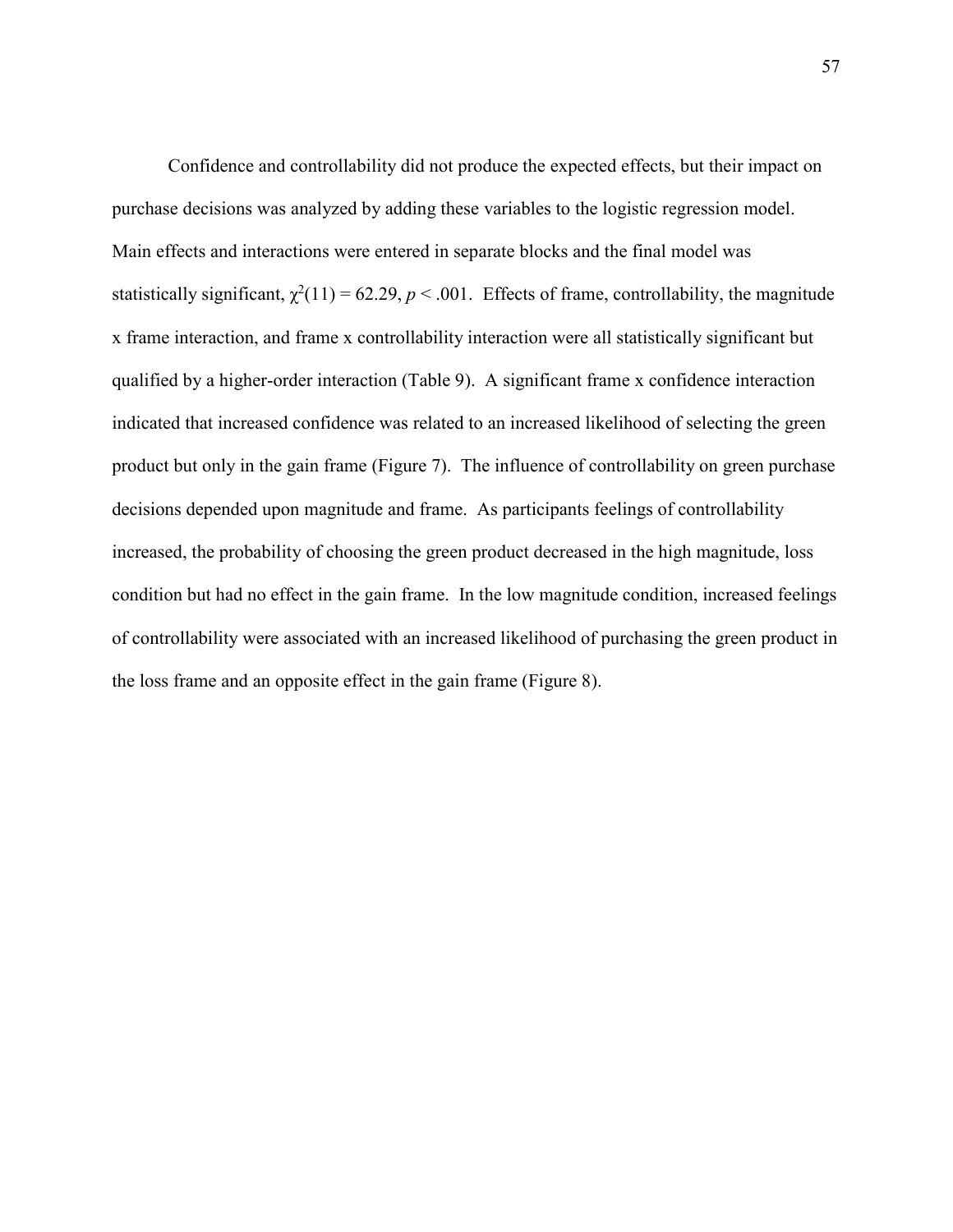

*Figure 7.* Probability of selecting the green product in Experiment 2 as a function of confidence and frame.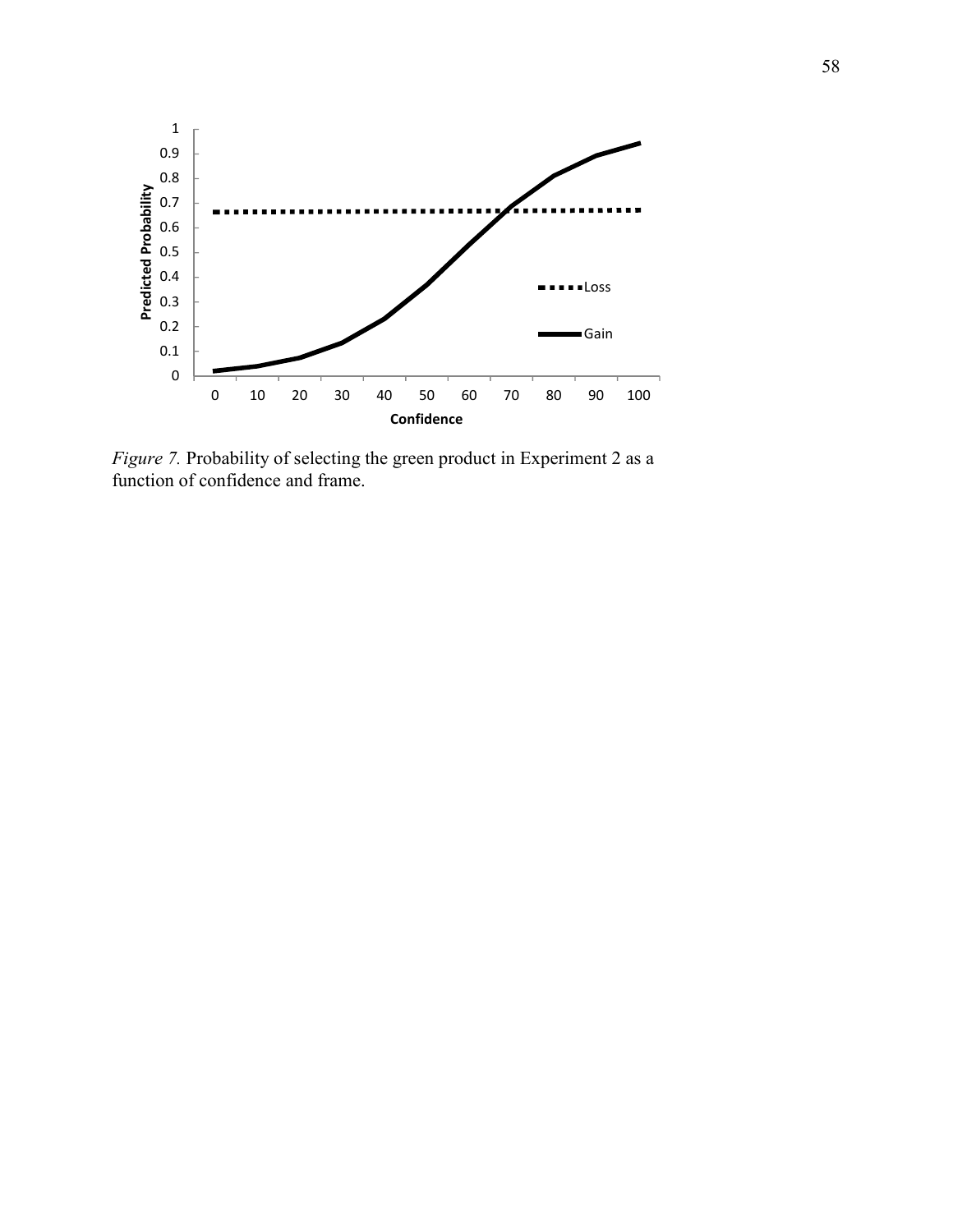

*Figure 8.* Probability of selecting the green product in Experiment 2 as a function of controllability in the low magnitude (a) and high magnitude (b) conditions.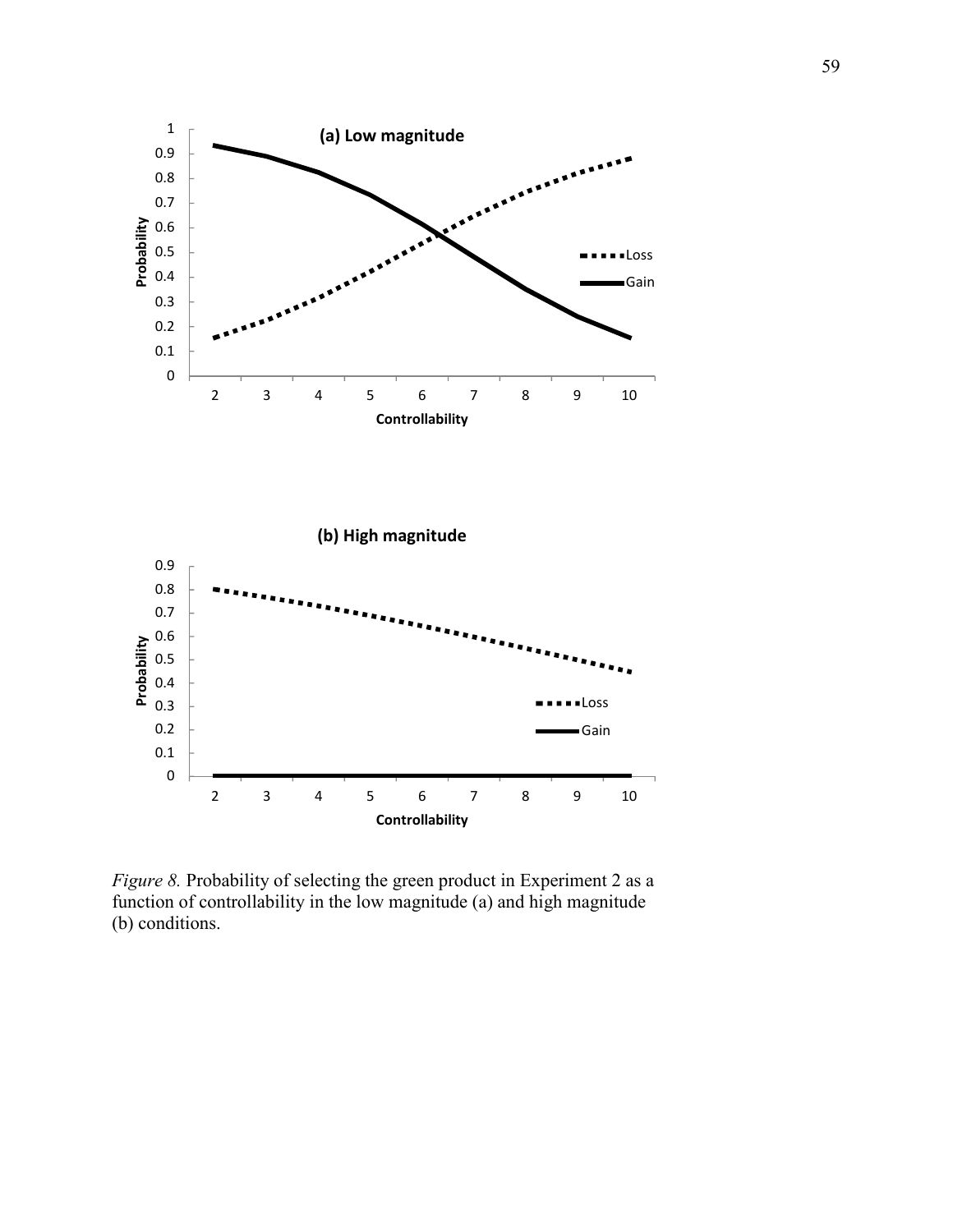# Table 9

|                                                          | Block 1                                           |      |          |              | <b>Block 2</b> |        | Block 3 |              |           |      |        |              |
|----------------------------------------------------------|---------------------------------------------------|------|----------|--------------|----------------|--------|---------|--------------|-----------|------|--------|--------------|
|                                                          | $\beta$                                           | SE   | O.R.     | [95% CI]     | $\beta$        | $S\!E$ | O.R.    | $[95%$ CI]   | β         | SE   | O.R.   | $[95%$ CI]   |
| Intercept                                                | $1.17***$                                         | 0.29 | 3.23     | [1.83, 5.69] | 0.73           | 0.39   | 2.08    | [0.97, 4.46] | $0.93*$   | 0.46 | 2.54   | [1.03, 6.24] |
| Magnitude                                                | $-0.51$                                           | 0.30 | 0.61     | [0.34, 1.09] | $-0.49$        | 0.44   | 0.61    | [0.24, 1.58] | $-0.67$   | 0.55 | 0.51   | [0.18, 1.50] |
| Frame                                                    | $-0.62$                                           | 0.35 | 0.54     | [0.27, 1.07] | $-1.12$        | 0.62   | 0.33    | [0.09, 1.10] | $-1.37*$  | 0.67 | 0.25   | [0.07, 0.94] |
| Controllability                                          | 0.12                                              | 0.10 | 1.12     | [0.93, 1.36] | 0.24           | 0.16   | 1.28    | [0.93, 1.75] | $0.46*$   | 0.19 | 1.59   | [1.09, 2.32] |
| Confidence                                               | $0.02***$                                         | 0.01 | 1.02     | [1.01, 1.04] | 0.001          | 0.01   | 1.00    | [0.98, 1.02] | 0.002     | 0.01 | 1.00   | [0.98, 1.03] |
| Mag x Frame                                              |                                                   |      |          |              | 0.66           | 0.78   | 1.93    | [0.42, 8.94] | $-9.25$   | 3.70 | < 0.01 | [0.00, 0.14] |
| Mag x<br>Controllability                                 |                                                   |      |          |              | $-0.19$        | 0.21   | 0.83    | [0.55, 1.25] | $-0.66*$  | 0.28 | 0.52   | [0.30, 0.89] |
| Mag x<br>Confidence                                      |                                                   |      |          |              | 0.001          | 0.01   | 1.00    | [0.98, 1.03] | $-0.01$   | 0.02 | 0.99   | [0.96, 1.02] |
| Frame x<br>Controllability                               |                                                   |      |          |              | $-0.27$        | 0.23   | 0.77    | [0.49, 1.20] | $-1.00**$ | 0.38 | 0.37   | [0.18, 0.78] |
| Frame x<br>Confidence                                    |                                                   |      |          |              | $0.07***$      | 0.02   | 1.07    | [1.04, 1.10] | $0.07***$ | 0.02 | 1.07   | [1.02, 1.12] |
| Mag x Frame x<br>Controllability                         |                                                   |      |          |              |                |        |         |              | $1.34***$ | 0.50 | 3.83   | [1.45, 10.2] |
| Mag x Frame x<br>Confidence<br>$\mathbf{v}$ $\mathbf{v}$ | $\mathbf{r}_1$ and $\mathbf{r}_2$<br>$\mathbf{L}$ |      | $0 - 44$ | $01 - 444$   | 0.01           |        |         |              | 0.01      | 0.03 | 1.01   | [0.95, 1.07] |

*Experiment 2 Logistic Regression Predicting Green Product Purchase by Magnitude, Frame, Confidence, and Controllability* 

*Note.* Mag = magnitude. \* *p* < .05; \*\* *p* < .01; \*\*\* *p* < .001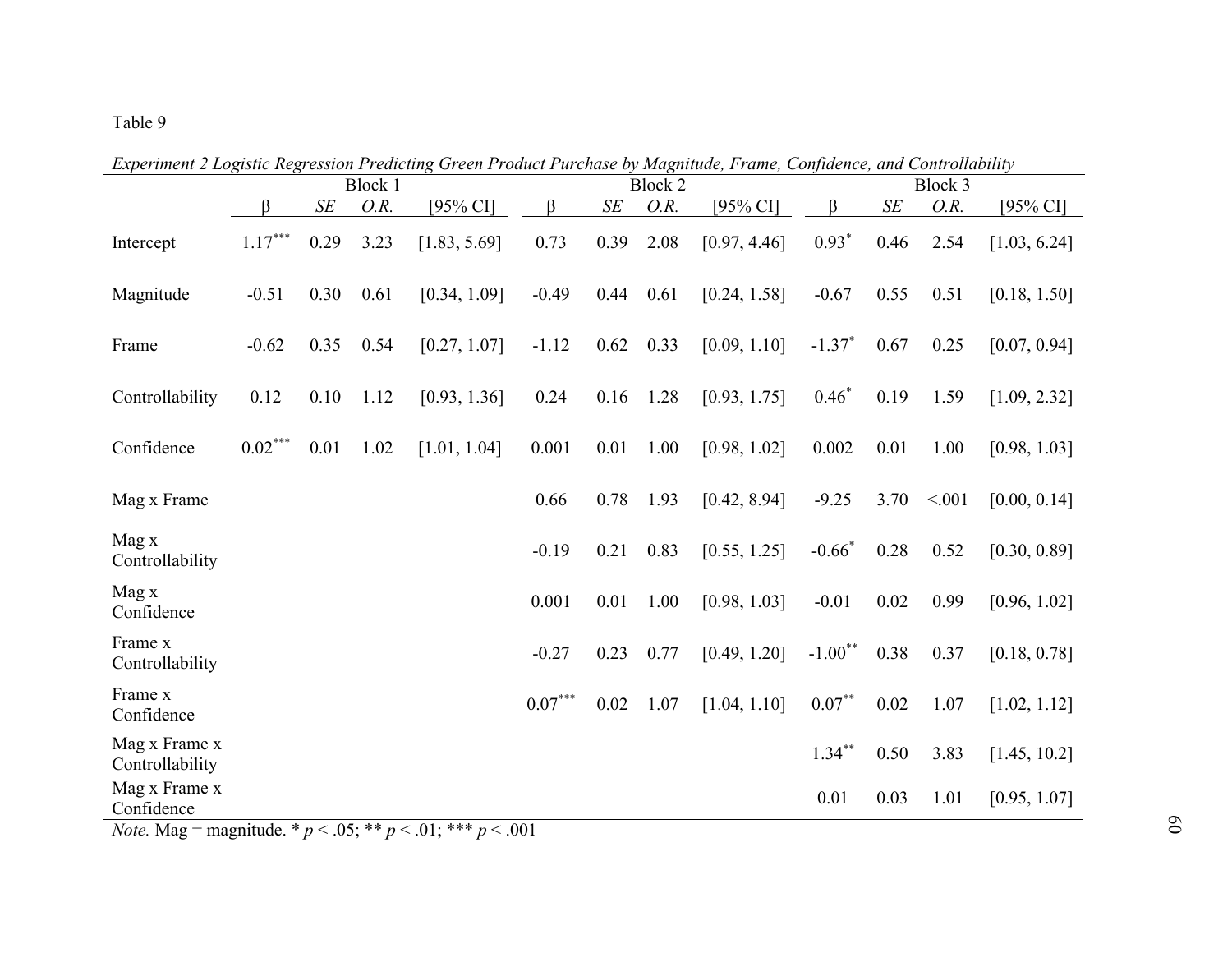### **DISCOUNT RATES**

 As in Experiment 1, discount rates were calculated according to the area under the curve (Myerson et al., 2001). Because confidence scores were continuous, the degree of discounting was assessed in a linear regression. One participant did not complete the iterative choice procedure and was excluded from analysis. No univariate outliers were detected. Two cases were identified as potential multivariate outliers, but these data had very little overall impact on parameter estimates. Results of hypothesis tests did not differ when the cases were included or excluded, so these cases remained in the data set. Residuals approached normality and the assumption of homoscedasticity was also satisfied. The maximum value of the variance inflation factor was 4.45, so multicollinearity was not problematic.

 Main effects of frame, magnitude, and confidence (mean centered) were entered into the first block of the regression model followed by all two-way interactions in block two and the three-way interaction in block three. The overall model was statistically significant after blocks one and two but block three did not explain additional variance,  $\Delta F(1, 210) = 0.55$ ,  $p = .459$ ,  $\Delta R^2$ = .002. After dropping the three-way interaction, the overall model remained statistically significant,  $F(6, 211) = 14.51$ ,  $p < .001$ ,  $R^2 = .292$ . High magnitude products were discounted more than low magnitude products, but this main effect was qualified by a frame x magnitude interaction (Table 10). The effect of magnitude was larger for losses than gains. An interaction between confidence and frame was also statistically significant. Confidence decreased discounting for gains but had little effect on losses (Figure 9).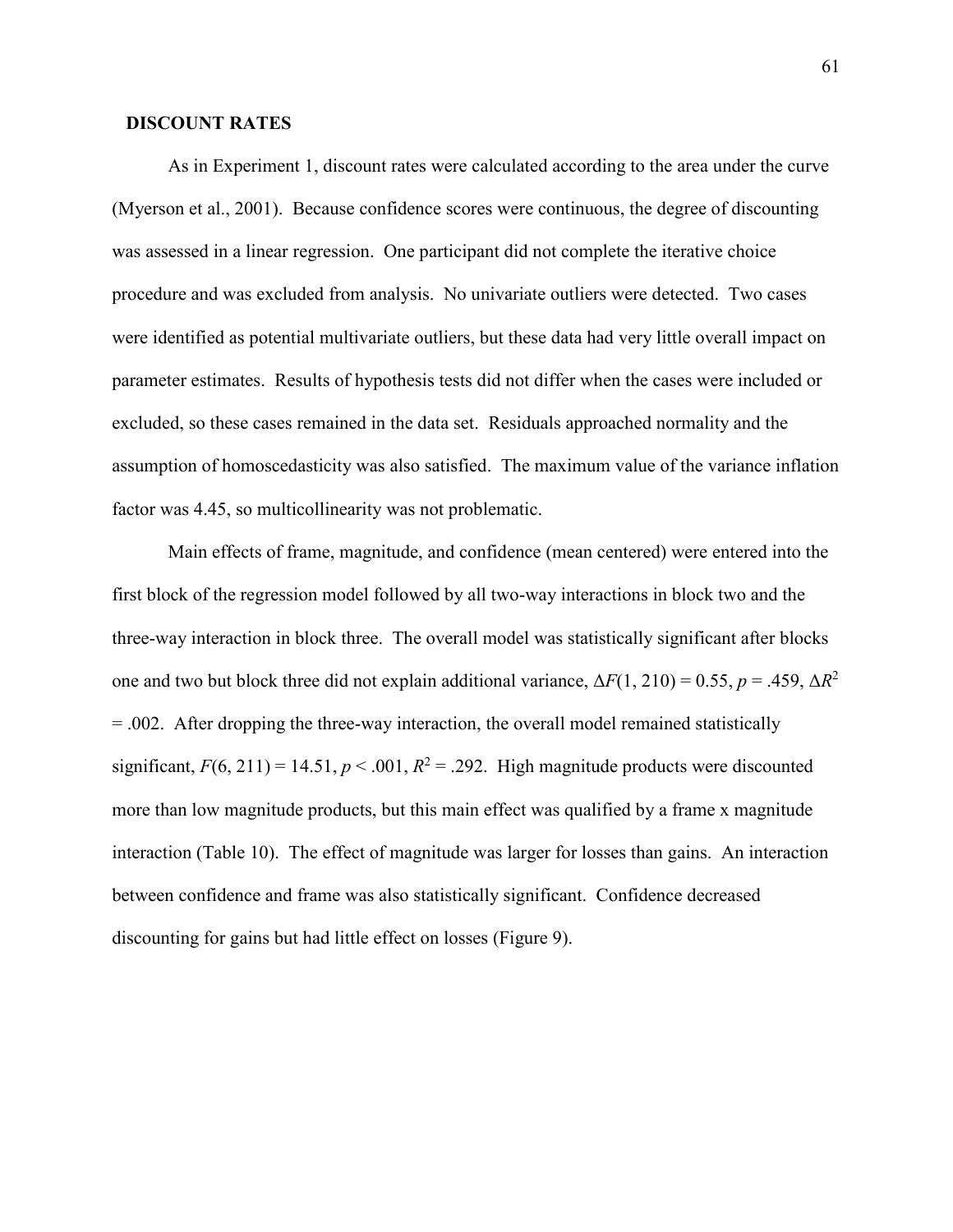# Table 10

|                                                                                                            | $\boldsymbol{B}$ | SEB   |         | t         |
|------------------------------------------------------------------------------------------------------------|------------------|-------|---------|-----------|
| Intercept                                                                                                  | 0.89             | 0.030 |         | 27.01***  |
| Magnitude                                                                                                  | $-0.12$          | 0.038 | $-0.31$ | $-3.27**$ |
| Frame                                                                                                      | $-0.02$          | 0.044 | $-0.04$ | $-0.41$   |
| Confidence                                                                                                 | 0.0003           | 0.001 | 0.06    | 0.46      |
| Magnitude x Frame                                                                                          | 0.15             | 0.056 | 0.33    | $2.69**$  |
| Magnitude x Confidence                                                                                     | 0.0002           | 0.001 | $-0.02$ | $-0.25$   |
| Frame x Confidence                                                                                         | 0.01             | 0.001 | 0.40    | 4.44***   |
| $\mathbf{M}^T$ , and also $\mathbf{M}^T$ , $\mathbf{M}^T$ , $\mathbf{M}^T$ , $\mathbf{M}^T$<br>$\sim$ 0.01 |                  |       |         |           |

*OLS Regression Results of the Impact of Magnitude, Frame, and Confidence on Area Under the Curve* 

*Note.* \*\* *p* < .01; \*\* *p* < .001



*Figure 9.* Interaction of frame and confidence on area under the curve (Experiment 2). Lower values indicate greater discounting.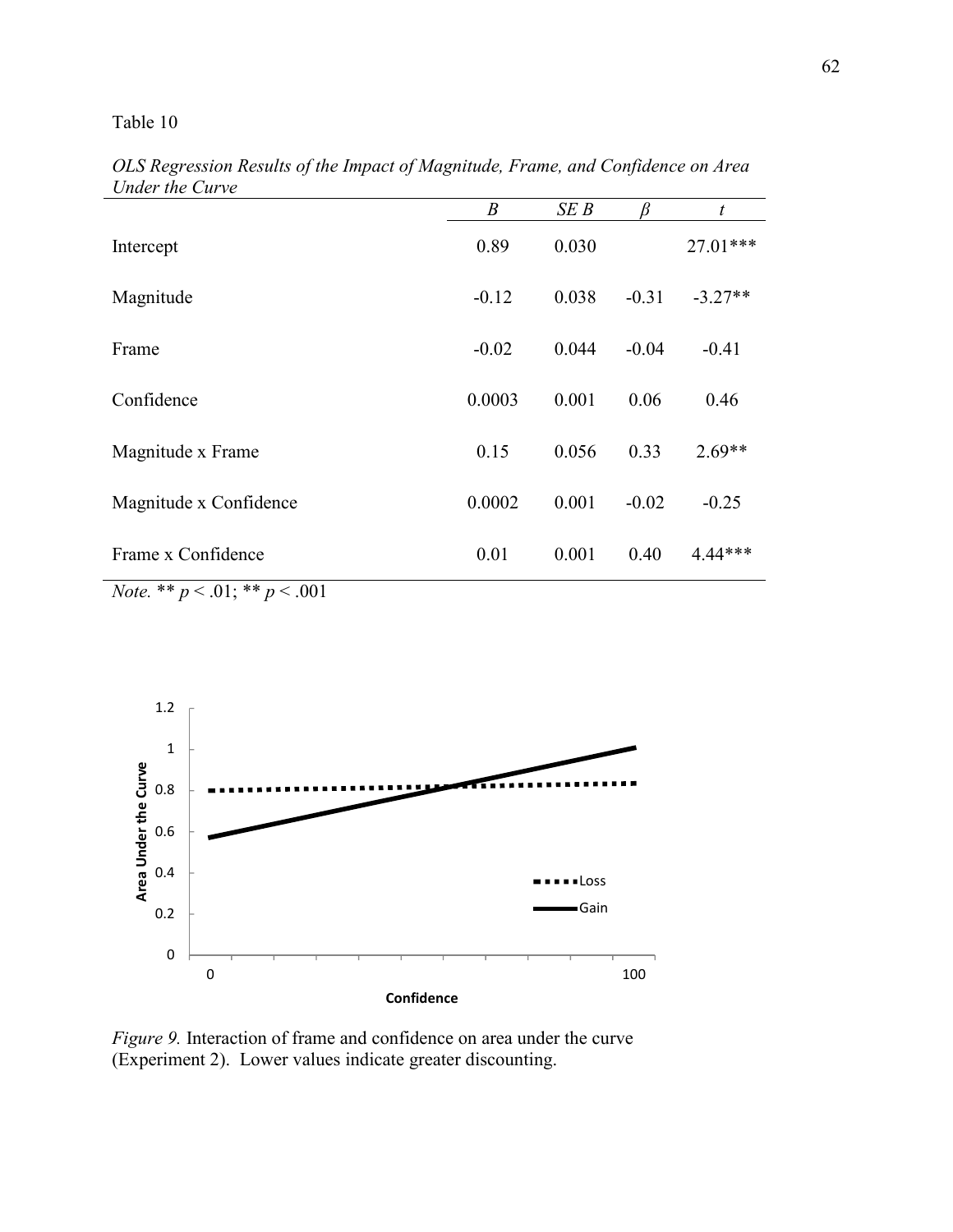### **EXPLORATORY**

 **NEP.** The impact of participants' environmental attitudes was again addressed by incorporating NEP scores into the analysis of product choices. Two participants did not respond to any NEP items and were excluded. Three other participants were missing responses for one to three items. These data points were estimated using the same multiple imputation procedure described in Experiment 1. Additionally, no multivariate outliers were detected. NEP scores ranged from 27 to 66 and were approximately normally distributed (skewness = -0.31).

 Using logistic regression analysis, mean-centered NEP scores were entered in the first block, followed by main effects and interactions in blocks two and three, respectively. Environmental attitudes were statistically significant predictors of product choices:  $\chi^2$  tests of the model containing NEP scores and the intercept reached significance for each imputation ( $p <$ .01). Wald tests of individual parameter estimates were also statistically significant  $(p < .01)$ across all imputations for NEP scores,  $β_{pooled} = 0.06$ ,  $SE_{pooled} = 0.02$ , and the intercept,  $β_{pooled} =$ 0.56,  $SE_{pooled} = 0.14$ . For participants with average NEP scores ( $M = 51.23$ ,  $SD = 7.51$ ), the probability of selecting the green product was 63.60%. For participants with NEP scores one standard deviation above the mean, the probability of selecting the green product was 72.53%. The addition of experimental variables (i.e., frame, magnitude) and interaction terms did not significantly contribute to the model  $(p > .05)$ .

**DEMOGRAPHICS.** Unlike Experiment 1, environmental attitudes did not differ across genders in Experiment 2. Scores on the NEP scale were approximately equal for men  $(M =$ 51.25, *SD* = 7.66) and women ( $M = 51.52$ , *SD* = 7.30),  $t(210) = -0.27$ ,  $p = .791$ , Cohen's  $d =$ 0.04. Gender was also not predictive of product choices when entered in a logistic regression model alone,  $\chi^2(1) = 0.02$ ,  $p = .898$ , as a two-way interaction terms,  $\chi^2(3) = 0.13$ ,  $p = .127$ , or as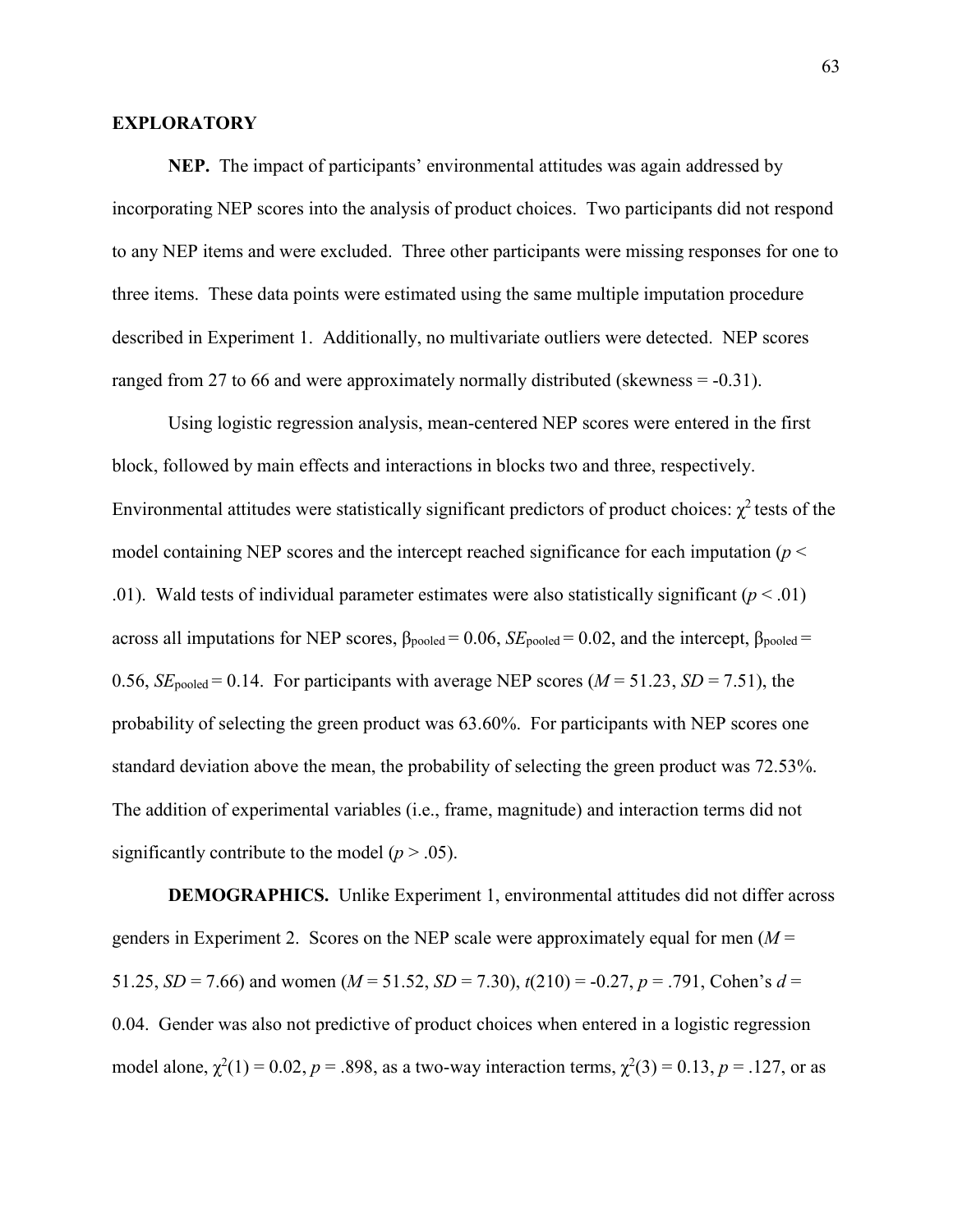an interaction with both frame and magnitude,  $\chi^2(1) = 0.35$ ,  $p = .554$ . As in Experiment 1, no other demographic variables were significant predictors of purchase decisions or discount rates.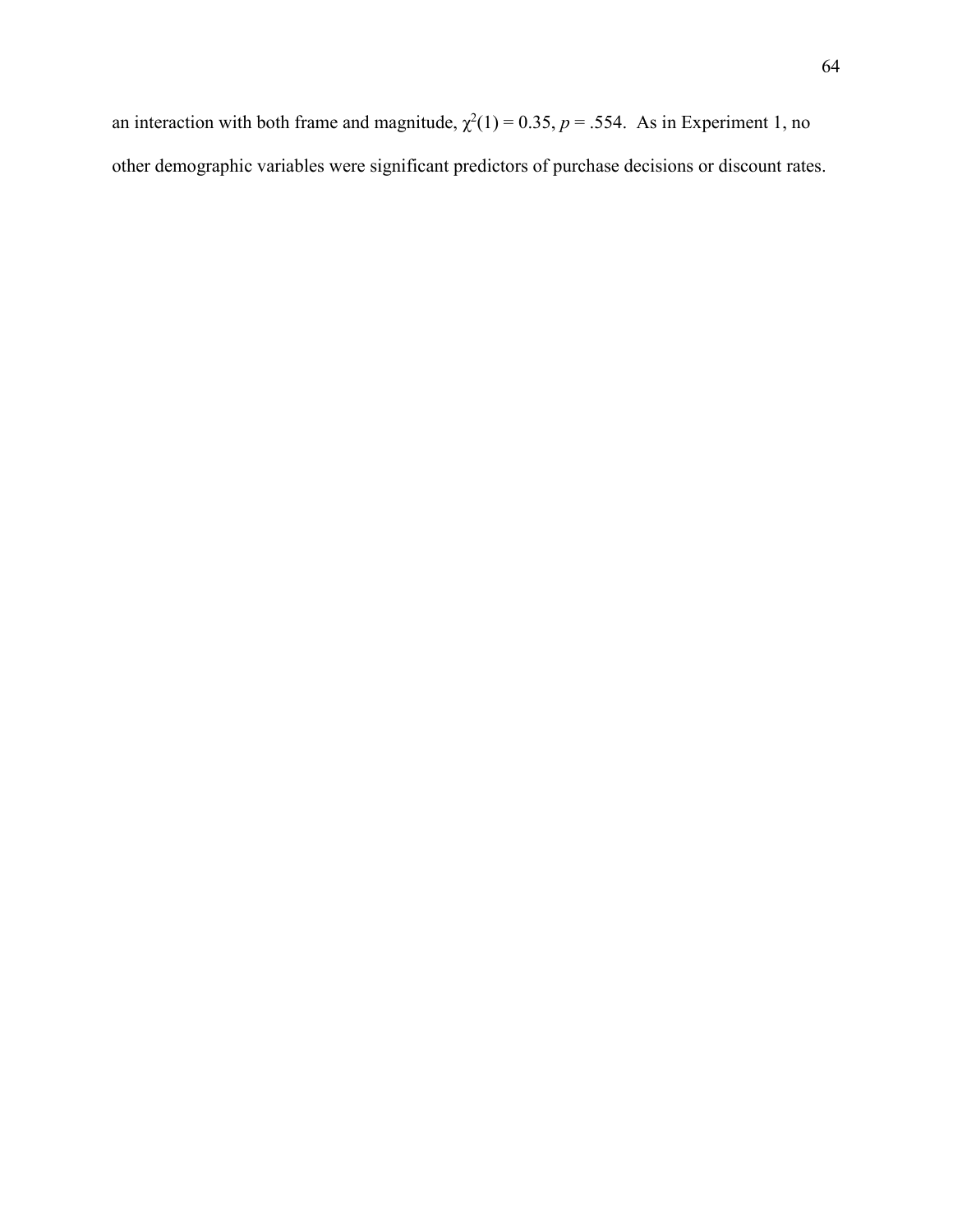#### **CHAPTER X**

#### **DISCUSSION**

 For a certain class of green products, higher initial costs are offset by the prospect of future savings. However, these future savings are not guaranteed; they are probabilistic. How an individual operates a new product influences the payoff. For example, an energy efficient light bulb may advertise a specific reduction in energy bills, but actual savings are dependent upon an individual's use. The monetary benefits of "going green" are therefore subjected to two major factors: delay and probability. The current research investigated how these two factors combined to influence purchase decisions for green products.

 For years, psychologists and economists have studied delay and probabilistic discounting in simple monetary decisions (Frederick et al., 2002; Green & Myerson, 2010; Loewenstein & Prelec, 1992). These studies have largely isolated either delay or probability, yet many realworld decisions incorporate both factors. Only recently (Vanderveldt et al., 2015) have scholars begun to systematically examine the influence of delay in probabilistic choices (and vice versa). The application of delay and probabilistic discounting to green purchase decisions is a logical fit, but one that is thus far missing from the literature.

 Delay and probability have been found to interact with one another (Vanderveldt et al., 2015) such that an increase in delay decreases the impact of probability while a decrease in probability (i.e., the outcomes are less likely) decreases the impact of delay. Also, delay and probability are each moderated by frame and magnitude (Estle et al., 2006; Green and Myerson, 2010). A framing effect occurs when a change in the wording of a decision elicits a different preference (Tversky & Kahneman, 1981). In the current study, frame was manipulated by presenting messages about the losses associated with conventional products (i.e., increased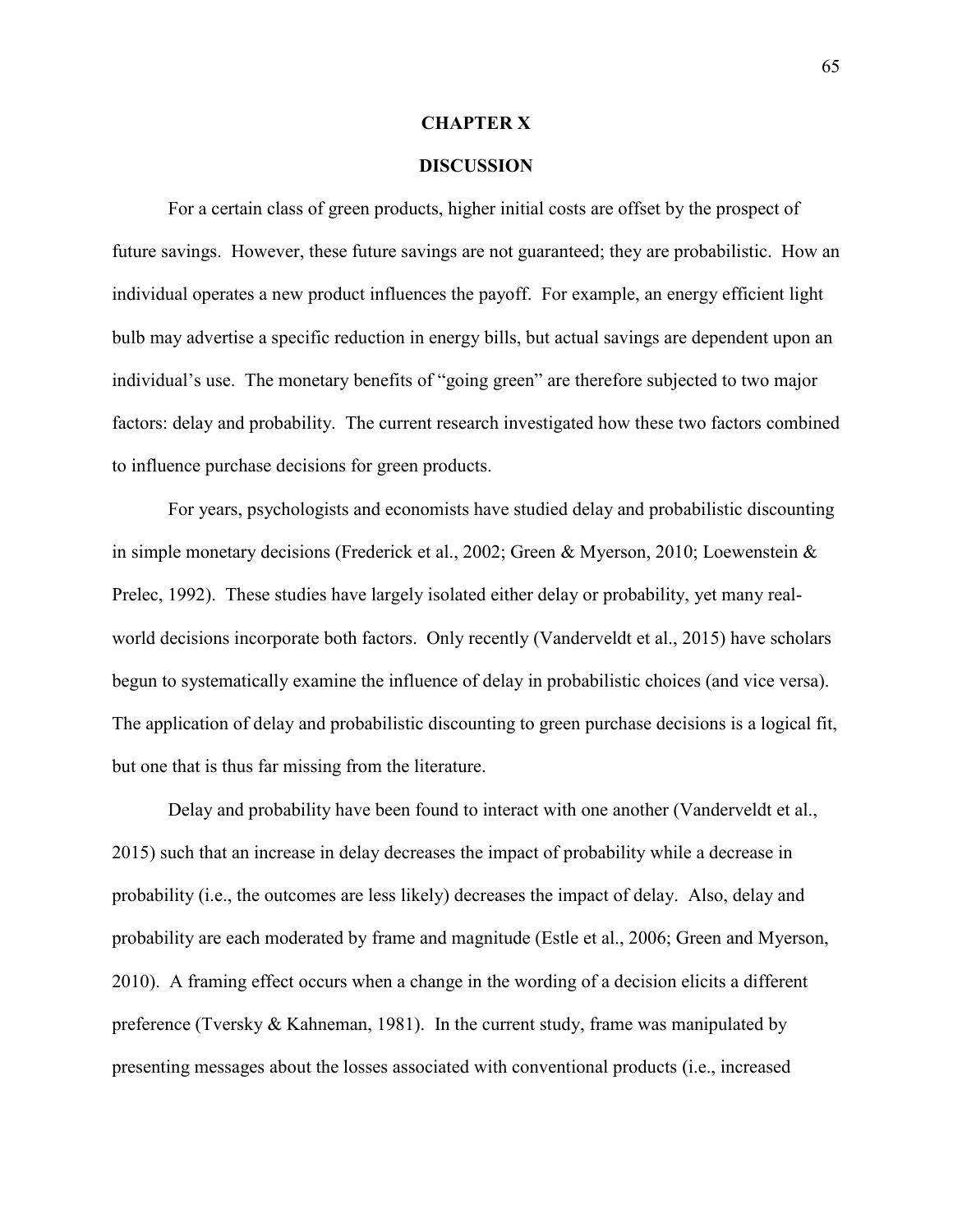energy bills relative to green products) or the gains associated with green products (i.e., reduced energy bills relative to conventional products). Magnitude refers to the size of losses or gains. In the current study, light bulbs (low magnitude) and water heaters (high magnitude) represented two levels of magnitude. Both framing and magnitude have been shown to differentially impact delay and probabilistic discounting (Estle et al., 2006; Green & Myerson, 2010). Based on the extant literature, specific hypotheses were formulated regarding the impact of delay and probability, as well as the moderating influences of frame and magnitude, in green purchase decisions. These hypotheses were empirically tested in a series of two experiments.

 Hypotheses 1 and 2, when combined, posited that probability, frame, and magnitude would interact. In other words, a frame by magnitude interaction would vary across levels of probability. When probabilities were high, framing was expected to have opposite effects in the low and high magnitude conditions. Specifically, the purchase of the green product was expected to be associated with the loss frame for low magnitude products and the gain frame for high magnitude products. When probabilities were low (i.e., a 10% chance of recouping the savings associated with the green product), participants were expected to opt for the green product more often in the loss frame than the gain frame. However, within the gain frame, inexpensive green products were expected to be chosen more often than expensive green products.

The three-way interaction between probability, frame, and magnitude was not statistically significant. Thus, hypotheses 1 and 2 were not fully supported. When the projected savings of the green product were 90% certain, framing effects were not observed in the low or high magnitude conditions. Hypothesis 2 was partially supported. As predicted, a magnitude effect did occur in the gain frame. Participants were more likely to choose the low magnitude green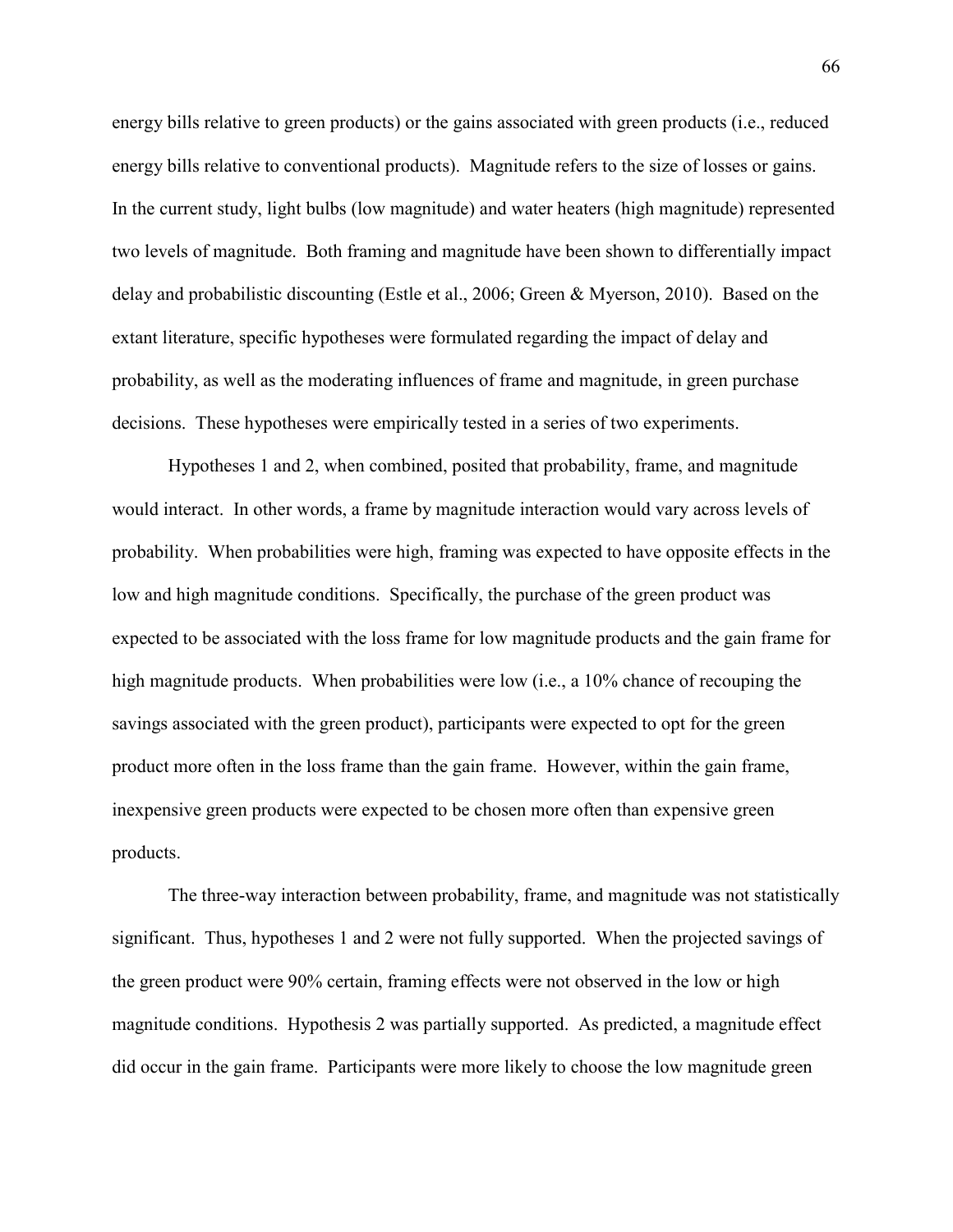product than the high magnitude green product. However, this same magnitude effect was unexpectedly present in the loss frame.

Although probability, frame, and magnitude did not interact as expected, probability and magnitude had considerable influence on participants' decisions. When participants were told that the differences in operating costs were 90% certain (high probability conditions), nearly 67% of participants opted for the green product. When the differences in operating costs were 10% certain (low probability conditions), only 26% of participants chose the green product. This result is not surprising. When comparing initial costs, the conventional product has the advantage. The monetary advantage of the green product lies in its reduced operating costs. Participants were deciding between the guaranteed benefit of a conventional product and a probabilistic benefit of the green product. When the benefits associated with the green product were more likely, participants were more likely to select the green product.

Across levels of probability and frame, participants were also more likely to select the green product in the low magnitude conditions. When choosing between an LED and CFL bulb, 56.2% opted for the green product (i.e., the LED). When choosing between a standard and hybrid electric water heater, 37.6% opted for the green product (i.e., the hybrid electric). Discounting was greater for relatively expensive products than inexpensive products. This finding is consistent with previous research on losses but not gains (Benhabib et al., 2010; Estle et al., 2006; Hardisty et al., 2013; Mitchell & Wilson, 2010). Notably, framing had no effect on participants' choices.

One possible explanation of the main effect of magnitude, and why it did not interact with frame, is that the framing manipulation was not effective. The differences in frames were only manipulated for the delayed outcomes. In other words, the operating costs were subject to

67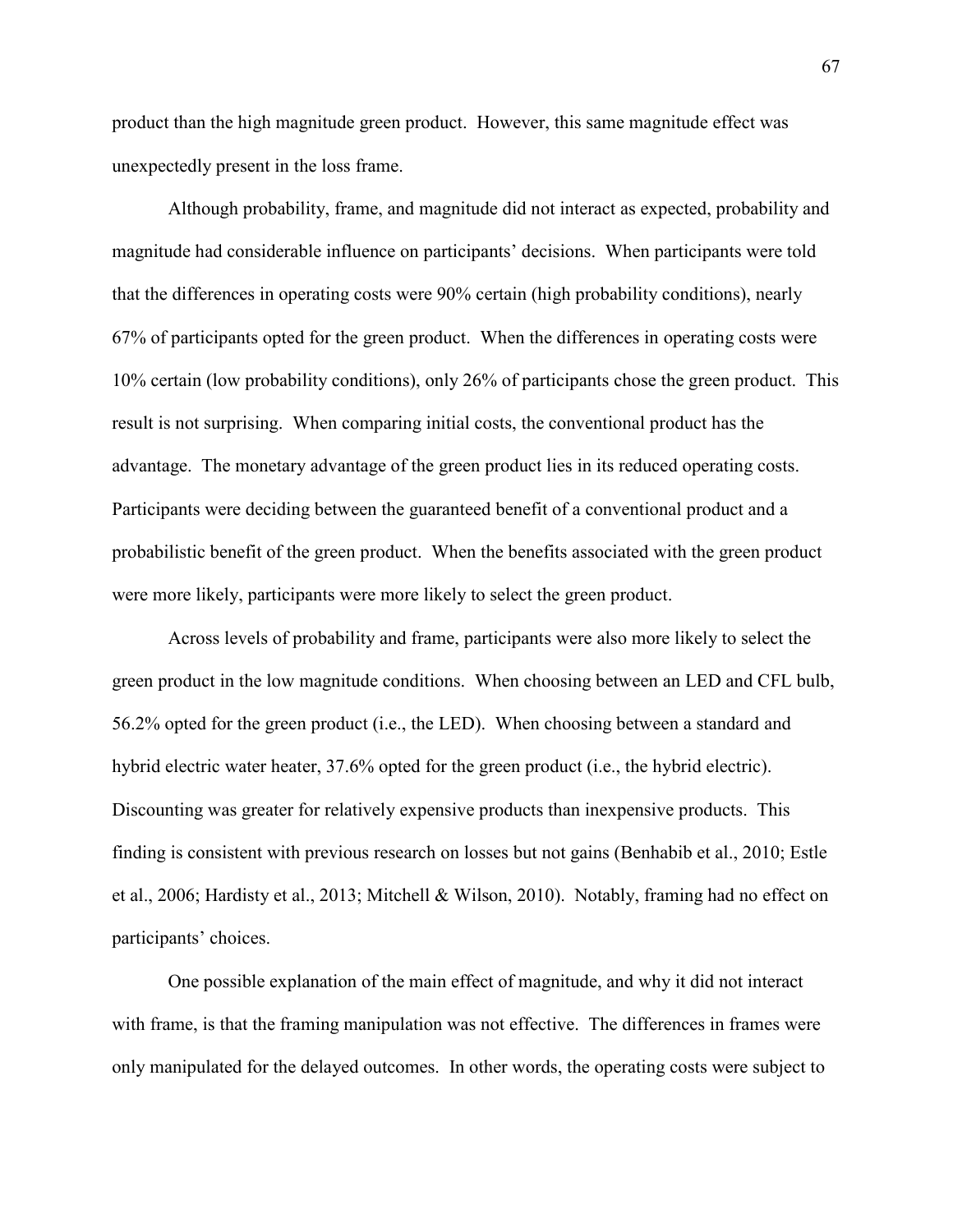the framing manipulation but the initial costs were not. For example, participants in the low magnitude conditions were told that the LED bulb could produce a savings of \$3.05 over five years that the CFL bulb could produce a loss of \$3.05 over five years. In both the gain and loss conditions participants were told that the initial price of the CFL was \$2.10 and the initial price of the LED was \$3.99. Therefore each purchase, regardless of frame, was subject to at least one loss (i.e., the initial cost). Previous research on "mental accounting" (Thaler, 1985) suggests that people prefer to integrate multiple losses into a single mental transaction. If the loss frame became salient when comparing the initial costs of each product, participants may have evaluated each decision based on the total amount that they stood to lose, even in the gain conditions.

 One critical prediction in the current study was that consumers would be sensitive to the probabilistic nature of green purchase decisions. The main effect of probability in Experiment 1 supported the idea that consumers evaluated this factor when making decisions. However, information presented in Experiment 1 was not reflective of real-world product choices. By law, when estimated energy costs are provided, these costs must reflect *typical* product use. Experiment 2 attempted to capture the impact of delay and probabilistic discounting in a task that was higher in ecological validity.

In Experiment 2, potential losses and gains were not presented with probability estimates. Rather, participants were told that the losses or gains were typical of the average consumer. Probability estimates were inferred by each participant. They were asked to provide their own rating of the likelihood of future savings or losses. This rating was conceptualized as an indication of confidence. Past research has demonstrated that people overestimate the likelihood that positive events will happen to them (unrealistic optimism; Shepperd et al., 2013) and events are viewed as being less risky when individuals have control over the outcomes (Highhouse et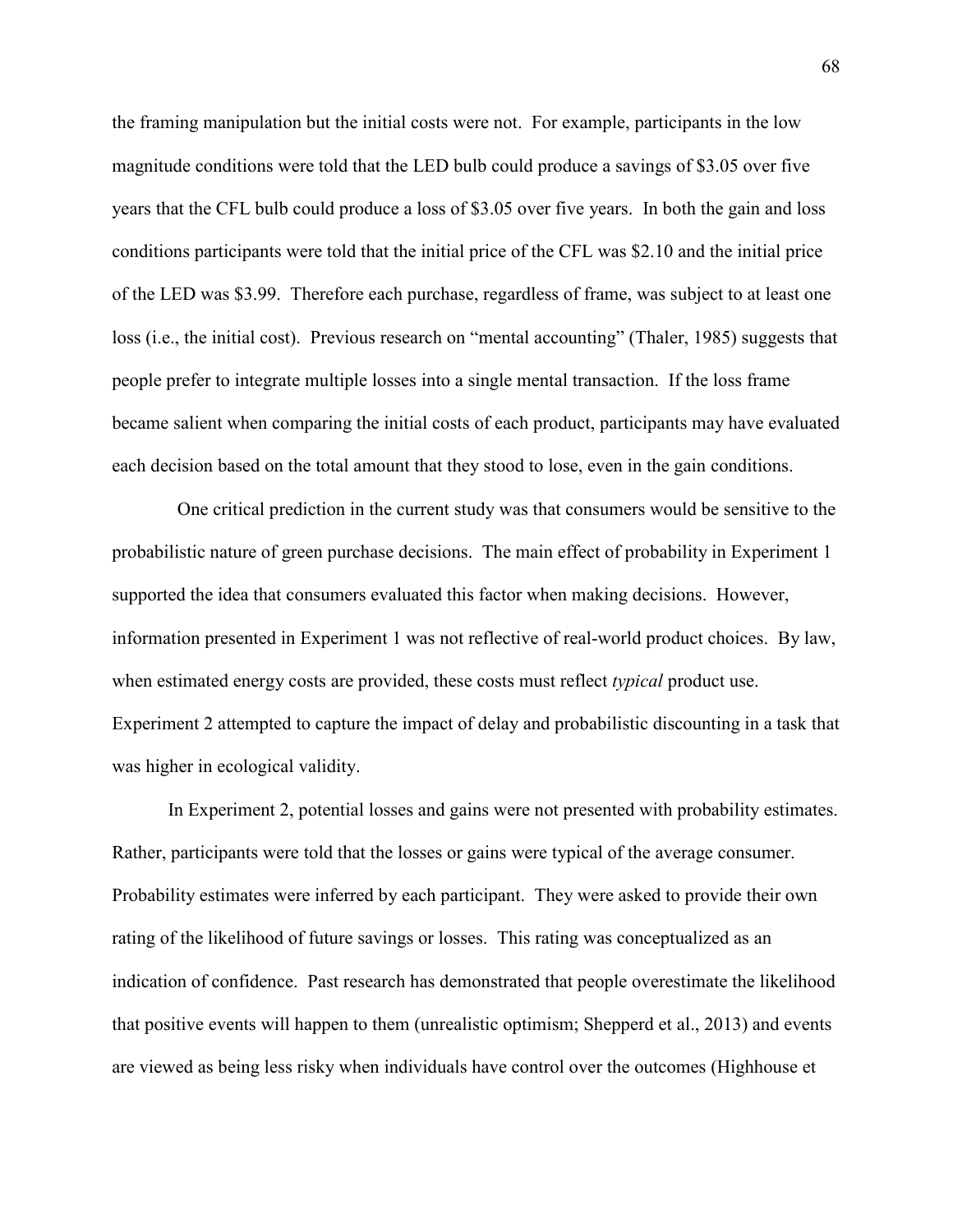al., 2002). Based on these findings, participants were expected to perceive the purchase of a green product as being low-risk (high confidence). When product messages were framed as savings, participants were expected to be overly confident in their ability to save at least as much as advertised. In the loss frame, participants were expected to rate themselves as being less likely than average to lose as much as the advertised value. These self-ratings of confidence would then align with the high probability conditions in Experiment 1.

Participants in Experiment 2 did not display unrealistic optimism. Therefore, hypothesis 3 was not supported. Unexpectedly, the confidence ratings were dependent upon experimental condition. Participants were more confident in their ability to *save* money than they were in their ability to *not lose* money. This effect was stronger for low magnitude products (light bulbs) than high magnitude products (water heaters). Rather than experiencing unrealistic optimism, participants appeared to think that the product messages, regardless of frame, would apply to them. In order to compare scores across conditions, confidence values in the loss frame were reverse scored (i.e., a low probability of losing money was treated equivalently to a high probability of saving money). Without reverse scoring, confidence values were nearly equal in each condition. For example, the average likelihood of *paying an additional* \$3.05 when purchasing the CFL was 73%. The average likelihood of *saving* \$3.05 by purchasing the LED was 72%. These results suggest that participants assumed the advertised value would apply to their own energy usage, regardless of frame. Participants expected their own energy costs to be comparable to that of the average consumer.

Hypothesis 4 stated that participants' unrealistic optimism and controllability ratings in Experiment 2 would lead to choices that mimicked the high probability conditions of Experiment 1. Although participants did not experience unrealistic optimism, the effects of frame and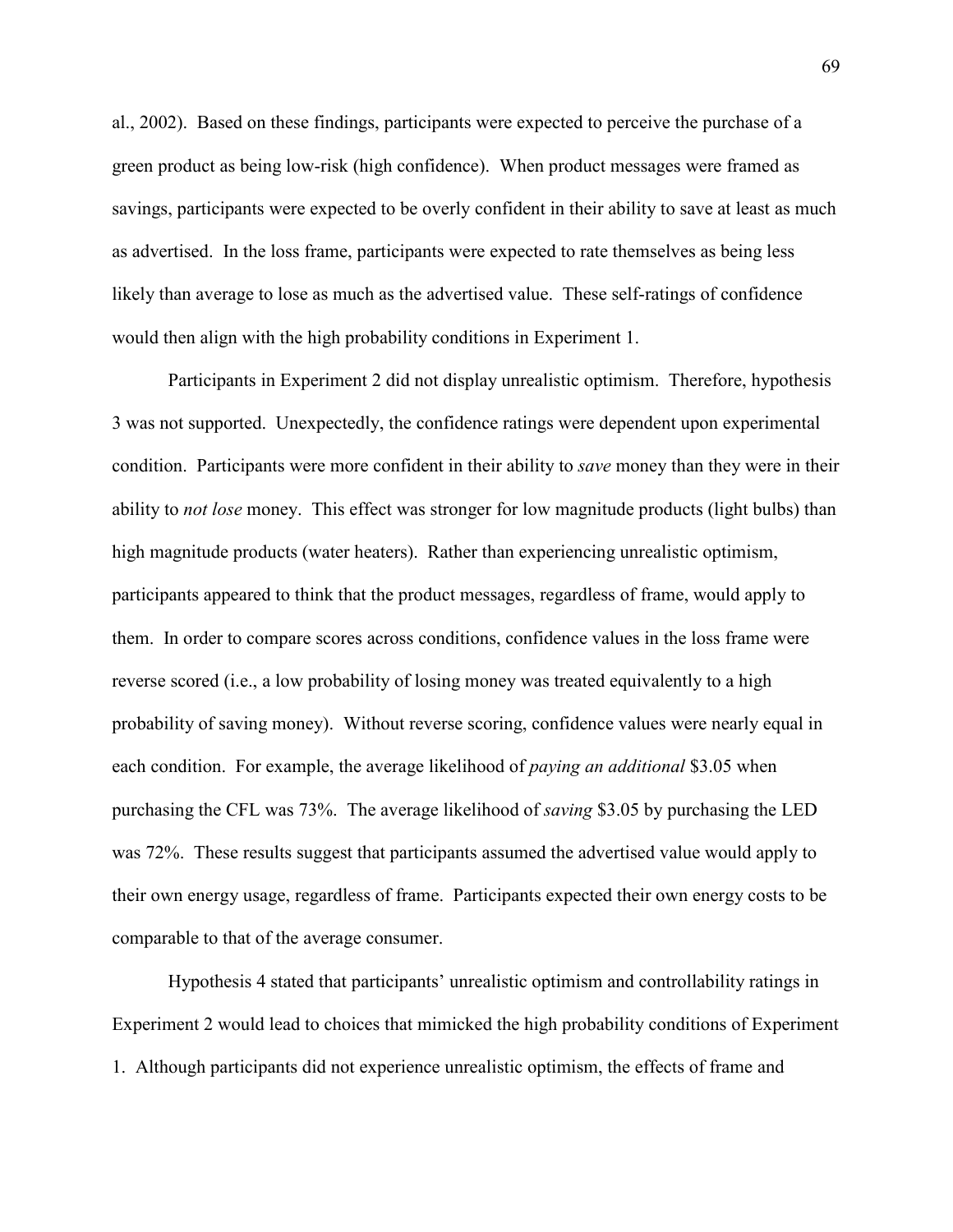magnitude were examined in Experiment 2 as well. Neither frame, magnitude, nor their interaction had an influence on product choices. Hypothesis 4 was not supported.

The model in Figure 2 shows that probability and delay were proposed to interact. However, the expected ceiling effect of probability ratings was thought to minimize the influence of probability. Because the ceiling effect was not observed, the impact of varying levels of probability on purchase decisions could be tested. A significant frame by confidence interaction was observed. In the loss frame, increasing confidence had very little effect on the overall likelihood of purchasing a green product. In the gain frame, increasing confidence was associated with an increased likelihood of selecting the green product. In other words, participants who were more confident that they would save the advertised amount by going green were more likely to select the green product. This finding is consistent with prospect theory (Kahneman & Tversky, 1979; Tversky & Kahneman, 1992). The benefit of the green product (i.e., future savings) is risky because the savings are not guaranteed. The benefit of the conventional product (i.e., reduced initial price) is less risky because the initial price is guaranteed. In the gain frame, people are traditionally risk averse—they prefer certain gains. In Experiment 2, when participants viewed the green product as risky (i.e., less confidence in the savings being recouped), they preferred the certain gain of the green product. As subjective risk evaluations decreased, the likelihood of selecting the risky green product increased.

The subjective likelihood that participants would lose money by selecting the conventional product did not impact purchase decisions. According to prospect theory (Kahneman & Tversky, 1979; Tversky & Kahneman, 1992), people are risk seeking in the loss frame. They are willing to take chances to avoid a loss. Prospect theory can partially explain the loss frame of Experiment 2 as well. Participants who rated themselves as more likely to lose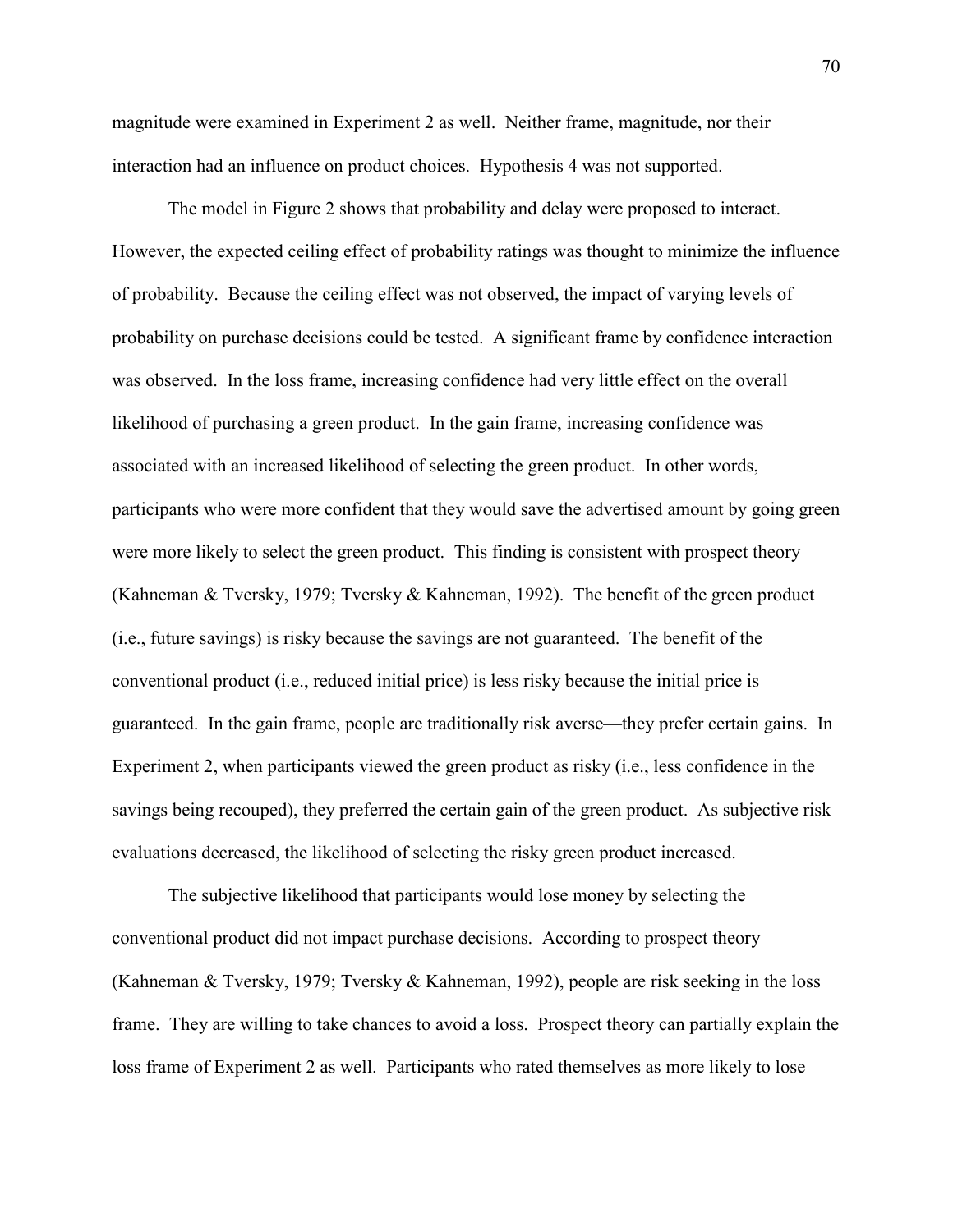money by purchasing the conventional product were willing to take risks (i.e., purchase the green product) to avoid this loss. The unexplained cases are the participants who rated themselves as unlikely to lose money by purchasing the conventional product. If these participants did not think that they would lose money when purchasing the conventional product, then a comparison of initial prices should favor the purchase of the conventional product. This view of participants' decision processes is undoubtedly overly simplistic. Participants in the loss condition were asked about the likelihood that they would lose *at least as much as* the advertised amount. Even participants who were certain that they would lose less than advertised, who were rated as highly confident in Experiment 2, still may have assumed some degree of loss. In other words, participants may have been 95% confident that they would lose less than \$1082 by purchasing a conventional water heater, but they may still associate the conventional product with a loss anywhere in the range from \$0 to \$1081. These participants may have still been risk seeking to avoid losses even if the loss was not expected to be of the advertised magnitude. Another possibility is that these high-confidence participants did not expect to lose as much money with the conventional product because they generally practice eco-friendly behavior. These participants may have been more likely in general to purchase green products regardless of potential savings or losses.

Finally, controllability was expected to contribute to the ceiling effect in subjective probability (confidence) ratings, but controllability and confidence were not related. Controllability did have an effect on purchase decisions, though. When comparing water heaters, increased feelings of controllability decreased the likelihood of selecting the green product, but only in the loss frame. No effect was observed in the gain frame for water heaters. When comparing light bulbs, controllability had opposite effects for losses and gains. Increased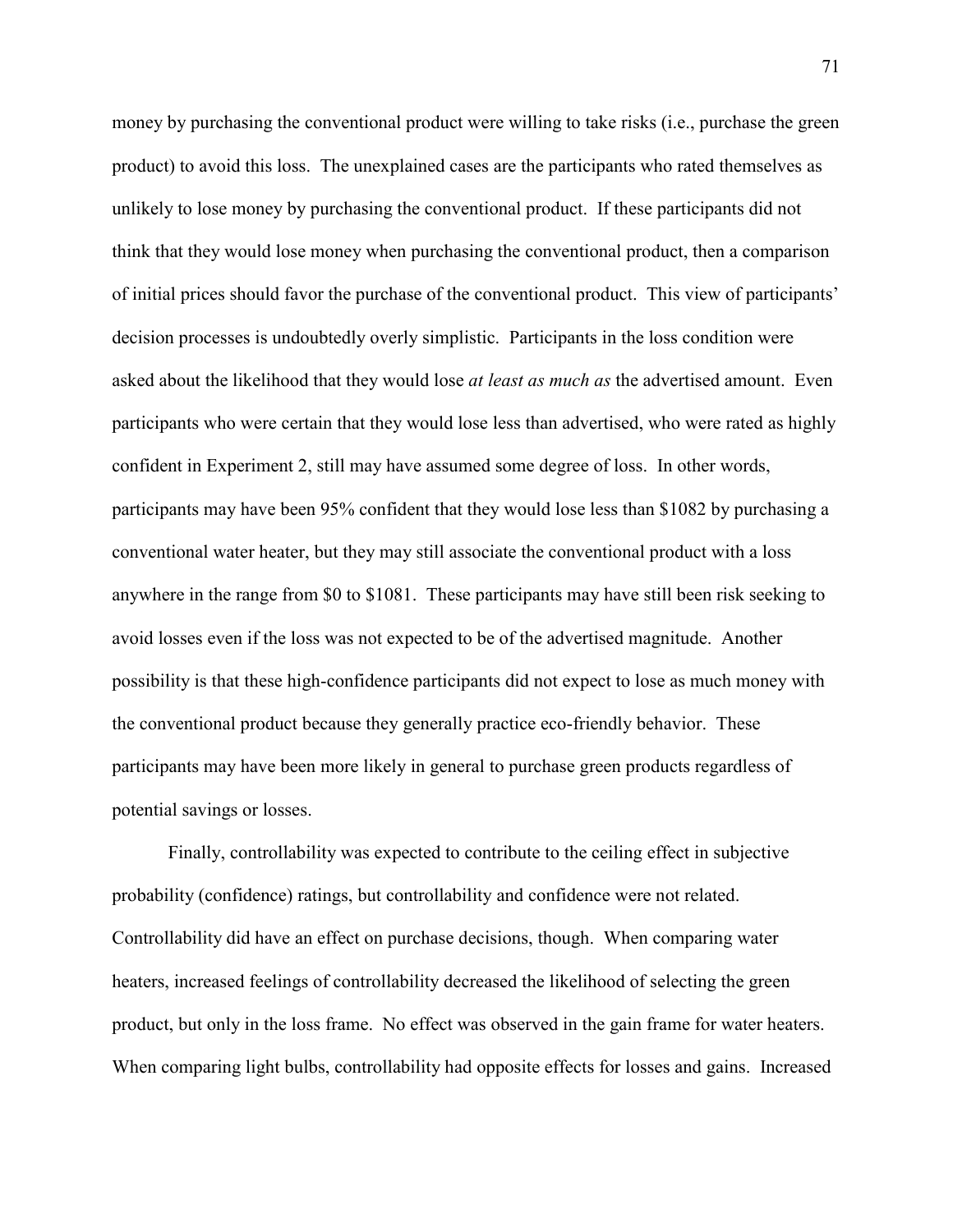controllability increased the likelihood that participants selected the green product in the loss frame. However, increased controllability decreased the likelihood that participants selected the green product in the gain frame. Past research indicated that negative outcomes are seen as being less likely when people perceive increased control over those outcomes. The findings of Experiment 2 did not align with these predictions.

Taken together, results of experiments 1 and 2 offer a number of insights into green purchase behavior. First, the probability of the future outcome, whether explicitly provided or subjectively rated by participants, was a major factor in purchase decisions. While the predictions in Figure 2 were not fully supported, the results of the current study do support the inclusion of probability into a model of green purchase decisions. Second, participants were responsive to the advertised future outcomes. In Experiment 1, the pattern of results suggested that participants were largely basing their decisions on future outcomes. People were in favor of the green product when the probability of future savings was high and were in favor of the conventional product when the probability of future savings was low. In Experiment 2, the majority of participants believed that they were likely to experience the advertised outcome, regardless of frame. When participants were told that the average consumer paid extra money over time by purchasing the conventional product, the majority of participants believed that they were likely to experience similar or greater losses. When participants were told that the average consumer would save money over time by purchasing the green product, the majority of participants believed that they were likely to experience similar or greater savings.

Any conclusions about other variables should be made with reservation. Magnitude, for example, was a significant predictor of purchase decisions in Experiment 1 but not in Experiment 2 even though the magnitude manipulation was the same in both experiments.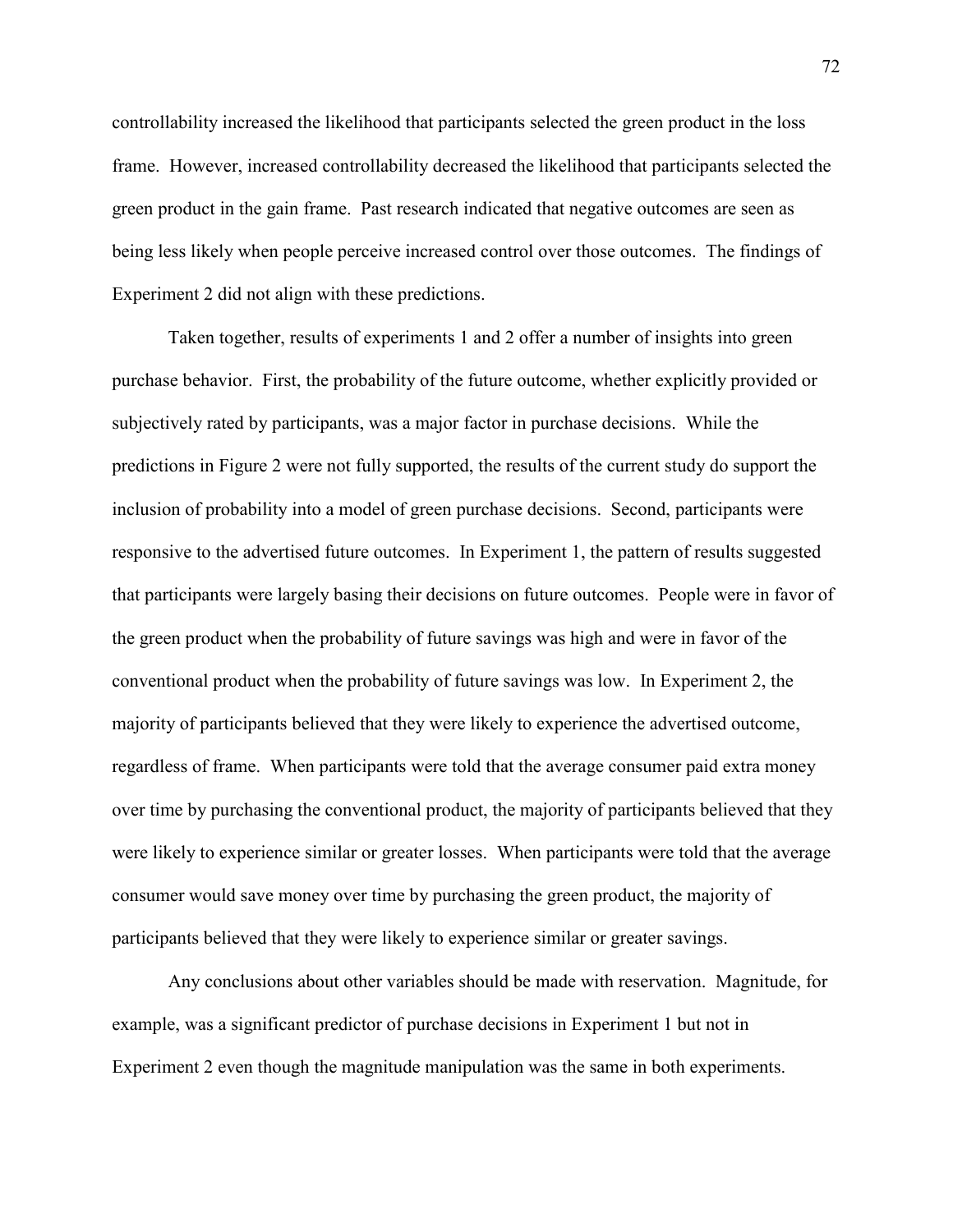Environmental attitudes were predictive of decisions in Experiment 2 but not in Experiment 1. In Experiment 2, controllability interacted with magnitude and frame, but in a manner inconsistent with previous work. Demographic variables were not predictive of purchase decisions in either experiment. More work is needed to accurately assess the influence of these factors in green purchase decisions.

#### **PRACTICAL IMPLICATIONS: GREEN MARKETING**

 The results of the current study have implications for marketers of green products. First, participants did appear to base their decisions on future outcomes. Participants were not making decisions based solely on the initial price of each product. Consumers have indicated that the higher cost of green products can be prohibitive to their purchase (GfK, 2012), but highlighting the operating cost may help people overcome this obstacle. Another finding related to product labels was that participants were mostly convinced that the advertised operating costs would be applicable in their own situation. In Experiment 2, operating costs were labeled as consumer averages. Previous research has suggested that people tend to believe that they will outperform the average. However, the current study found that people were not overly optimistic when predicting their own energy usage. Overall, prior beliefs about individual energy use did not appear to affect how participants perceived the product messages. If a product advertised losses over five years, then participants felt that those losses would apply to them. If a product advertised savings over five years, then participants felt that those savings would apply to them.

 Although most participants felt that the advertised savings or losses were likely to occur, ratings of probability did impact purchase decisions. Increasing consumer confidence in the financial benefits of green products will increase the likelihood that these products are purchased. When consumers perceive potential losses they will employ risk reduction strategies.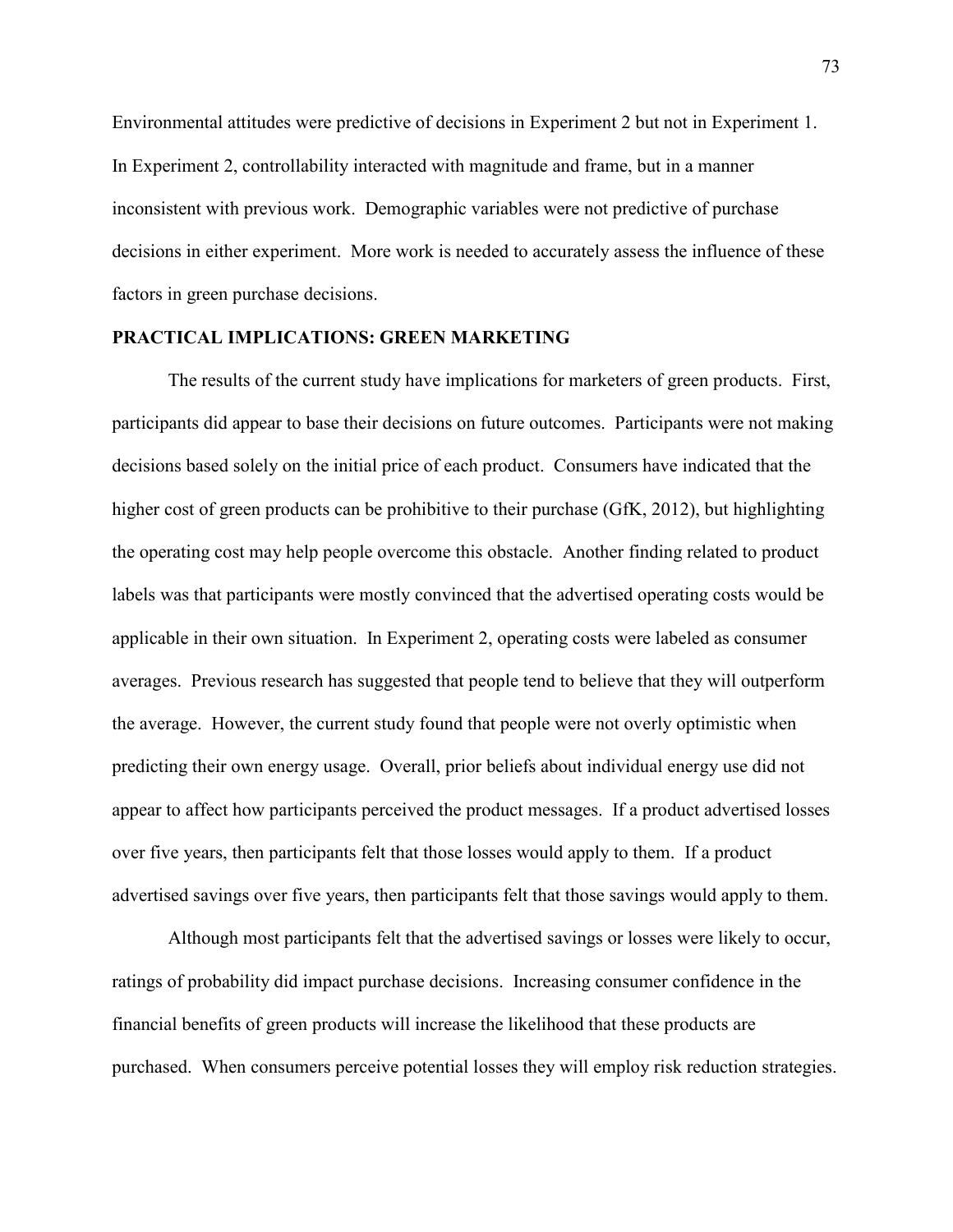Consumers frequently rely on branding information such as image or loyalty (Johnson & Bruwer, 2004; Roselius, 1971; Yeung, Yee, & Morris, 2010), but they may also engage in information-seeking behavior (Beatty & Smith, 1987; Murray, 1991). In a retail setting, knowledgeable employees may be able to reduce these levels of perceived risk. Additionally, access to efficiency information, such as the results of government or private testing, may increase the likelihood that the green product is purchased.

 Of all the variables in the current study, frame is the easiest to manipulate by marketers. Unfortunately, framing did not have a consistent impact on purchase decisions. In both experiments, the purchase of the green product was equally likely in the loss and gain frame. Frame did interact with confidence in Experiment 2. When consumer confidence is low, utilizing the loss frame will increase the preference for green products. When confidence is high, the gain frame will increase the preference for green products (Figure 2). Based on these results, framing can only be properly utilized when additional information (i.e., confidence) is present. Unless marketers can accurately assess the level of consumer confidence, framing is not a viable strategy. However, changing the way in which frame is manipulated may produce different results (see limitations below).

#### **THEORETICAL IMPLICATIONS: DISCOUNT RATES**

 The hypotheses in the current study were focused on the impact of discounting on a single purchase, but most of the previous research has been about the *amount* of discounting under different conditions. Discount rates were collected in the current study to facilitate comparisons with previous research. These results are discussed here.

The current study contributed to the relatively sparse literature on the combination of delayed and probabilistic discounting. This study was one of the first to examine the interaction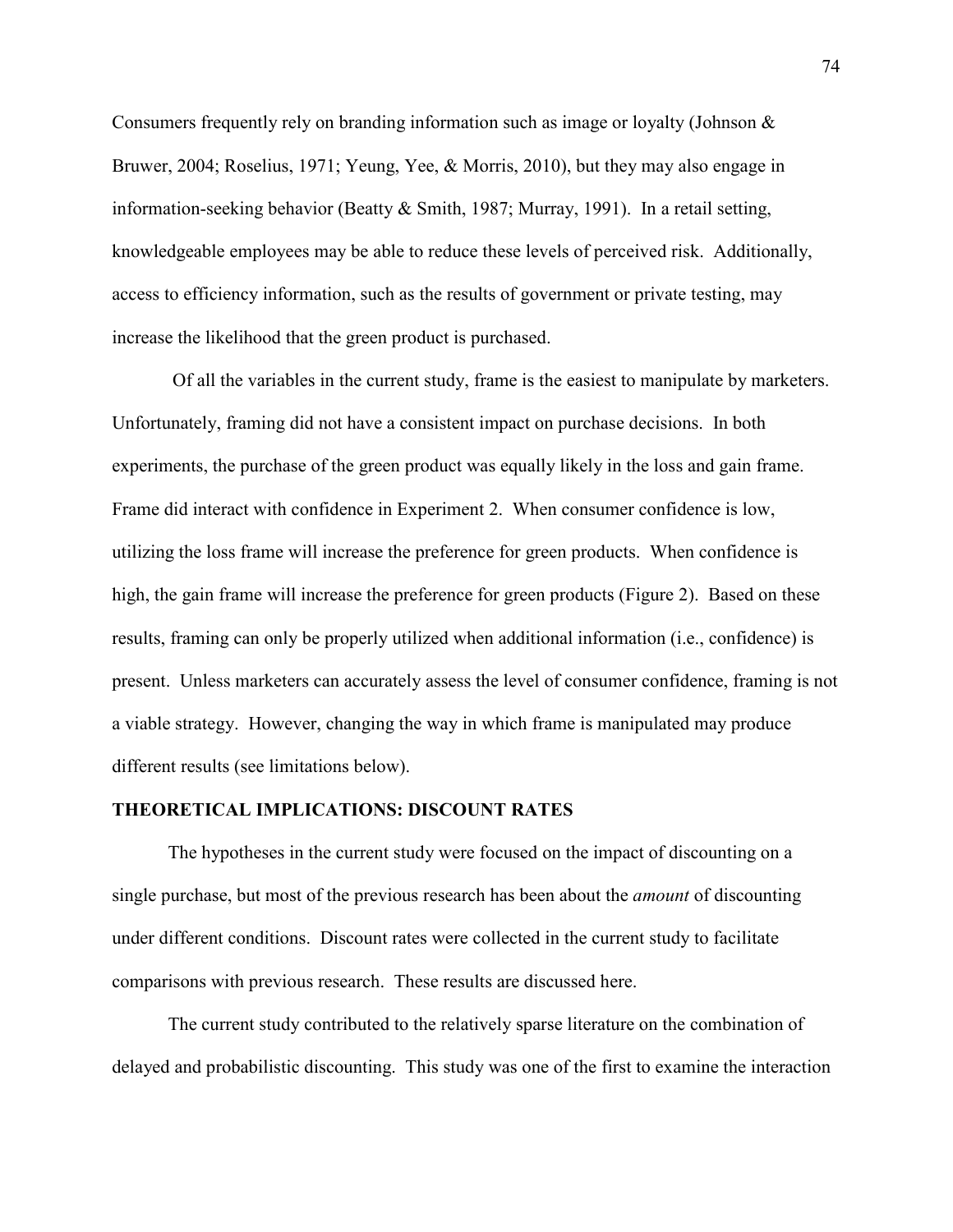of delay and probability for losses and gains of different magnitudes. When probabilities were low, discounting was greater for gains than losses. When probabilities were high, discounting was greater for losses than gains. The same effect emerged when probability was given (Experiment 1) or inferred by the participant (Experiment 2). Although these results provide further evidence of an interactive effect between delay and probability, the effects were not observed in the predicted direction. The results of Vanderveldt and colleagues' study suggested that as certainty increased the effect of probability diminished, leaving only the effect of delay. Research on delay discounting has found that gains are discounted more than losses but that frame and magnitude interact. In both of the current experiments, as certainty (probability) increased, discounting was greater in the loss frame than gain frame—the opposite effect found in previous studies. Additionally, the impact of magnitude on discount rates was minimal compared to the extant literature. In Experiment 2, consistent with prior work, large losses were discounted more than small losses. However, no effect of magnitude was found in the gain frame. These results are inconsistent with a present bias explanation of discounting (Hardisty et al., 2013).

Vanderveldt et al. (2015) found that, when probability and delay were combined, probability appeared to be the most influential factor (i.e., the effect of probability on delay was greater than the effect of delay on probability). However, due to methodological concerns, the authors could not rule out the potential of this result being an experimental artifact. The current study also found probability to be an overwhelmingly influential factor, but suffers from the same methodological concerns as Vanderveldt et al. More research is needed to systematically examine this interaction.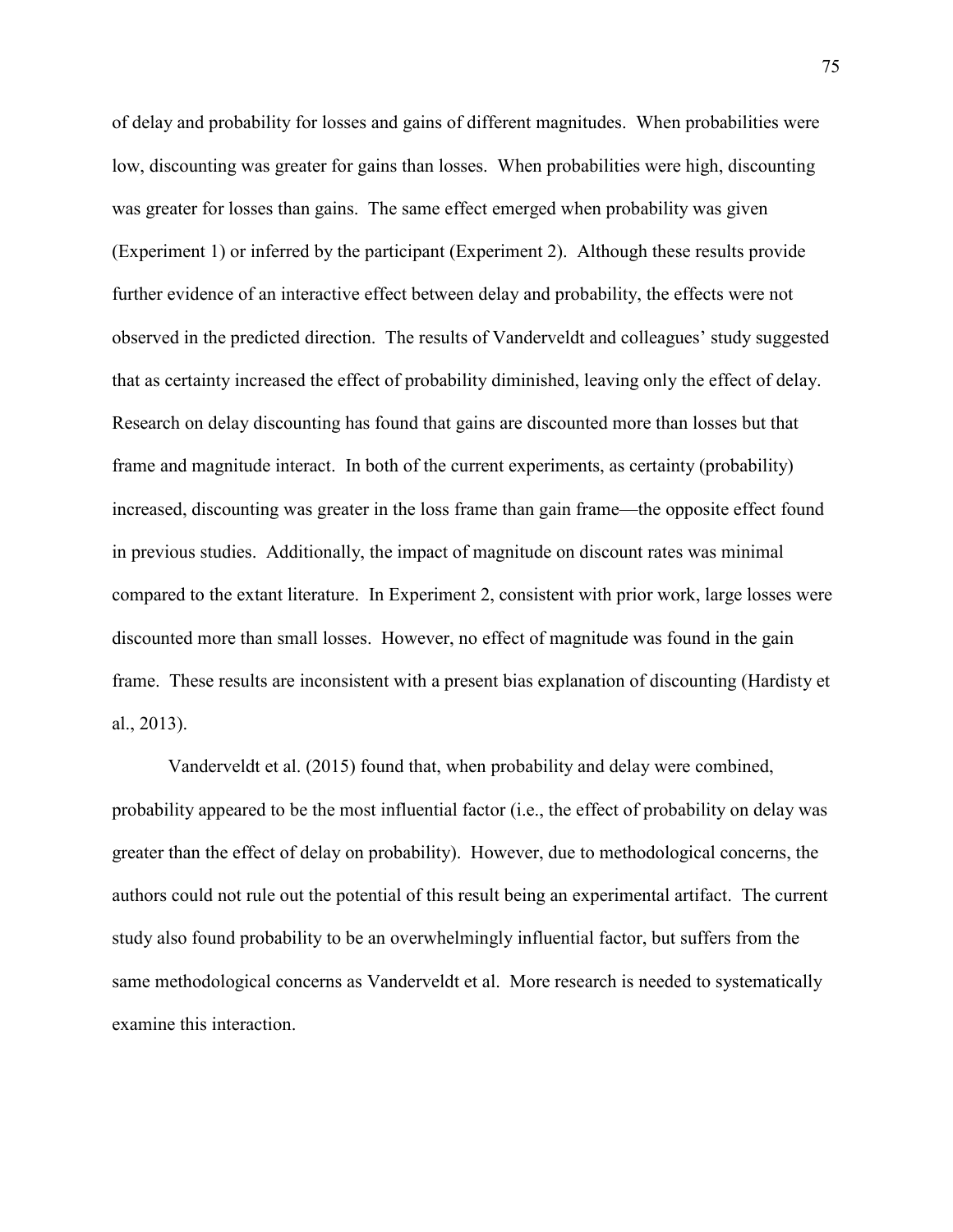#### **LIMITATIONS**

 One of the most obvious limitations of the current study is the simulated nature of the experimental task. Participants did not have to use their own money. Previous research has shown that discount rates are approximately equal in studies with real or hypothetical scenarios (Johnson & Bickel, 2013; Lagorio & Madden, 2005), but these studies did not require participants to lose a large magnitude of money. No controlled study will require participants to spend \$1200 of their own money, so the generalizability of these results is somewhat limited. However, the distribution of product choices was not extreme in favor of one product or the other. If participants were not influenced by cost then other factors, such as social desirability, would have presumably led to an unequal distribution of product choices.

A critical limitation in the current study was the framing manipulation. As noted above, in every experimental condition participants were forced to consider at least one loss when evaluating the initial price of each product. Regardless of the future savings or losses that were highlighted, purchasing a product required the loss of money. Participants may have mentally restructured the alternatives in the gain frame to focus on potential losses (Thaler, 1985). One solution is to frame the initial costs in terms of savings or losses instead of leaving the differences to be framed by the participant. For example, the initial costs of the conventional and green water heaters were \$388 and \$1200, respectively. Rather than listing the two separate initial costs, the gain frame would indicate that the conventional product provides an immediate \$812 savings while the green product provides a \$1082 saving over five years. In the loss frame, the green product would be listed as an immediate \$812 payment and the conventional product as a \$1082 payment over five years.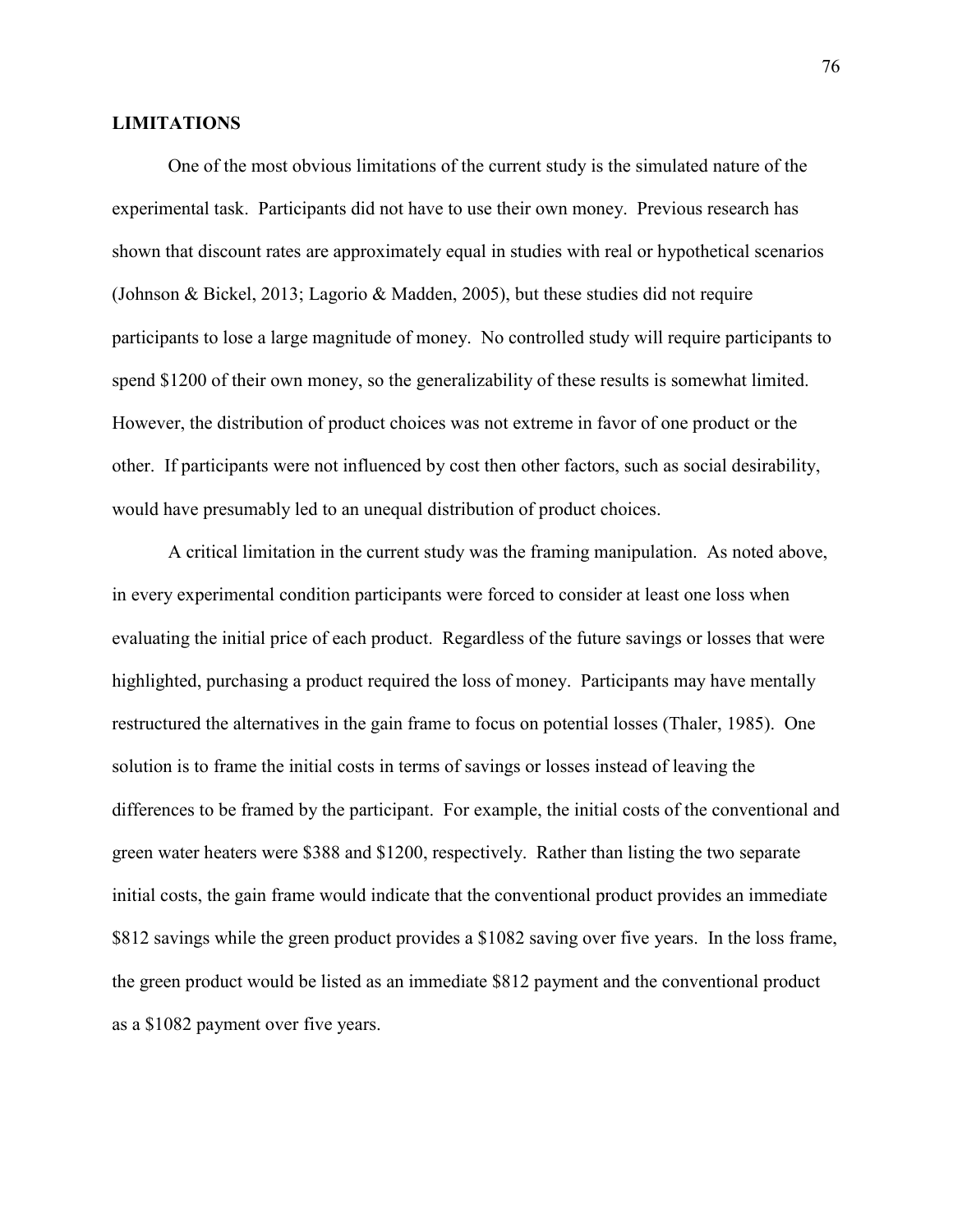#### **FUTURE RESEARCH**

 Testing a new framing manipulation, described in the previous section, is one direction for future research. However, the type of scenarios presented in the current study should not be abandoned. It is worth investigating how consumers are conceptualizing these decisions. When comparing two products, are consumers viewing the initial costs relative to one another (i.e., subtracting one price from the other) or individually? Additionally, how are consumers framing the initial and future costs? When the savings associated with green products are advertised, consumers may be associating the initial cost with a loss and the reduced operating cost as a gain. Thus far, research on intertemporal choice has focused on the comparison of immediate versus future gains and immediate versus future losses. Scenarios that combine multiple frames into one decision (e.g., how much are consumers willing to lose up front for a future gain) might be the best way to study green products.

Another avenue of future research involves the interaction of probability and delay. The results of this study indicated that probability does affect decisions with delayed outcomes, but this interaction is still not well understood. To properly describe the probability x delay interaction, varying levels of delay need to be systematically combined with levels of probability. The current study only assessed a delay of five years in every condition. Addressing multiple levels of delay would provide theoretical benefits by further examining the probability x delay interaction, but would also allow marketers to optimize their product messages. The benefits of a green product could be promoted at any point across the product's lifespan. For example, the reduced energy costs of a green water heater could be described as a saving of \$1082 over five years (the number used in the current study), \$216 over one year, \$1514 over seven years, etc. Shorter delays highlight more immediate benefits while longer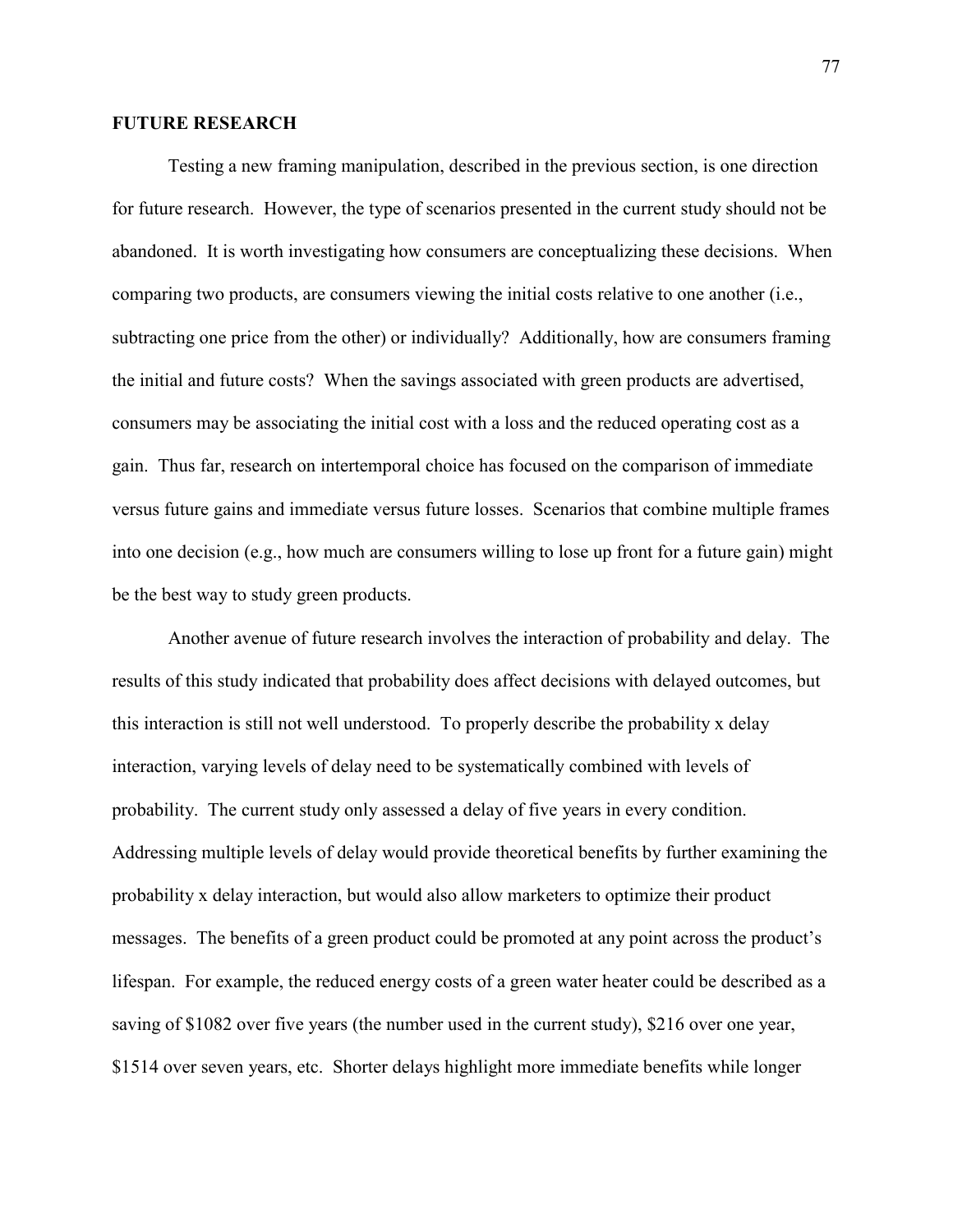delays highlight a larger absolute value. What is the optimal combination of delay and magnitude for changing consumer preferences?

 Another factor that was not addressed in the current study is the environmental benefit of green products. Only the financial benefits were manipulated. One prior study found that environmental outcomes are discounted in a manner similar to monetary outcomes (i.e., immediate benefits are more valuable than future benefits; Hardisty et al., 2013), but the purchase of green products has both financial and environmental consequences. The environmental benefits were implied in the current study by reduced energy usage, but the overall environmental benefits were not provided. To fully understand green purchase behavior, both environmental and financial outcomes need to be explored.

 Finally, the effects of controllability and confidence were not consistent with previous research. Participants were not overly optimistic in their ability to outperform the average, and controllability did not have a consistent effect on purchase behavior across frames and magnitude. These unexpected effects could be specific to the context of green purchases, or they could be the result of boundary conditions. For example, levels of confidence were high in the gain frame and low in the loss frame. This effect may be specific to a consumer context and mediated by another factor such as trust (Chen & Chang, 2013). An alternative explanation is that confidence is susceptible to framing effects, regardless of context. Future research should more carefully examine the role of these variables.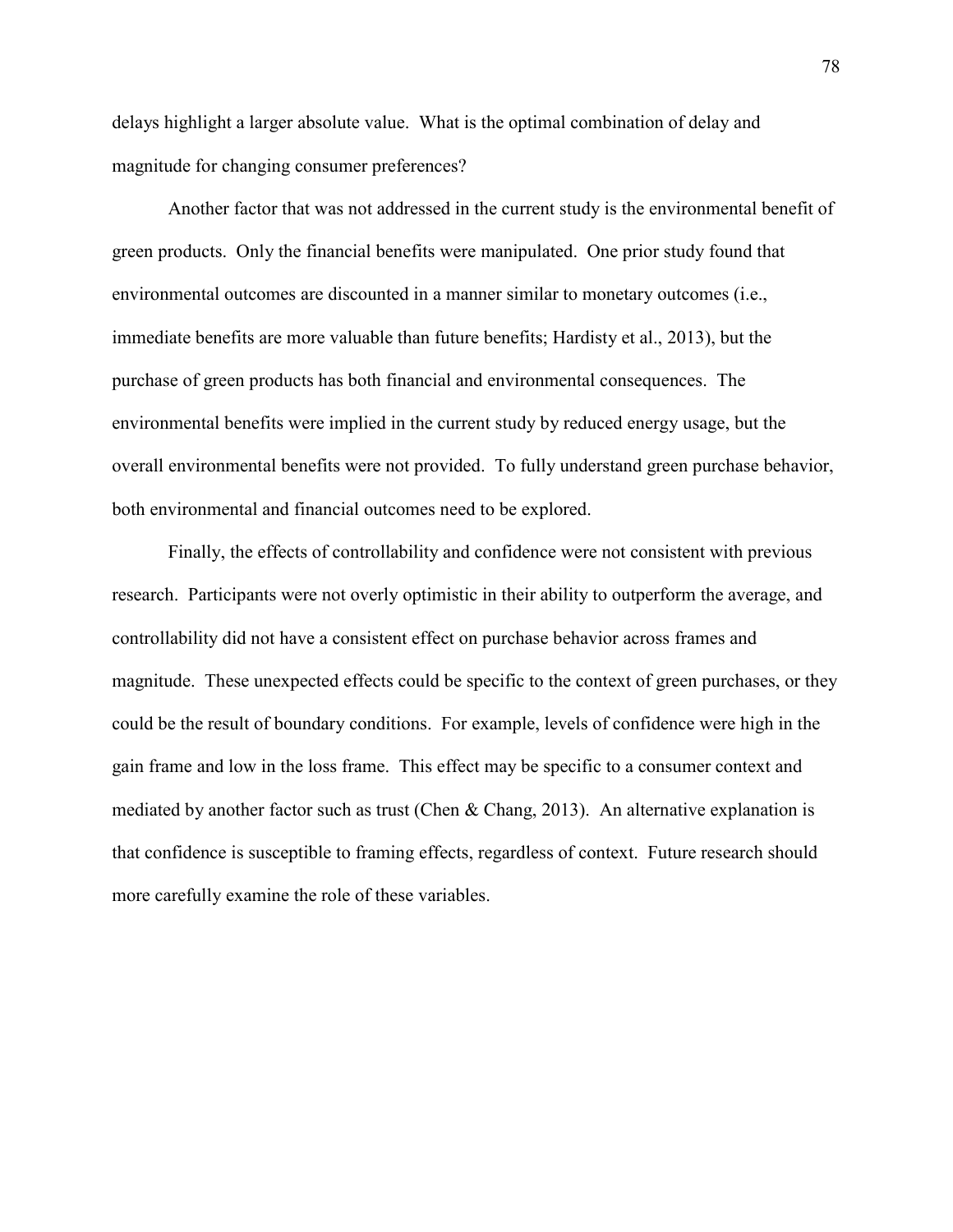#### **CHAPTER XI**

#### **CONCLUSIONS**

 The current study was one of the first to apply the principles of delay and probabilistic discounting to green purchase decisions. Results of two experiments revealed that participants were responsive to the probability of future rewards or losses. Selection of the green product was more likely when probability was high, regardless of their how these probabilities were estimated (i.e., explicit versus implicit). Marketers may increase the preference for green products by reducing the uncertainty associated with future outcomes. These results support an emerging area of research on the interaction of delay and uncertainty. Prior research has found an influence of magnitude and frame on discounting behavior, but the current study did not reveal any conclusive evidence about these variables in the context of green purchase decisions.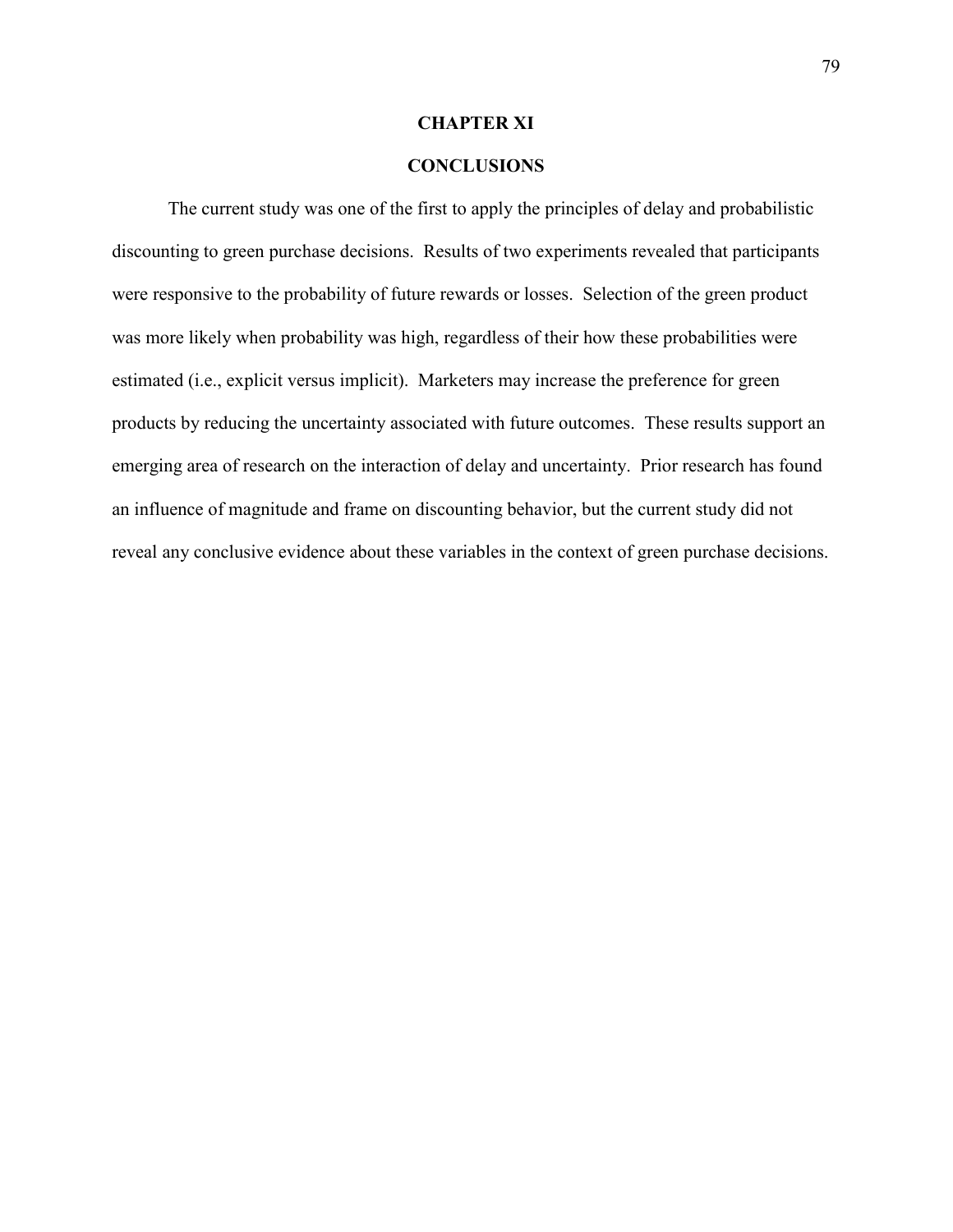#### **REFERENCES**

- Beatty, S. E., & Smith, S. M. (1987). External search effort: An investigation across several product categories. *Journal of Consumer Research*, *14*, 83-95. doi: http://dx.doi.org/10.1086/209095
- Benhabib, J., Bisin, A., & Schotter, A. (2010). Present-bias, quasi-hyperbolic discounting, and fixed costs. *Games and Economic Behavior, 69,* 205-223. doi: 10.1016/j.geb.2009.11.003
- Benzion, U., Rapoport, A., & Yagil, J. (1989). Discount rates inferred from decisions: An experimental study. *Management Science*, *35*, 270-284.
- Chapman, G. B. (1996). Temporal discounting and utility for health and money. *Journal of Experimental Psychology*, *22*, 771-791.
- Chapman, G. B., & Weber, B. J. (2006). Decision biases in intertemporal choice and choice under uncertainty: Testing a common account. *Memory & Cognition*, *34*, 589-602. doi: 10.3758/BF03193582
- Chapman, G. B, & Winquist, J. R. (1998). The magnitude effect: Temporal discount rates and restaurant tips. *Psychonomic Bulletin & Review*, *5*, 119-123. doi: 10.3758/BF03209466
- Chen, Y.-S., & Chang, C.-H. (2013). Towards green trust: The influences of green perceived quality, green perceived risk, and green satisfaction. *Management Decision*, *51*, 63-82. doi: http://dx.doi.org/10.1108/00251741311291319
- Cohn, D. (2015, June 18). *Census considers new approach to asking about race by not using the term at all*. Retrieved from http://www.pewresearch.org/fact-tank/2015/06/18/censusconsiders-new-approach-to-asking-about-race-by-not-using-the-term-at-all

Dietz, T., Gardner, G. T., Gilligan, J., Stern, P. C., & Vandenbergh, M. P. (2009). Household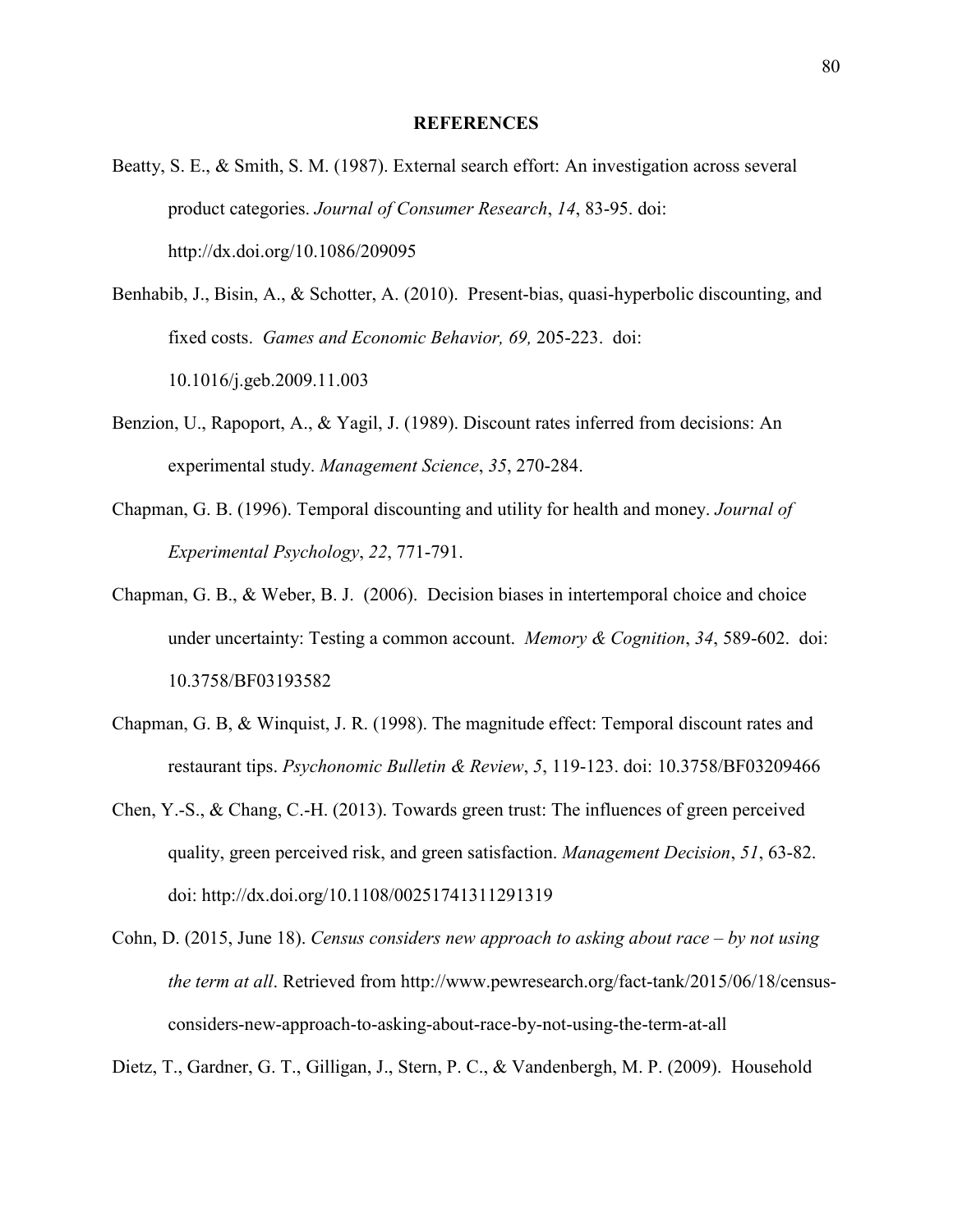actions can provide a behavioral wedge to rapidly reduce US carbon emissions. *Proceedings of the National Academy of Sciences, 106, 18452-18456. doi:* 10.1073/pnas.0908738106

Dixon, M. R., Marley, J., & Jacobs, E. A. (2003). Delay discounting by pathological gamblers. *Journal of Applied Behavior Analysis*, *36*, 449-458. doi: 10.1901/jaba.2003.36-449

Doyle, J. R. (2013). Survey of time preference, delay discounting models. *Judgment and Decision Making*, *8*, 116-135. Retrieved from http://journal.sjdm.org/12/12309/jdm12309.html

- Dunlap, R. E., & Van Liere, K. D. (1978). The "new environmental paradigm": A proposed measuring instrument and preliminary results. *Journal of Environmental Education*, *9*, 10-19. doi: http://dx.doi.org/10.1080/00958964.1978.10801875
- Dunlap, R. E., Van Liere, K. D., Mertig, A. G., & Jones, R. E. (2000). Measuring endorsement of the New Ecological Paradigm: A revised NEP scale. *Journal of Social Issues*, *56*, 425- 442. doi: 10.1111/0022-4537.00176

Energy Policy and Conservation Act of 1975, 42 U.S.C. § 6293 (2012).

Estle, S. J., Green, L., Myerson, J., & Holt, D. D. (2006). Differential effects of amount on temporal and probability discounting of gains and losses. *Memory & Cognition*, *34*, 914- 928. doi: 10.3758/BF03193437

Estle, S. J., Green, L., Myerson, J., & Holt, D. D. (2007). Discounting of monetary and directly consumable rewards. *Psychological Science*, *18*, 58-63. doi: 10.1111/j.1467- 9280.2007.01849.x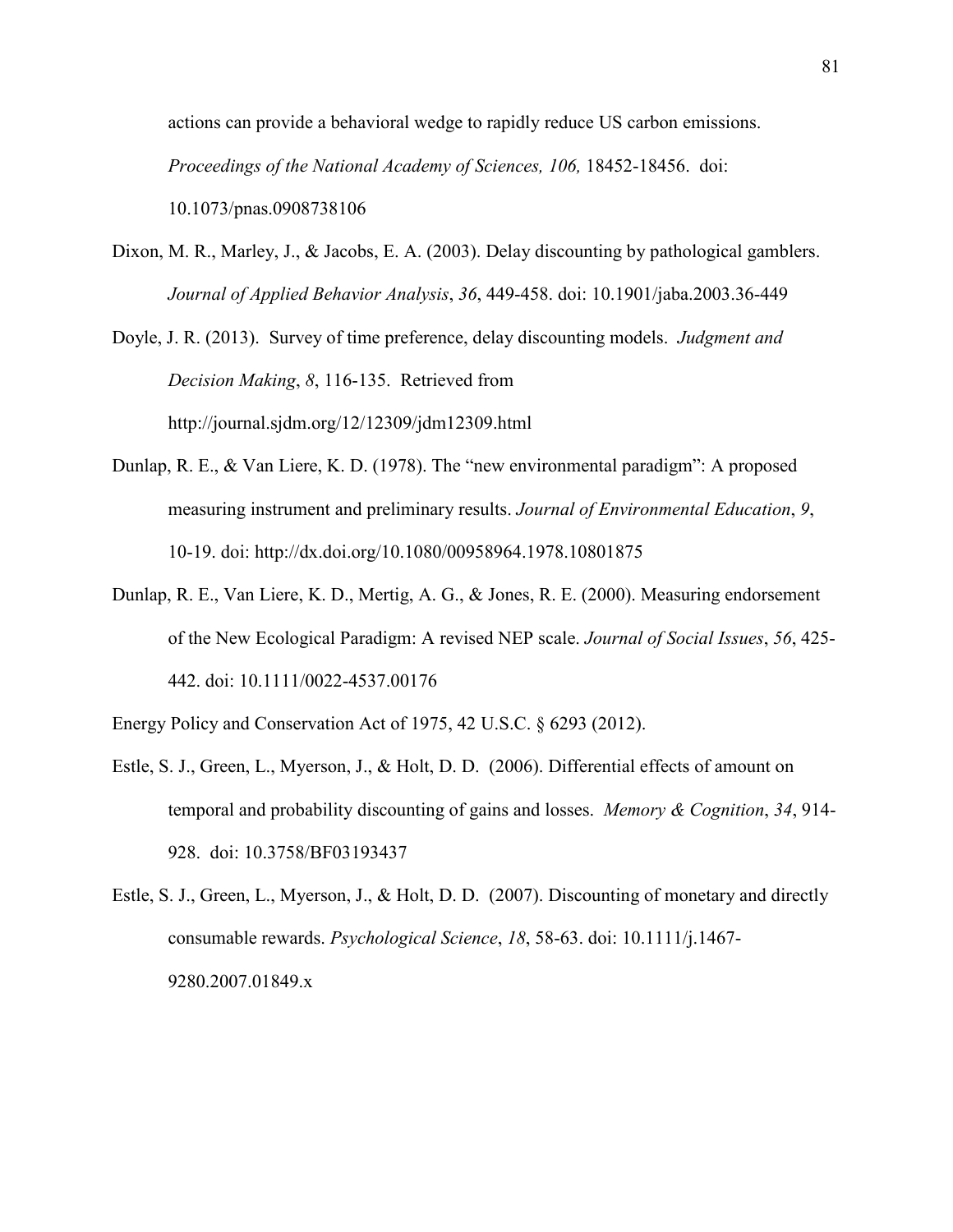- Foxall, G. R., Doyle, J. R., Yani-de-Soriano, M., & Wells, V. K. (2011). Contexts and individual differences as influences on consumers' delay discounting. *The Psychological Record*, *61*, 599-612.
- GfK Group. (2011). The environment: Public attitudes and individual behavior—a twenty-year evolution. Retrieved from http://www.scjohnson.com/Libraries/Download\_Documents/SCJ\_and\_GfK\_Roper\_Gree n\_Gauge.sflb.ashx
- GfK Group. (2012). Green purchasing still faces price barriers according to new GfK report [Press release]. Retrieved from http://www.gfk.com/news-and-events/press-room/pressreleases/pages/green%20purchasing%20still%20faces%20price%20barriers%20accordin g%20to%20new%20gfk%20report%20.aspx
- Gilovich, T., Kerr, M., & Medvec, V. H. (1993). Effect of temporal perspective on subjective confidence. *Journal of Personality and Social Psychology*, *64*, 552-560. doi: 10.1037/0022-3514.64.4.552
- Green, L., Fristoe, N., & Myerson, J. (1994). Temporal discounting and preference reversals in choice between delayed outcomes. *Psychonomic Bulletin & Review*, *1*, 383-389.
- Green, L. & Myerson, J. (2004). A discounting framework for choice with delayed and probabilistic rewards. *Psychological Bulletin, 130*(5), 769-792. doi: 10.1037/0033- 2909.130.5.769
- Green, L., Myerson, J., & Ostaszewski, P. (1999). Amount of reward has opposite effects on the discounting of delayed and probabilistic outcomes. *Journal of Experimental Psychology: Learning, Memory & Cognition, 25*, 418–427.

Hardisty, D. J., Appelt, K. C., & Weber, E. U. (2013). Good or bad, we want it now: Fixed-cost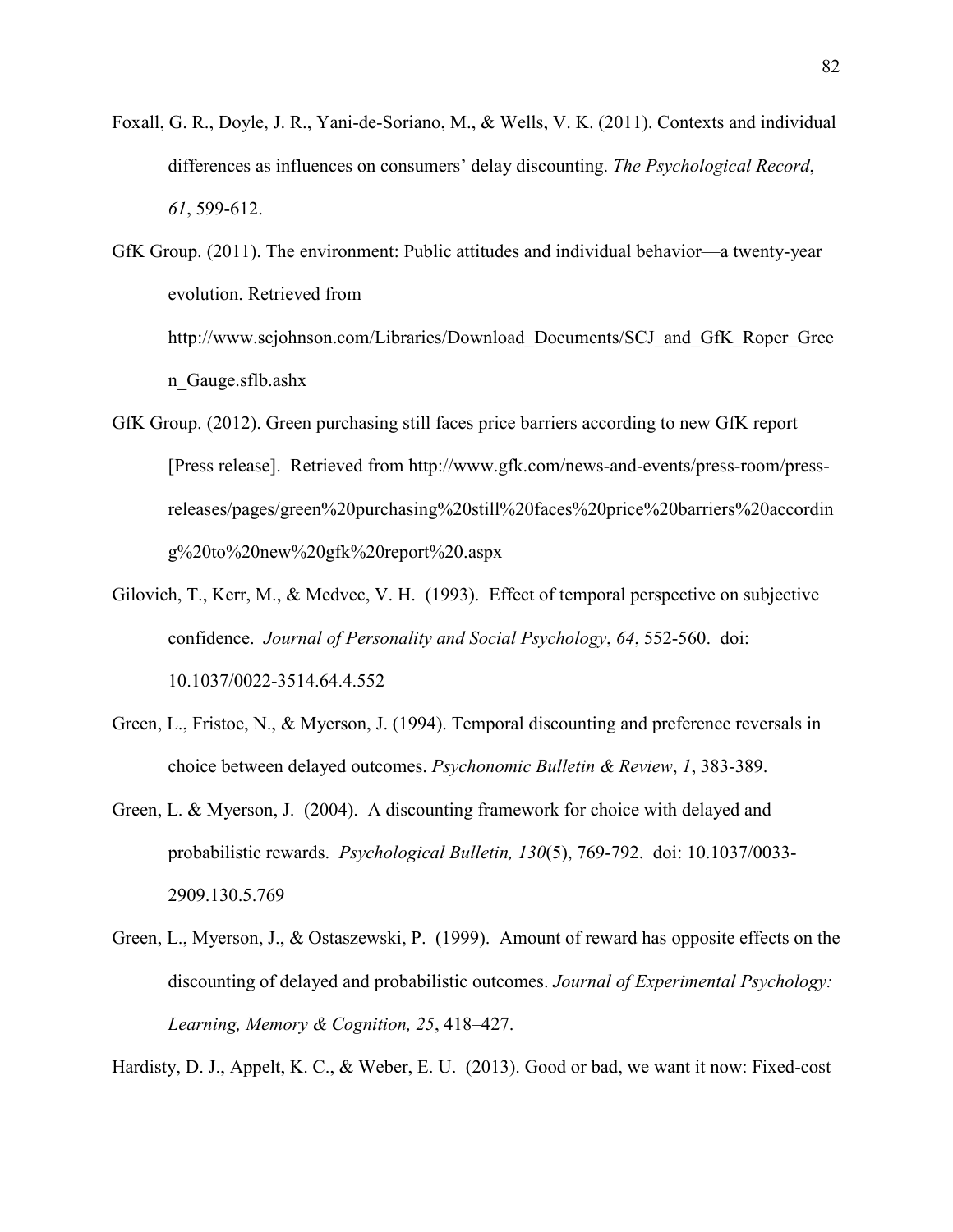present bias for gains *and* losses explains magnitude asymmetries in intertemporal choice. *Journal of Behavioral Decision Making*, *26*, 348-361. doi: 10.1002/bdm.1771

- Hardisty, D. J., & Weber, E.U. (2009). Discounting future green: Money versus the environment. *Journal of Experimental Psychology: General*, *138*, 329-340. doi: 10.1037/a0016433
- Heil, S. H., Johnson, M. W., Higgins, S. T., & Bickel, W. K. (2006). Delay discounting in currently using and currently abstinent cocaine-dependent outpatients and non-drug-using matched controls. *Addictive Behaviors*, *31*, 1290-1294. doi: 10.1016/j.addbeh.2005.09.005
- Highhouse, S., Mohammed, S., & Hoffman, J. R. (2002). Temporal discounting of strategic issues: Bold forecasts for opportunities and threats. *Basic and Applied Social Psychology*, *24*, 43-56. doi: 10.1207/S15324834BASP2401\_4
- Intergovernmental Panel on Climate Change [IPCC]. (2013). Climate change 2013: The physical science basis: Summary for policymakers. Retrieved from http://www.climatechange2013.org/images/report/WG1AR5\_SPM\_FINAL.pdf
- Johnson, M W., & Bickel, W. K. (2013). Within-subject comparison of real and hypothetical money rewards in delay discounting. *Journal of the Experimental Analysis of Behavior*, *77*, 129-146. doi: 10.1901/jeab.2002.77-129
- Johnson, T., & Bruwer, J. (2004). Generic consumer risk-reduction strategies (RRS) in winerelated lifestyle segments of the Australian wine market. *International Journal of Wine Business Research*, *16*, 5-35. doi: http://dx.doi.org/10.1108/eb008764

Kaenzig, J. & Wüstenhagen, R. (2010). The effect of life cycle cost information on consumer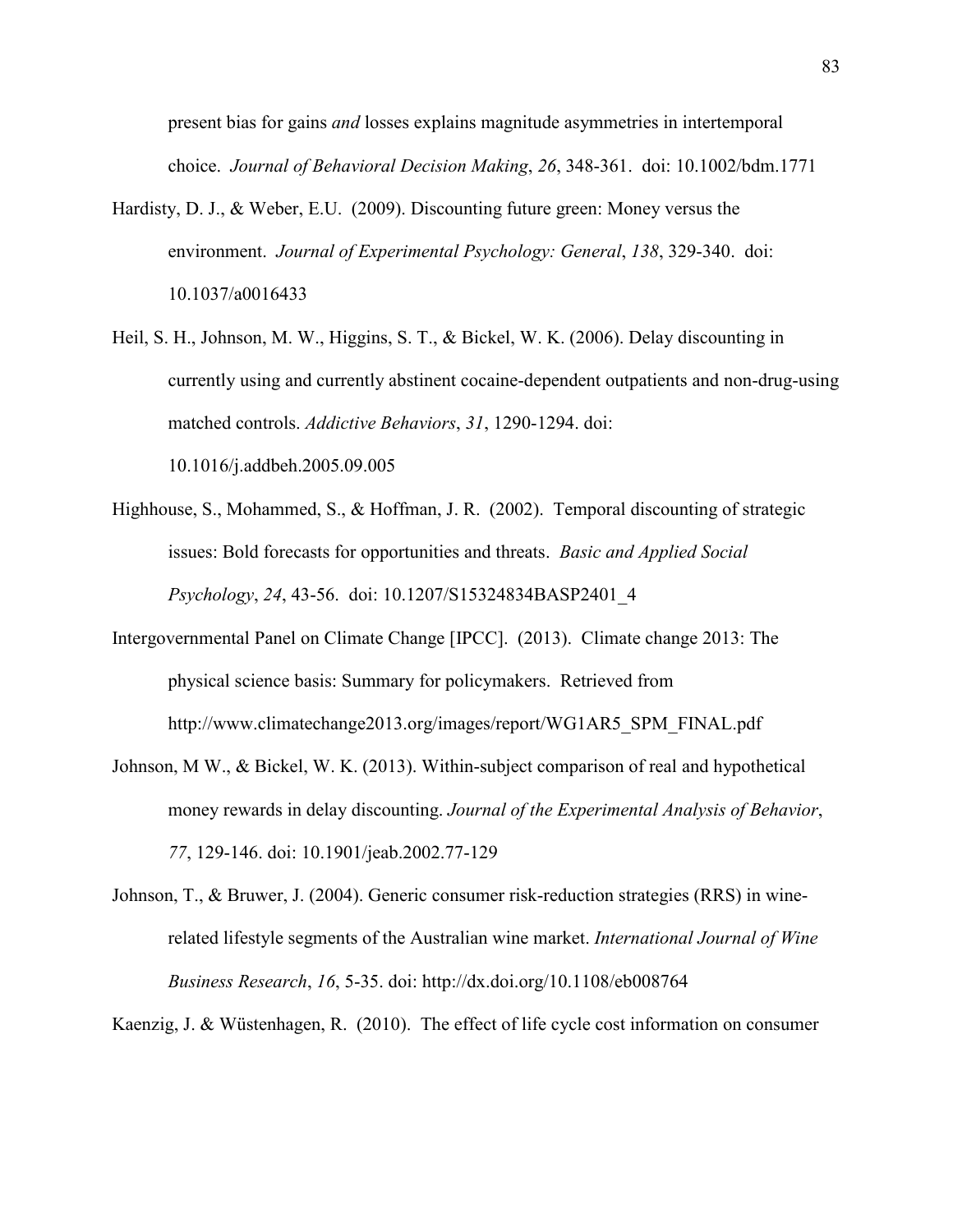investment decisions regarding eco-innovation. *Journal of Industrial Ecology, 14*(1), 121-136. doi: 10.1111/j.1530-9290.2009.00195.x

- Kahneman, D, & Tversky, A. (1979). Prospect theory: An analysis of decision under risk. *Econometrica*, *47*, 263-291. doi:
- Keren, G., & Roelofsma, P. (1995). Immediacy and certainty in intertemporal choice. *Organizational Behavior and Human Decision Processes*, *63*, 287-297. doi: 10.1006/obhd.1995.1080
- Kirby, K. N., & Herrnstein, R. J. (1995). Preference reversals due to myopic discounting of delayed reward. *Psychological Science*, *6*, 83-89.
- Kirby, K. N., & Marakovic, N. N. (1995). Modeling myopic decisions: Evidence for hyperbolic delay-discounting within subjects and amounts. *Organizational Behavior and Human Decision Processes, 64,* 22-30. doi:10.1006/obhd.1995.1086
- Klein, C.T. F., Helweg-Larsen, M. (2002). Perceived control and the optimistic bias: A metaanalytic review. *Psychology & Health*, *17*, 437-446. doi: 10.1080/0887044022000004920
- Lagorio, C. H., & Madden, G. J. (2005). Delay discounting of real and hypothetical rewards III: Steady-state assessments, forced-choice trials, and all real rewards. *Behavioural Processes*, *69*, 173-187. doi: 10.1016/j.beproc.2005.02.003
- Lichtenstein, S., & Slovic, P. (2006). *The construction of preference*. New York: Cambridge University Press.
- Loewenstein, G. & Prelec, D. (1992). Anomalies in intertemporal choice: Evidence and an interpretation. *The Quarterly Journal of Economics, 107,* 572-597. Retrieved from http://www.jstor.org/stable/2118482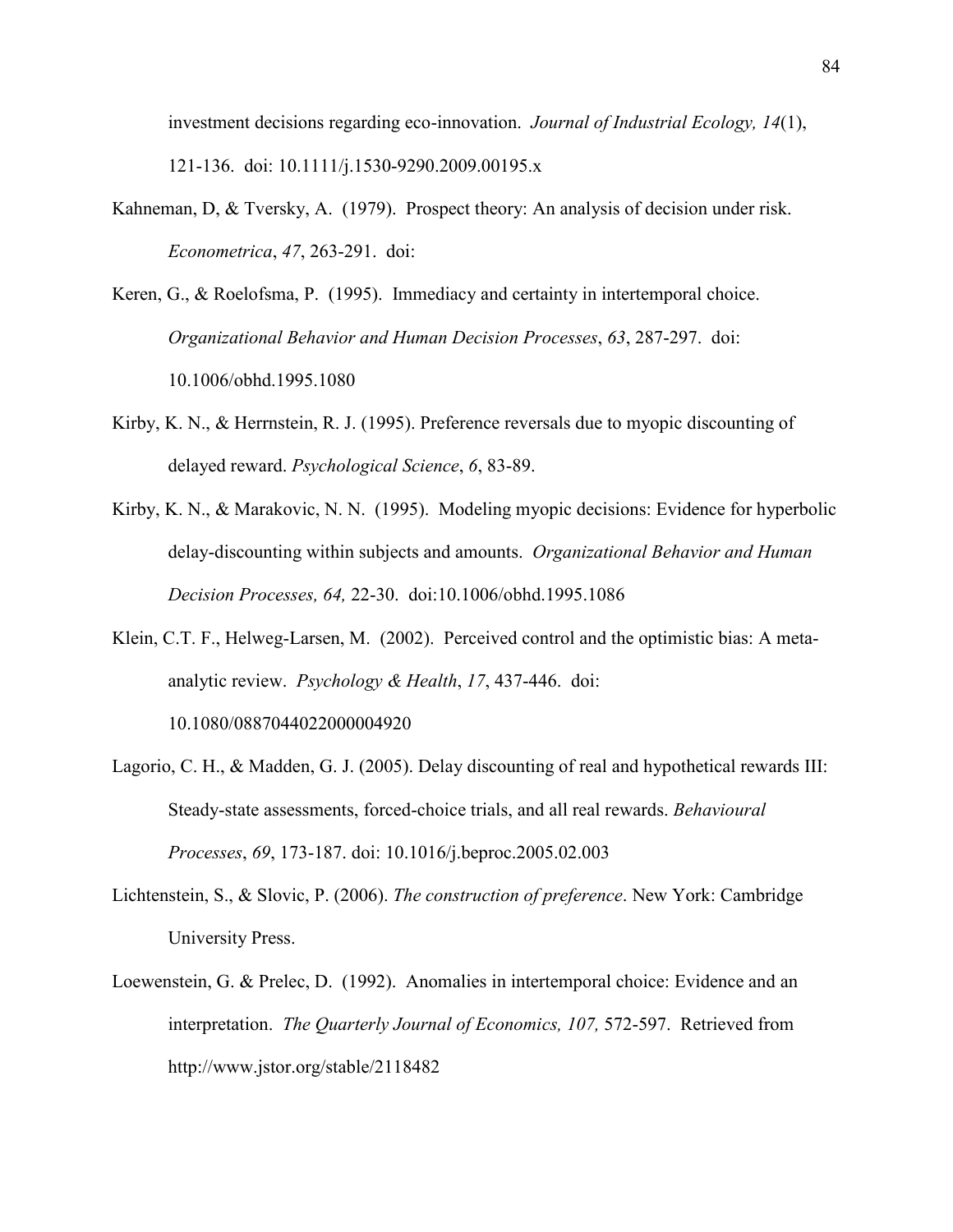- Luhmann, C. C., Chun, M. M., Yi, D-J, Lee, D., & Wang, X-J. (2008). Neural dissociation of delay and uncertainty in intertemporal choice. *The Journal of Neuroscience*, *28*, 14459- 14466. doi: 10.1523/JNEUROSCI.5058-08.2008
- Mazur, J. E. (1988). Estimation of indifference points with an adjusting delay procedure. *Journal of the Experimental Analysis of Behavior*, *49*, 37-47.

McKenna, F. P. (1993). It won't happen to me: Unrealistic optimism or illusion of control? *British Journal of Psychology*, *84*, 39-50. doi: http://dx.doi.org/10.1111/j.2044- 8295.1993.tb02461.x

- Meier, S. & Sprenger, C. (2010). Present-biased preferences and credit card borrowing. *American Economic Journal: Applied Economics*, *2*, 193-210. doi: 10.1257/app.2.1.193
- Mitchell, S. H., & Wilson, V. B. (2010). The subjective value of delayed and probabilistic outcomes: Outcome size matters for gains but not for losses. *Behavioural Processes*, *83*, 36-40. doi:10.1016/j.beproc.2009.09.003
- Murray, K. B. (1991). A test of services marketing theory: Consumer information acquisition activities. *Journal of Marketing*, *55*, 10-25. doi: 10.2307/1252200
- Odum, A. L., & Rainaud, C. P. (2003). Discounting of delayed hypothetical money, alcohol, and food. *Behavioural Processes*, *64*, 305-313. doi: 10.1016/S0376-6357(03)00145-1
- Ohmura, Y., Takahashi, T., Kitamura, N., & Wehr, P. (2006). Three-month stability of delay and probability discounting measures. *Experimental and Clinical Psychopharmacology*, *14*, 318-328. doi: 10.1037/1064-1297.14.3.318
- Ostaszewski, P., & Karzel, K. (2002). Discounting of delayed and probabilistic losses of different amounts. *European Psychologist, 7,* 295-301. doi: 10.1027//1016-9040.7.4.295

Petry, N. M. (2001). Delay discounting of money and alcohol in actively using alcoholics,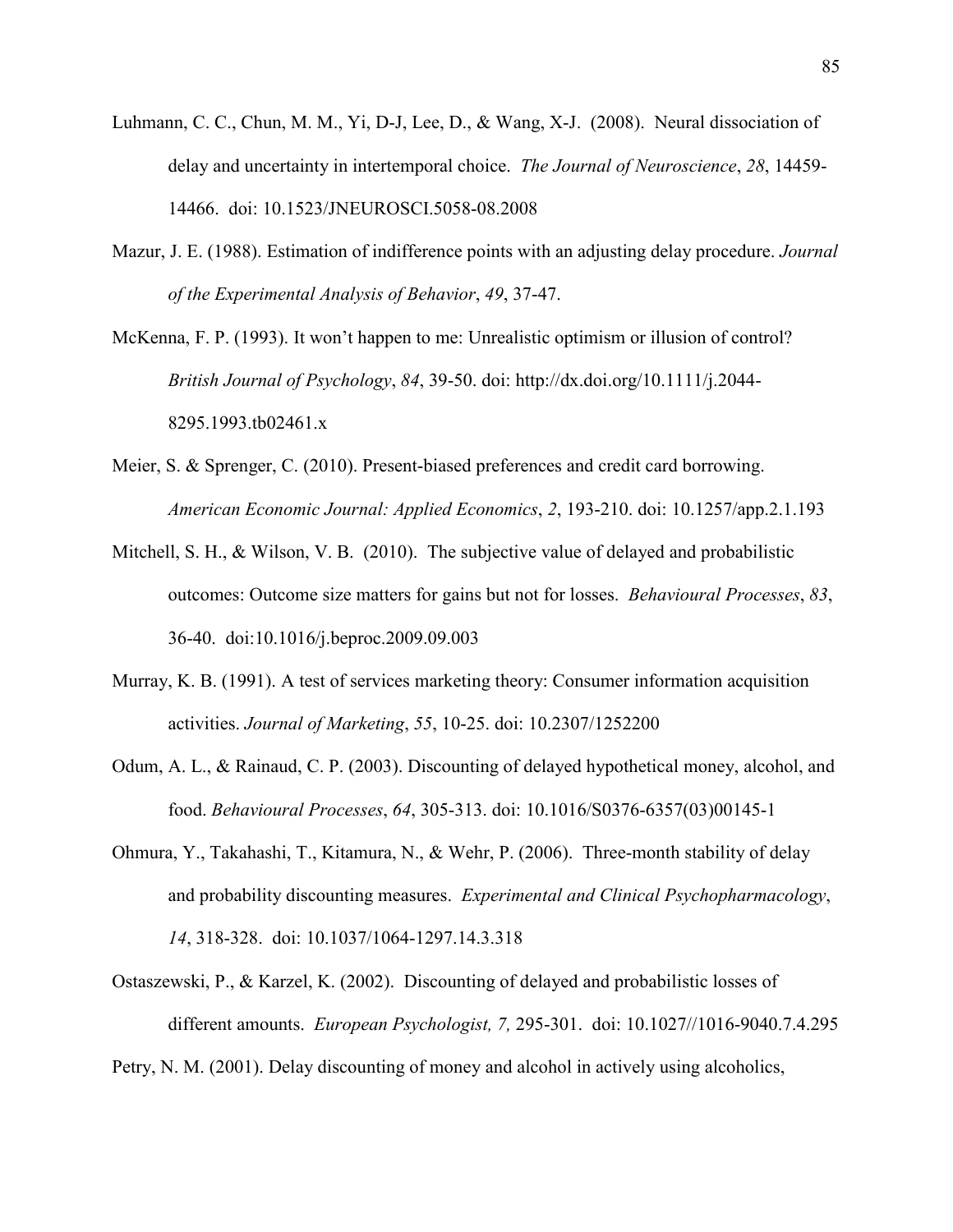currently abstinent alcoholics, and controls. *Psychopharmacology*, *154*, 243-250. doi: 10.1007/s002130000638

- Rachlin, H., Raineri, A., & Cross, D. (1991). Subjective probability and delay. *Journal of the Experimental Analysis of Behavior, 55,* 233-244. doi: 10.1901/jeab.1991.55-233
- Reynolds, B., Richards, J. B., Horn, K., & Karraker, K. (2004). Delay discounting and probability discounting as related to cigarette smoking status in adults. *Behavioural Processes*, *65*, 35-42. doi: 10.1016/S0376-6357(03)00109-8
- Roselius, T. (1971). Consumer rankings of risk reduction methods. *Journal of Marketing*, *35*, 56- 61. doi: 10.2307/1250565
- Samuelson, P. (1937). A note on measurement of utility. *Review of Economic Studies, 4,*  155-161. Retrieved from http://www.jstor.org/stable/2967612
- Shead, N. W., & Hodgins, D.C. (2009). Probability discounting of gains and losses: Implications for risk attitudes and impulsivity. *Journal of Experimental Analysis of Behavior*, *92*, 1-16. doi: 10.1901/jeab.2009.92-1
- Shelley, M. K. (1994). Gain/loss asymmetry in risky intertemporal choice. *Organizational Behavior and Human Decision Processes*, *59*, 124-159. doi: 10.1006/obhd.1994.1053
- Shepperd, J. A., Klein, W. M., Waters, E. A., & Weinstein, N. D. (2013). Taking stock of unrealistic optimism. *Perspectives on Psychological Science*, *8*, 395-411. doi: 10.1177/1745691613485247
- Simpson, C. A., & Vuchinich, R. E. (2000). Reliability of a measure of temporal discounting. *Psychological Record*, *50*, 3-16.
- Svenson, O. (1981). Are we all less risky and more skillfull than our fellow drivers? *Acta Psychologica*, 47, 143-148. doi: 10.1016/0001-6918(81)90005-6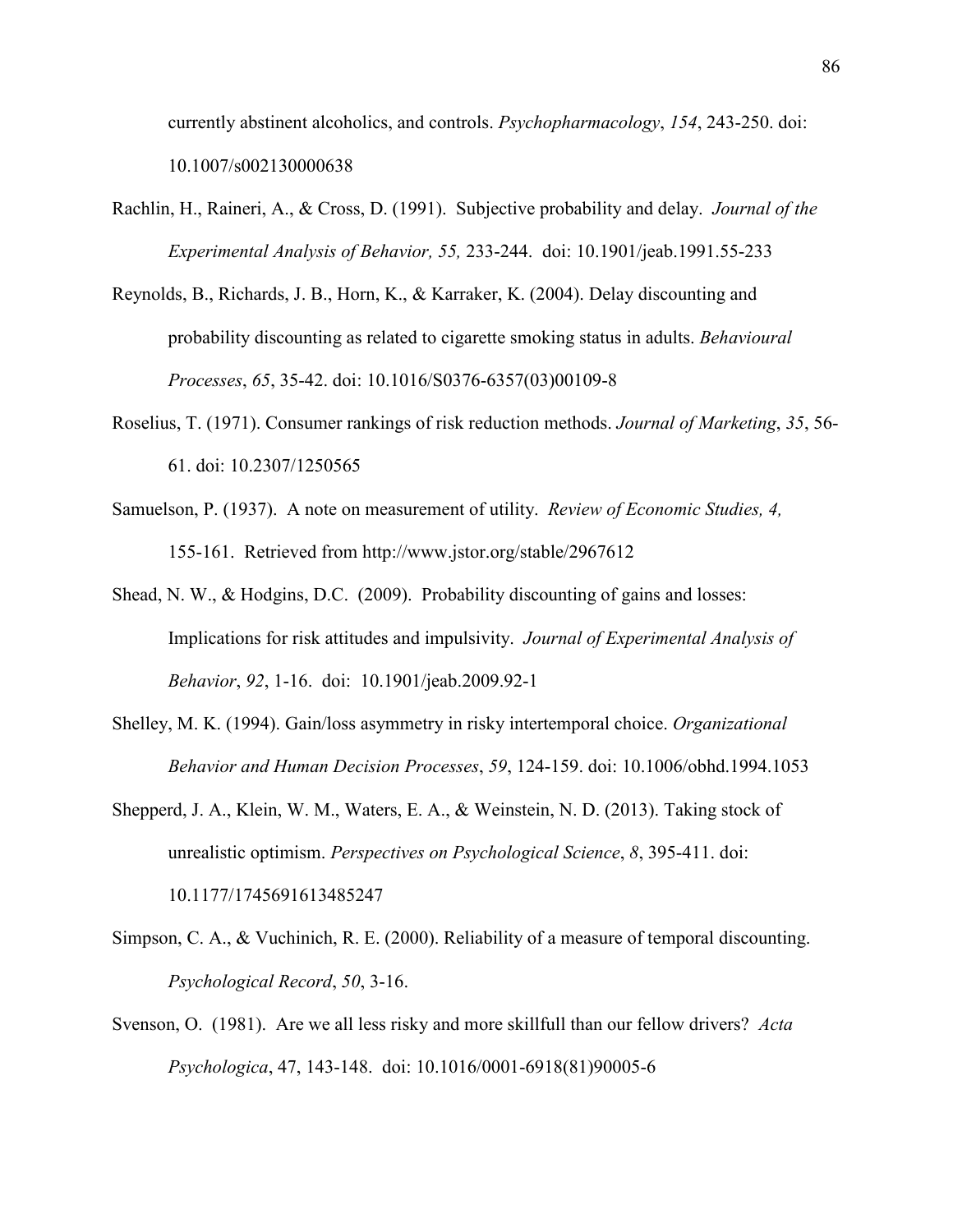- Tanner, C., & Medin, D. L. (2004). Protected values: No omission bias and no framing effects. *Psychonomic Bulletin and Review, 11,* 185-191. doi: 10.3758/BF03206481
- Thaler, R. (1981). Some empirical evidence on dynamic inconsistency. *Economic Letters*, *8*, 201-207. doi: 10.1016/0165-1765(81)90067-7
- Thaler, R. (1985). Mental accounting and consumer choice. *Marketing Science*, *4*, 199-214. doi: http://dx.doi.org/10.1287/mksc.4.3.199
- Tversky, A., & Fox, C. R. (1995). Weighing risk and uncertainty. *Psychological Review*, *102*, 269-283. doi: http://dx.doi.org/10.1037/0033-295X.102.2.269
- Tversky, A. & Kahneman, D. (1981). The framing of decisions and the psychology of choice. *Science, 211*, 453-458. doi: 10.1126/science.7455683
- Tversky, A., & Kahneman, D. (1992). Advances in prospect theory: Cumulative representation of uncertainty. *Journal of Risk and Uncertainty*, *5*, 297-323. doi: 10.1007/BF00122574
- United States EPA. (2011). Energy independence and security act of 2007 backgrounder. Retrieved from

http://www.energystar.gov/ia/products/lighting/cfls/downloads/EISA\_Backgrounder\_FIN AL\_4-11\_EPA.pdf?21b0-ce95

- Vanderveldt, A., Green, L., & Myerson, J. (2015). Discounting of monetary rewards that are both delayed and probabilistic: Delay and probability combine multiplicatively, not additively. *Journal of Experimental Psychology: Learning, Memory, and Cognition*, *41*, 148-162. http://dx.doi.org/101037/xlm0000029
- Weber, B. J., & Huettel, S. A. (2008). The neural substrates of probabilistic and intertemporal decision making. *Brain Research*, *1234*, 104-115. doi: 10.1016/j.brainres.2008.07.105

Weber, B. J., & Chapman, G. B. (2005). The combined effects of risk and time on choice: Does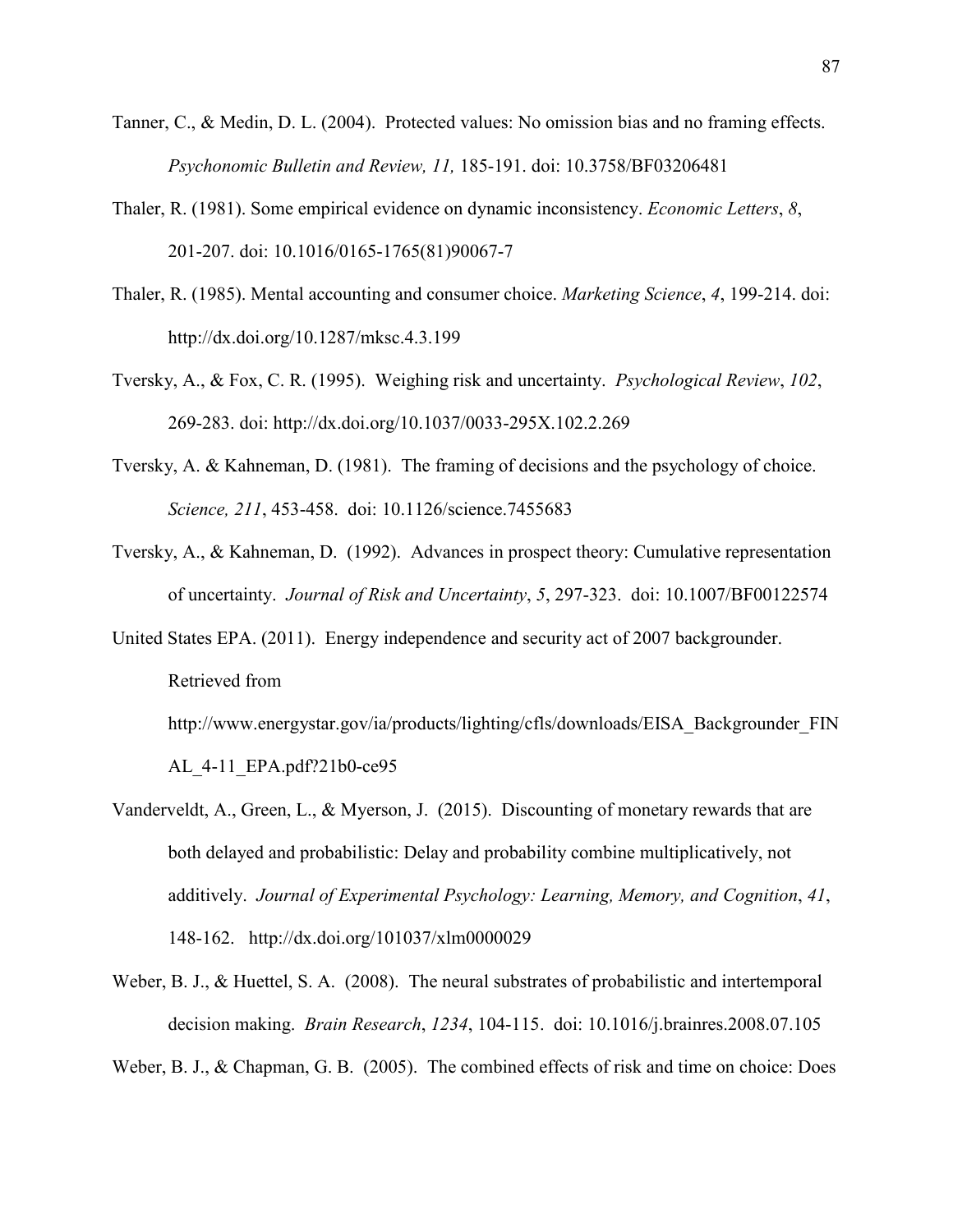uncertainty eliminate the immediacy effect? Does delay eliminate the certainty effect? *Organizational Behavior and Human Decision Processes*, *96*, 104-118. doi: doi:10.1016/j.obhdp.2005.01.001

- Weinstein, N. D. (1980). Unrealistic optimism about future life events. *Journal of Personality and Social Psychology*, *39*, 806-820. doi: http://dx.doi.org/10.1037/0022-3514.39.5.806
- Yeung, R., Yee, W., & Morris, J. (2010). The effects of risk-reducing strategies on consumer perceived risk and purchase likelihood: A modelling approach. *British Food Journal*, *112*, 306-322. doi: 10.1108/00070701011029174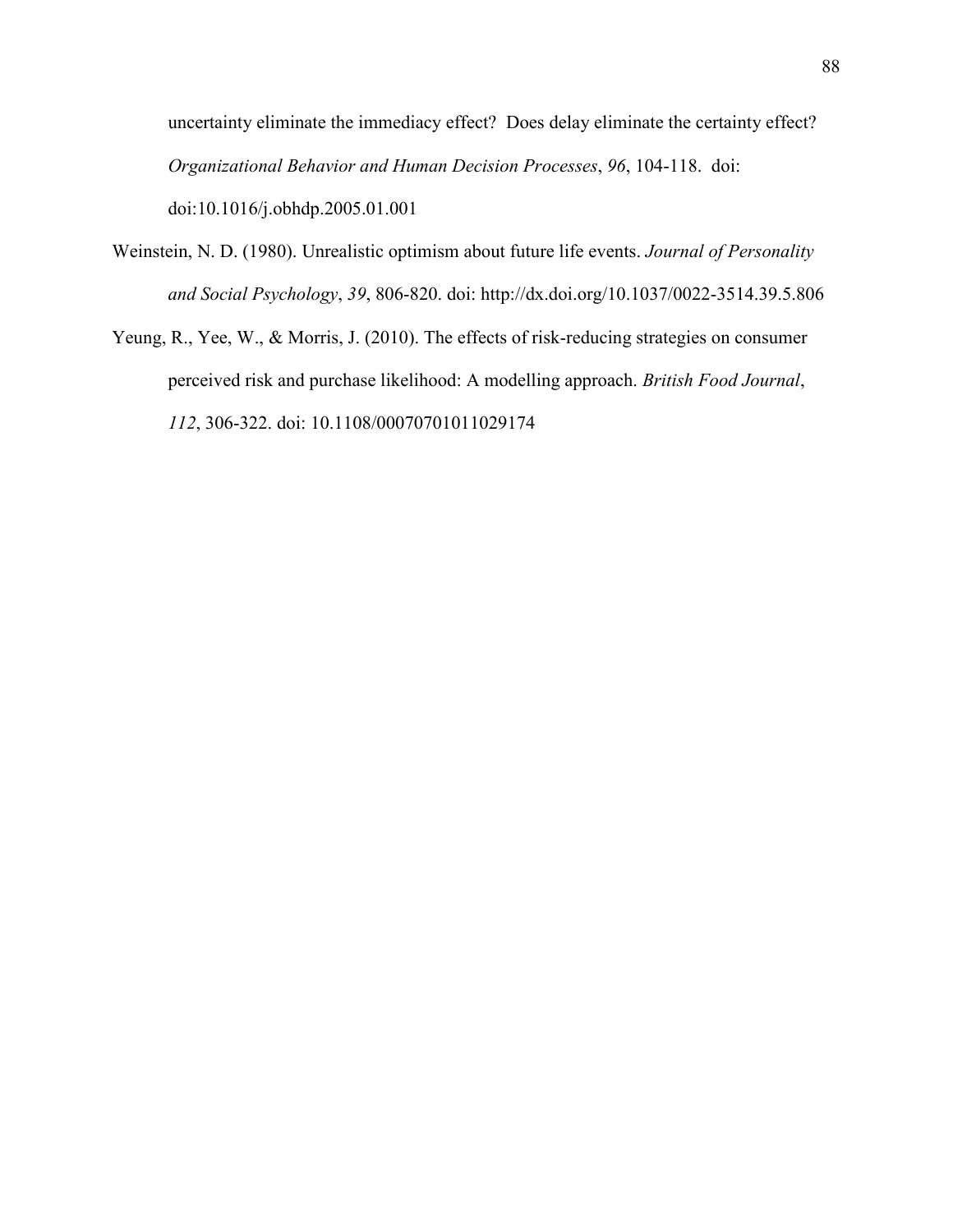### **APPENDIX A**

### **EXPERIMENT 1 PROTOCOL**

#### Page

#### 1. **Notification statement**: *omitted*

2. **Instructions**: Thank you for agreeing to participate. On the next screen you will be shown information about two products. Please read all of the information--including the fine print. The purchase price will be displayed below each product and information about energy costs will be displayed above one of the products.

You will be required to answer a few questions about these products. Please read carefully. You will not be allowed to continue if you answer incorrectly.

3. **Comprehension check: questions, responses, and images varied by condition. Sample items from the high magnitude, high probability, loss condition are shown below.**



**Hybrid Electric Tank** 50 gallon capacity

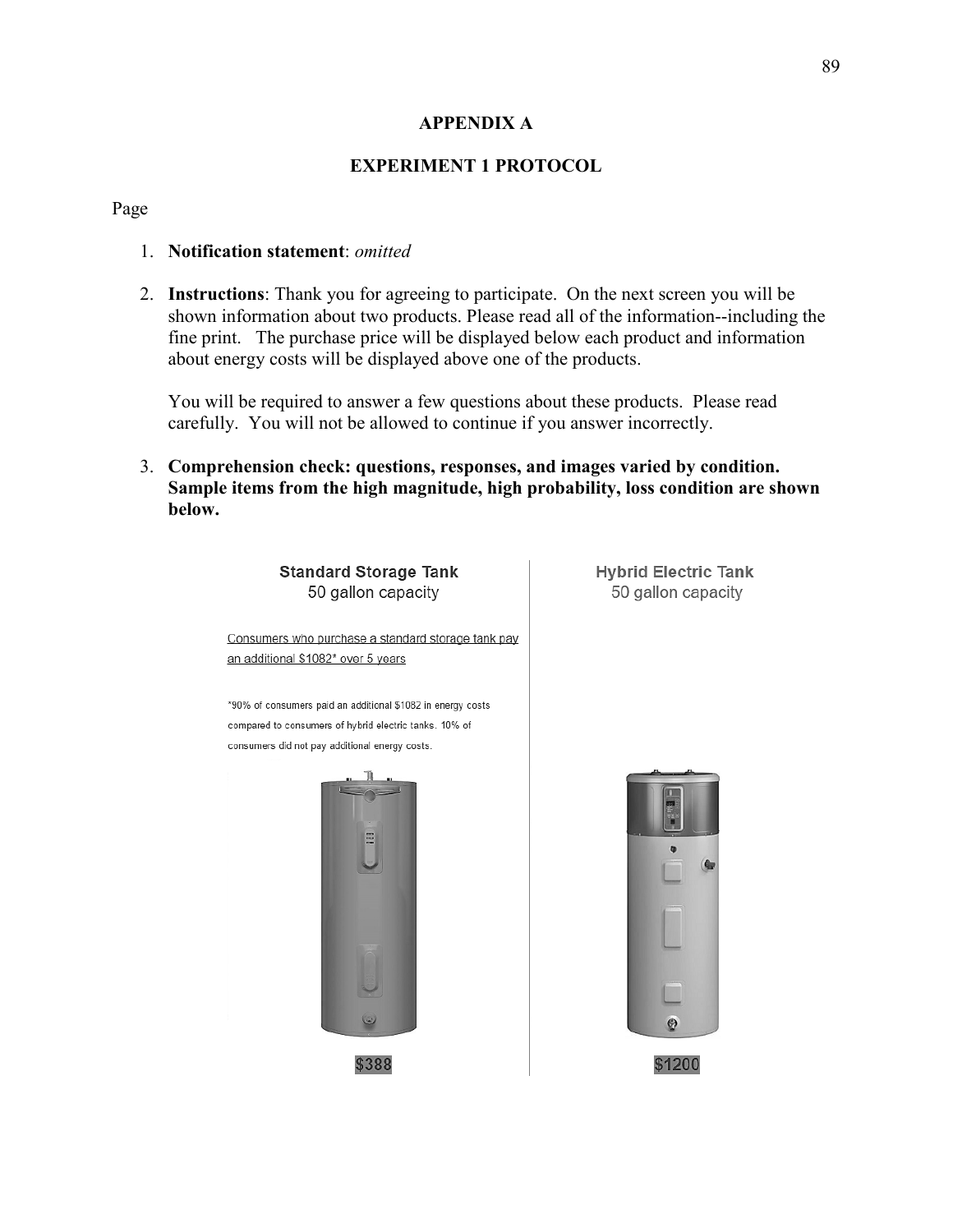How much money does it cost to purchase the standard water heater?

O \$388 **O**\$1200 O \$1082

How much money does it cost to purchase the hybrid electric water heater?

**O**\$1200 O \$388 O \$1082

The MAJORITY of consumers who purchased the standard water heater paid higher energy costs over 5 years.

- O True Q False
- 4. **Instructions:** Imagine that you must purchase one of the two products just shown. Which one would you buy? Press NEXT to make your selection. You will have a chance to review the products' details before deciding.
- 5.



Which product would you purchase? Standard storage tank - \$388 Hybrid electric tank - \$1200  $\circ$   $\circ$   $\circ$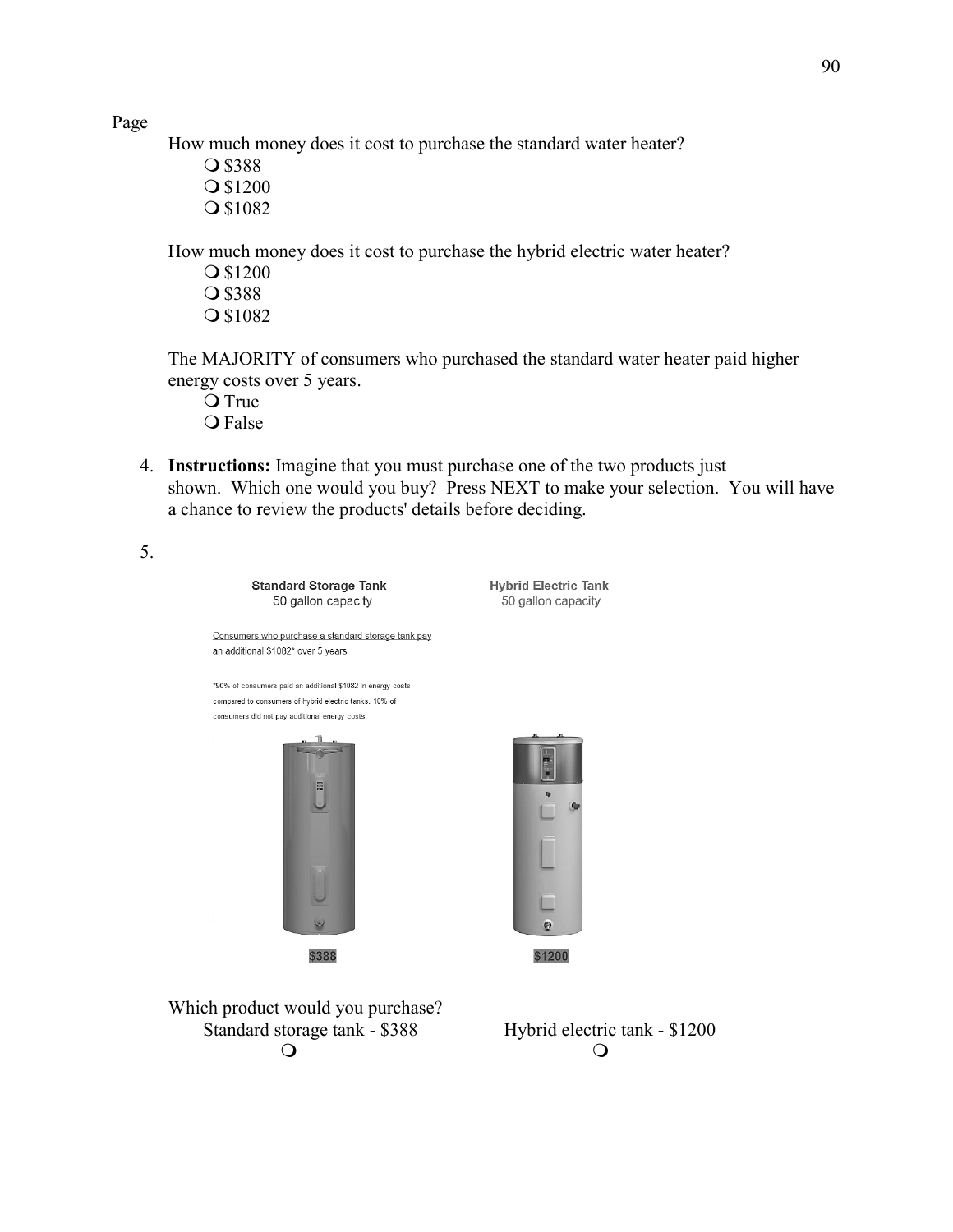6. **Instructions:** Thank you for your selection. On the following pages you will be asked to decide between these products once again. However, the price of the standard storage tank has changed. All of the other information will remain the same.

You will decide between these products 5 more times. The price of the standard storage tank will change each time. Try not to be influenced by your previous choices. Only consider the available information when making your decisions. In other words, treat each decision like you were seeing the products for the first time.

- 7-11. **Iterative choice procedure:** *omitted*
- 12. **NEP Scale Instructions**: Thank you for your responses thus far. Next, you will see statements about the relationship between humans and the environment. For each one, please indicate whether you STRONGLY AGREE, MILDLY AGREE, are UNSURE, MILDLY DISAGREE, or STRONGLY DISAGREE with it.

# **15 NEP items were distributed across three pages. Two attentional check items included. \* denotes reverse scoring**

- 13. Listed below are statements about the relationship between humans and the environment. For each one, please indicate whether you STRONGLY AGREE, MILDLY AGREE, are UNSURE, MILDLY DISAGREE, or STRONGLY DISAGREE with it.
	- We are approaching the limit of the number of people the earth can support
	- Humans have the right to modify the natural environment to suit their needs\*
	- When humans interfere with nature it often produces disastrous consequences
	- Human ingenuity will insure that we do NOT make the earth unlivable\*
	- Humans are severely abusing the environment
- 14. Listed below are statements about the relationship between humans and the environment. For each one, please indicate whether you STRONGLY AGREE, MILDLY AGREE, are UNSURE, MILDLY DISAGREE, or STRONGLY DISAGREE with it.
	- The earth has plenty of natural resources if we just learn how to develop them\*
	- Plants and animals have as much right as humans to exist
	- The balance of nature is strong enough to cope with the impacts of modern industrial nations\*
	- Please select MILDLY AGREE for this question
	- Despite our special abilities humans are still subject to the laws of nature
	- The so-called "ecological crisis" facing humankind has been greatly exaggerated\*

### Page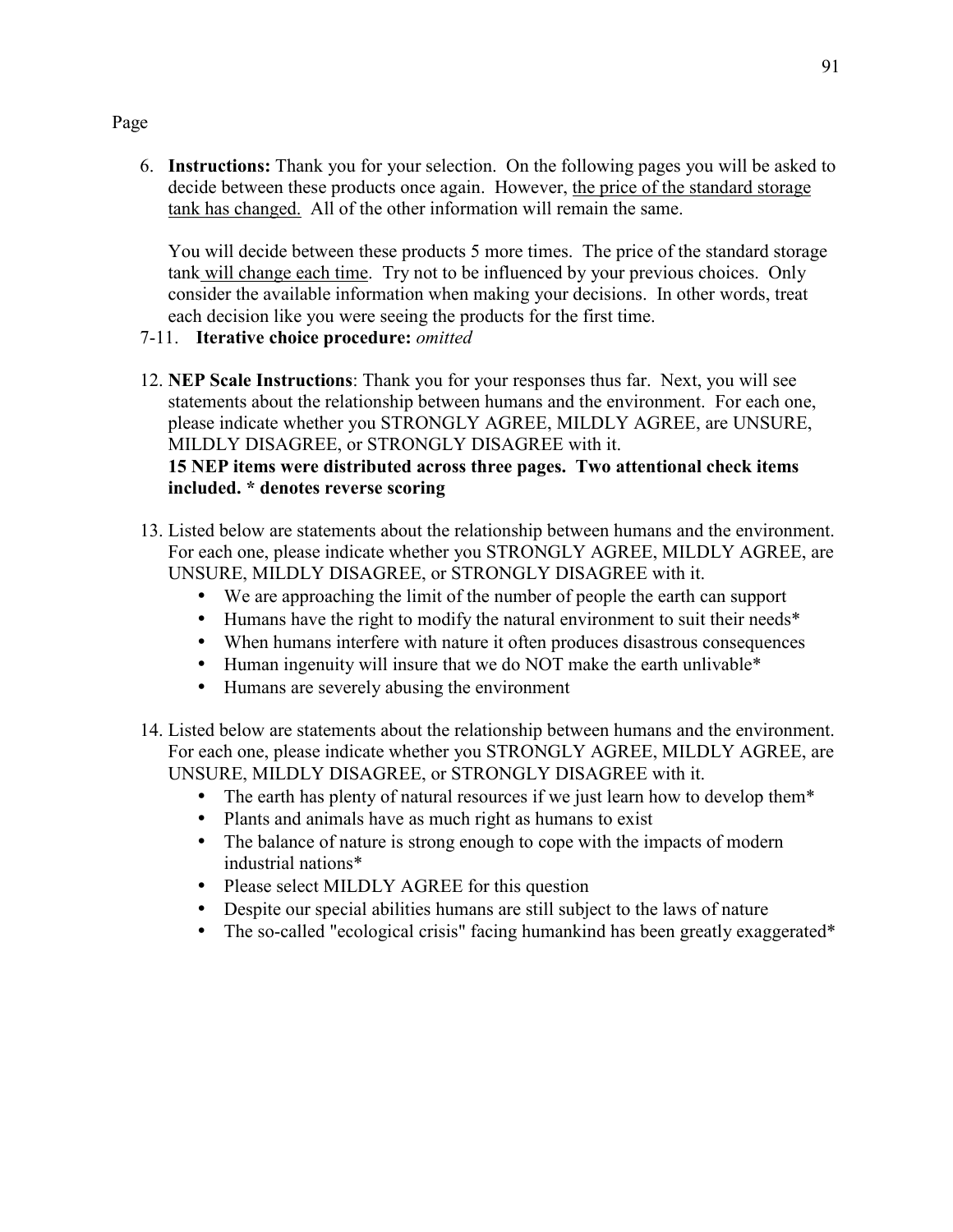- 15. Listed below are statements about the relationship between humans and the environment. For each one, please indicate whether you STRONGLY AGREE, MILDLY AGREE, are UNSURE, MILDLY DISAGREE, or STRONGLY DISAGREE with it.
	- The earth is like a spaceship with very limited room and resources
	- Please select MILDLY DISAGREE for this question
	- Humans were meant to rule over the rest of nature\*
	- The balance of nature is very delicate and easily upset
	- Humans will eventually learn enough about how nature works to be able to control it\*
	- If things continue on their present course, we will soon experience a major ecological catastrophe
- 16. Please answer the following questions about yourself.

### Age (*open response*)

### Gender

- Female
- O Male
- Prefer not to answer

Which categories best describe you? You may select more than one group.

- $\Box$ White
- $\Box$ Hispanic, Latino, or Spanish origin
- $\Box$ Black or African American
- $\Box$ Asian
- **D** American Indian or Alaska Native
- $\Box$ Middle Eastern or North African
- $\Box$ Native Hawaiian or Other Pacific Islander
- $\Box$ Some other race, ethnicity, or origin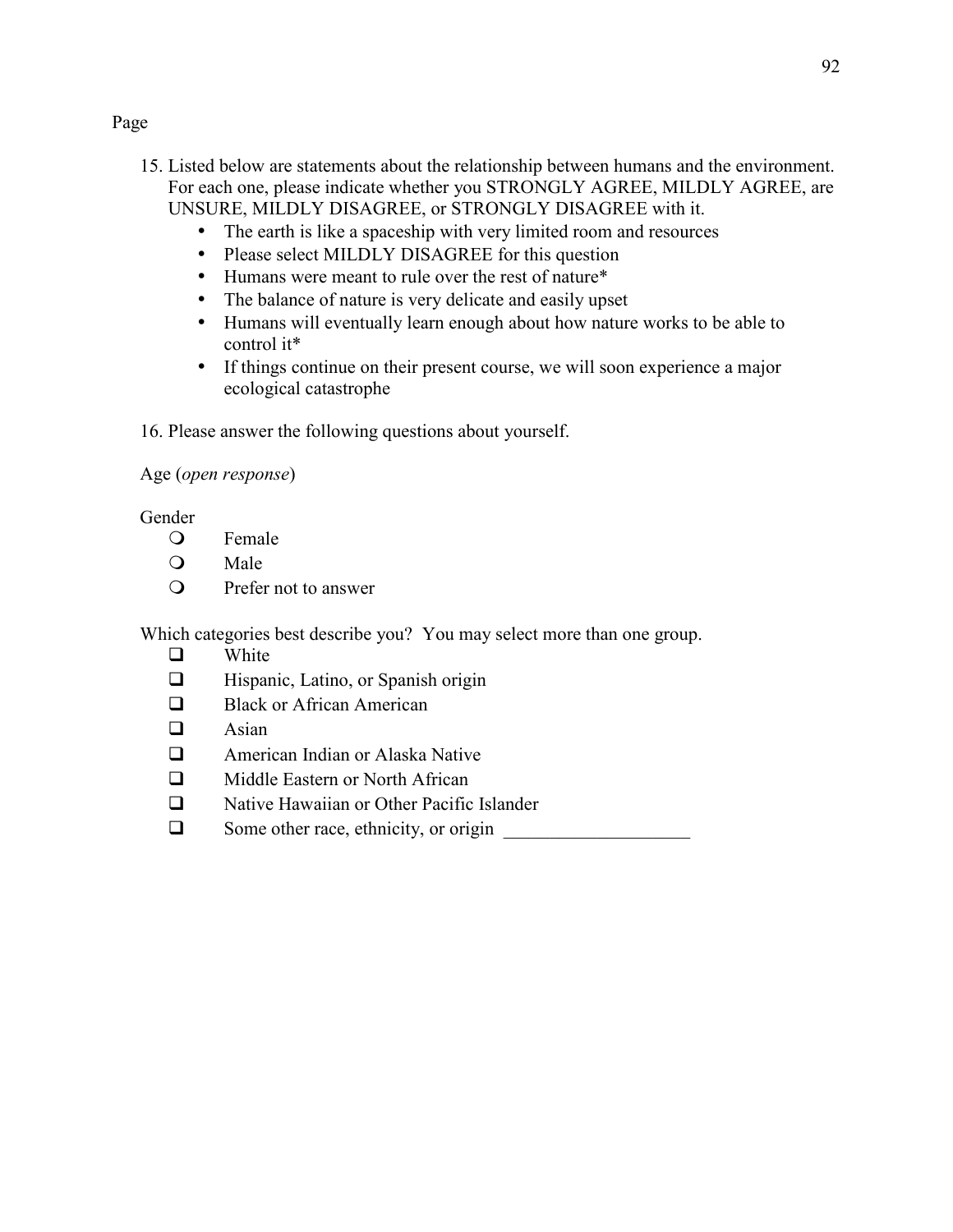16 (continued)

What was your total household income for the past 12 months?

- Less than \$10,000
- S10,000 to \$14,999
- September 15,000 to \$19,999
- S20,000 to \$24,999
- S25,000 to \$29,999
- S30,000 to \$34,999
- S35,000 to \$39,999
- S40,000 to \$44,999
- S45,000 to \$49,999
- S50,000 to \$59,999
- S60,000 to \$74,999
- S75,000 to \$99,999
- S100,000 to \$124,999
- S125,000 to \$149,000
- September 150,000 to \$199,999
- **200,000 or more**

Which of the following describes your place of residence? Check one

- Owned by you or someone else who lives in the home. Include homes with and without mortgages.
- Rented
- Occupied without rent

What is the highest degree or level of school that you have COMPLETED? Check one

- Did not finish high school
- High school diploma
- Some college but no degree
- Associate's degree
- Bachelor's degree
- Some graduate work but no graduate degree
- Master's degree
- Professional degree beyond a Bachelor's (example: MD, JD)
- Doctorate degree (example: PhD, EdD)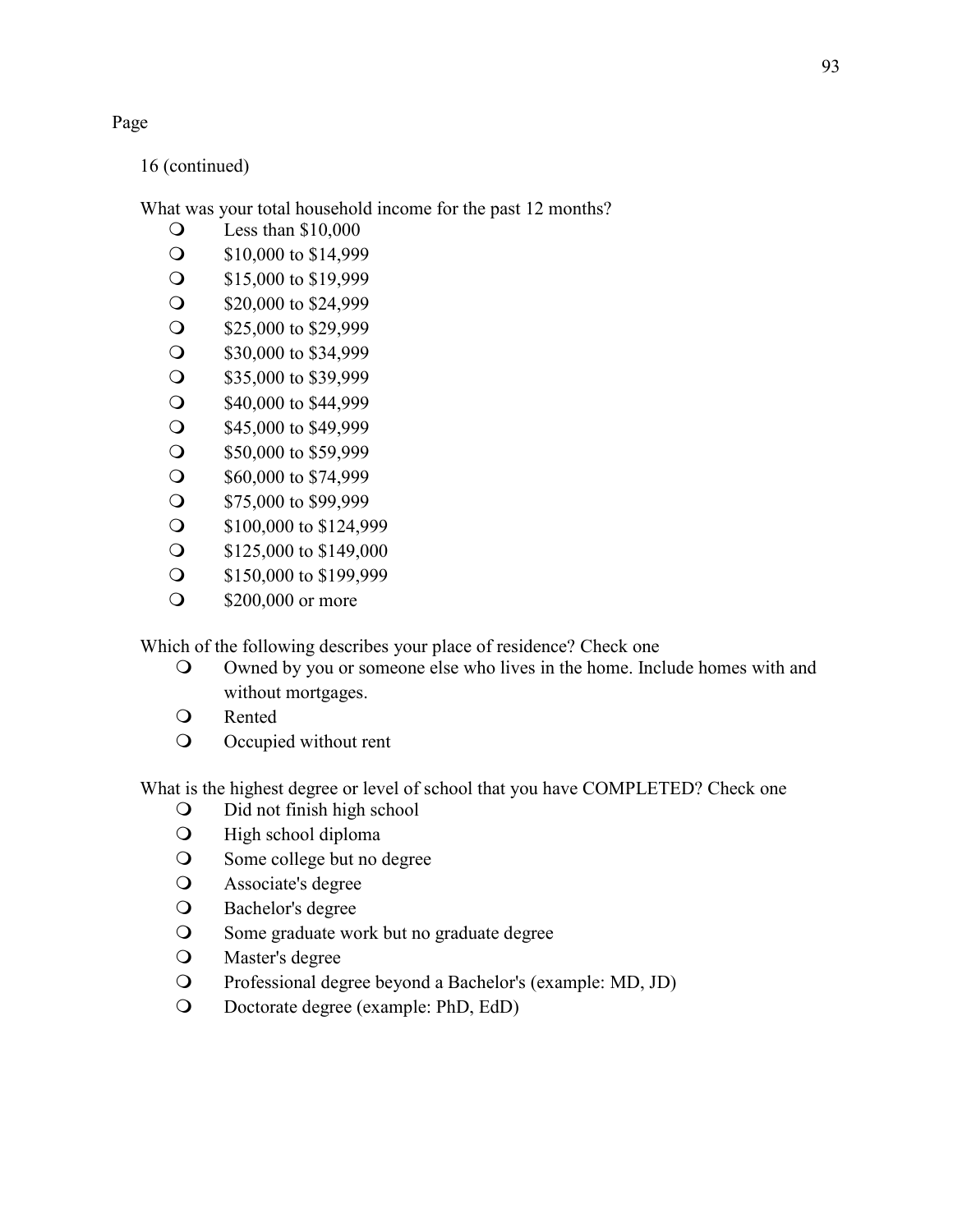# 17. **Completion code and debriefing:** *omitted*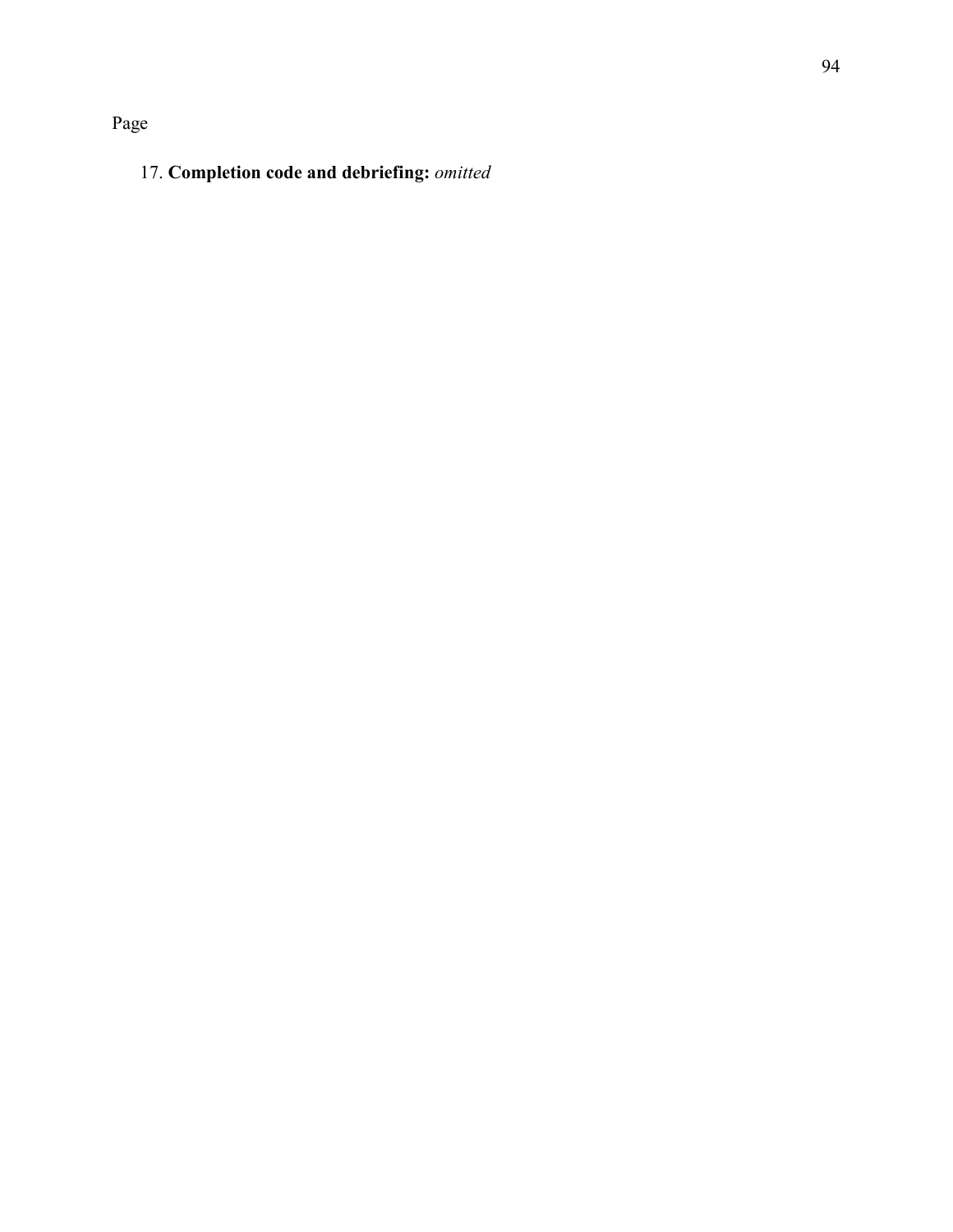### **APPENDIX B**

# **EXPERIMENT 2 PROTOCOL**

#### Page

#### 1. **Notification statement**: *omitted*

2. **Instructions**: Thank you for agreeing to participate. On the next screen you will be shown information about two products. Please read all of the information--including the fine print. The purchase price will be displayed below each product and information about energy costs will be displayed above one of the products.

You will be required to answer a few questions about these products. Please read carefully. You will not be allowed to continue if you answer incorrectly.

3. **Comprehension check: questions, responses, and images varied by condition. Sample items from the low magnitude, loss condition are shown below.**

> **Compact Fluorescent Light Bulb**  $(CFL)$ 60 Watt Equivalent

**Light-Emitting Diode Light Bulb**  $(LED)$ 60 Watt Equivalent

Consumers who purchase a CFL pay an additional \$3.05\* over 5 years

\*Estimates are based on national average energy costs.



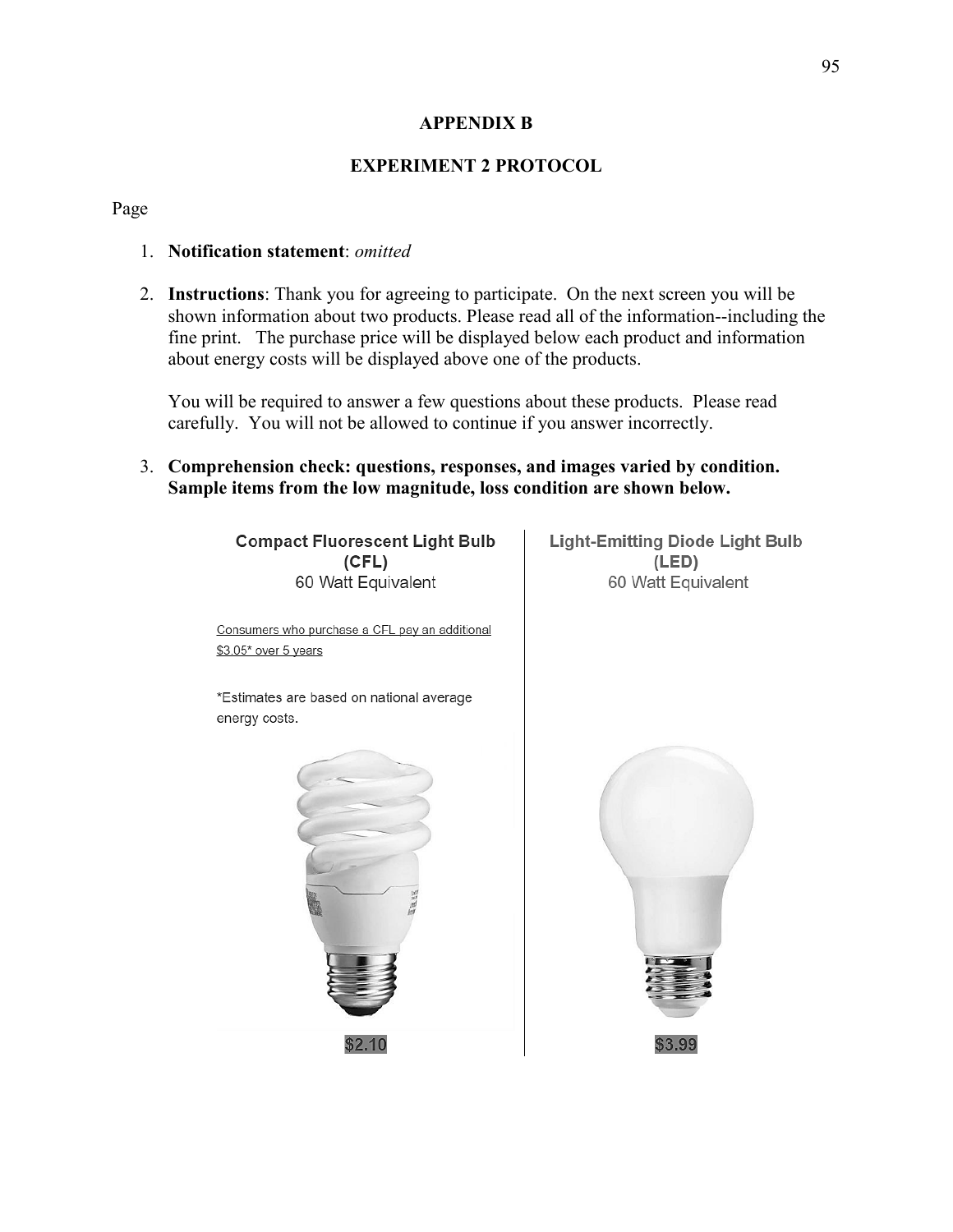96

Page

5.

How much money does it cost to purchase the LED bulb?

O \$3.99  $Q$ \$2.10

Q \$3.05

How much money does it cost to purchase the CFL bulb?

O \$3.99  $Q$ \$2.10 Q \$3.05

For the AVERAGE consumer, which product is associated with higher energy costs? **O** CFL **OLED** 

4. **Instructions:** Imagine that you must purchase one of the two products just shown. Which one would you buy? Press NEXT to make your selection. You will have a chance to review the products' details before deciding.



Which product would you purchase? CFL - \$2.10 LED - \$3.99  $\overline{O}$  and  $\overline{O}$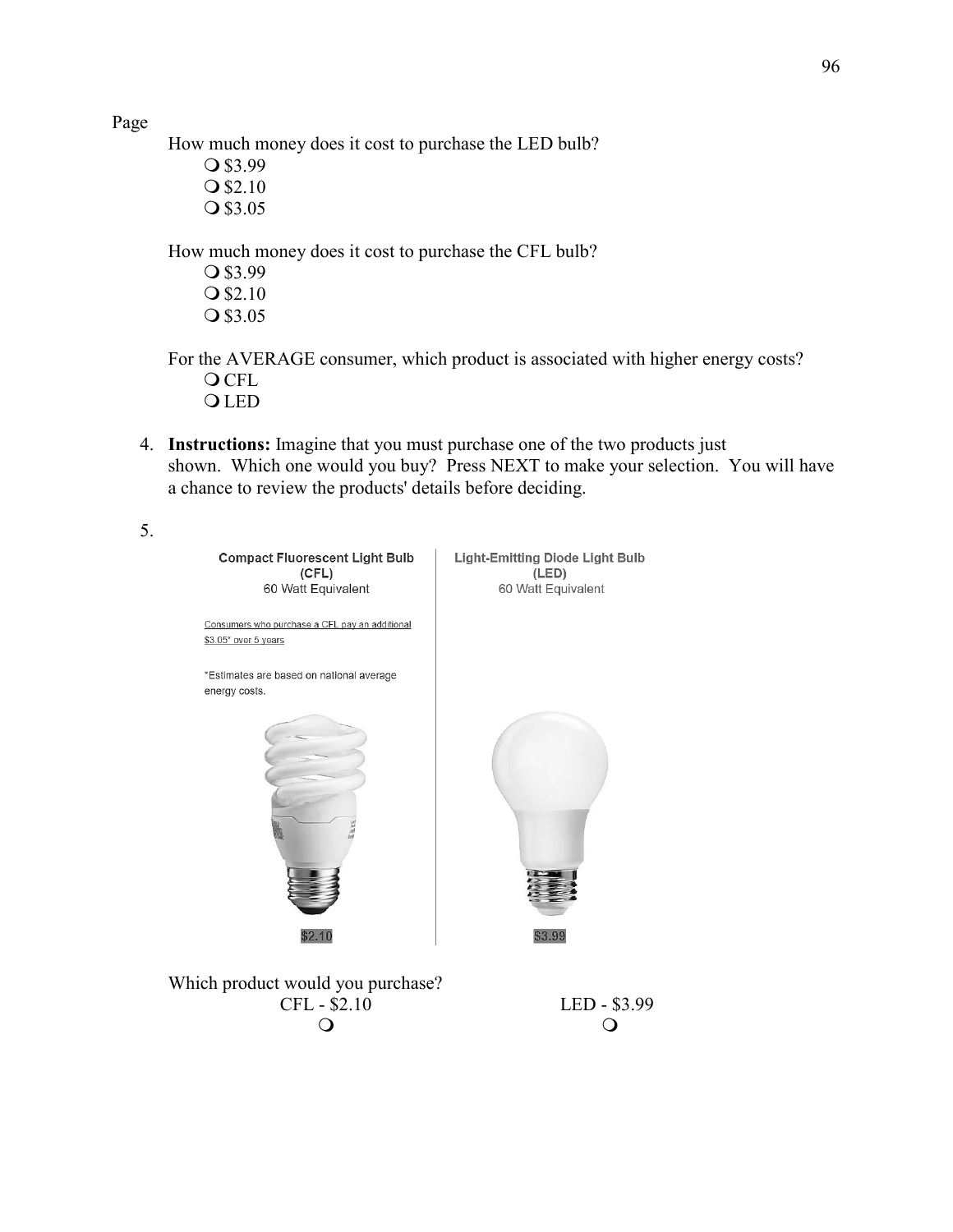

6.



**Confidence:** The average consumer would pay an additional \$3.05 over five years by purchasing the CFL bulb. **Think about your own energy usage.** If you purchased the CFL bulb, what are the chances that you personally would pay *at least* \$3.05 over five years? Drag the bar below to indicate your answer from 0% to 100%.

 $0\%$  = you definitely would not pay as much as the average consumer 100 % = you definitely would pay *at least as much* as the average consumer



**Controllability:** Please indicate your level of agreement with the following statements. **Participants responded from Strongly disagree to Strongly agree on a five point measure.** 

- You have some control over your energy costs.
- You have limited influence over your energy costs.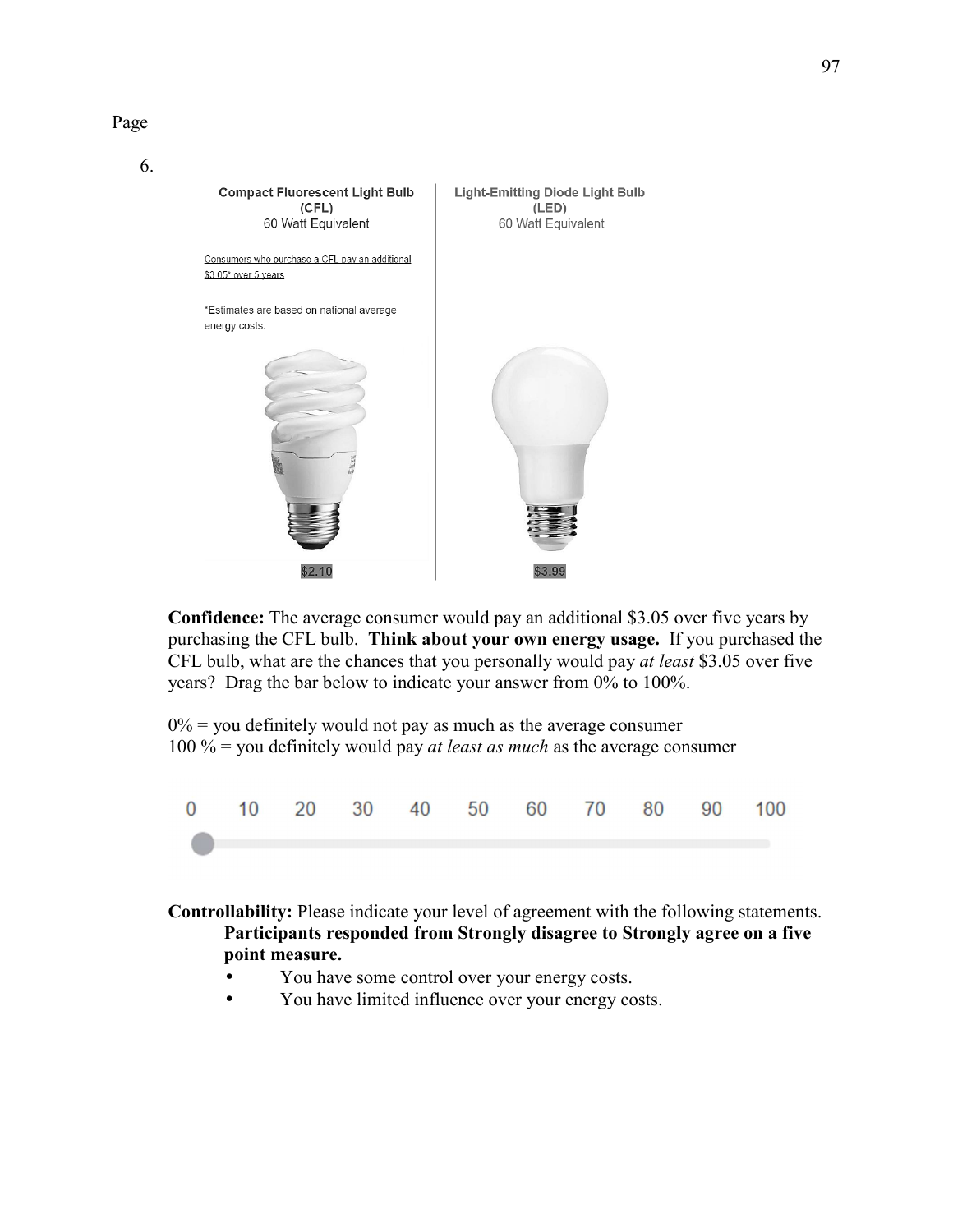7. **Instructions:** Thank you for your selection. On the following pages you will be asked to decide between these products once again. However, the price of the CFL bulb has changed. All of the other information will remain the same.

You will decide between these products 5 more times. The price of the standard storage tank will change each time. Try not to be influenced by your previous choices. Only consider the available information when making your decisions. In other words, treat each decision like you were seeing the products for the first time.

# 8-12. **Iterative choice procedure:** *omitted*

13. **NEP Scale Instructions**: Thank you for your responses thus far. Next, you will see statements about the relationship between humans and the environment. For each one, please indicate whether you STRONGLY AGREE, MILDLY AGREE, are UNSURE, MILDLY DISAGREE, or STRONGLY DISAGREE with it.

# **15 NEP items were distributed across three pages. Two attentional check items included. \* denotes reverse scoring**

- 14. Listed below are statements about the relationship between humans and the environment. For each one, please indicate whether you STRONGLY AGREE, MILDLY AGREE, are UNSURE, MILDLY DISAGREE, or STRONGLY DISAGREE with it.
	- We are approaching the limit of the number of people the earth can support
	- Humans have the right to modify the natural environment to suit their needs\*
	- When humans interfere with nature it often produces disastrous consequences
	- Human ingenuity will insure that we do NOT make the earth unlivable\*
	- Humans are severely abusing the environment
- 15. Listed below are statements about the relationship between humans and the environment. For each one, please indicate whether you STRONGLY AGREE, MILDLY AGREE, are UNSURE, MILDLY DISAGREE, or STRONGLY DISAGREE with it.
	- The earth has plenty of natural resources if we just learn how to develop them\*
	- Plants and animals have as much right as humans to exist
	- The balance of nature is strong enough to cope with the impacts of modern industrial nations\*
	- Please select MILDLY AGREE for this question
	- Despite our special abilities humans are still subject to the laws of nature
	- The so-called "ecological crisis" facing humankind has been greatly exaggerated\*

# Page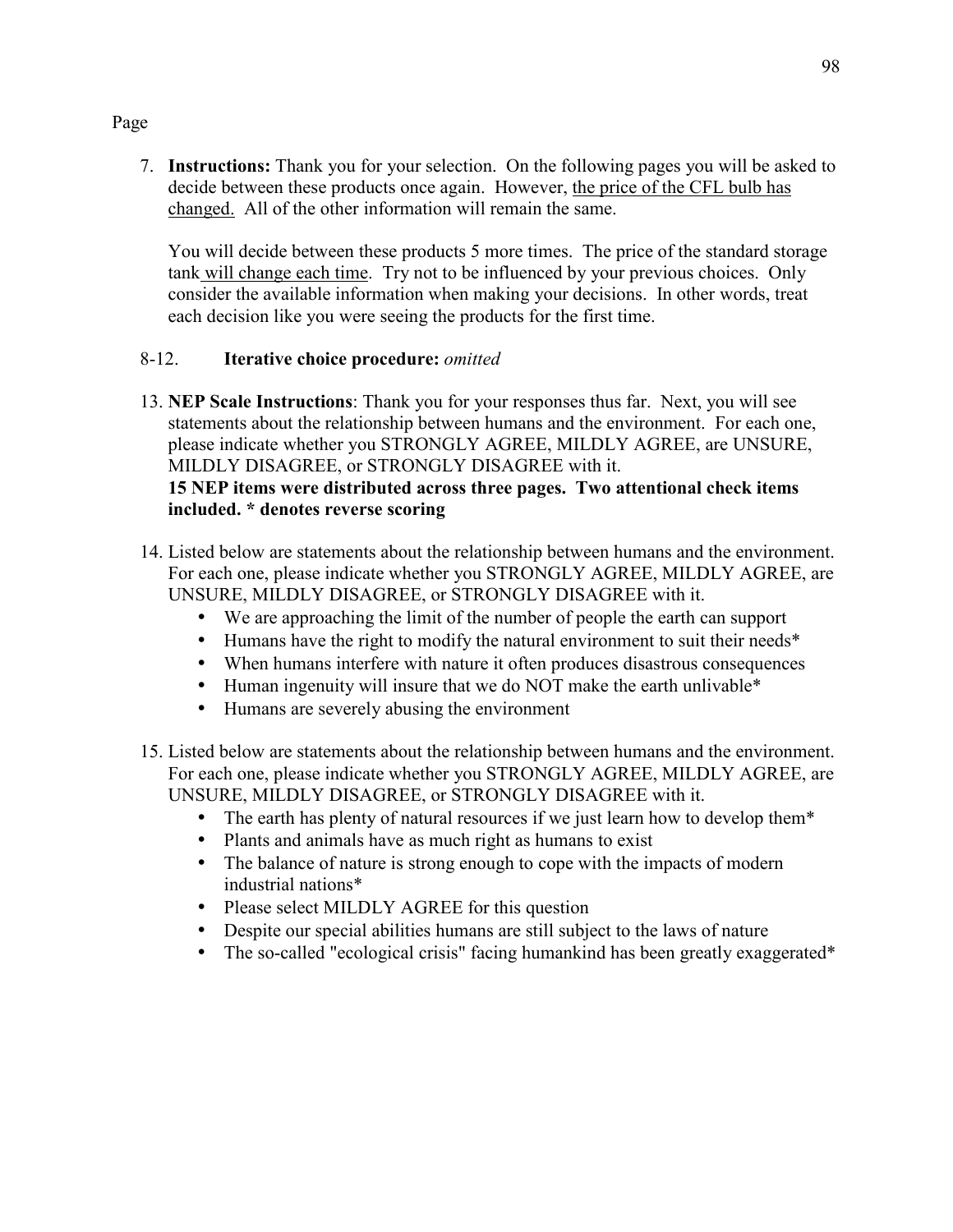- 16. Listed below are statements about the relationship between humans and the environment. For each one, please indicate whether you STRONGLY AGREE, MILDLY AGREE, are UNSURE, MILDLY DISAGREE, or STRONGLY DISAGREE with it.
	- The earth is like a spaceship with very limited room and resources
	- Please select MILDLY DISAGREE for this question
	- Humans were meant to rule over the rest of nature\*
	- The balance of nature is very delicate and easily upset
	- Humans will eventually learn enough about how nature works to be able to control it\*
	- If things continue on their present course, we will soon experience a major ecological catastrophe
- 17. Please answer the following questions about yourself.

# Age (*open response*)

Gender

- Female
- Q Male
- Prefer not to answer

Which categories best describe you? You may select more than one group.

- $\Box$ White
- $\Box$ Hispanic, Latino, or Spanish origin
- $\Box$ Black or African American
- $\Box$ Asian
- $\Box$ American Indian or Alaska Native
- $\Box$ Middle Eastern or North African
- $\Box$ Native Hawaiian or Other Pacific Islander
- $\Box$ Some other race, ethnicity, or origin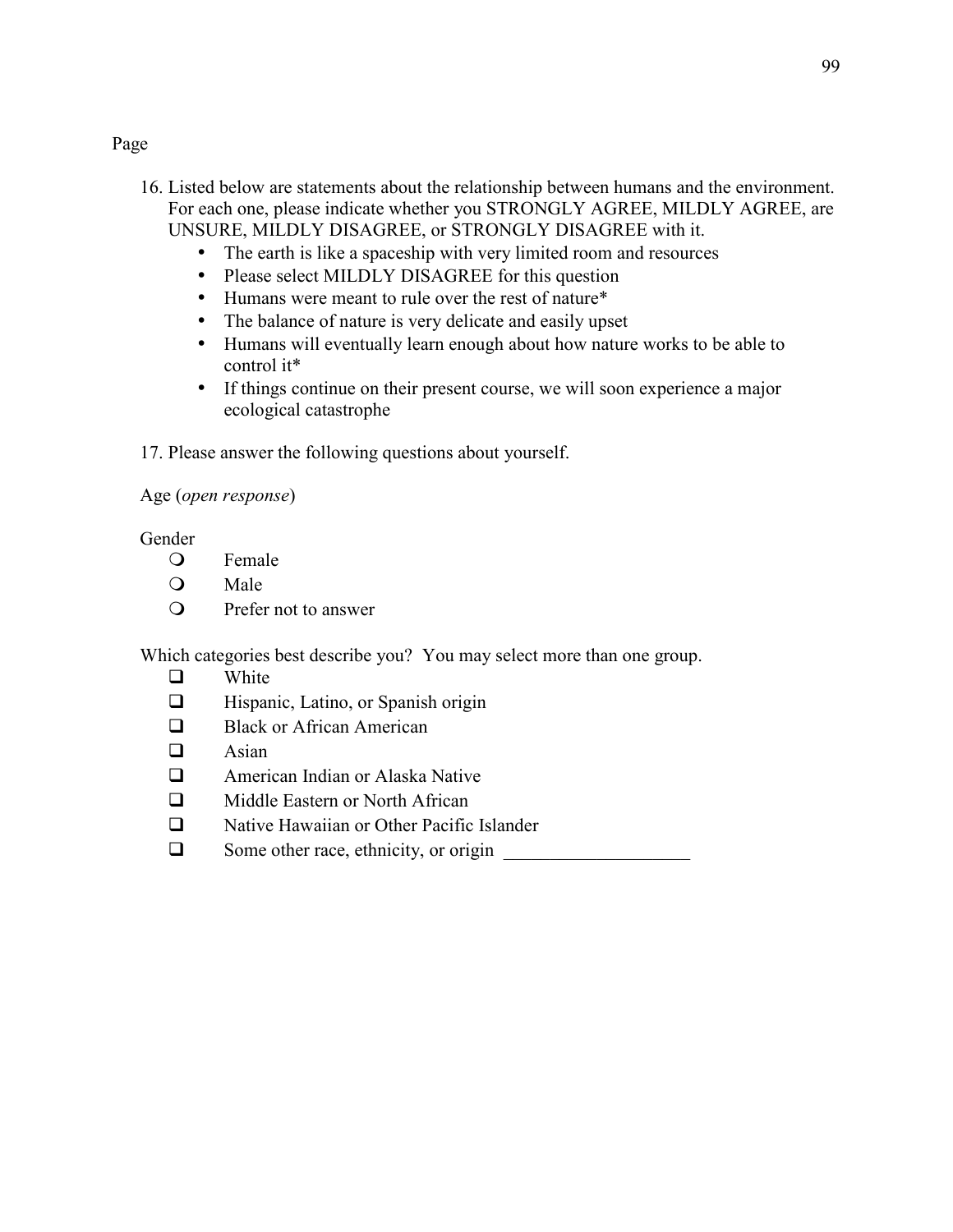17 (continued)

What was your total household income for the past 12 months?

- Less than \$10,000
- S10,000 to \$14,999
- September 15,000 to \$19,999
- S20,000 to \$24,999
- S25,000 to \$29,999
- S30,000 to \$34,999
- S35,000 to \$39,999
- S40,000 to \$44,999
- S45,000 to \$49,999
- S50,000 to \$59,999
- S60,000 to \$74,999
- S75,000 to \$99,999
- S100,000 to \$124,999
- S125,000 to \$149,000
- September 150,000 to \$199,999
- **200,000 or more**

Which of the following describes your place of residence? Check one

- Owned by you or someone else who lives in the home. Include homes with and without mortgages.
- Rented
- Occupied without rent

What is the highest degree or level of school that you have COMPLETED? Check one

- Did not finish high school
- High school diploma
- Some college but no degree
- Associate's degree
- Bachelor's degree
- Some graduate work but no graduate degree
- Master's degree
- Professional degree beyond a Bachelor's (example: MD, JD)
- Doctorate degree (example: PhD, EdD)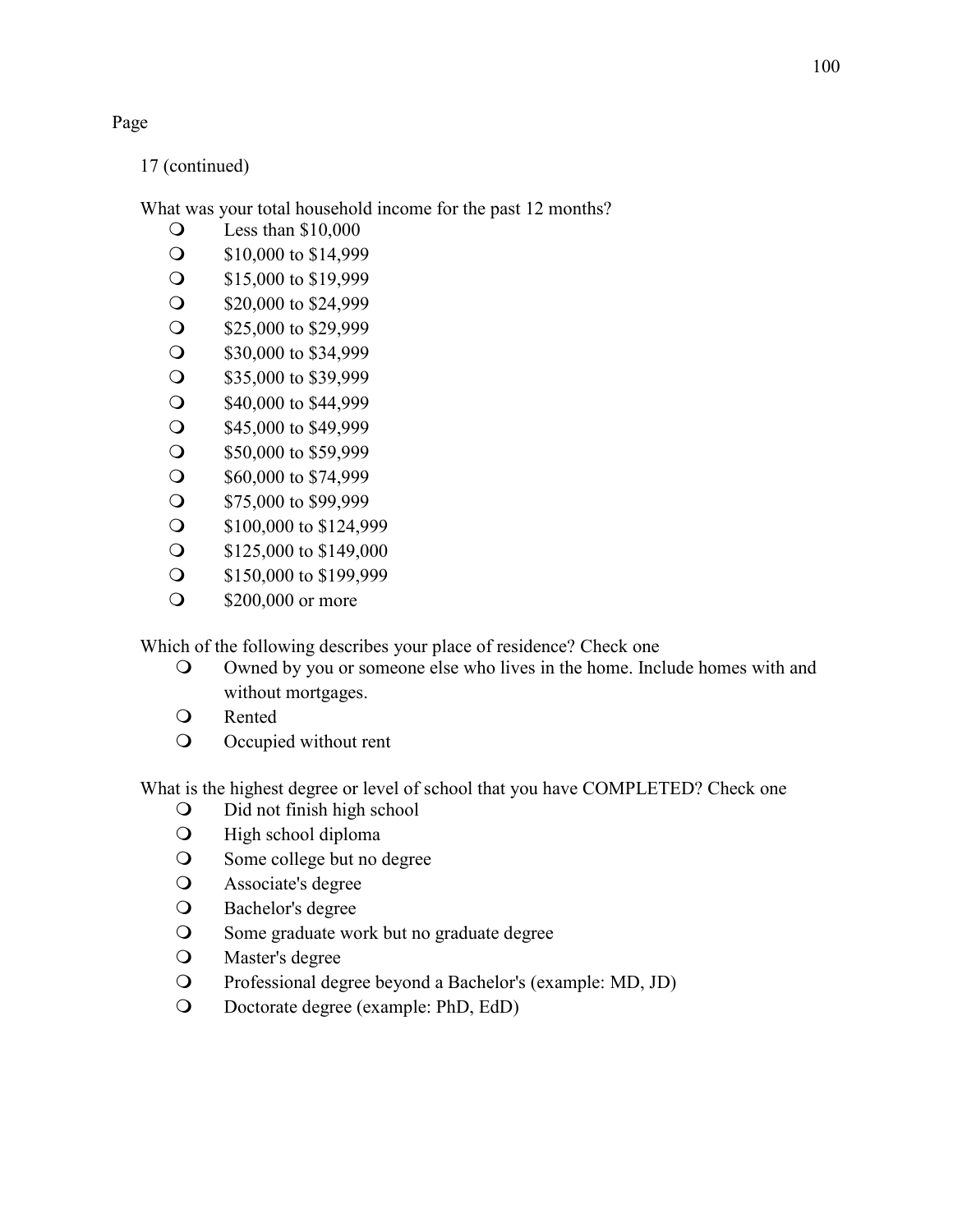Page

# 18. **Completion code and debriefing:** *omitted*